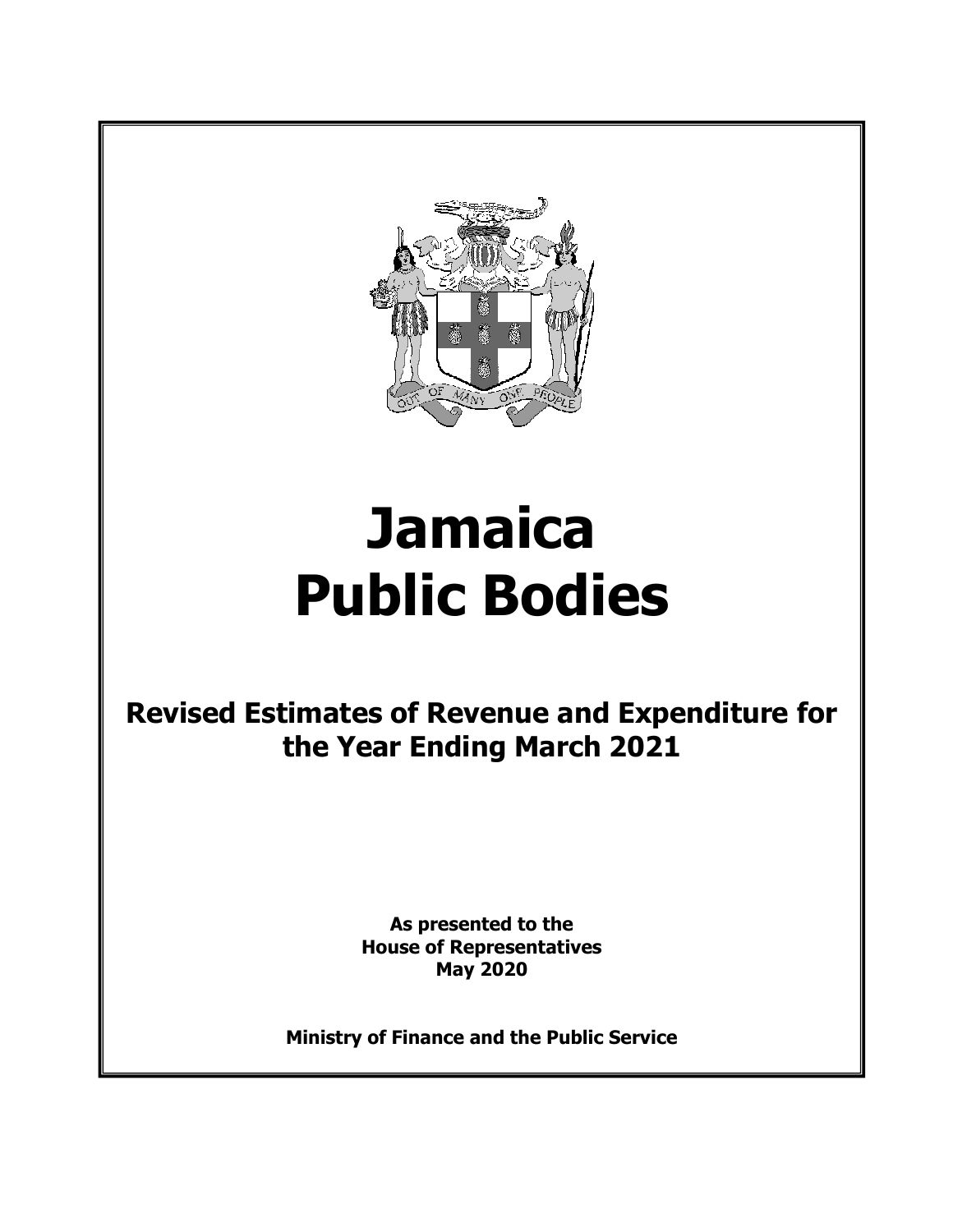| 1 Introduction                                            |        | 1            |
|-----------------------------------------------------------|--------|--------------|
| 2 Summary of Financial Forecasts 2019/20 - 2020/21        |        | $\mathbf{2}$ |
| 3 Detailed Financing Plan of Selected Public Bodies       |        |              |
| <b>Office of the Prime Minister</b>                       |        |              |
| i Human Employment And Resource Training Trust            |        | 3            |
| ii National Housing Trust                                 |        | 4            |
| Ministry of Economic Growth & Job Creation                |        |              |
| iii Port Authority of Jamaica                             |        | 5            |
| iv Urban Development Corporation                          |        | 6            |
| Ministry of Finance and the Public Service                |        |              |
| v Students' Loan Bureau                                   |        | 7            |
| Ministry of Industry, Commerce, Agriculture and Fisheries |        |              |
| vi Bureau of Standards Jamaica                            |        | 8            |
| <b>Ministry of Health</b>                                 |        |              |
| vii National Health Fund                                  |        | 9            |
| <b>Ministry of Labour and Social Security</b>             |        |              |
| viii National Insurance Fund                              |        | 10           |
| Ministry of Science, Energy and Technology                |        |              |
| xi Petrojam Limited                                       |        | 11           |
| <b>Ministry of Transport and Mining</b>                   |        |              |
| x Airports Authority of Jamaica                           |        | 12           |
| xi Clarendon Alumina Production Limited                   |        | 13           |
| xii Ports Security Corps Limited                          |        | 14           |
| 9 Summaries (SPBs)                                        | L.     | 15           |
| i Summaries of Estimated Outturn for 2019/20              | $16 -$ | 17           |
| ii Summaries of Approved Financial Forecasts for 2020/21  | $18 -$ | 19           |
| iii Summaries of Revised Financial Forecasts for 2020/21  | $20 -$ | 21           |
|                                                           |        |              |
| 10 Summaries (OPBs)                                       |        |              |
| i Summaries of Estimated Outturn for 2019/20              | $22 -$ | 25           |
| ii Summaries of Approved Financial Forecasts for 2020/21  | $26 -$ | 29           |
| iii Summaries of Revised Financial Forecasts for 2020/21  | $30 -$ | 33           |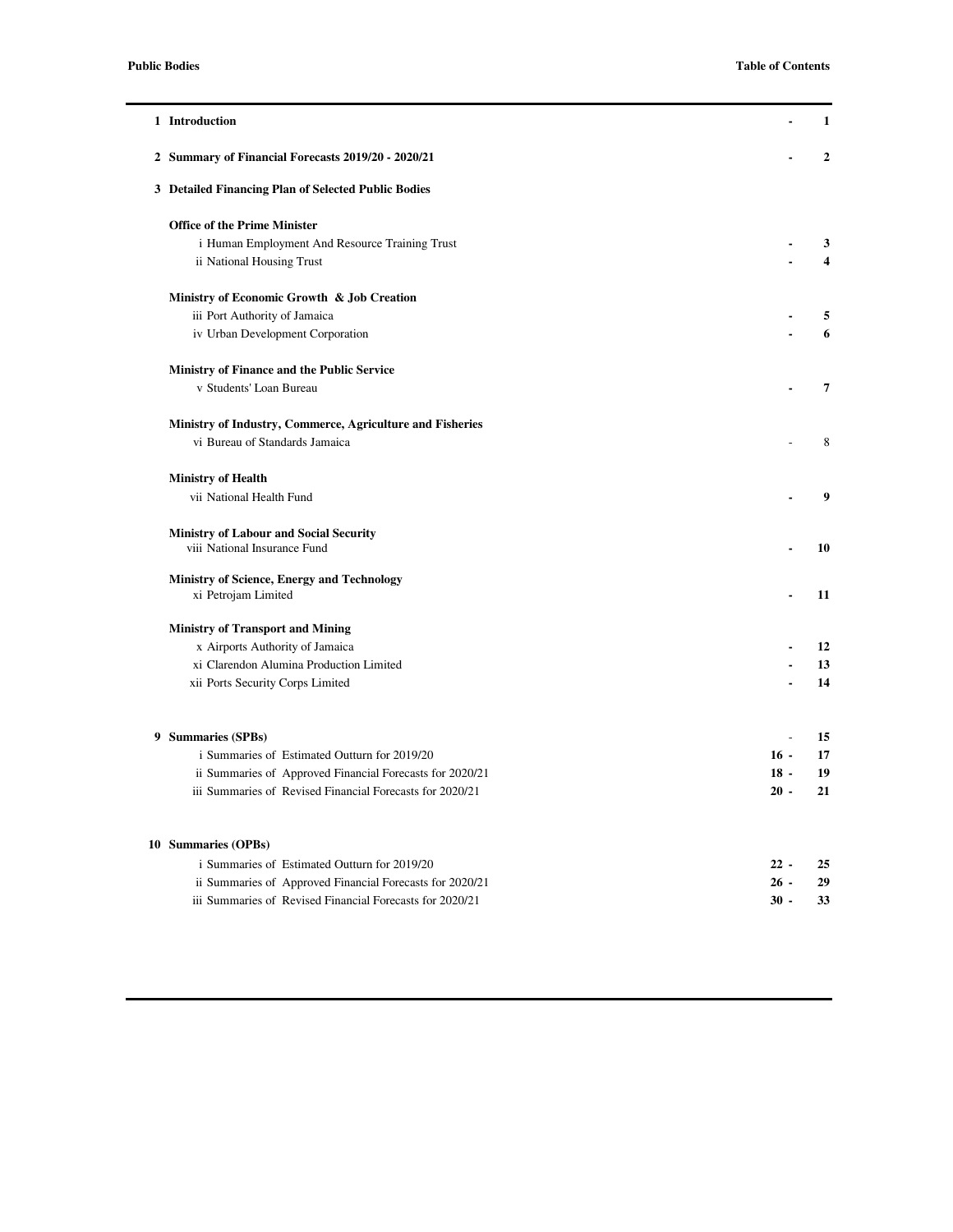### **INTRODUCTION SELF-FINANCED PUBLIC BODIES Revisions to Budget FY 2020/21**

The revised projections for the group of self-financing public bodies for financial year 2020/21 reflect an Overall Balance<sup>1</sup> deficit of \$41.67B. This performance represents a significant deterioration of \$24.92B when compared to the approved budgeted deficit of \$16.74B. A number of SFPBs are forecasting significant fall-off in revenues given the impact of COVID 19. In order to offset the impact of the decline in revenue flows, some entities plan to reduce their operating expenses by implementing a number of cost containment activities. Given the gap in operating results, some SFPBs will liquidate their cash/investment reserves to finance their operating deficits, while there are those that have indicated a need for Government support to meet their obligations for the financial year.

The following SFPBs have been significantly impacted by COVID -19 given that they operate at the ports, in the tourism sector and other areas where there are declines in general economic activity.

- 1. Airports Authority of Jamaica
- 2. Bureau of Standards Jamaica
- 3. Human Employment and Resource Training Trust/NTA
- 4. National Insurance Fund
- 5. National Health Fund
- 6. National Housing Trust
- 7. Port Authority of Jamaica
- 8. Ports Security Corps
- 9. Petrojam Limited
- 10. Urban Development Corporation

### *Other Significant Contributors to Overall Balance*

- 11. Clarendon Alumina Production Limited
- 12. Student's Loan Bureau

The revisions for these SFPBs and the summaries for the group of 54 entities are included herein.

-

<sup>&</sup>lt;sup>1</sup> The Overall Balance reflects the financing of a SFPB; increase short term debt or build-up in cash is represented by surplus or reduction in debt or cash by a deficit.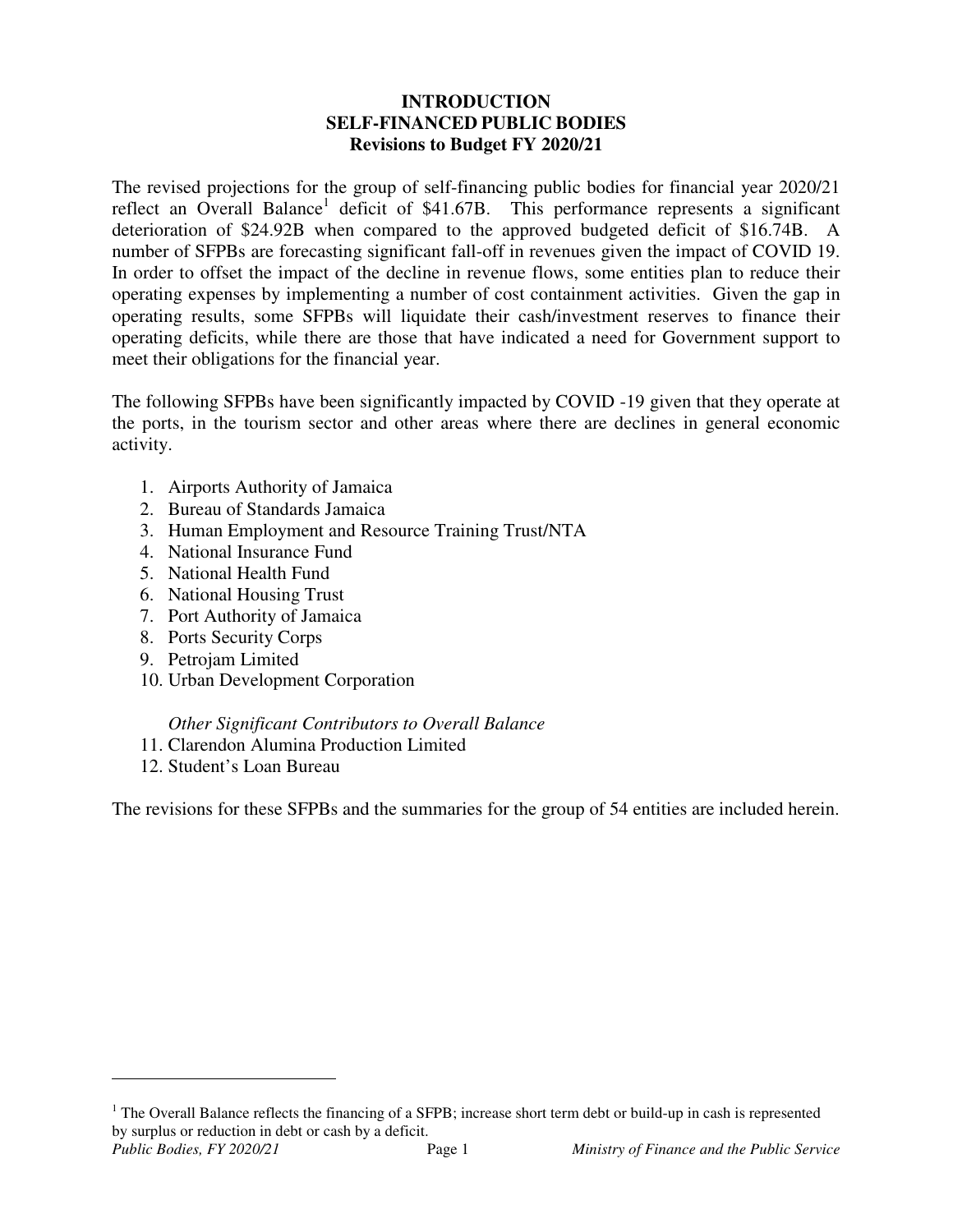|                                            | $\mathbf{\$m}$              |                            |                           |                                                                               |
|--------------------------------------------|-----------------------------|----------------------------|---------------------------|-------------------------------------------------------------------------------|
| <b>Statement 'A' Flow of Funds</b>         | <b>Estimated</b><br>2019/20 | <b>Approved</b><br>2020/21 | <b>Revised</b><br>2020/21 | <b>Variance</b><br>2020/21                                                    |
| 1 Current Revenue                          | 417,902.07                  | 446,882.61                 | 282,728.16                | (164, 154.46)                                                                 |
| 2 Current Expenses                         | (352, 639.41)               | (371, 693.59)              | (268, 882.04)             | 102,811.54                                                                    |
| 3 Current Balance                          | 65,262.66                   | 75,189.03                  | 13,846.11                 | (61, 342.91)                                                                  |
| 4 Adjustments                              | 27,606.30                   | 16,396.41                  | 16,739.76                 | 343.35                                                                        |
| Change in Accounts                         | 0.00                        | 0.00                       | 0.00                      | 0.00                                                                          |
| Receivable/Payable                         | (1,644.37)                  | 2,096.77                   | (1,727.38)                | (3,824.15)                                                                    |
| Items not requiring outlay of cash:        | 0.00                        | 0.00                       | 0.00                      | 0.00                                                                          |
| Depreciation                               | 14,201.29                   | 16,175.26                  | 15,647.20                 | (528.07)                                                                      |
| Other Non-Cash Items                       | 15,049.38                   | (1,875.62)                 | 2.819.93                  | 4,695.56                                                                      |
| Prior Year Adjustment                      | 0.00                        | 0.00                       | 0.00                      | 0.00                                                                          |
| <b>5 Operating Balance</b>                 | 92,868.97                   | 91,585.44                  | 30,585.87                 | (60, 999.57)                                                                  |
| 6 Capital Account                          | (43,508.02)                 | (59, 264.97)               | (39,798.28)               | 19,466.69                                                                     |
| Revenue                                    | 23,299.66                   | 19,932.80                  | 21,164.93                 | 1,232.13                                                                      |
| Expenditure                                | (64, 861.94)                | (75,087.15)                | (63, 864.21)              | 11,222.94                                                                     |
| Investment                                 | (672.35)                    | (3,773.61)                 | (1,744.21)                | 2,029.40                                                                      |
| Change in Inventory                        | (1,273.39)                  | (337.01)                   | 4,645.21                  | 4,982.22                                                                      |
| 7 Transfers from Government                | 18,944.15                   | 15,607.61                  | 13,523.23                 | (2,084.38)                                                                    |
| Loans                                      | 0.00                        | 0.00                       | 0.00                      | 0.00                                                                          |
| Equity                                     | 2,827.00                    | 2,827.00                   | 0.00                      | (2,827.00)                                                                    |
| On-Lending                                 | 0.00                        | 0.00                       | 0.00                      | 0.00                                                                          |
| Other                                      | 16,117.15                   | 12,780.61                  | 13.523.23                 | 742.62                                                                        |
| <b>8</b> Transfers to Government           | (62, 494.56)                | (64, 671.37)               | (45, 977.52)              | 18,693.84                                                                     |
| Dividend                                   | (17, 741.79)                |                            | (17, 113.61)              | 236.87                                                                        |
|                                            |                             | (17,350.48)                |                           |                                                                               |
| Loan Repayments                            | 0.00                        | 0.00                       | 0.00                      | 0.00                                                                          |
| <b>Corporate Taxes</b>                     | (1,714.97)                  | (1,997.86)                 | (393.72)                  | 1,604.14                                                                      |
| Other                                      | (43,037.81)                 | (45,323.02)                | (28, 470.19)              | 16,852.83                                                                     |
| 9 OVERALL BALANCE (5+6+7+8)                | 5,810.53                    | (16,743.29)                | (41, 666, 70)             | (24, 923, 42)                                                                 |
| <b>10 FINANCING (11+15)</b>                | (5,810.53)                  | 16,743.29                  | 41,666.70                 |                                                                               |
| 10a Total                                  | 23,666.38                   | 17,408.52                  | 41,803.36                 |                                                                               |
| Capital Revenue                            | 3,082.31                    | 2,013.80                   | 982.58                    |                                                                               |
| Loans                                      | 16,747.45                   | 14,024.72                  | 40,326.78                 |                                                                               |
| Equity                                     | 5,165.50                    | 0.00                       | 0.00                      |                                                                               |
| On-Lending                                 | (1,328.88)                  | 1,370.00                   | 1,370.00                  |                                                                               |
| Loan Repayments                            | 0.00                        | 0.00                       | (876.00)                  | 24,923.42<br>24,394.84<br>(1,031.22)<br>26,302.06<br>0.00<br>0.00<br>(876.00) |
| Total Foreign $(12+13+14)$<br>11           | (6,992.41)                  | 925.06                     | (30,961.45)               | (31,886.51)                                                                   |
| 12 Government Guaranteed Loans             | (6,412,82)                  | (4,174.06)                 | (4,983.84)                | (809.78)                                                                      |
| Disbursement                               | 2,734.17                    | 2,879.78                   | 2,070.00                  | (809.78)                                                                      |
| Amortization                               | (9,146.99)                  | (7,053.84)                 | (7,053.84)                | 0.00                                                                          |
| 13 Direct Loans                            | (529.46)                    | 5,133.92                   | (27,016.22)               | (32, 150.14)                                                                  |
| Long Term:                                 | (3,620.90)                  | 506.22                     | (19, 373.78)              | (19,880.00)                                                                   |
| Disbursement                               | 0.00                        | 1,014.00                   | 1,014.00                  | 0.00                                                                          |
| Amortisation                               | (3,620.90)                  | (507.78)                   | (20, 387.78)              | (19,880.00)                                                                   |
| Short Term:                                | 3,091.44                    | 4,627.70                   | (7,642.44)                |                                                                               |
| Change in Trade Credits                    | 3,091.44                    | 4,627.70                   | (7,642.44)                | (12,270.14)<br>(12, 270.14)                                                   |
| 14 Change in Deposits Abroad               | (50.13)                     | (34.80)                    | 1,038.61                  | 1,073.41                                                                      |
| 15 Total Domestic $(16+17+18)$             | (22, 484.50)                | (1,590.30)                 | 30,824.79                 | 32,415.09                                                                     |
| 16 Banking System                          | (9,752.66)                  | (9, 445.72)                | 22,006.63                 | 31,452.35                                                                     |
| Loans (Change)                             | 2,844.24                    | 2,553.37                   | 2,271.11                  | (282.26)                                                                      |
| Overdraft (Change)                         | 112.86                      | 0.00                       | (21.79)                   |                                                                               |
| Deposits (Change)<br>17 Non-Banks (Change) | (12,709.75)<br>0.00         | (11,999.09)<br>0.00        | 19,757.31<br>0.00         | (21.79)<br>31,756.40<br>$0.00\,$                                              |

*\_\_\_\_\_\_\_\_\_\_\_\_\_\_\_\_\_\_\_\_\_\_\_\_\_\_\_\_\_\_\_\_\_\_\_\_\_\_\_\_\_\_\_\_\_\_\_\_\_\_\_\_\_\_\_\_\_\_\_\_\_\_\_\_\_\_\_\_\_\_\_\_\_\_\_\_\_\_\_\_\_\_\_\_\_\_\_\_\_\_\_\_\_*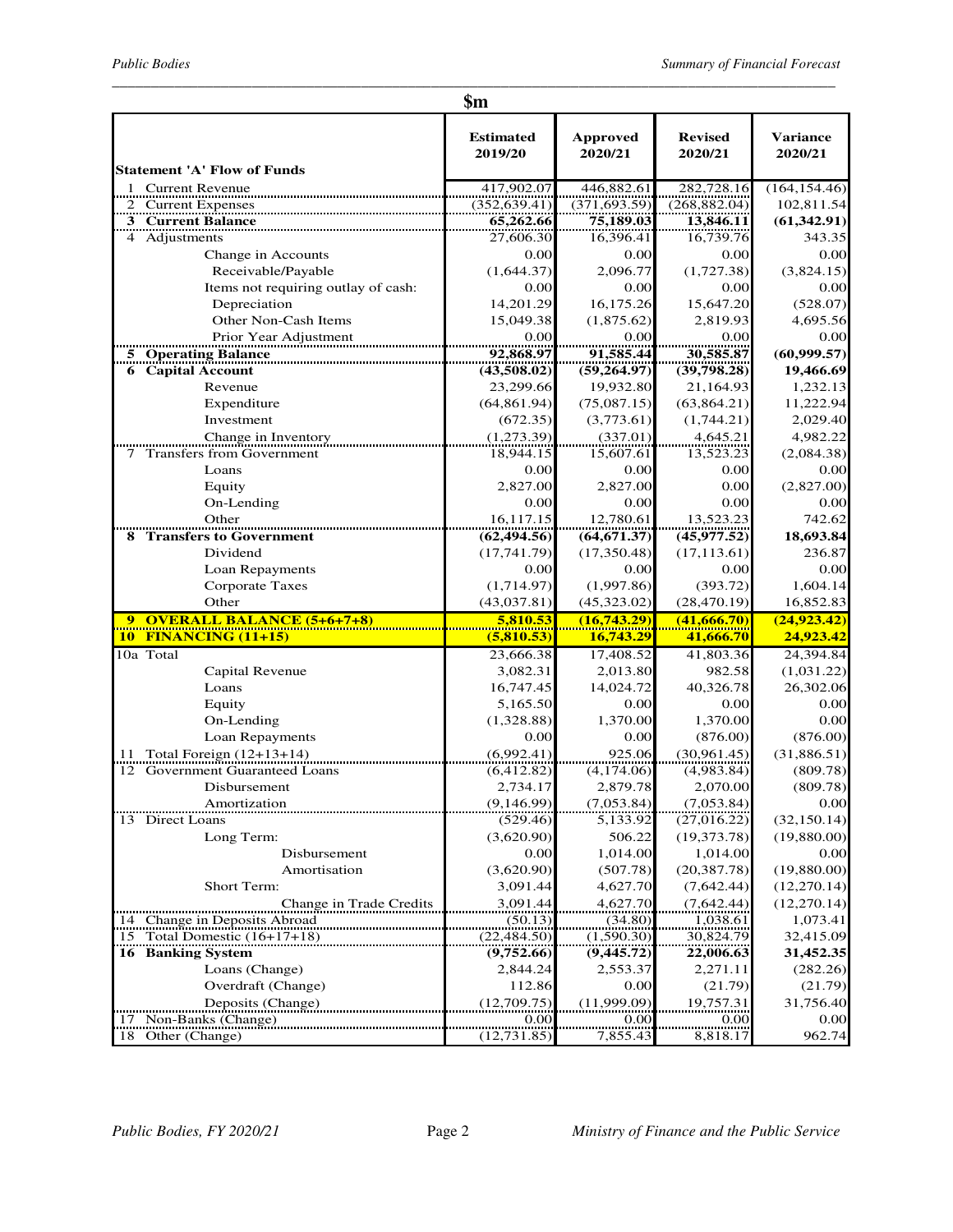### *\_\_\_\_\_\_\_\_\_\_\_\_\_\_\_\_\_\_\_\_\_\_\_\_\_\_\_\_\_\_\_\_\_\_\_\_\_\_\_\_\_\_\_\_\_\_\_\_\_\_\_\_\_\_\_\_\_\_\_\_\_\_\_\_\_\_\_\_\_\_\_\_\_\_\_\_\_\_\_\_\_\_\_\_\_\_\_\_\_\_\_\_\_*  **Human Employment and Resource Training Trust**

### **\$m**

| <b>Statement 'A' Flow of Funds</b>  | <b>Estimated</b><br>2019/20 | <b>Approved</b><br>2020/21 | <b>Revised</b><br>2020/21         | Variance<br>2020/21 |
|-------------------------------------|-----------------------------|----------------------------|-----------------------------------|---------------------|
| <b>Current Revenue</b>              | 14,538.31                   | 15,686.28                  | 11,147.52                         | (4,538.76)          |
| 2<br><b>Current Expenses</b>        | (13,360.70)                 | (14, 558.02)               | (12, 023.87)                      | 2,534.15            |
| 3 Current Balance                   | 1,177.61                    | 1,128.26                   | (876.35)                          | (2,004.61)          |
| 4 Adjustments                       | 89.79                       | (3.04)                     | 27.84                             | 30.88               |
| Change in Accounts                  |                             | 0.00                       | 0.00                              | 0.00                |
| Receivable/Payable                  | (287.53)                    | (413.57)                   | (379.52)                          | 34.05               |
| Items not requiring outlay of cash: |                             | 0.00                       | 0.00                              | 0.00                |
| Depreciation                        | 461.69                      | 476.62                     | 473.45                            | (3.17)              |
| Other Non-Cash Items                | (84.37)                     | (66.09)                    | (66.09)                           | 0.00                |
| Prior Year Adjustment               |                             | 0.00                       | 0.00                              | 0.00                |
| <b>5</b> Operating Balance          | 1,267.40                    | 1,125.22                   | (848.51)                          | (1,973.73)          |
| <b>6</b> Capital Account            | (825.28)                    | (871.09)                   | (768.18)                          | 102.91              |
| Revenue                             |                             | 0.00                       | 0.00                              | 0.00                |
| Expenditure                         | (786.02)                    | (845.15)                   | (742.24)                          | 102.91              |
| Investment                          |                             | 0.00                       | 0.00                              | 0.00                |
| Change in Inventory                 | (39.26)                     | (25.94)                    | (25.94)                           | 0.00                |
| <b>Transfers from Government</b>    |                             | 0.00                       | 0.00                              | 0.00                |
| Loans                               |                             | 0.00                       | 0.00                              | 0.00                |
| Equity                              |                             | 0.00                       | 0.00                              | 0.00                |
| On-Lending                          |                             | 0.00                       | 0.00                              | 0.00                |
| Other                               |                             | 0.00                       | 0.00                              | 0.00                |
| <b>8 Transfers to Government</b>    | (884.76)                    | (859.53)                   | (859.53)                          | 0.00                |
| Dividend                            | (55.00)                     | (30.00)                    | (30.00)                           | 0.00                |
| Loan Repayments                     |                             | 0.00                       | 0.00                              | 0.00                |
| <b>Corporate Taxes</b>              | (29.76)                     | (29.53)                    | (29.53)                           | 0.00                |
| Other                               | (800.00)                    | (800.00)                   | (800.00)                          | 0.00                |
| 9 OVERALL BALANCE (5+6+7+8)         | (442.64)                    | (605.40)                   | (2,476.22)                        | (1,870.82)          |
| <b>10 FINANCING (11+15)</b>         | 442.64                      | 605.40                     | 2,476.22                          | 1,870.82            |
| 10a Total                           |                             | 0.00                       | 0.00                              | 0.00                |
| Capital Revenue                     |                             | 0.00                       | 0.00                              | 0.00                |
| Loans                               |                             | 0.00                       | 0.00                              | 0.00                |
| Equity                              |                             | 0.00                       | 0.00                              | 0.00                |
| On-Lending                          |                             | 0.00                       | 0.00                              | 0.00                |
| Loan Repayments                     |                             | 0.00                       | 0.00                              | 0.00                |
| 11 Total Foreign $(12+13+14)$       |                             | 0.00                       | 0.00                              | 0.00                |
| 12 Government Guaranteed Loans      |                             | 0.00                       | 0.00                              | 0.00                |
| <b>Disbursement</b>                 |                             | 0.00                       | 0.00                              | 0.00                |
| Amortization                        |                             | 0.00                       | 0.00                              | 0.00                |
| 13 Direct Loans                     |                             | 0.00                       | 0.00                              | $0.00\,$            |
| Long Term:                          |                             | 0.00                       | 0.00                              | 0.00                |
| Disbursement                        |                             | 0.00                       | 0.00                              | 0.00                |
| Amortisation                        |                             | 0.00                       | 0.00                              | 0.00                |
| <b>Short Term:</b>                  |                             | 0.00                       | 0.00                              | 0.00                |
| Change in Trade Credits             |                             | 0.00                       | 0.00                              | 0.00                |
| Change in Deposits Abroad<br>14     |                             | 0.00                       | 0.00                              | 0.00                |
| Total Domestic (16+17+18)<br>15     | 442.64                      | 605.40                     |                                   | 1,870.82            |
| 16 Banking System                   | $\frac{1}{579.70}$          | 647.76                     | 2,476.22<br>*********<br>2,518.58 | 1,870.82            |
| Loans (Change)                      |                             | 0.00                       | 0.00                              | 0.00                |
| Overdraft (Change)                  |                             | 0.00                       | 0.00                              | 0.00                |
| Deposits (Change)                   | 579.70                      | 647.76                     | 2,518.58                          | 1,870.82            |
| 17 Non-Banks (Change)               |                             | 0.00                       | 0.00                              | 0.00                |
| 18 Other (Change)                   | (137.06)                    | (42.36)                    | (42.36)                           | (0.00)              |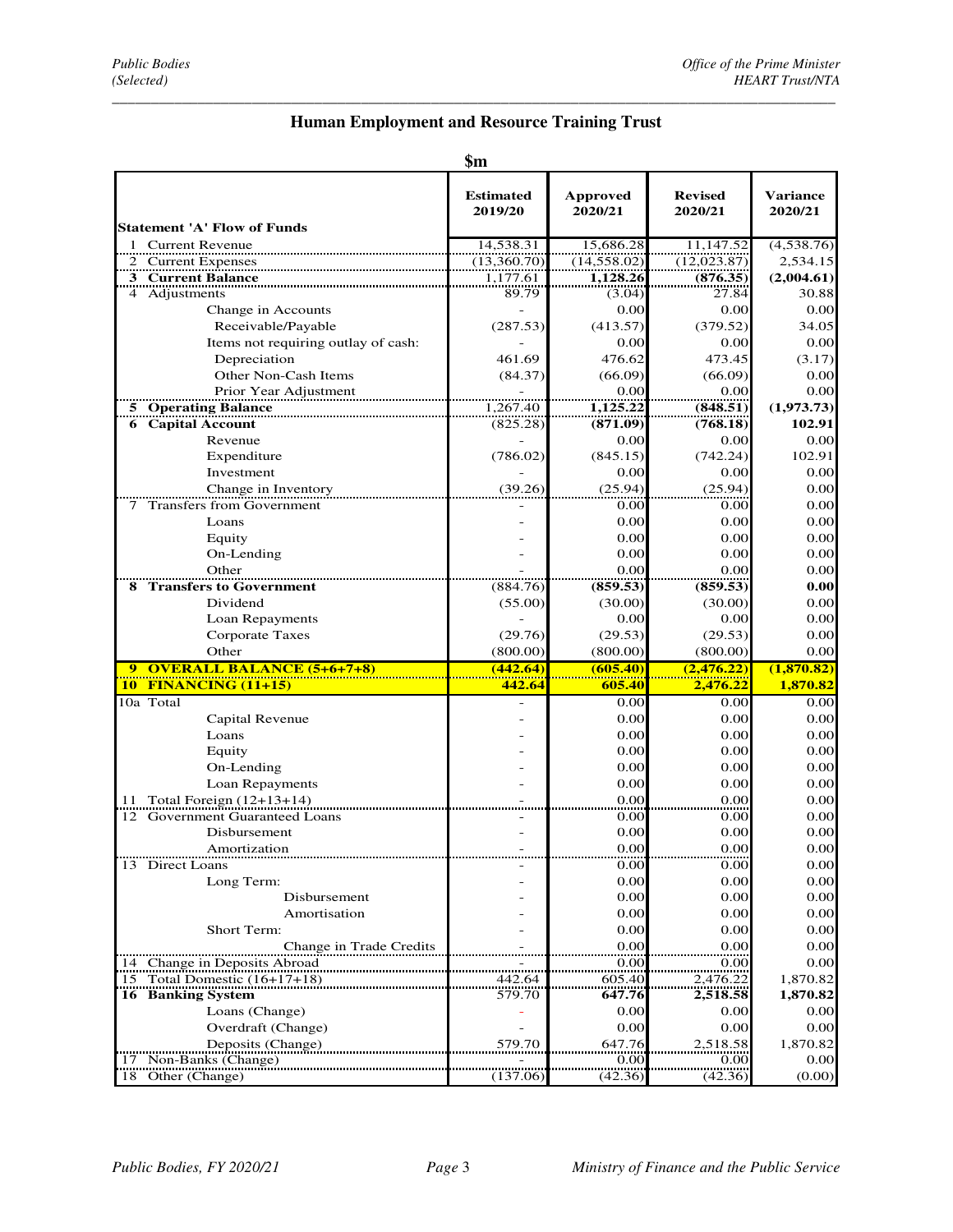### *\_\_\_\_\_\_\_\_\_\_\_\_\_\_\_\_\_\_\_\_\_\_\_\_\_\_\_\_\_\_\_\_\_\_\_\_\_\_\_\_\_\_\_\_\_\_\_\_\_\_\_\_\_\_\_\_\_\_\_\_\_\_\_\_\_\_\_\_\_\_\_\_\_\_\_\_\_\_\_\_\_\_\_\_\_\_\_\_\_\_\_\_\_*  **National Housing Trust**

### **\$m**

| <b>Statement 'A' Flow of Funds</b>      | <b>Estimated</b><br>2019/20     | <b>Approved</b><br>2020/21 | <b>Revised</b><br>2020/21 | <b>Variance</b><br>2020/21 |
|-----------------------------------------|---------------------------------|----------------------------|---------------------------|----------------------------|
| 1 Current Revenue                       | 33,193.84                       | 34,127.38                  | 28,243.94                 | (5,883.44)                 |
| 2 Current Expenses                      | (13, 116.95)                    | (13, 914.65)               | (13,850.81)               | 63.84                      |
| 3 Current Balance                       | 20,076.89                       | 20,212.73                  | 14,393.13                 | (5,819.60)                 |
| 4 Adjustments                           | 66.56                           | 1.382.13                   | 3,484.28                  | 2.102.15                   |
| Change in Accounts                      | 0.00                            | 0.00                       | 0.00                      | 0.00                       |
| Receivable/Payable                      | 1,177.42                        | 81.62                      | 392.12                    | 310.50                     |
| Items not requiring outlay of cash:     | 0.00                            | 0.00                       | 0.00                      | 0.00                       |
| Depreciation                            | 167.92                          | 187.04                     | 157.54                    | (29.50)                    |
| Other Non-Cash Items                    | (1,278.78)                      | 1.113.47                   | 2.934.62                  | 1,821.15                   |
| Prior Year Adjustment                   | 0.00                            | 0.00                       | 0.00                      | 0.00                       |
| <b>5</b> Operating Balance              | 20,143.45                       | 21,594.86                  | 17,877.41                 | (3,717.45)                 |
| <b>6</b> Capital Account                | (21, 346.76)                    | (24, 074.51)               | (17,794.54)               | 6,279.97                   |
| Revenue                                 | 21,727.47                       | 18,821.81                  | 19,569.88                 | 748.07                     |
| Expenditure                             | (43,074.23)                     | (42, 896.32)               | (37, 364.42)              | 5,531.90                   |
| Investment                              | 0.00                            | 0.00                       | 0.00                      | 0.00                       |
| Change in Inventory                     | 0.00                            | 0.00                       | 0.00                      | 0.00                       |
| <b>Transfers from Government</b><br>7   | 2,378.63                        | 378.63                     | 0.00                      | (378.63)                   |
| Loans                                   | 0.00                            | 0.00                       | 0.00                      | 0.00                       |
| Equity                                  | 0.00                            | 0.00                       | 0.00                      | 0.00                       |
| On-Lending                              | 0.00                            | 0.00                       | 0.00                      | 0.00                       |
| Other                                   | 2,378.63                        | 378.63                     | 0.00                      | (378.63)                   |
| 8 Transfers to Government               | (11,400.00)                     | (11,400.00)                | (11,400.00)               | 0.00                       |
| Dividend                                | (11,400.00)                     | (11,400.00)                | (11,400.00)               | 0.00                       |
| Loan Repayments                         | 0.00                            | 0.00                       | 0.00                      | 0.00                       |
| Corporate Taxes                         | 0.00                            | 0.00                       | 0.00                      | 0.00                       |
| Other                                   | 0.00                            | 0.00                       | 0.00                      | 0.00                       |
| <b>OVERALL BALANCE (5+6+7+8)</b>        | $\frac{(10,224.68)}{10,224.68}$ | (13,501.02)                | (11, 317, 13)             | 2,183.89                   |
| <b>10 FINANCING (11+15)</b>             |                                 | 13,501.02                  | 11,317.13                 | (2, 183.89)                |
| 10a Total                               | 0.00                            | 0.00                       | 0.00                      | 0.00                       |
| Capital Revenue                         | 0.00                            | 0.00                       | 0.00                      | 0.00                       |
| Loans                                   | 0.00                            | 0.00                       | 0.00                      | 0.00                       |
| Equity                                  | 0.00                            | 0.00                       | 0.00                      | 0.00                       |
| On-Lending                              | 0.00                            | 0.00                       | 0.00                      | 0.00                       |
| Loan Repayments                         | 0.00                            | 0.00                       | 0.00                      | 0.00                       |
| Total Foreign $(12+13+14)$<br>11        | 0.00                            | 0.00                       | 0.00                      | 0.00                       |
| Government Guaranteed Loans<br>12       | 0.00                            | 0.00                       | 0.00                      | 0.00                       |
| Disbursement                            | 0.00                            | 0.00                       | 0.00                      | 0.00                       |
| Amortization                            | 0.00                            | 0.00                       | 0.00                      | 0.00                       |
| 13 Direct Loans                         | 0.00                            | 0.00                       | 0.00                      | 0.00                       |
| Long Term:                              | 0.00                            | 0.00                       | 0.00                      | 0.00                       |
| Disbursement                            | 0.00                            | 0.00                       | 0.00                      | 0.00                       |
| Amortisation                            | 0.00                            | 0.00                       | 0.00                      | 0.00                       |
| Short Term:                             | 0.00                            | 0.00                       | 0.00                      | 0.00                       |
| Change in Trade Cred                    | 0.00                            | 0.00                       | 0.00                      | 0.00                       |
| 14<br>Change in Deposits Abroad         | 0.00                            | 0.00                       | 0.00                      | 0.00                       |
| Total Domestic $(16+17+18)$<br>15       | 10,224.68                       | 13,501.02                  | 11,317.13                 | (2,183.89)                 |
| 16 Banking System                       | 1,906.31                        | (9,731.23)                 | 2,139.29                  | 11,870.52                  |
| Loans (Change)                          | 0.00                            | 0.00                       | 0.00                      | 0.00                       |
| Overdraft (Change)                      | 0.00                            | 0.00                       | 0.00                      | 0.00                       |
| Deposits (Change)<br>Non-Banks (Change) | 1,906.31<br>0.00                | (9,731.23)                 | 2,139.29                  | 11,870.52                  |
| 17<br>18 Other (Change)                 | 8,318.37                        | 0.00<br>23,232.25          | 0.00<br>9,177.84          | 0.00<br>(14, 054.41)       |
|                                         |                                 |                            |                           |                            |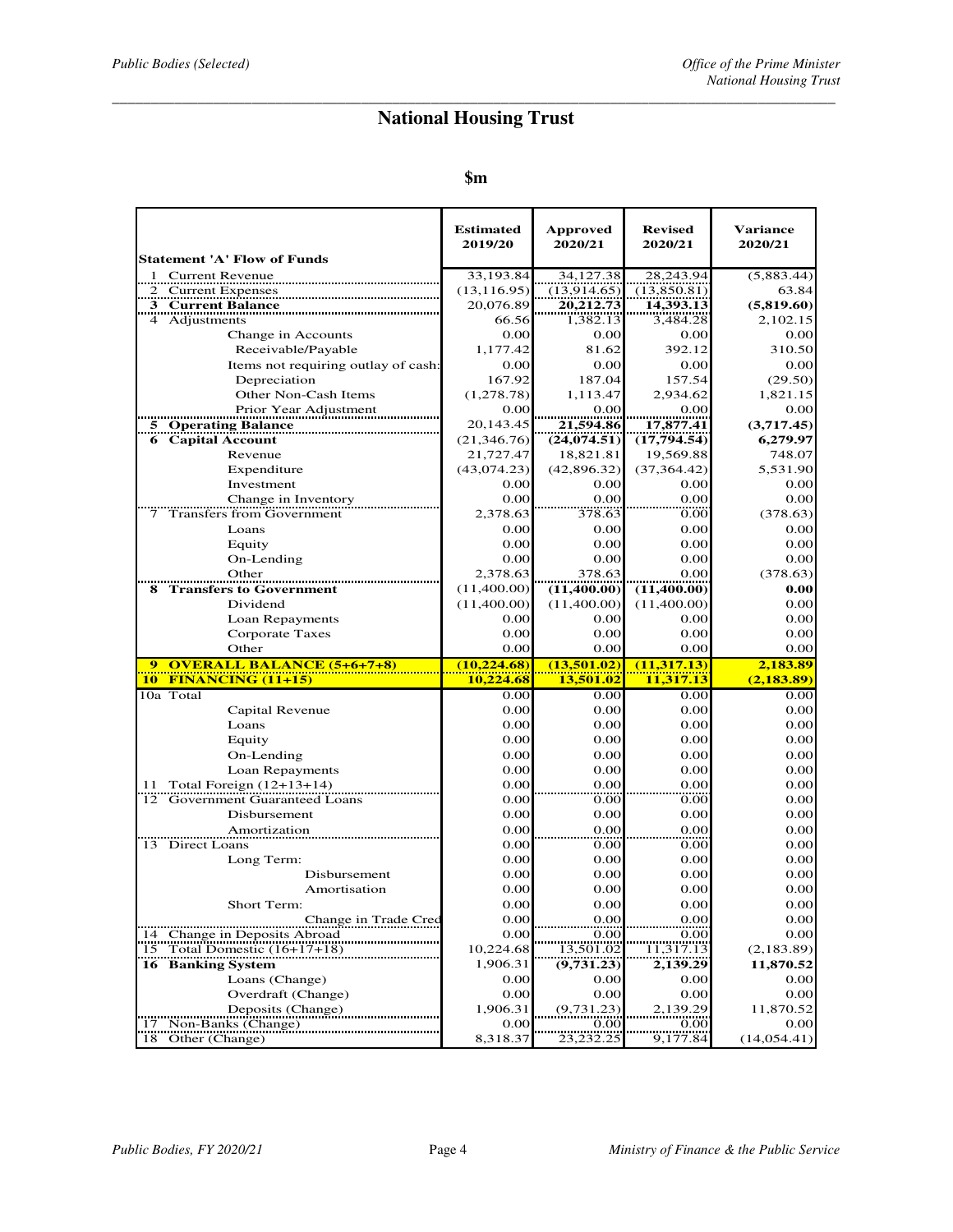### *\_\_\_\_\_\_\_\_\_\_\_\_\_\_\_\_\_\_\_\_\_\_\_\_\_\_\_\_\_\_\_\_\_\_\_\_\_\_\_\_\_\_\_\_\_\_\_\_\_\_\_\_\_\_\_\_\_\_\_\_\_\_\_\_\_\_\_\_\_\_\_\_\_\_\_\_\_\_\_\_\_\_\_\_\_\_\_\_\_\_\_\_\_*  **Port Authority of Jamaica**

| <b>Statement 'A' Flow of Funds</b>               | <b>Estimated</b><br>2019/20 | <b>Approved</b><br>2020/21 | <b>Revised</b><br>2020/21 | <b>Variance</b><br>2020/21 |
|--------------------------------------------------|-----------------------------|----------------------------|---------------------------|----------------------------|
| 1 Current Revenue                                | 10,848.08                   | 11,122.59                  | 7,555.77                  | (3,566.82)                 |
| 2 Current Expenses                               | (9,537.59)                  | (9,221.37)                 | (8,360.10)                | 861.27                     |
| 3 Current Balance                                | 1,310.49                    | 1,901.22                   | (804.33)                  | (2,705.55)                 |
| 4 Adjustments                                    | 4,607.64                    | 1,697.76                   | 2,840.78                  | 1,143.02                   |
| Change in Accounts                               | 0.00                        | 0.00                       | 0.00                      | 0.00                       |
| Receivable/Payable                               | (84.76)                     | (70.49)                    | 549.55                    | 620.04                     |
| Items not requiring outlay of cash:              | 0.00                        | 0.00                       | 0.00                      | 0.00                       |
| Depreciation                                     | 1,388.33                    | 1,740.86                   | 1,740.86                  | 0.00                       |
| Other Non-Cash Items                             | 3,304.07                    | 27.39                      | 550.37                    | 522.98                     |
| Prior Year Adjustment                            | 0.00                        | 0.00                       | 0.00                      | 0.00                       |
| 5 Operating Balance                              | 5,918.13                    | 3,598.98                   | 2,036.45                  | (1,562.53)                 |
| <b>Capital Account</b><br>6                      | (6,694.73)                  | (2,705.58)                 | (2,722.81)                | (17.23)                    |
| Revenue                                          | 0.00                        | 0.00                       | 0.00                      | 0.00                       |
| Expenditure                                      | (6,672.03)                  | (2,705.58)                 | (2,722.81)                | (17.23)                    |
| Investment                                       | 0.00                        | 0.00                       | 0.00                      | 0.00                       |
| Change in Inventory                              | (22.70)                     | 0.00                       | 0.00                      | 0.00                       |
| 7 Transfers from Government                      | 0.00                        | 0.00                       | 0.00                      | 0.00                       |
| Loans                                            | 0.00                        | 0.00                       | 0.00                      | 0.00                       |
| Equity                                           | 0.00                        | 0.00                       | 0.00                      | 0.00                       |
| On-Lending                                       | 0.00                        | 0.00                       | 0.00                      | 0.00                       |
| Other                                            | 0.00                        | 0.00                       | 0.00                      | 0.00                       |
| <b>Transfers to Government</b><br>8.             | 0.00                        | 0.00                       | 0.00                      | 0.00                       |
| Dividend                                         | 0.00                        | 0.00                       | 0.00                      | 0.00                       |
| Loan Repayments                                  | 0.00                        | 0.00                       | 0.00                      | 0.00                       |
| Corporate Taxes                                  | 0.00                        | 0.00                       | 0.00                      | 0.00                       |
| Other                                            | 0.00                        | 0.00                       | 0.00                      | 0.00                       |
| 9 OVERALL BALANCE (5+6+7+8)                      | (776.60)                    | 893.40                     | (686.36)                  | (1,579.76)                 |
| <b>FINANCING (11+15)</b><br><b>10</b>            | 776.60                      | (893.40)                   | 686.36                    | 1,579.76                   |
| 10a Total                                        | (106.30)                    | (164.20)                   | 0.00                      | 164.20                     |
| Capital Revenue                                  | 0.00                        | 48.41                      | 0.00                      | (48.41)                    |
| Loans                                            | (106.30)                    | (212.61)                   | 0.00                      | 212.61                     |
| Equity                                           | 0.00                        | 0.00                       | 0.00                      | 0.00                       |
| On-Lending                                       | 0.00                        | 0.00                       | 0.00                      | 0.00                       |
| Loan Repayments                                  | 0.00                        | 0.00                       | 0.00                      | 0.00                       |
| Total Foreign $(12+13+14)$<br>11                 | (2, 478.12)                 | (1,034.66)                 | 38.75                     | 1,073.41                   |
| 12 Government Guaranteed Loans                   | (2,427.99)                  | (999.86)                   | (999.86)                  | 0.00                       |
| Disbursement                                     | 0.00                        | 0.00                       | 0.00                      | 0.00                       |
| Amortization                                     | (2,427.99)                  | (999.86)                   | (999.86)                  | 0.00                       |
| 13 Direct Loans                                  | 0.00                        | 0.00                       | 0.00                      | 0.00                       |
| Long Term:                                       | 0.00                        | 0.00                       | 0.00                      | 0.00                       |
| Disbursement                                     | 0.00                        | 0.00                       | 0.00                      | 0.00                       |
| Amortisation                                     | $0.00\,$                    | 0.00                       | 0.00                      | 0.00                       |
| Short Term:                                      | $0.00\,$                    | 0.00                       | 0.00                      | 0.00                       |
| Change in Trade Cred                             | 0.00                        | 0.00                       | 0.00                      | 0.00                       |
| Change in Deposits Abroad<br>14                  | (50.13)                     | (34.80)                    | 1,038.61                  | 1,073.41                   |
| Total Domestic (16+17+18)<br>15                  | 3,361.02                    | 305.46                     | 647.61                    | 342.15                     |
| 16 Banking System                                | 1,390.34                    | 1,128.02                   | 725.50                    | (402.52)                   |
| Loans (Change)                                   | 1,080.02                    | (122.78)                   | 293.75                    | 416.53                     |
| Overdraft (Change)                               | 0.00                        | 0.00                       | 0.00                      | 0.00                       |
| Deposits (Change)                                | 310.32                      | 1,250.80                   | 431.75                    | (819.05)                   |
| Non-Banks (Change)<br>17<br>Other (Change)<br>18 | 0.00<br>1,970.68            | 0.00<br>(822.56)           | 0.00<br>(77.89)           | 0.00<br>744.67             |
|                                                  |                             |                            |                           |                            |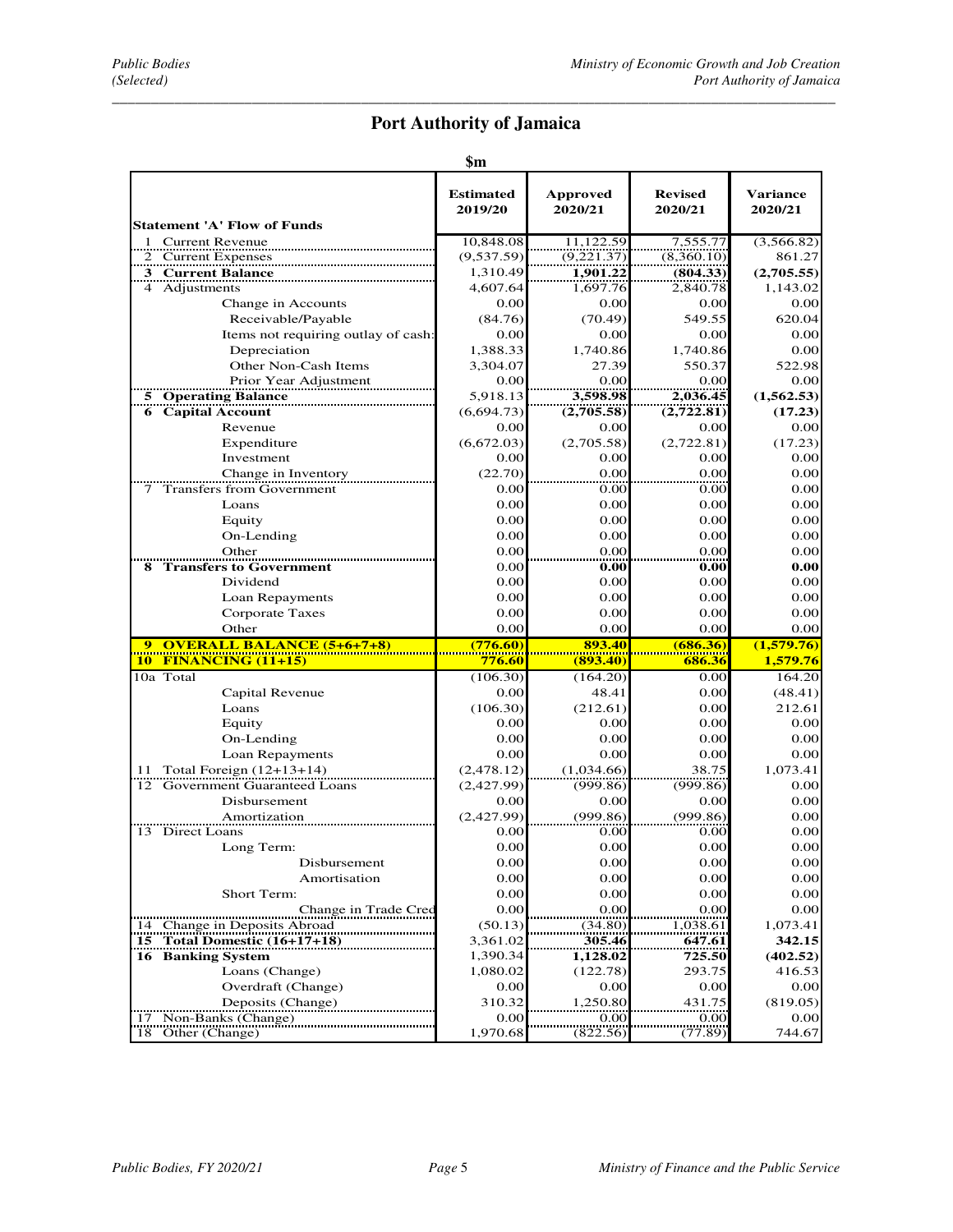### *\_\_\_\_\_\_\_\_\_\_\_\_\_\_\_\_\_\_\_\_\_\_\_\_\_\_\_\_\_\_\_\_\_\_\_\_\_\_\_\_\_\_\_\_\_\_\_\_\_\_\_\_\_\_\_\_\_\_\_\_\_\_\_\_\_\_\_\_\_\_\_\_\_\_\_\_\_\_\_\_\_\_\_\_\_\_\_\_\_\_\_\_\_*  **Urban Development Corporation**

**\$m** 

| <b>Statement 'A' Flow of Funds</b>    | <b>Estimated</b><br>2019/20 | <b>Approved</b><br>2020/21 | <b>Revised</b><br>2020/21 | <b>Variance</b><br>2020/21 |
|---------------------------------------|-----------------------------|----------------------------|---------------------------|----------------------------|
| 1 Current Revenue                     | 2,466.94                    | 3,491.05                   | 2,062.79                  | (1,428.26)                 |
| 2 Current Expenses                    | (2,938.42)                  | (3,209.36)                 | (2,845.44)                | 363.92                     |
| 3 Current Balance                     | (471.48)                    | 281.69                     | (782.65)                  | (1,064.34)                 |
| 4 Adjustments                         | 257.75                      | (508.93)                   | (511.98)                  | (3.05)                     |
| Change in Accounts                    | 0.00                        | 0.00                       | 0.00                      | 0.00                       |
| Receivable/Payable                    | 163.90                      | (133.13)                   | (133.14)                  | (0.01)                     |
| Items not requiring outlay of cash:   | 0.00                        | 0.00                       | 0.00                      | 0.00                       |
| Depreciation                          | 98.89                       | 137.44                     | 134.40                    | (3.04)                     |
| Other Non-Cash Items                  | (5.04)                      | (513.24)                   | (513.24)                  | 0.00                       |
| Prior Year Adjustment                 | 0.00                        | 0.00                       | 0.00                      | 0.00                       |
| <b>5 Operating Balance</b>            | (213.73)                    | (227.24)                   | (1,294.63)                | (1,067.39)                 |
| <b>6</b> Capital Account              | (63.14)                     | (1,706.75)                 | (755.10)                  | 951.65                     |
| Revenue                               | 0.00                        | 0.00                       | 0.00                      | 0.00                       |
| Expenditure                           | (103.08)                    | (838.86)                   | (534.30)                  | 304.56                     |
| Investment                            | 0.00                        | 0.00                       | 0.00                      | 0.00                       |
| Change in Inventory                   | 39.94                       | (867.89)                   | (220.80)                  | 647.09                     |
| <b>Transfers from Government</b><br>7 | 0.00                        | 1,762.05                   | 1,000.00                  | (762.05)                   |
| Loans                                 | 0.00                        | 0.00                       | 0.00                      | 0.00                       |
| Equity                                | 0.00                        | 0.00                       | 0.00                      | 0.00                       |
| On-Lending                            | 0.00                        | 0.00                       | 0.00                      | 0.00                       |
| Other                                 | 0.00                        | 1,762.05                   | 1,000.00                  | (762.05)                   |
| <b>8 Transfers to Government</b>      | 0.00                        | 0.00                       | 0.00                      | 0.00                       |
| Dividend                              | 0.00                        | 0.00                       | 0.00                      | 0.00                       |
| Loan Repayments                       | 0.00                        | 0.00                       | 0.00                      | 0.00                       |
| <b>Corporate Taxes</b>                | 0.00                        | 0.00                       | 0.00                      | 0.00                       |
| Other                                 | 0.00                        | 0.00                       | 0.00                      | 0.00                       |
| 9 OVERALL BALANCE (5+6+7+8)           | (276.87)                    | (171.94)                   | (1,049.73)                | (877.79)                   |
| <b>10 FINANCING (11+15)</b>           | <u>276.87</u>               | <b>171.94</b>              | 1,049.73                  | 877.79                     |
| 10a Total                             | 0.00                        | 1,136.30                   | 161.49                    | (974.81)                   |
| Capital Revenue                       | 0.00                        | 1,136.30                   | 161.49                    | (974.81)                   |
| Loans                                 | 0.00                        | 0.00                       | 0.00                      | 0.00                       |
| Equity                                | 0.00                        | 0.00                       | 0.00                      | 0.00                       |
| On-Lending                            | 0.00                        | 0.00                       | 0.00                      | 0.00                       |
| Loan Repayments                       | 0.00                        | 0.00                       | 0.00                      | 0.00                       |
| Total Foreign $(12+13+14)$<br>11      | 0.00                        | 0.00                       | 0.00                      | 0.00                       |
| 12 Government Guaranteed Loans        | 0.00                        | 0.00                       | 0.00                      | 0.00                       |
| Disbursement                          | 0.00                        | 0.00                       | 0.00                      | 0.00                       |
| Amortization                          | 0.00                        | 0.00                       | 0.00                      | 0.00                       |
| 13 Direct Loans                       | 0.00                        | 0.00                       | 0.00                      | 0.00                       |
| Long Term:                            | $0.00\,$                    | 0.00                       | $0.00\,$                  | 0.00                       |
| Disbursement                          | 0.00                        | $0.00\,$                   | 0.00                      | 0.00                       |
| Amortisation                          | 0.00                        | 0.00                       | 0.00                      | 0.00                       |
| Short Term:                           | 0.00                        | 0.00                       | 0.00                      | 0.00                       |
| Change in Trade Cred                  | 0.00                        | 0.00                       | 0.00                      | 0.00                       |
| 14<br>Change in Deposits Abroad       | 0.00                        | 0.00                       | 0.00                      | 0.00                       |
| 15 Total Domestic $(16+17+18)$        | 276.87                      | (964.36)                   | 888.24                    | 1,852.60                   |
| <b>16 Banking System</b>              | 87.29                       | 945.84                     | 1,035.78                  | 89.94                      |
| Loans (Change)                        | 0.00                        | 0.00                       | 0.00                      | 0.00                       |
| Overdraft (Change)                    | 0.00                        | 0.00                       | 0.00                      | 0.00                       |
| Deposits (Change)                     | 87.29                       | 945.84                     | 1,035.78                  | 89.94                      |
| 17 Non-Banks (Change)                 | 0.00                        | 0.00                       | 0.00                      | 0.00                       |
| 18<br>Other (Change)                  | 189.58                      | (1,910.20)                 | (147.54)                  | 1,762.66                   |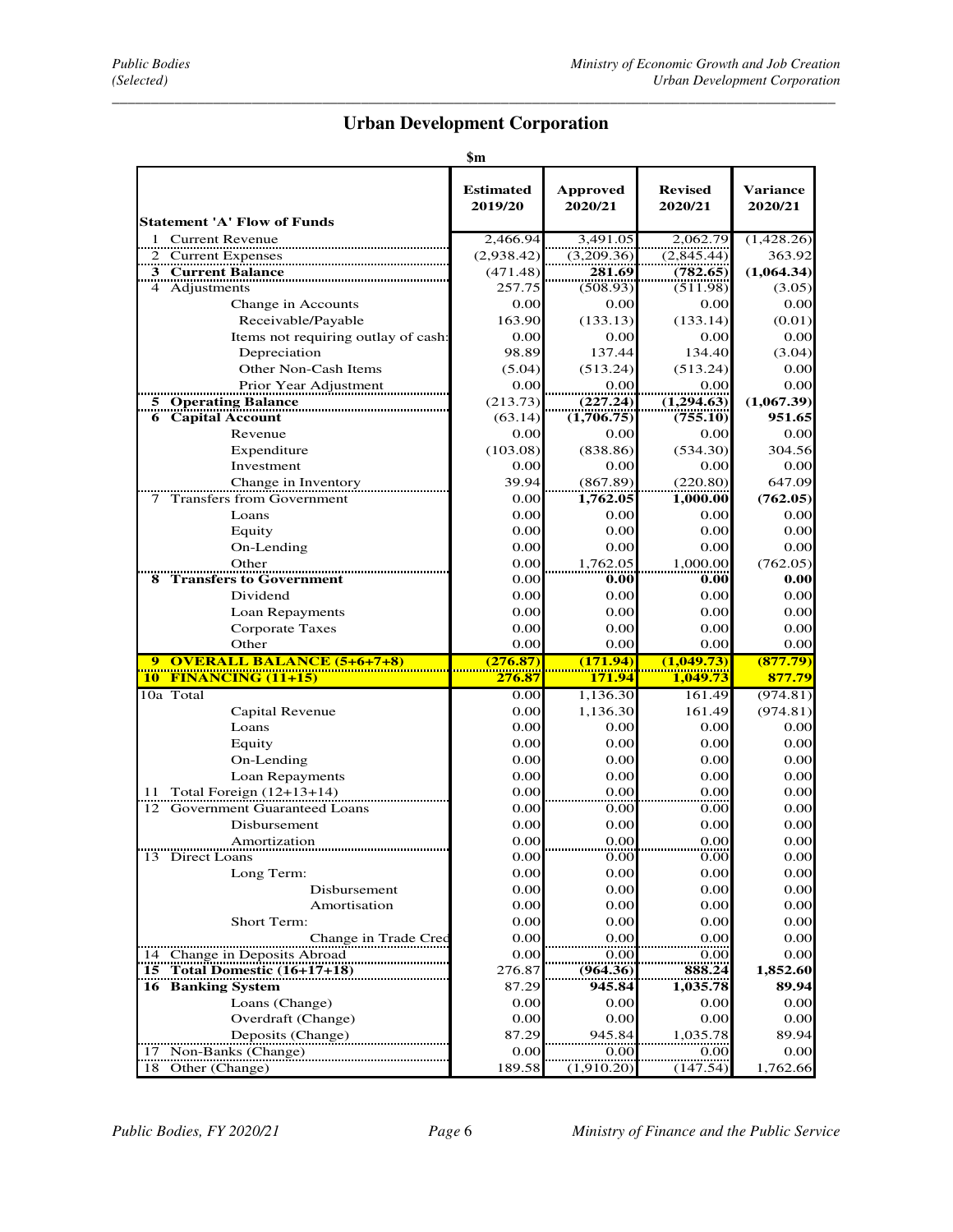### *\_\_\_\_\_\_\_\_\_\_\_\_\_\_\_\_\_\_\_\_\_\_\_\_\_\_\_\_\_\_\_\_\_\_\_\_\_\_\_\_\_\_\_\_\_\_\_\_\_\_\_\_\_\_\_\_\_\_\_\_\_\_\_\_\_\_\_\_\_\_\_\_\_\_\_\_\_\_\_\_\_\_\_\_\_\_\_\_\_\_\_\_\_*  **Students' Loan Bureau**

### **\$m**

| <b>Statement 'A' Flow of Funds</b>                                   | <b>Estimated</b><br>2019/20 | <b>Approved</b><br>2020/21 | <b>Revised</b><br>2020/21 | <b>Variance</b><br>2020/21 |
|----------------------------------------------------------------------|-----------------------------|----------------------------|---------------------------|----------------------------|
| $\mathbf{1}$                                                         |                             | 3,491.00                   |                           |                            |
| <b>Current Revenue</b>                                               | 3,396.00                    |                            | 3,437.86                  | (53.14)                    |
| 2 Current Expenses<br><b>3</b> Current Balance                       | (2,772.00)<br>624.00        | (2,484.00)<br>1,007.00     | (2,631.82)<br>806.04      | (147.82)<br>(200.96)       |
| $\overline{4}$<br>Adjustments                                        | 1,218.80                    | 774.80                     | 533.25                    | (241.55)                   |
| Change in Accounts                                                   |                             |                            |                           |                            |
| Receivable/Payable                                                   | (419.08)                    | (822.92)                   | (1,062.63)                | (239.71)                   |
| Items not requiring outlay of cash:                                  |                             |                            |                           |                            |
| Depreciation                                                         | 14.00                       | 19.50                      | 19.67                     | 0.17                       |
| Other Non-Cash Items                                                 | 1,623.88                    | 1,578.22                   | 1.576.21                  | (2.01)                     |
| Prior Year Adjustment                                                |                             |                            |                           |                            |
| <b>5 Operating Balance</b>                                           | 1,842.80                    | 1,781.80                   | 1,339.29                  | (442.51)                   |
| <b>6</b> Capital Account                                             | (105.10)                    | (500.24)                   | (502.24)                  | (2.00)                     |
| Revenue                                                              |                             |                            |                           |                            |
| Expenditure                                                          | (105.10)                    | (500.24)                   | (502.24)                  | (2.00)                     |
| Investment                                                           |                             |                            |                           |                            |
| Change in Inventory                                                  |                             |                            |                           |                            |
| 7 Transfers from Government                                          | 3,013.31                    | 3,049.47                   | 49.47                     | (3,000.00)                 |
| Loans                                                                |                             |                            |                           |                            |
| Equity                                                               | 2,827.00                    | 2,827.00                   |                           | (2,827.00)                 |
| On-Lending                                                           |                             |                            |                           |                            |
| Other                                                                | 186.31                      | 222.47                     | 49.47                     | (173.00)                   |
| <b>Transfers to Government</b><br>8                                  |                             |                            |                           |                            |
| Dividend                                                             |                             |                            |                           |                            |
| Loan Repayments                                                      |                             |                            |                           |                            |
| Corporate Taxes                                                      |                             |                            |                           |                            |
| Other                                                                |                             |                            |                           |                            |
| 9 OVERALL BALANCE (5+6+7+8)<br><b>FINANCING (11+15)</b><br>10        | 4,751.01<br>(4,751.01)      | 4,331.03<br>(4, 331, 03)   | 886.52<br>(886.52)        | (3,444.51)<br>3,444.51     |
| Total<br>10a                                                         |                             |                            |                           |                            |
| Capital Revenue                                                      |                             |                            |                           |                            |
| Loans                                                                |                             |                            |                           |                            |
| Equity                                                               |                             |                            |                           |                            |
| On-Lending                                                           |                             |                            |                           |                            |
| Loan Repayments                                                      |                             |                            |                           |                            |
| Total Foreign (12+13+14)<br>11<br><b>Government Guaranteed Loans</b> | (2,264.77)                  | (478.31)                   | (478.31)                  |                            |
| 12<br>Disbursement                                                   |                             |                            |                           |                            |
| Amortization                                                         |                             |                            |                           |                            |
| 13 Direct Loans                                                      | (2,264.77)                  | (478.31)                   | (478.31)                  |                            |
| Long Term:                                                           | (2,264.77)                  | (478.31)                   | (478.31)                  |                            |
| Disbursement                                                         |                             |                            |                           |                            |
| Amortisation                                                         | (2,264.77)                  | (478.31)                   | (478.31)                  |                            |
| Short Term:                                                          |                             |                            |                           |                            |
| Change in Trade Credit                                               |                             |                            |                           |                            |
| 14 Change in Deposits Abroad                                         |                             |                            |                           |                            |
| Total Domestic (16+17+18)<br>15                                      | (2,486.24)                  | (3,852.72)                 | (408.21)                  | 3,444.51                   |
| <b>16 Banking System</b>                                             |                             | (1,263.61)                 | (216.61)                  | 1,047.00                   |
|                                                                      | 555.34                      |                            |                           |                            |
| Loans (Change)                                                       |                             |                            |                           |                            |
| Overdraft (Change)                                                   |                             |                            |                           |                            |
| Deposits (Change)                                                    | 555.34                      | (1,263.61)                 | (216.61)                  | 1,047.00                   |
| Non-Banks (Change)<br>17<br>Other (Change)                           |                             |                            |                           |                            |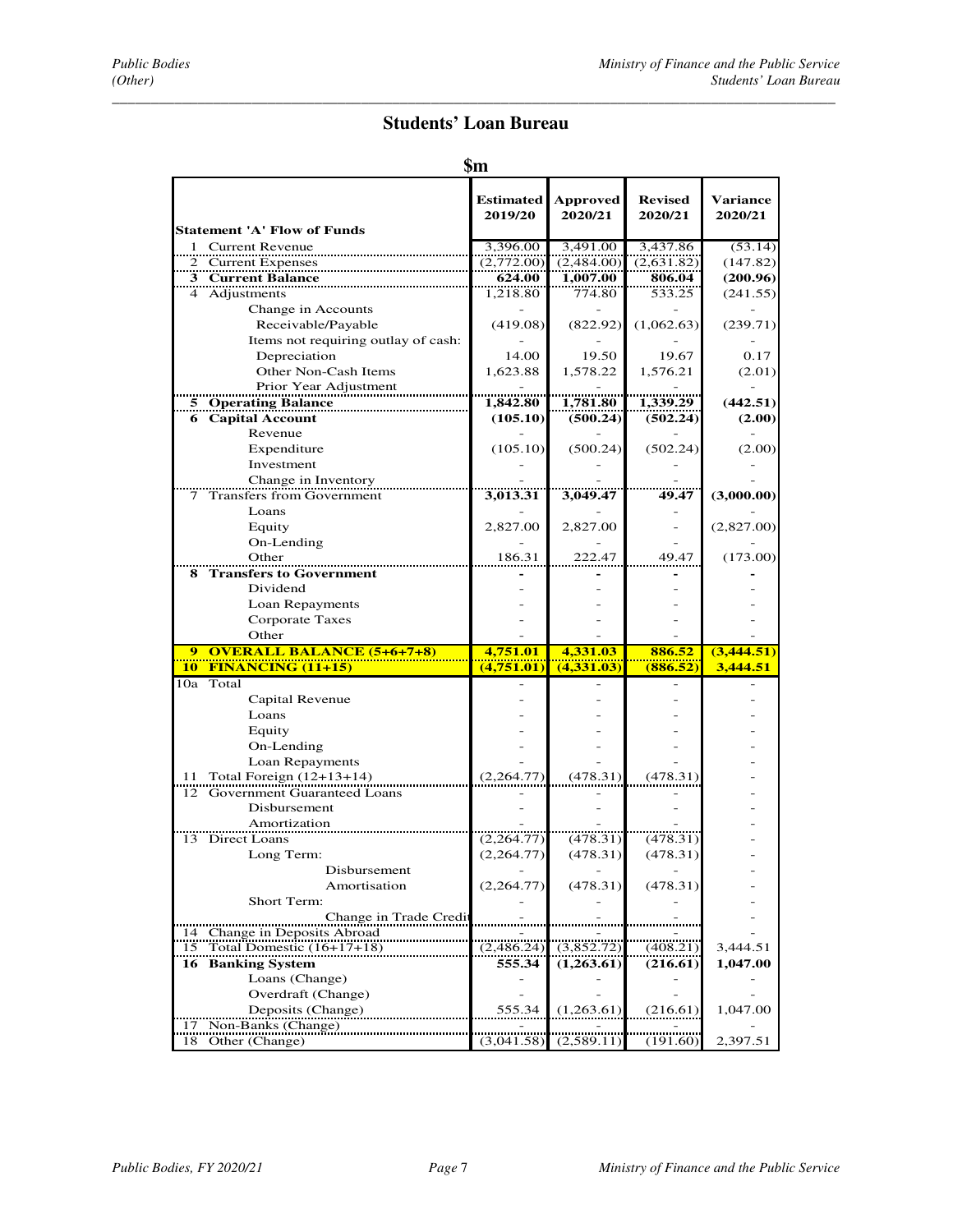### *\_\_\_\_\_\_\_\_\_\_\_\_\_\_\_\_\_\_\_\_\_\_\_\_\_\_\_\_\_\_\_\_\_\_\_\_\_\_\_\_\_\_\_\_\_\_\_\_\_\_\_\_\_\_\_\_\_\_\_\_\_\_\_\_\_\_\_\_\_\_\_\_\_\_\_\_\_\_\_\_\_\_\_\_\_\_\_\_\_\_\_\_\_*  **Bureau of Standards Jamaica**

|                                               | эm                          |                            |                           |                     |
|-----------------------------------------------|-----------------------------|----------------------------|---------------------------|---------------------|
|                                               | <b>Estimated</b><br>2019/20 | <b>Approved</b><br>2020/21 | <b>Revised</b><br>2020/21 | Variance<br>2020/21 |
| <b>Statement 'A' Flow of Funds</b>            |                             |                            |                           |                     |
| 1 Current Revenue                             | 1.199.78                    | 1,414.41                   | 880.53                    | (533.88)            |
| $\overline{2}$<br><b>Current Expenses</b>     | (1,219.40)                  | (1,356.31)                 | (1, 119.49)               | 236.82              |
| 3 Current Balance                             | (19.62)                     | 58.11                      | (238.96)                  | (297.06)            |
| 4 Adjustments                                 | 56.07                       | 80.41                      | 192.40                    | 111.99              |
| Change in Accounts                            | 0.00                        | 0.00                       | 0.00                      | 0.00                |
| Receivable/Payable                            | 28.91                       | 2.81                       | 154.51                    | 151.70              |
| Items not requiring outlay of cash:           | 0.00                        | 0.00                       | 0.00                      | 0.00                |
| Depreciation                                  | 67.85                       | 76.75                      | 65.01                     | (11.73)             |
| Other Non-Cash Items                          | (40.69)                     | 0.85                       | (27.12)                   | (27.97)             |
| Prior Year Adjustment                         | 0.00                        | 0.00                       | 0.00                      | 0.00                |
| <b>5</b> Operating Balance                    | 36.45                       | 138.52                     | (46.55)                   | (185.07)            |
| <b>6</b> Capital Account                      | (16.79)                     | (89.80)                    | (61.52)                   | 28.28               |
| Revenue                                       | 0.00                        | 0.00                       | 0.00                      | 0.00                |
| Expenditure                                   | (15.86)                     | (91.22)                    | (63.44)                   | 27.78               |
| Investment                                    | 0.00                        | 0.00                       | 0.00                      | 0.00                |
| Change in Inventory                           | (0.93)                      | 1.42                       | 1.92                      | 0.50                |
| <b>Transfers from Government</b><br>7         | 0.00                        | 0.00                       | 75.00                     | 75.00               |
| Loans                                         | 0.00                        | 0.00                       | 0.00                      | 0.00                |
| Equity                                        | 0.00                        | 0.00                       | 0.00                      | 0.00                |
| On-Lending                                    | 0.00                        | 0.00                       | 0.00                      | 0.00                |
| Other                                         | 0.00                        | 0.00                       | 75.00                     | 75.00               |
| <b>8 Transfers to Government</b>              | 0.00                        | 0.00                       | 0.00                      | 0.00                |
| Dividend                                      | 0.00                        | 0.00                       | 0.00                      | 0.00                |
| Loan Repayments                               | 0.00                        | 0.00                       | 0.00                      | 0.00                |
| Corporate Taxes                               | 0.00                        | 0.00                       | 0.00                      | 0.00                |
| Other                                         | 0.00                        | 0.00                       | 0.00                      | 0.00                |
| <b>OVERALL BALANCE (5+6+7+8)</b><br>9         | <b>19.66</b>                | 48.72                      | (33.07)                   | (81.79)             |
| <b>10 FINANCING (11+15)</b>                   | (19.66)                     | (48.72)                    | 33.07                     | 81.79               |
| 10a Total                                     | 0.00                        | 0.00                       | 0.00                      | 0.00                |
| Capital Revenue                               | 0.00                        | 0.00                       | 0.00                      | 0.00                |
| Loans                                         | 0.00                        | 0.00                       | 0.00                      | 0.00                |
| Equity                                        | 0.00                        | 0.00                       | 0.00                      | 0.00                |
| On-Lending                                    | 0.00                        | 0.00                       | 0.00                      | 0.00                |
| Loan Repayments                               | 0.00                        | 0.00                       | 0.00                      | 0.00                |
| Total Foreign $(12+13+14)$<br>11              | 0.00                        | 0.00                       | 0.00                      | 0.00                |
| 12 Government Guaranteed Loans                | 0.00                        | 0.00                       | 0.00                      | 0.00                |
| <b>Disbursement</b>                           | 0.00                        | 0.00                       | 0.00                      | 0.00                |
| Amortization                                  | 0.00                        | 0.00                       | 0.00                      | 0.00                |
| 13 Direct Loans                               | 0.00                        | 0.00                       | 0.00                      | 0.00                |
| Long Term:                                    | 0.00                        | 0.00                       | 0.00                      | 0.00                |
| Disbursement                                  | 0.00                        | 0.00                       | 0.00                      | 0.00                |
| Amortisation                                  | 0.00                        | 0.00                       | 0.00                      | 0.00                |
| Short Term:                                   | 0.00                        | 0.00                       | 0.00                      | 0.00                |
| Change in Trade Cred                          | 0.00                        | 0.00                       | 0.00                      | $0.00\,$            |
| 14 Change in Deposits Abroad                  | 0.00                        | 0.00                       | 0.00                      | 0.00                |
| 15 Total Domestic $(16+17+18)$                | (19.66)                     | (48.72)                    | 33.07                     | 81.79               |
| <b>16 Banking System</b>                      | (19.66)                     | (48.72)                    | 33.07                     | 81.79               |
| Loans (Change)                                | 0.00                        | 0.00                       | 0.00                      | 0.00                |
| Overdraft (Change)                            | 0.00                        | 0.00                       | 0.00                      | 0.00                |
| Deposits (Change)                             | (19.66)                     | (48.72)                    | 33.07                     | 81.79               |
|                                               |                             |                            |                           |                     |
| Non-Banks (Change)<br>17<br>18 Other (Change) | 0.00                        | 0.00                       | 0.00                      | 0.00                |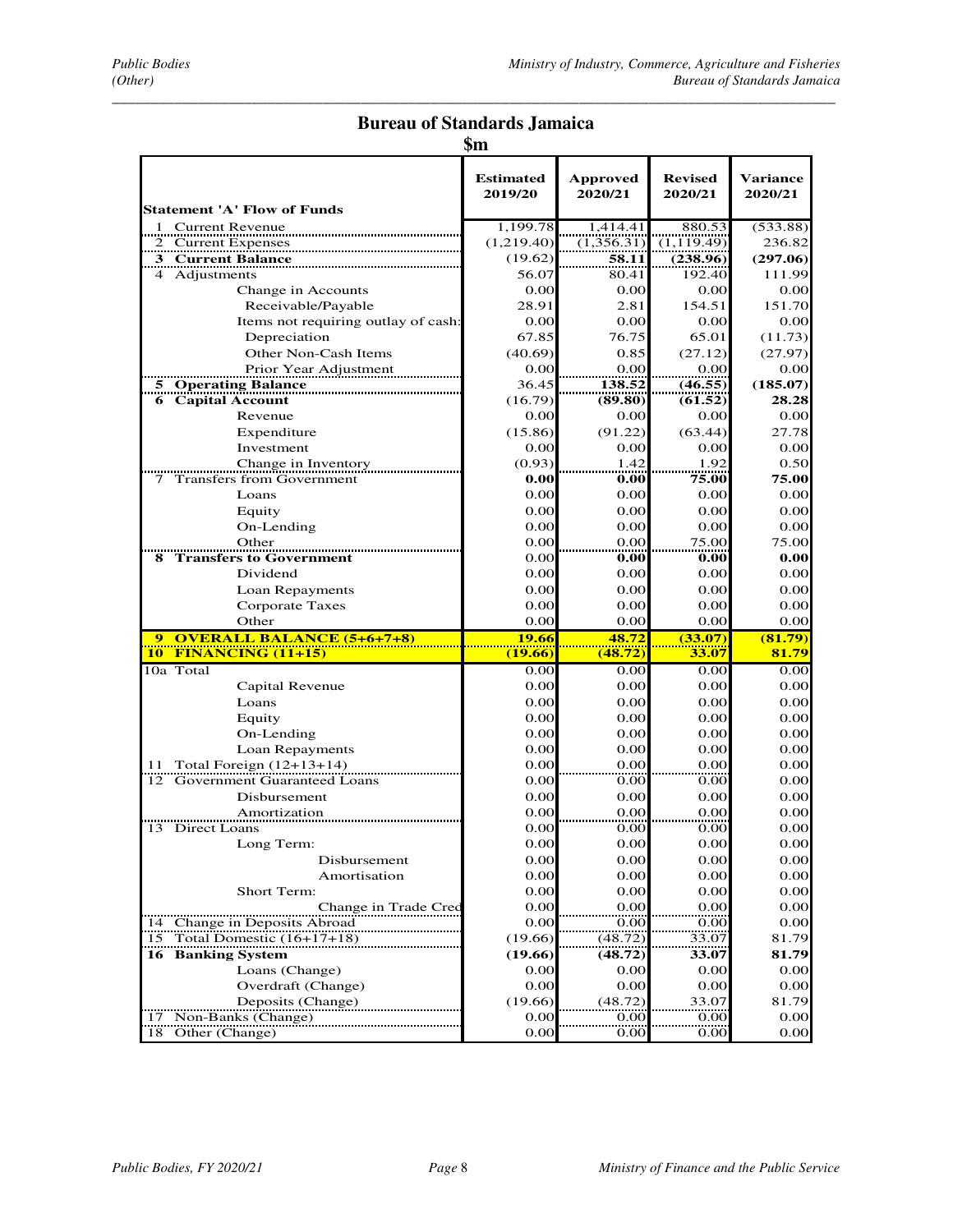### *\_\_\_\_\_\_\_\_\_\_\_\_\_\_\_\_\_\_\_\_\_\_\_\_\_\_\_\_\_\_\_\_\_\_\_\_\_\_\_\_\_\_\_\_\_\_\_\_\_\_\_\_\_\_\_\_\_\_\_\_\_\_\_\_\_\_\_\_\_\_\_\_\_\_\_\_\_\_\_\_\_\_\_\_\_\_\_\_\_\_\_\_\_\_\_\_*  **National Health Fund**

| <b>Statement 'A' Flow of Funds</b>              | <b>Estimated</b><br>2019/20 | <b>Approved</b><br>2020/21 | <b>Revised</b><br>2020/21 | <b>Variance</b><br>2020/21 |
|-------------------------------------------------|-----------------------------|----------------------------|---------------------------|----------------------------|
| 1 Current Revenue                               | 19,728.38                   | 20,650.97                  | 15,402.86                 | (5,248.11)                 |
| 2 Current Expenses                              | (14, 751.23)                | (20,062.00)                | (17,912.98)               | 2,149.02                   |
| 3 Current Balance                               | 4,977.15                    | 588.97                     | (2,510.12)                | (3,099.09)                 |
| 4 Adjustments                                   | (1,677.47)                  | 908.40                     | 68.83                     | (839.57)                   |
| Change in Accounts                              | 0.00                        | 0.00                       | 0.00                      | 0.00                       |
| Receivable/Payable                              | (1,853.41)                  | 748.54                     | (91.03)                   | (839.57)                   |
| Items not requiring outlay of cash:             | 0.00                        | 0.00                       | 0.00                      | 0.00                       |
| Depreciation                                    | 175.94                      | 159.86                     | 159.86                    | 0.00                       |
| Other Non-Cash Items                            | 0.00                        | 0.00                       | 0.00                      | 0.00                       |
| Prior Year Adjustment                           | 0.00                        | 0.00                       | 0.00                      | 0.00                       |
| 5 Operating Balance                             | 3,299.68                    | 1,497.37                   | (2,441.29)                | (3,938.66)                 |
| <b>6</b> Capital Account                        | (966.07)                    | (674.84)                   | (390.12)                  | 284.72                     |
| Revenue                                         | 0.00                        | 0.00                       | 0.00                      | 0.00                       |
| Expenditure                                     | (492.47)                    | (793.35)                   | (718.35)                  | 75.00                      |
| Investment                                      | 0.00                        | 0.00                       | 0.00                      | 0.00                       |
| Change in Inventory                             | (473.60)                    | 118.51                     | 328.23                    | 209.72                     |
| 7 Transfers from Government                     | 0.00                        | 0.00                       | 0.00                      | 0.00                       |
| Loans                                           | 0.00                        | 0.00                       | 0.00                      | 0.00                       |
| Equity                                          | 0.00                        | 0.00                       | 0.00                      | 0.00                       |
| On-Lending                                      | 0.00                        | 0.00                       | 0.00                      | 0.00                       |
| Other                                           | 0.00                        | 0.00                       | 0.00                      | 0.00                       |
| <b>8 Transfers to Government</b>                | (2,000.00)                  | 0.00                       | 0.00                      | 0.00                       |
| Dividend                                        | 0.00                        | 0.00                       | 0.00                      | 0.00                       |
| Loan Repayments                                 | 0.00                        | 0.00                       | 0.00                      | 0.00                       |
| Corporate Taxes                                 | 0.00                        | 0.00                       | 0.00                      | 0.00                       |
| Other                                           | (2,000.00)                  | 0.00                       | 0.00                      | 0.00                       |
| <b>OVERALL BALANCE (5+6+7+8)</b><br>$\mathbf Q$ | 333.61                      | 822.53                     | (2,831.41)                | (3,653.94)                 |
| <b>10 FINANCING (11+15)</b>                     | (333.61)                    | (822.53)                   | 2,831.41                  | 3,653.94                   |
| 10a Total                                       | 0.00                        | 0.00                       | 0.00                      | 0.00                       |
| Capital Revenue                                 | 0.00                        | 0.00                       | 0.00                      | 0.00                       |
| Loans                                           | 0.00                        | 0.00                       | 0.00                      | 0.00                       |
| Equity                                          | 0.00                        | 0.00                       | 0.00                      | 0.00                       |
| On-Lending                                      | 0.00                        | 0.00                       | 0.00                      | 0.00                       |
| Loan Repayments                                 | 0.00                        | 0.00                       | 0.00                      | 0.00                       |
| Total Foreign $(12+13+14)$<br>11                | 0.00                        | 0.00                       | 0.00                      | 0.00                       |
| 12 Government Guaranteed Loans                  | 0.00                        | 0.00                       | 0.00                      | 0.00                       |
| Disbursement                                    | 0.00                        | 0.00                       | 0.00                      | 0.00                       |
| Amortization                                    | 0.00                        | 0.00                       | 0.00                      | 0.00                       |
| 13 Direct Loans                                 | 0.00                        | 0.00                       | 0.00                      | 0.00                       |
| Long Term:                                      | 0.00                        | 0.00                       | 0.00                      | 0.00                       |
| <b>Disbursement</b>                             | 0.00                        | $0.00\,$                   | 0.00                      | 0.00                       |
| Amortisation                                    | 0.00                        | 0.00                       | 0.00                      | 0.00                       |
| Short Term:                                     | 0.00                        | 0.00                       | 0.00                      | 0.00                       |
| Change in Trade Cred                            | 0.00                        | 0.00                       | 0.00                      | 0.00                       |
| 14 Change in Deposits Abroad                    | 0.00                        | 0.00                       | 0.00                      | 0.00                       |
| 15 Total Domestic $(16+17+18)$                  | (333.61)                    | (822.53)                   | 2,831.41                  | 3,653.94                   |
| <b>16 Banking System</b>                        | 1,176.25                    | (584.82)                   | 1,459.05                  | 2,043.87                   |
| Loans (Change)                                  | 0.00                        | 0.00                       | 0.00                      | 0.00                       |
| Overdraft (Change)                              | $0.00\,$                    | 0.00                       | 0.00                      | 0.00                       |
| Deposits (Change)                               | 1,176.25                    | (584.82)                   | 1,459.05                  | 2,043.87                   |
| 17 Non-Banks (Change)                           | 0.00                        | 0.00                       | 0.00                      | 0.00                       |
| Other (Change)<br>18                            | (1,509.86)                  | (237.71)                   | 1,372.36                  | 1,610.07                   |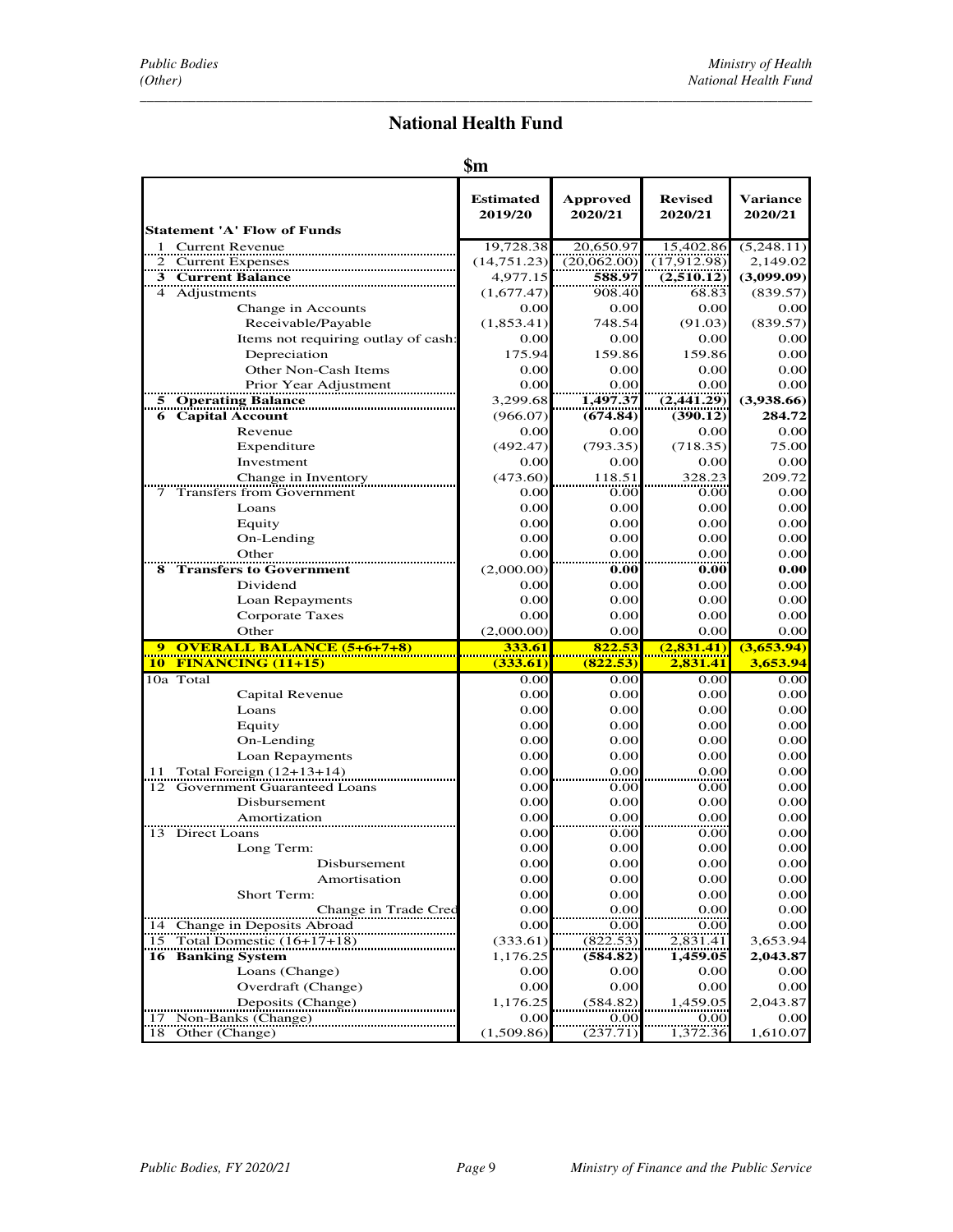### *\_\_\_\_\_\_\_\_\_\_\_\_\_\_\_\_\_\_\_\_\_\_\_\_\_\_\_\_\_\_\_\_\_\_\_\_\_\_\_\_\_\_\_\_\_\_\_\_\_\_\_\_\_\_\_\_\_\_\_\_\_\_\_\_\_\_\_\_\_\_\_\_\_\_\_\_\_\_\_\_\_\_\_\_\_\_\_\_\_\_\_\_\_*  **National Insurance Fund**

| <b>Statement 'A' Flow of Funds</b>       | <b>Estimated</b><br>2019/20 | <b>Approved</b><br>2020/21 | <b>Revised</b><br>2020/21 | <b>Variance</b><br>2020/21 |
|------------------------------------------|-----------------------------|----------------------------|---------------------------|----------------------------|
| 1 Current Revenue                        | 30,221.62                   | 41,785.89                  | 29,953.55                 | (11, 832.34)               |
| 2 Current Expenses                       | (24, 559.26)                | (27,543.59)                | (25,593.09)               | 1,950.50                   |
| <b>3</b> Current Balance                 | 5,662.35                    | 14,242.30                  | 4,360.46                  | (9,881.84)                 |
| Adjustments<br>$\overline{4}$            | 191.54                      | (12, 278.23)               | (6,386.24)                | 5,891.99                   |
| Change in Accounts                       | 0.00                        | 0.00                       | 0.00                      | 0.00                       |
| Receivable/Payable                       | (492.92)                    | (2,275.44)                 | (13.05)                   | 2,262.39                   |
| Items not requiring outlay of cash:      | 0.00                        | 0.00                       | 0.00                      | 0.00                       |
| Depreciation                             | 31.10                       | 24.56                      | 24.56                     | 0.00                       |
| Other Non-Cash Items                     | 653.36                      | (10,027.35)                | (6,397.75)                | 3,629.60                   |
| Prior Year Adjustment                    | 0.00                        | 0.00                       | 0.00                      | 0.00                       |
| <b>5 Operating Balance</b>               | 5,853.90                    | 1,964.07                   | (2,025.78)                | (3,989.85)                 |
| <b>6</b> Capital Account                 | (214.48)                    | (2, 444.48)                | (524.31)                  | 1,920.17                   |
| Revenue                                  | 0.00                        | 0.00                       | 0.00                      | 0.00                       |
| Expenditure                              | (12.85)                     | (15.00)                    | (15.00)                   | 0.00                       |
| Investment                               | (201.63)                    | (2,429.48)                 | (509.31)                  | 1,920.17                   |
| Change in Inventory                      | 0.00                        | 0.00                       | 0.00                      | 0.00                       |
| <b>Transfers from Government</b><br>7    | 0.00                        | 0.00                       | 0.00                      | 0.00                       |
| Loans                                    | 0.00                        | 0.00                       | 0.00                      | 0.00                       |
| Equity                                   | 0.00                        | 0.00                       | 0.00                      | 0.00                       |
| On-Lending                               | 0.00                        | 0.00                       | 0.00                      | 0.00                       |
| Other                                    | 0.00                        | 0.00                       | 0.00                      | 0.00                       |
| <b>8 Transfers to Government</b>         | (871.46)                    | (1,003.54)                 | (1,003.54)                | 0.00                       |
| Dividend                                 | 0.00                        | 0.00                       | 0.00                      | 0.00                       |
| Loan Repayments                          | 0.00                        | 0.00                       | 0.00                      | 0.00                       |
| <b>Corporate Taxes</b>                   | 0.00                        | 0.00                       | 0.00                      | 0.00                       |
| Other                                    | (871.46)                    | (1,003.54)                 | (1,003.54)                | 0.00                       |
| 9 OVERALL BALANCE (5+6+7+8)              | 4,767.95                    | (1,483.95)                 | (3,553.63)                | (2,069.68)                 |
| <b>10 FINANCING (11+15)</b>              | (4,767.95)                  | <u>1,483.95</u>            | 3,553.63                  | 2,069.68                   |
| 10a Total                                | 0.00                        | $0.00\,$                   | 0.00                      | 0.00                       |
| Capital Revenue                          | 0.00                        | 0.00                       | 0.00                      | 0.00                       |
| Loans                                    | 0.00                        | 0.00                       | 0.00                      | 0.00                       |
| Equity                                   | 0.00                        | 0.00                       | 0.00                      | 0.00                       |
| On-Lending                               | 0.00                        | 0.00                       | 0.00                      | 0.00                       |
| Loan Repayments                          | 0.00                        | 0.00                       | 0.00                      | 0.00                       |
| Total Foreign $(12+13+14)$<br>11         | 0.00                        | 0.00                       | 0.00                      | 0.00                       |
| 12<br><b>Government Guaranteed Loans</b> | 0.00                        | 0.00                       | 0.00                      | 0.00                       |
| Disbursement                             | 0.00                        | 0.00                       | 0.00                      | 0.00                       |
| Amortization                             | 0.00                        | 0.00                       | 0.00                      | 0.00                       |
| 13 Direct Loans                          | 0.00                        | 0.00                       | 0.00                      | 0.00                       |
| Long Term:                               | 0.00                        | 0.00                       | 0.00                      | 0.00                       |
| Disbursement                             | 0.00                        | 0.00                       | 0.00                      | 0.00                       |
| Amortisation                             | 0.00                        | 0.00                       | 0.00                      | 0.00                       |
| Short Term:                              | 0.00                        | 0.00                       | 0.00                      | 0.00                       |
| Change in Trade Cred                     | 0.00                        | 0.00                       | 0.00                      | 0.00                       |
| Change in Deposits Abroad<br>14          | 0.00                        | 0.00                       | 0.00                      | 0.00                       |
| 15 Total Domestic $(16+17+18)$           | (4,767.95)                  | 1,483.95                   | 3,553.63                  | 2,069.68                   |
| 16 Banking System                        | (525.73)                    | 134.59                     | 11.40                     | (123.19)                   |
| Loans (Change)                           | 0.00                        | 0.00                       | 0.00                      | 0.00                       |
| Overdraft (Change)                       | 0.00                        | 0.00                       | 0.00                      | 0.00                       |
| Deposits (Change)                        | (525.73)                    | 134.59                     | 11.40                     | (123.19)                   |
| Non-Banks (Change)<br>17                 | 0.00                        | 0.00                       | 0.00                      | 0.00                       |
| 18<br>Other (Change)                     | (4,242.22)                  | 1,349.36                   | 3,542.23                  | 2,192.87                   |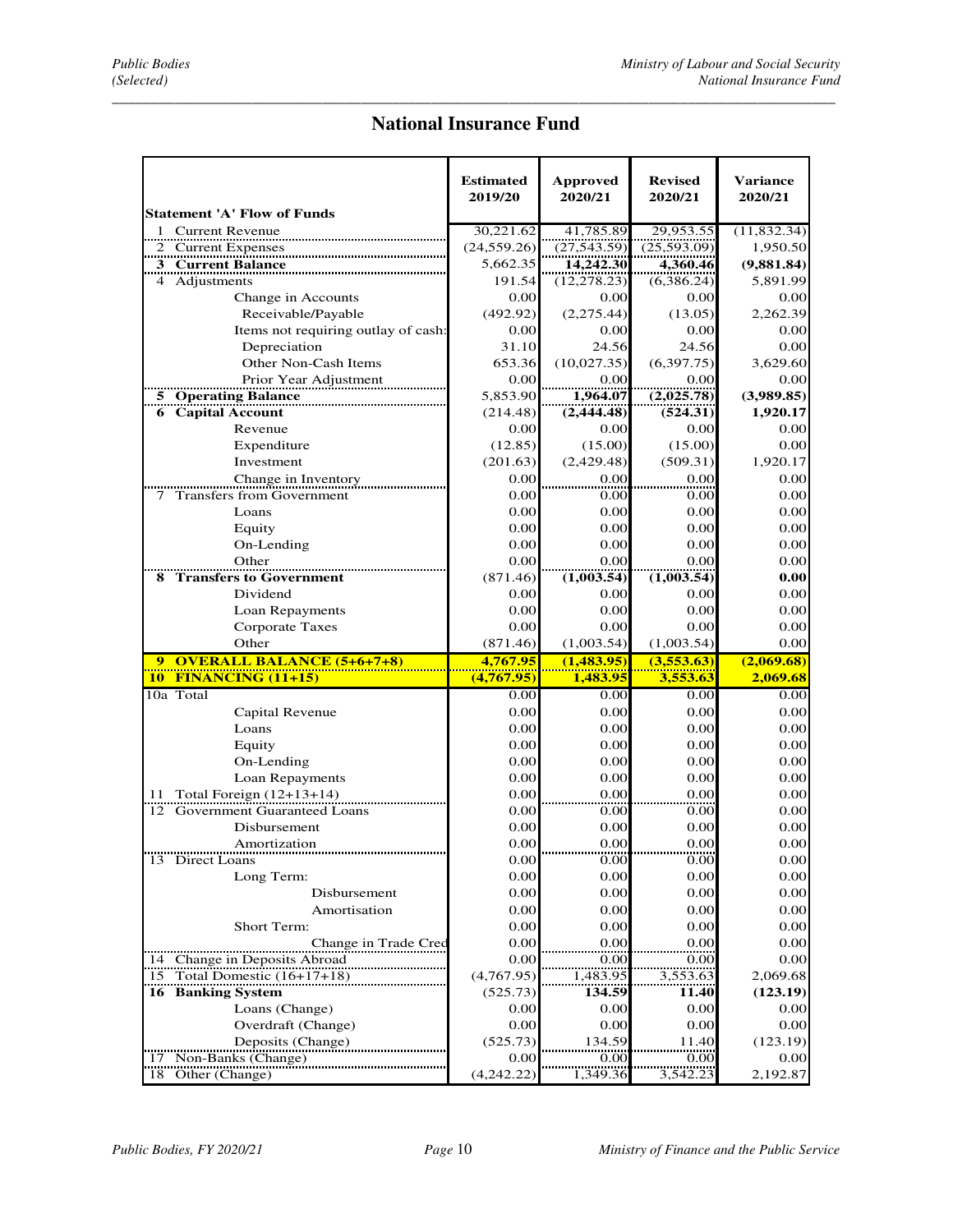### *\_\_\_\_\_\_\_\_\_\_\_\_\_\_\_\_\_\_\_\_\_\_\_\_\_\_\_\_\_\_\_\_\_\_\_\_\_\_\_\_\_\_\_\_\_\_\_\_\_\_\_\_\_\_\_\_\_\_\_\_\_\_\_\_\_\_\_\_\_\_\_\_\_\_\_\_\_\_\_\_\_\_\_\_\_\_\_\_\_\_\_\_\_*  **Petrojam Limited**

|                                               | $\mathbf{\$m}$              |                     |                           |                                                      |
|-----------------------------------------------|-----------------------------|---------------------|---------------------------|------------------------------------------------------|
| <b>Statement 'A' Flow of Funds</b>            | <b>Estimated</b><br>2019/20 | Approved<br>2020/21 | <b>Revised</b><br>2020/21 | <b>Variance</b><br>2020/21                           |
| 1 Current Revenue                             | 195,747.54                  | 207,964.47          | 92,349.70                 | (115, 614.77)                                        |
| <b>Current Expenses</b>                       | (155, 162.36)               | (162, 441.76)       | (68, 142.96)              | 94,298.80                                            |
| <b>3 Current Balance</b>                      | 40,585.18                   | 45,522.71           | 24,206.74                 | (21, 315.97)                                         |
| 4 Adjustments                                 | (511.01)                    | (5,143.25)          | (2, 284.78)               | 2,858.47                                             |
| Change in Accounts                            | 0.00                        | 0.00                | 0.00                      | 0.00                                                 |
| Receivable/Payable                            | (958.64)                    | (5,745.62)          | (3.427.88)                | 2.317.74                                             |
| Items not requiring outlay of cash:           | 0.00                        | 0.00                | 0.00                      | 0.00                                                 |
| Depreciation                                  | 613.48                      | 602.37              | 630.48                    | 28.11                                                |
| Other Non-Cash Items                          | (165.84)                    | 0.00                | 512.62                    | 512.62                                               |
| Prior Year Adjustment                         | 0.00                        | 0.00                | 0.00                      | 0.00                                                 |
| <b>5</b> Operating Balance                    | 40,074.17                   | 40,379.46           | 21,921.96                 | (18, 457.50)                                         |
| <b>6</b> Capital Account                      | (3,253.45)                  | (1,499.15)          | 3,843.94                  | 5,343.09                                             |
| Revenue                                       | 0.00                        | 0.00                | 0.00                      | 0.00                                                 |
| Expenditure                                   | (2,048.07)                  | (2,553.31)          | (1,336.22)                | 1,217.09                                             |
| Investment                                    | 0.00                        | 0.00                | 0.00                      | 0.00                                                 |
| Change in Inventory                           | (1,205.38)                  | 1.054.16            | 5,180.16                  | 4,126.00                                             |
| 7 Transfers from Government                   | 439.55                      | 0.00                | 0.00                      | 0.00                                                 |
| Loans                                         | 0.00                        | 0.00                | 0.00                      | 0.00                                                 |
| Equity                                        | 0.00                        | 0.00                | 0.00                      | 0.00                                                 |
| On-Lending                                    | 0.00                        | 0.00                | 0.00                      | 0.00                                                 |
| Other                                         | 439.55                      | 0.00                | 0.00                      | 0.00                                                 |
| <b>8</b> Transfers to Government              | (39, 573.95)                | (43, 484.95)        | (25,785.78)               | 17,699.17                                            |
| Dividend                                      | (111.91)                    | (226.57)            | 0.00                      | 226.57                                               |
| Loan Repayments                               | 0.00                        | 0.00                | 0.00                      | 0.00                                                 |
| <b>Corporate Taxes</b>                        | (374.83)                    | (754.33)            | 0.00                      | 754.33                                               |
| Other                                         | (39,087.22)                 | (42, 504.05)        | (25,785.78)               | 16,718.27                                            |
| 9 OVERALL BALANCE (5+6+7+8)                   | (2,313.68)                  | (4,604,64)          | (19.88)                   | 4,584.76                                             |
| <b>10 FINANCING (11+15)</b><br>10a Total      | 2,313.68<br>16,853.75       | 4,604.64<br>0.00    | <b>19.88</b><br>0.00      | (4,584.76)<br>0.00                                   |
|                                               | 0.00                        | 0.00                | 0.00                      | 0.00                                                 |
| Capital Revenue<br>Loans                      | 16,853.75                   | 0.00                | 0.00                      | 0.00                                                 |
| Equity                                        | 0.00                        | 0.00                | 0.00                      | 0.00                                                 |
| On-Lending                                    | 0.00                        | 0.00                | 0.00                      | 0.00                                                 |
| Loan Repayments                               | 0.00                        | 0.00                | 0.00                      | 0.00                                                 |
| Total Foreign $(12+13+14)$<br>11              | 3,427.38                    | 4,627.70            | (7,642.44)                | (12, 270.14)                                         |
| Government Guaranteed Loans<br>12             | 0.00                        | 0.00                | 0.00                      | 0.00                                                 |
| Disbursement                                  | 0.00                        | 0.00                | 0.00                      | 0.00                                                 |
|                                               |                             |                     |                           |                                                      |
|                                               |                             |                     |                           |                                                      |
| Amortization                                  | 0.00                        | 0.00                | 0.00                      | 0.00                                                 |
| 13 Direct Loans                               | 3,427.38                    | 4,627.70            | (7,642.44)                | (12, 270.14)                                         |
| Long Term:                                    | 0.00                        | 0.00                | 0.00                      | 0.00                                                 |
| Disbursement                                  | 0.00                        | 0.00                | 0.00                      |                                                      |
| Amortisation                                  | 0.00                        | 0.00                | 0.00                      |                                                      |
| Short Term:                                   | 3,427.38                    | 4,627.70            | (7,642.44)                |                                                      |
| Change in Trade Cred                          | 3,427.38                    | 4,627.70            | (7,642.44)                |                                                      |
| 14<br>Change in Deposits Abroad               | 0.00                        | 0.00                | 0.00                      | 0.00                                                 |
| 15 Total Domestic (16+17+18)                  | (17, 967.45)                | (23.06)             | 7,662.32                  |                                                      |
| <b>16 Banking System</b>                      | (17, 967.45)                | (23.06)             | 7,662.32                  | (12, 270.14)<br>(12, 270.14)                         |
| Loans (Change)                                | 0.00                        | 0.00                | 0.00                      | 0.00                                                 |
| Overdraft (Change)                            | 0.00                        | 0.00                | 0.00                      | 0.00                                                 |
| Deposits (Change)                             | (17,967.45)                 | (23.06)             | 7,662.32                  | 7,685.38                                             |
| 17 Non-Banks (Change)<br>Other (Change)<br>18 | 0.00<br>0.00                | 0.00<br>0.00        | 0.00<br>0.00              | 0.00<br>0.00<br>7,685.38<br>7,685.38<br>0.00<br>0.00 |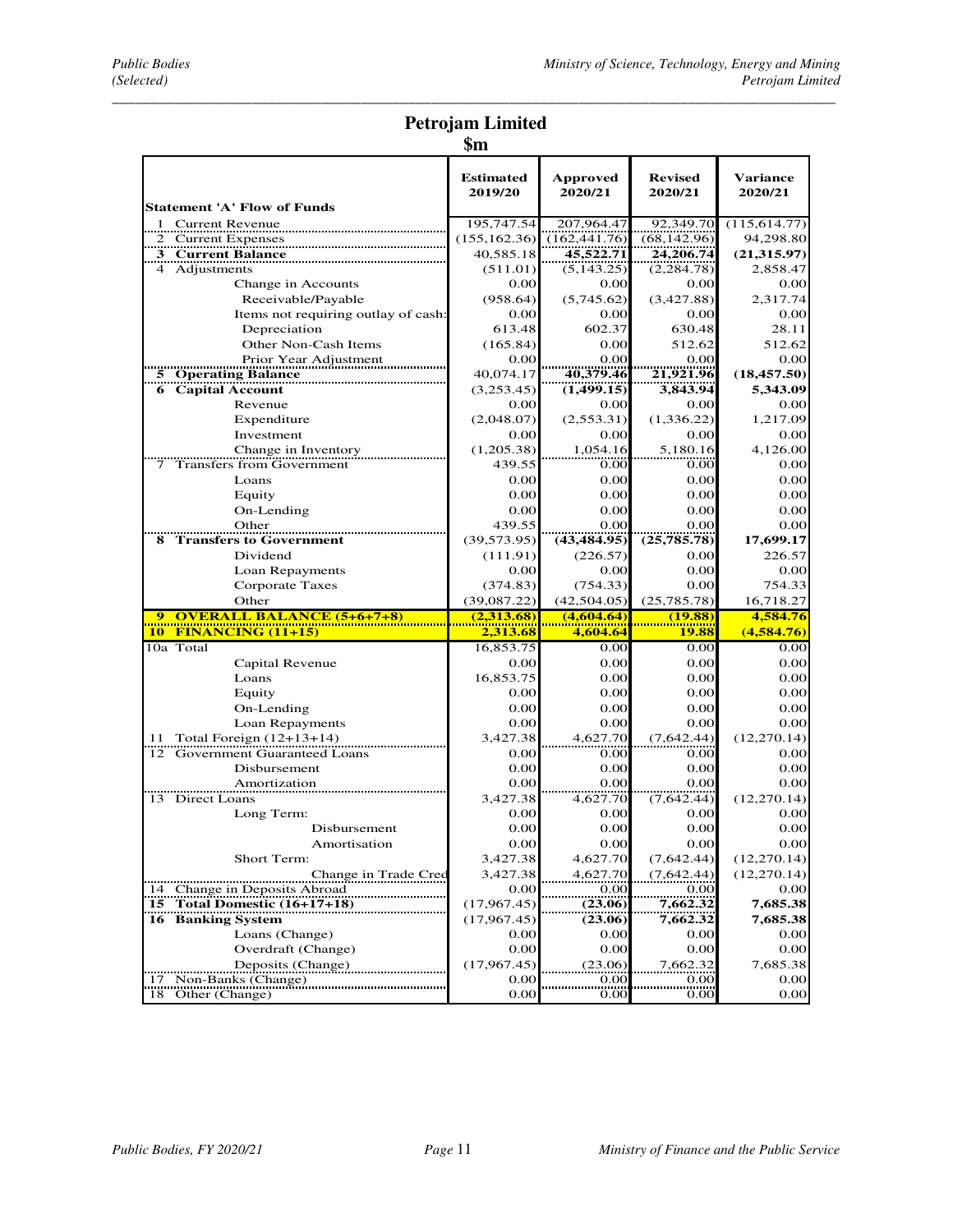### *\_\_\_\_\_\_\_\_\_\_\_\_\_\_\_\_\_\_\_\_\_\_\_\_\_\_\_\_\_\_\_\_\_\_\_\_\_\_\_\_\_\_\_\_\_\_\_\_\_\_\_\_\_\_\_\_\_\_\_\_\_\_\_\_\_\_\_\_\_\_\_\_\_\_\_\_\_\_\_\_\_\_\_\_\_\_\_\_\_\_\_\_\_*  **Airports Authority of Jamaica**

|                  |                                                    | $\mathbf{\$m}$              |                            |                           |                                        |
|------------------|----------------------------------------------------|-----------------------------|----------------------------|---------------------------|----------------------------------------|
|                  | <b>Statement 'A' Flow of Funds</b>                 | <b>Estimated</b><br>2019/20 | <b>Approved</b><br>2020/21 | <b>Revised</b><br>2020/21 | <b>Variance</b><br>2020/21             |
|                  | 1 Current Revenue                                  | 11,993.07                   | 10,362.30                  | 3,080.78                  | (7, 281.52)                            |
|                  | 2 Current Expenses                                 | (5,699.13)                  | (2,940.15)                 | (3,060.78)                | (120.63)                               |
|                  | 3 Current Balance                                  | 6,293.94                    | 7,422.15                   | 20.00                     | (7, 402.15)                            |
|                  | 4 Adjustments                                      | 1,293.13                    | 1,449.99                   | 2,266.27                  | 816.28                                 |
|                  | Change in Accounts                                 |                             | 0.00                       | 0.00                      | 0.00                                   |
|                  | Receivable/Payable                                 | 213.38                      | 485.95                     | 1,777.81                  | 1,291.86                               |
|                  | Items not requiring outlay of cash:                |                             | 0.00                       | 0.00                      | 0.00                                   |
|                  | Depreciation                                       | 1,096.00                    | 1,006.27                   | 1,006.27                  | 0.00                                   |
|                  | Other Non-Cash Items                               | (16.25)                     | (42.23)                    | (517.81)                  | (475.58)                               |
|                  | Prior Year Adjustment                              |                             | 0.00                       | 0.00                      | 0.00                                   |
|                  | 5 Operating Balance                                | 7,587.07                    | 8,872.14                   | 2,286.27                  | (6,585.87)                             |
|                  | <b>6</b> Capital Account                           | (1,459.18)                  | (3,707.73)                 | (3,707.72)                | 0.01                                   |
|                  | Revenue                                            |                             | 0.00                       | 0.00                      | 0.00                                   |
|                  | Expenditure                                        | (1,459.18)                  | (3,707.73)                 | (3,707.72)                | 0.01                                   |
|                  | Investment                                         |                             | 0.00                       | 0.00                      | 0.00                                   |
|                  |                                                    |                             | 0.00                       | 0.00                      | 0.00                                   |
|                  | Change in Inventory<br>7 Transfers from Government |                             |                            |                           |                                        |
|                  | Loans                                              |                             | 0.00<br>0.00               | 0.00<br>0.00              | 0.00<br>0.00                           |
|                  |                                                    |                             |                            | 0.00                      |                                        |
|                  | Equity                                             |                             | 0.00                       |                           | 0.00                                   |
|                  | On-Lending                                         |                             | 0.00<br>0.00               | 0.00                      | 0.00                                   |
|                  | Other                                              |                             |                            | 0.00                      | 0.00                                   |
|                  | <b>8 Transfers to Government</b>                   | (1,980.00)                  | (5,876.00)                 | (5,071.71)                | 804.29                                 |
|                  | Dividend                                           | (1,200.00)                  | (5,000.00)                 | (5,000.00)                | 0.00                                   |
|                  | Loan Repayments                                    |                             | 0.00                       | 0.00                      | 0.00                                   |
|                  |                                                    |                             |                            |                           |                                        |
|                  | <b>Corporate Taxes</b>                             | (780.00)                    | (876.00)                   | (71.71)                   | 804.29                                 |
|                  | Other                                              |                             | 0.00                       | 0.00                      | 0.00                                   |
| $\boldsymbol{9}$ | <b>OVERALL BALANCE (5+6+7+8)</b>                   | 4,147.89                    | (711.59)                   | (6, 493.16)               | (5,781.57)                             |
|                  | <b>10 FINANCING (11+15)</b>                        | (4, 147.89)                 | 711.59                     | 6,493.16                  | 5,781.57                               |
|                  | 10a Total                                          |                             | 0.00                       | 0.00                      | 0.00                                   |
|                  | Capital Revenue                                    |                             | 0.00                       | 0.00                      | 0.00                                   |
|                  | Loans                                              |                             | 0.00                       | 0.00                      | 0.00                                   |
|                  | Equity                                             |                             | 0.00                       | 0.00                      | 0.00                                   |
|                  | On-Lending                                         |                             | 0.00                       | 0.00                      | 0.00                                   |
|                  | Loan Repayments                                    |                             | 0.00                       | 0.00                      | 0.00                                   |
| 11               | Total Foreign $(12+13+14)$                         | (779.25)                    | (672.20)                   | (672.20)                  | 0.00                                   |
|                  | 12 Government Guaranteed Loans                     | (779.25)                    | (672.20)                   | (672.20)                  | 0.00                                   |
|                  | <b>Disbursement</b>                                |                             | 0.00                       | 0.00                      | 0.00                                   |
|                  | Amortization                                       | (779.25)                    | (672.20)                   | (672.20)                  |                                        |
|                  | 13 Direct Loans                                    |                             | 0.00                       | 0.00                      |                                        |
|                  | Long Term:                                         |                             | 0.00                       | 0.00                      | 0.00                                   |
|                  | Disbursement                                       |                             | 0.00                       | 0.00                      |                                        |
|                  | Amortisation                                       |                             | 0.00                       | 0.00                      | 0.00                                   |
|                  | Short Term:                                        |                             | 0.00                       | 0.00                      | 0.00                                   |
|                  | Change in Trade Cred                               |                             | 0.00                       | 0.00                      | 0.00                                   |
|                  | 14 Change in Deposits Abroad                       |                             | 0.00                       | 0.00                      | $0.00\,$                               |
| 15               | Total Domestic (16+17+18)                          | (3,368.64)                  | 1,383.79                   | 7,165.36                  | 5,781.57                               |
|                  | <b>16 Banking System</b>                           | (173.26)                    | 444.60                     | 5,887.67                  | 5,443.07                               |
|                  | Loans (Change)                                     | $\overline{a}$              | 0.00                       | 0.00                      | 0.00                                   |
|                  | Overdraft (Change)                                 | (0.19)                      | 0.00                       | 0.00                      | 0.00                                   |
|                  | Deposits (Change)                                  | (173.07)                    | 444.60                     | 5,887.67                  | 5,443.07                               |
|                  | 17 Non-Banks (Change)<br>18 Other (Change)         | (3, 195.38)                 | 0.00<br>939.19             | 0.00<br>1,277.69          | 0.00<br>0.00<br>0.00<br>0.00<br>338.50 |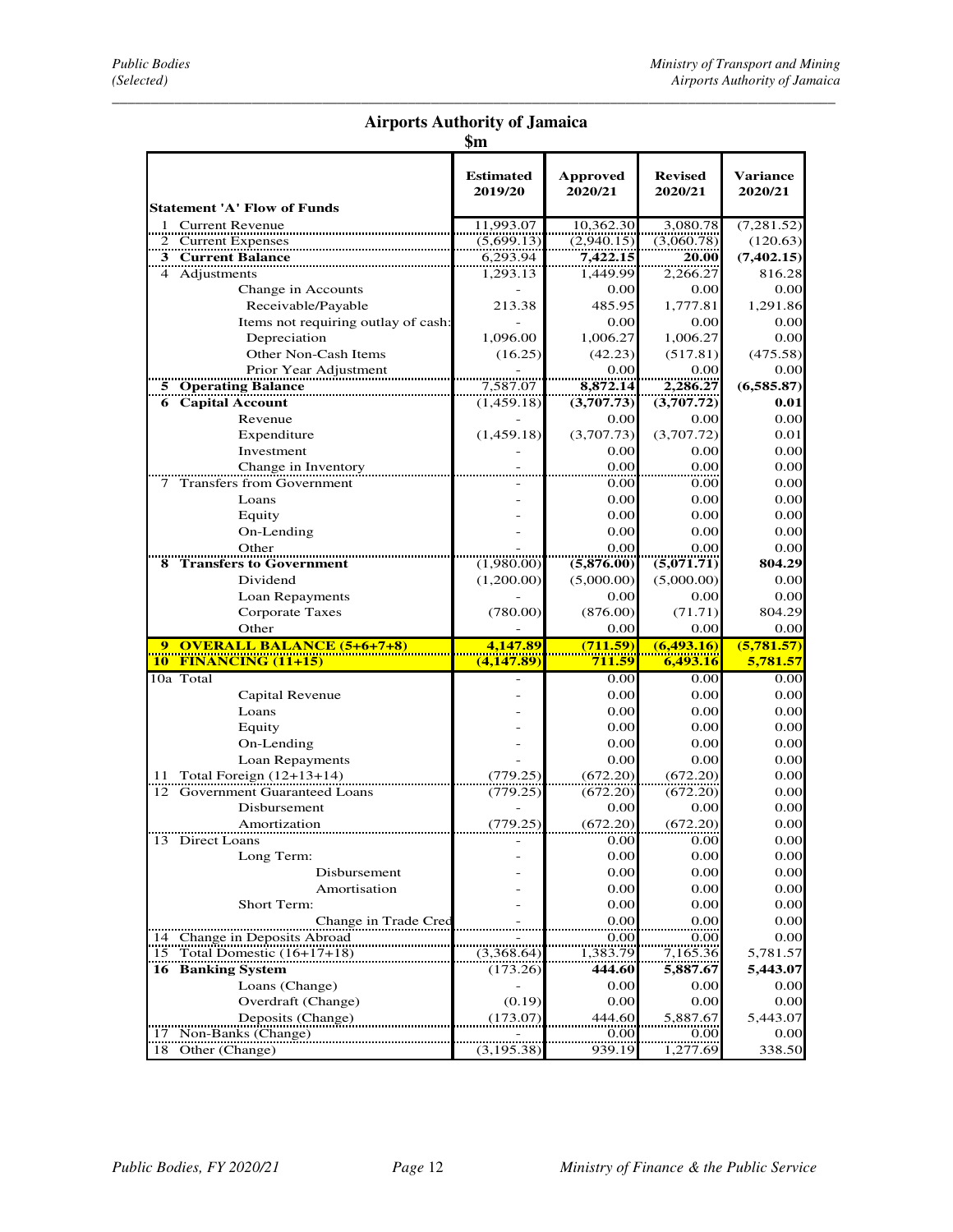### *\_\_\_\_\_\_\_\_\_\_\_\_\_\_\_\_\_\_\_\_\_\_\_\_\_\_\_\_\_\_\_\_\_\_\_\_\_\_\_\_\_\_\_\_\_\_\_\_\_\_\_\_\_\_\_\_\_\_\_\_\_\_\_\_\_\_\_\_\_\_\_\_\_\_\_\_\_\_\_\_\_\_\_\_\_\_\_\_\_\_\_\_\_* **Clarendon Alumina Production Limited**

| ш<br>в<br>ı |
|-------------|
|-------------|

| ФШ                                    |                             |                     |                           |                                                                                                                                                                                                                                                                                     |
|---------------------------------------|-----------------------------|---------------------|---------------------------|-------------------------------------------------------------------------------------------------------------------------------------------------------------------------------------------------------------------------------------------------------------------------------------|
| <b>Statement 'A' Flow of Funds</b>    | <b>Estimated</b><br>2019/20 | Approved<br>2020/21 | <b>Revised</b><br>2020/21 | <b>Variance</b><br>2020/21                                                                                                                                                                                                                                                          |
| 1 Current Revenue                     | 17,568.35                   | 20,822.63           | 21,794.16                 | 971.53                                                                                                                                                                                                                                                                              |
| Current Expenses                      | (24,539.06)                 | (25, 579.22)        | (26, 772.68)              | (1, 193.46)                                                                                                                                                                                                                                                                         |
| <b>3</b> Current Balance              | (6,970.71)                  | (4,756.59)          | (4,978.52)                | (221.93)                                                                                                                                                                                                                                                                            |
| 4 Adjustments                         | 8,255.64                    | 8,874.17            | (2,396.96)                | (11, 271.13)                                                                                                                                                                                                                                                                        |
| Change in Accounts                    |                             | 0.00                | 0.00                      | 0.00                                                                                                                                                                                                                                                                                |
| Receivable/Payable                    | 4,131.19                    | 6,044.10            | (5,359.08)                | (11, 403.18)                                                                                                                                                                                                                                                                        |
| Items not requiring outlay of cash:   |                             | 0.00                | 0.00                      | 0.00                                                                                                                                                                                                                                                                                |
| Depreciation                          | 2,371.66                    | 2,830.08            | 2,962.12                  | 132.04                                                                                                                                                                                                                                                                              |
| Other Non-Cash Items                  | 1,752.79                    | 0.00                | 0.00                      | 0.00                                                                                                                                                                                                                                                                                |
| Prior Year Adjustment                 |                             | 0.00                | 0.00                      | 0.00                                                                                                                                                                                                                                                                                |
| <b>5</b> Operating Balance            | 1,284.93                    | 4,117.58            | (7,375.48)                | (11, 493.06)                                                                                                                                                                                                                                                                        |
| <b>6</b> Capital Account              | (1,318.64)                  | (2,039.12)          | (1,986.58)                | 52.54                                                                                                                                                                                                                                                                               |
| Revenue                               |                             | 0.00                | 0.00                      | 0.00                                                                                                                                                                                                                                                                                |
| Expenditure                           | (2, 281.32)                 | (1,526.29)          | (1,597.50)                | (71.21)                                                                                                                                                                                                                                                                             |
| Investment                            |                             | 0.00                | 0.00                      | 0.00                                                                                                                                                                                                                                                                                |
| Change in Inventory                   | 962.69                      | (512.83)            | (389.08)                  | 123.75                                                                                                                                                                                                                                                                              |
| 7 Transfers from Government           |                             | 0.00                | 0.00                      | 0.00                                                                                                                                                                                                                                                                                |
| Loans                                 |                             | 0.00                |                           | $0.00\,$                                                                                                                                                                                                                                                                            |
|                                       |                             | 0.00                | 0.00                      | 0.00                                                                                                                                                                                                                                                                                |
| Equity                                |                             | 0.00                | 0.00                      |                                                                                                                                                                                                                                                                                     |
| On-Lending                            |                             |                     | 0.00                      | 0.00                                                                                                                                                                                                                                                                                |
| Other                                 |                             | 0.00                | 0.00                      | 0.00                                                                                                                                                                                                                                                                                |
| <b>8 Transfers to Government</b>      |                             | 0.00                | 0.00                      | 0.00                                                                                                                                                                                                                                                                                |
| Dividend                              |                             | 0.00                | 0.00                      | 0.00                                                                                                                                                                                                                                                                                |
| Loan Repayments                       |                             | 0.00                | 0.00                      | $0.00\,$                                                                                                                                                                                                                                                                            |
|                                       |                             |                     |                           |                                                                                                                                                                                                                                                                                     |
| Corporate Taxes                       |                             | 0.00                | 0.00                      |                                                                                                                                                                                                                                                                                     |
| Other                                 |                             | 0.00                | 0.00                      |                                                                                                                                                                                                                                                                                     |
| <b>OVERALL BALANCE (5+6+7+8)</b><br>9 | (33.71)                     | 2,078.46            | (9, 362.06)               |                                                                                                                                                                                                                                                                                     |
| <b>10 FINANCING (11+15)</b>           | 33.71                       | (2,078.46)          | 9,362.06                  |                                                                                                                                                                                                                                                                                     |
| 10a Total                             |                             | 0.00                | 29,252.00                 |                                                                                                                                                                                                                                                                                     |
| Capital Revenue                       |                             | 0.00                | 0.00                      |                                                                                                                                                                                                                                                                                     |
| Loans                                 |                             | 0.00                | 29,252.00                 |                                                                                                                                                                                                                                                                                     |
| Equity                                |                             | 0.00                | 0.00                      |                                                                                                                                                                                                                                                                                     |
| On-Lending                            |                             | 0.00                | 0.00                      |                                                                                                                                                                                                                                                                                     |
| Loan Repayments                       |                             | 0.00                | 0.00                      |                                                                                                                                                                                                                                                                                     |
| 11 Total Foreign (12+13+14)           | (1,003.14)                  | 0.00                | (19,880.00)               |                                                                                                                                                                                                                                                                                     |
| 12 Government Guaranteed Loans        |                             | 0.00                | 0.00                      |                                                                                                                                                                                                                                                                                     |
| Disbursement                          |                             | 0.00                | 0.00                      |                                                                                                                                                                                                                                                                                     |
| Amortization                          |                             | 0.00                | 0.00                      |                                                                                                                                                                                                                                                                                     |
| 13 Direct Loans                       | (1,003.14)                  | 0.00                | (19,880.00)               |                                                                                                                                                                                                                                                                                     |
| Long Term:                            | (1,003.14)                  | 0.00                | (19,880.00)               |                                                                                                                                                                                                                                                                                     |
| Disbursement                          |                             | 0.00                | 0.00                      |                                                                                                                                                                                                                                                                                     |
| Amortisation                          | (1,003.14)                  | 0.00                | (19,880.00)               |                                                                                                                                                                                                                                                                                     |
| Short Term:                           |                             | 0.00                | 0.00                      |                                                                                                                                                                                                                                                                                     |
| Change in Trade Credits               |                             | 0.00                | 0.00                      |                                                                                                                                                                                                                                                                                     |
| 14 Change in Deposits Abroad          |                             | 0.00                | 0.00                      |                                                                                                                                                                                                                                                                                     |
| 15 Total Domestic $(16+17+18)$        | 1,036.84                    | (2,078.46)          |                           |                                                                                                                                                                                                                                                                                     |
| <b>16 Banking System</b>              | 1,036.84                    | 588.81              | (9.94)<br>73.84           |                                                                                                                                                                                                                                                                                     |
| Loans (Change)                        |                             | 0.00                | 0.00                      |                                                                                                                                                                                                                                                                                     |
| Overdraft (Change)                    |                             | 0.00                | 0.00                      |                                                                                                                                                                                                                                                                                     |
| Deposits (Change)                     | 1,036.84                    | 588.81              | 73.84                     |                                                                                                                                                                                                                                                                                     |
| 17 Non-Banks (Change)                 |                             | 0.00                | 0.00                      | 0.00<br>0.00<br>(11, 440.52)<br>11,440.52<br>29,252.00<br>0.00<br>29,252.00<br>0.00<br>0.00<br>0.00<br>(19,880.00)<br>0.00<br>0.00<br>0.00<br>(19,880.00)<br>(19,880.00)<br>0.00<br>(19,880.00)<br>0.00<br>0.00<br>0.00<br>2,068.52<br>(514.97)<br>0.00<br>0.00<br>(514.97)<br>0.00 |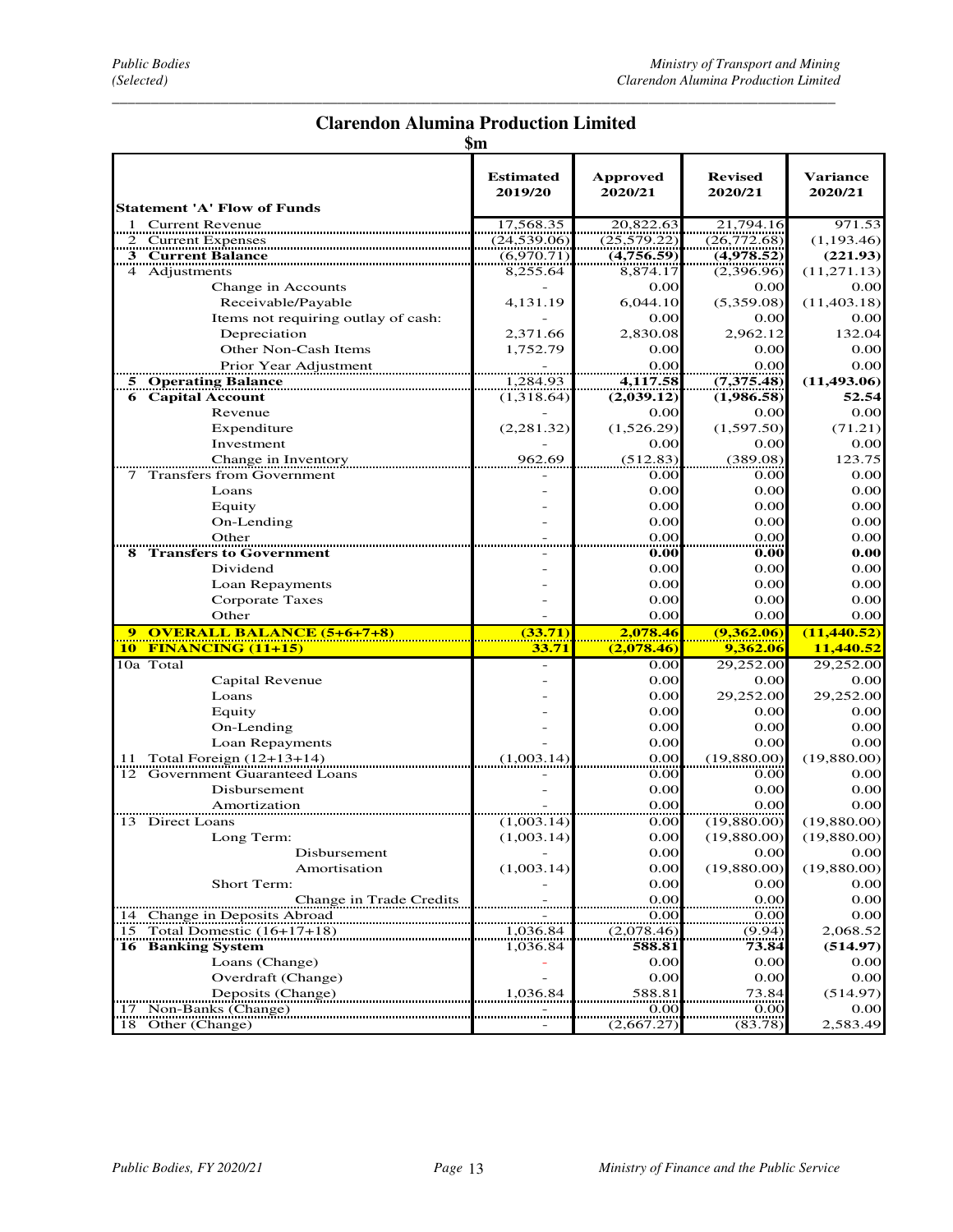## **Ports Security Corps Limited**

| <b>Statement 'A' Flow of Funds</b>               | <b>Estimated</b><br>2019/20 | <b>Approved</b><br>2020/21 | <b>Revised</b><br>2020/21 | <b>Variance</b><br>2020/21 |
|--------------------------------------------------|-----------------------------|----------------------------|---------------------------|----------------------------|
| 1 Current Revenue                                | 747.51                      | 805.35                     | 623.09                    | (182.26)                   |
| 2 Current Expenses                               | (827.76)                    | (792.73)                   | (686.65)                  | 106.08                     |
| 3 Current Balance                                | (80.25)                     | 12.62                      | (63.56)                   | (76.18)                    |
| 4 Adjustments                                    | 81.42                       | 17.63                      | 17.64                     | 0.01                       |
| Change in Accounts                               | 0.00                        | 0.00                       | 0.00                      | 0.00                       |
| Receivable/Payable                               | 80.70                       | 16.92                      | 16.93                     | 0.01                       |
| Items not requiring outlay of cash:              | 0.00                        | 0.00                       | 0.00                      | 0.00                       |
| Depreciation                                     | 0.71                        | 0.79                       | 0.79                      | 0.00                       |
| Other Non-Cash Items                             | 0.01                        | (0.08)                     | (0.08)                    | 0.00                       |
| Prior Year Adjustment                            | 0.00                        | 0.00                       | 0.00                      | 0.00                       |
| <b>5 Operating Balance</b>                       | 1.17                        | 30.25                      | (45.92)                   | (76.17)                    |
| <b>6</b> Capital Account                         | (1.26)                      | (3.06)                     | (3.08)                    | (0.02)                     |
| Revenue                                          | 0.00                        | 0.00                       | 0.00                      | 0.00                       |
| Expenditure                                      | (1.26)                      | (3.06)                     | (3.08)                    | (0.02)                     |
| Investment                                       | 0.00                        | 0.00                       | 0.00                      | 0.00                       |
| Change in Inventory                              | 0.00                        | 0.00                       | 0.00                      | 0.00                       |
| 7 Transfers from Government                      | 0.00                        | 0.00                       | 78.00                     | 78.00                      |
| Loans                                            | 0.00                        | 0.00                       | 0.00                      | 0.00                       |
|                                                  |                             |                            |                           |                            |
| Equity                                           | 0.00                        | 0.00                       | 0.00<br>0.00              | 0.00                       |
| On-Lending                                       | 0.00                        | 0.00                       |                           | 0.00<br>78.00              |
| Other                                            | 0.00                        | 0.00<br>0.00               | 78.00                     |                            |
| <b>Transfers to Government</b><br>8              | 0.00                        |                            | 0.00                      | 0.00                       |
| Dividend                                         | 0.00                        | 0.00                       | 0.00                      | 0.00                       |
| Loan Repayments                                  | 0.00                        | 0.00                       | 0.00                      | 0.00                       |
| Corporate Taxes                                  | 0.00                        | 0.00                       | 0.00                      | 0.00                       |
| Other                                            | 0.00                        | 0.00                       | 0.00                      | 0.00                       |
| <b>OVERALL BALANCE (5+6+7+8)</b><br>$\mathbf{o}$ | (0.09)                      | 27.19                      | 29.00                     | 1.81                       |
| <b>10 FINANCING (11+15)</b>                      | 0.09                        | (27.19)                    | (29.00)                   | (1.81)                     |
| 10a Total                                        | 0.00                        | 0.00                       | 0.00                      | 0.00                       |
| Capital Revenue                                  | 0.00                        | 0.00                       | 0.00                      | 0.00                       |
| Loans                                            | 0.00                        | 0.00                       | 0.00                      | 0.00                       |
| Equity                                           | 0.00                        | 0.00                       | 0.00                      | 0.00                       |
| On-Lending                                       | 0.00                        | 0.00                       | 0.00                      | 0.00                       |
| Loan Repayments                                  | 0.00                        | 0.00                       | 0.00                      | 0.00                       |
| Total Foreign (12+13+14)<br>11                   | 0.00                        | 0.00                       | 0.00                      | 0.00                       |
| 12<br>Government Guaranteed Loans                | 0.00                        | 0.00                       | 0.00                      | 0.00                       |
| Disbursement                                     | 0.00                        | 0.00                       | 0.00                      | 0.00                       |
| Amortization                                     | 0.00                        | 0.00                       | 0.00                      | 0.00                       |
| 13 Direct Loans                                  | 0.00                        | 0.00                       | 0.00                      | 0.00                       |
| Long Term:                                       | 0.00                        | 0.00                       | 0.00                      | 0.00                       |
| Disbursement                                     | 0.00                        | 0.00                       | 0.00                      | 0.00                       |
| Amortisation                                     | 0.00                        | 0.00                       | 0.00                      | 0.00                       |
| Short Term:                                      | 0.00                        | 0.00                       | 0.00                      | 0.00                       |
| Change in Trade Cred                             | 0.00                        | 0.00                       | 0.00                      | 0.00                       |
| 14 Change in Deposits Abroad                     | 0.00                        | 0.00                       | 0.00                      | 0.00                       |
| Total Domestic $(16+17+18)$<br>15                | 0.09                        | (27.19)                    | (29.00)                   | (1.81)                     |
| <b>16 Banking System</b>                         | 0.09                        | (27.19)                    | (29.00)                   | (1.81)                     |
| Loans (Change)                                   | 0.00                        | 0.00                       | 0.00                      | 0.00                       |
| Overdraft (Change)                               | 0.00                        | 0.00                       | 0.00                      | 0.00                       |
| Deposits (Change)                                | 0.09                        | (27.19)                    | (29.00)                   | (1.81)                     |
| Non-Banks (Change)<br>17                         | 0.00                        | 0.00                       | 0.00                      | 0.00                       |
| 18 Other (Change)                                | 0.00                        | 0.00                       | 0.00                      | 0.00                       |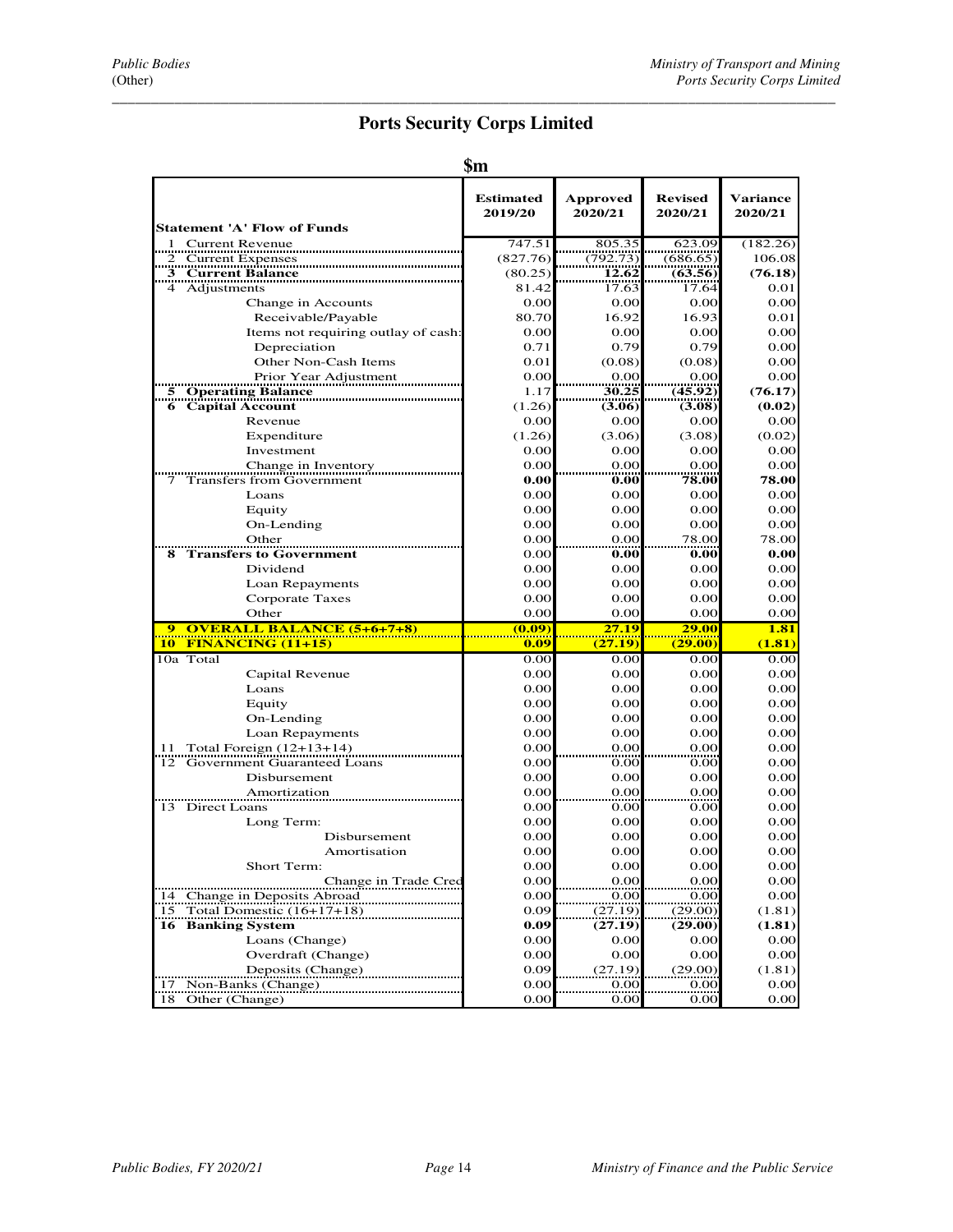# **SUMMARIES**

*\_\_\_\_\_\_\_\_\_\_\_\_\_\_\_\_\_\_\_\_\_\_\_\_\_\_\_\_\_\_\_\_\_\_\_\_\_\_\_\_\_\_\_\_\_\_\_\_\_\_\_\_\_\_\_\_\_\_\_\_\_\_\_\_\_\_\_\_\_\_\_\_\_\_\_\_\_\_\_\_\_\_\_\_\_\_\_\_\_\_\_\_\_*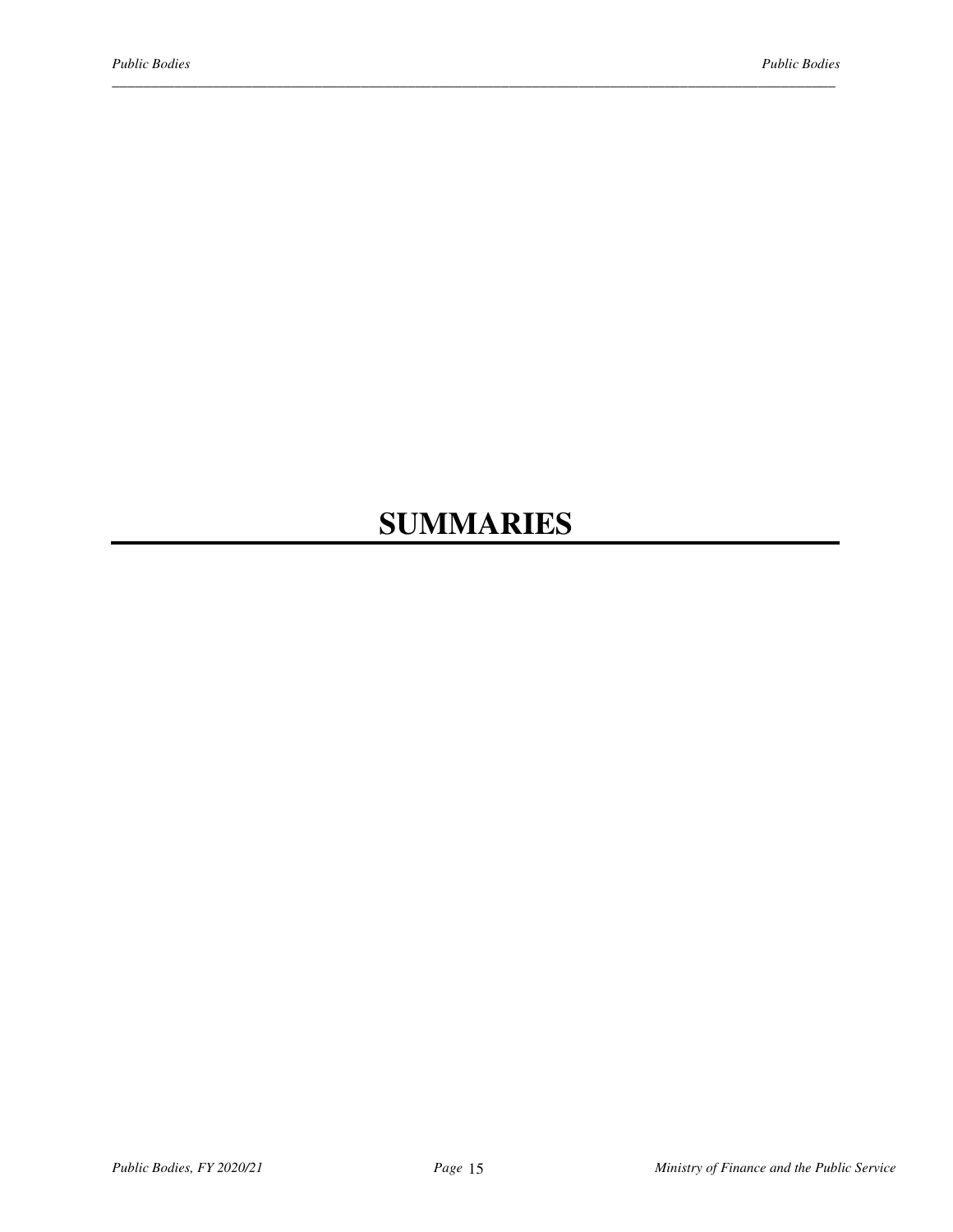|                | <b>Statement 'A' Flow of Funds</b>                               | <b>AAJ</b>               | <b>HEART</b>             | <b>JMB</b>                         | <b>HAJ</b>                         | <b>NHT</b>               | <b>DBJ</b>               |
|----------------|------------------------------------------------------------------|--------------------------|--------------------------|------------------------------------|------------------------------------|--------------------------|--------------------------|
| $\mathbf{1}$   | Current Revenue                                                  | 11,993.07                | 14,538.31                | 394.39                             | 420.57                             | 33,193.84                | 2,229.95                 |
| 2              | <b>Current Expenses</b>                                          | (5,699.13)               | (13,360.70)              | (187.16)                           | (517.60)                           | (13, 116.95)             | (1,700.20)               |
| 3              | <b>Current Balance</b>                                           | 6,293.94                 | 1,177.61                 | 207.23                             | (97.03)                            | 20,076.89                | 529.75                   |
| $\overline{4}$ | Adjustments                                                      | 1,293.13                 | 89.79                    | (137.97)                           | (106.58)                           | 66.56                    | (527.57)                 |
|                | Change in Accounts                                               |                          |                          |                                    |                                    |                          |                          |
|                | Receivable/Payable                                               | 213.38                   | (287.53)                 | (51.46)                            | (40.73)                            | 1,177.42                 | (148.86)                 |
|                | Items not requiring outlay of cas                                |                          | $\overline{a}$           |                                    | $\overline{a}$                     |                          |                          |
|                | Depreciation                                                     | 1,096.00                 | 461.69                   | 5.10                               | 10.73                              | 167.92                   | 61.29                    |
|                | Other Non-Cash Items                                             | (16.25)                  | (84.37)                  | (91.61)                            | (76.58)                            | (1, 278.78)              | (440.00)                 |
|                | Prior Year Adjustment                                            |                          |                          |                                    |                                    |                          |                          |
| 5              | <b>Operating Balance</b>                                         | 7,587.07                 | 1,267.40                 | 69.26                              | (203.61)                           | 20,143.45                | 2.18                     |
| 6              | <b>Capital Account</b>                                           | (1,459.18)               | (825.28)                 | (6.48)                             | 613.02                             | (21, 346.76)             | (106.55)                 |
|                | Revenue                                                          |                          |                          | $\overline{a}$                     | 1,572.19                           | 21,727.47                |                          |
|                | Expenditure                                                      | (1,459.18)               | (786.02)                 | (6.48)                             | (959.34)                           | (43,074.23)              | (106.55)                 |
|                | Investment                                                       |                          |                          |                                    |                                    |                          |                          |
|                | Change in Inventory                                              | $\overline{\phantom{a}}$ | (39.26)                  | $\overline{a}$                     | 0.17                               |                          |                          |
| 7              | <b>Transfers from Government</b>                                 | $\overline{\phantom{a}}$ | $\overline{\phantom{0}}$ | $\blacksquare$                     | $\frac{1}{2}$                      | 2,378.63                 | $\overline{\phantom{a}}$ |
|                | Loans                                                            | $\overline{\phantom{a}}$ | $\overline{\phantom{0}}$ | $\overline{\phantom{a}}$           | $\qquad \qquad -$                  |                          | $\overline{\phantom{a}}$ |
|                | Equity                                                           | $\overline{\phantom{a}}$ | $\overline{\phantom{0}}$ | $\overline{\phantom{a}}$           | $\overline{\phantom{0}}$           |                          |                          |
|                | On-Lending                                                       | $\overline{\phantom{a}}$ | $\overline{\phantom{a}}$ | $\overline{\phantom{a}}$           | $\overline{\phantom{a}}$           |                          | $\overline{\phantom{a}}$ |
|                | Other                                                            |                          |                          |                                    | $\overline{a}$                     | 2,378.63                 |                          |
| 8              | <b>Transfers to Government</b>                                   | (1,980.00)               | (884.76)                 | (20.05)                            | $\overline{\phantom{0}}$           | (11,400.00)              | (30.00)                  |
|                | Dividend                                                         | (1,200.00)               | (55.00)                  | $\overline{\phantom{a}}$           | $\overline{\phantom{a}}$           | (11,400.00)              | (30.00)                  |
|                | Loan Repayments                                                  |                          |                          | $\sim$                             | $\overline{\phantom{a}}$           |                          |                          |
|                | <b>Corporate Taxes</b>                                           | (780.00)                 | (29.76)                  | (20.05)                            | $\overline{\phantom{0}}$           | $\overline{\phantom{a}}$ |                          |
|                |                                                                  |                          |                          |                                    |                                    |                          |                          |
|                | Other                                                            |                          | (800.00)                 |                                    | $\overline{a}$                     |                          |                          |
| $9^{\circ}$    | <b>OVERALL BALANCE (5+6+7+8)</b>                                 | 4,147.89                 | (442.64)                 | 42.73                              | 409.41                             | (10, 224.68)             | (134.37)                 |
| 10             | <b>FINANCING (11+15)</b>                                         | (4,147.89)               | 442.64                   | (42.73)                            | (409.41)                           | 10,224.68                | 134.37                   |
|                | 10a Transfer to/from Government                                  |                          |                          | 2.41                               |                                    |                          | 5,676.62                 |
|                | Capital Revenue                                                  |                          |                          | 2.41                               |                                    | $\bar{a}$                | 2,840.00                 |
|                | Loans                                                            | $\overline{\phantom{a}}$ | $\overline{\phantom{a}}$ | $\overline{\phantom{a}}$           | $\overline{\phantom{a}}$           | $\overline{\phantom{a}}$ |                          |
|                | Equity                                                           | $\overline{\phantom{a}}$ | $\overline{\phantom{a}}$ | $\overline{\phantom{a}}$           | $\overline{\phantom{a}}$           | $\overline{\phantom{a}}$ | 4,165.50                 |
|                | On-Lending                                                       | $\overline{\phantom{a}}$ | $\overline{\phantom{a}}$ | $\overline{\phantom{a}}$           | $\overline{\phantom{a}}$           | $\overline{\phantom{a}}$ | (1,328.88)               |
|                |                                                                  | $\overline{\phantom{a}}$ | $\overline{\phantom{a}}$ | $\overline{\phantom{a}}$           | $\overline{\phantom{a}}$           | $\overline{\phantom{a}}$ |                          |
| 11             | Loan Repayments                                                  |                          | $\bar{\phantom{a}}$      | $\overline{\phantom{a}}$           | $\bar{\phantom{a}}$                | $\sim$                   |                          |
| 12             | Total Foreign $(12+13+14)$<br><b>Government Guaranteed Loans</b> | (779.25)<br>(779.25)     | ÷,                       | $\overline{\phantom{a}}$           | $\overline{a}$                     | $\sim$                   | (637.04)                 |
|                | Disbursement                                                     | $\mathcal{L}$            | $\overline{\phantom{a}}$ | $\overline{\phantom{a}}$           | $\overline{\phantom{a}}$           | $\overline{\phantom{a}}$ | (637.04)                 |
|                | Amortization                                                     | (779.25)                 | $\overline{\phantom{a}}$ | $\overline{\phantom{a}}$           | $\overline{\phantom{0}}$           | $\overline{\phantom{a}}$ | 1,631.15<br>(2,268.19)   |
| 13             | Direct Loans                                                     | ÷,                       | $\frac{1}{2}$            | $\overline{\phantom{a}}$           | $\frac{1}{2}$                      | $\overline{\phantom{a}}$ |                          |
|                |                                                                  | $\overline{\phantom{a}}$ | $\overline{\phantom{0}}$ | $\qquad \qquad \blacksquare$       |                                    |                          |                          |
|                | Long Term:<br>Disbursement                                       | $\overline{\phantom{a}}$ | $\overline{\phantom{m}}$ | $\bar{a}$                          | ÷,                                 | $\sim$                   |                          |
|                |                                                                  |                          |                          |                                    |                                    |                          |                          |
|                | Amortisation                                                     | $\overline{\phantom{a}}$ | $\overline{\phantom{a}}$ | $\overline{\phantom{a}}$           | $\overline{a}$                     | $\overline{\phantom{a}}$ |                          |
|                | Short Term:                                                      | $\overline{\phantom{a}}$ | $\overline{\phantom{a}}$ | $\overline{\phantom{a}}$           | $\overline{\phantom{a}}$           | $\overline{\phantom{a}}$ | $\overline{\phantom{a}}$ |
| 14             | Change in Trade Credits                                          | $\overline{\phantom{a}}$ | $\overline{\phantom{0}}$ |                                    |                                    |                          |                          |
|                | Change in Deposits Abroad                                        |                          |                          |                                    |                                    |                          |                          |
| 15             | Total Domestic $(16+17+18)$                                      | (3,368.64)               | 442.64                   | (45.14)                            | (409.41)                           | 10,224.68                | (4,905.21)               |
| 16             | <b>Banking System</b>                                            | (173.26)                 | 579.70                   | 336.47                             | (409.41)                           | 1,906.31                 | 29.01                    |
|                | Loans (Change)                                                   |                          | $\overline{a}$           | 328.26<br>$\overline{\phantom{a}}$ | (515.34)                           | $\overline{a}$           |                          |
|                | Overdraft (Change)                                               | (0.19)                   |                          |                                    |                                    |                          |                          |
| 17             | Deposits (Change)<br>Non-Banks (Change)                          | (173.07)                 | 579.70                   | 8.21                               | 105.93<br>$\overline{\phantom{0}}$ | 1,906.31                 | 29.01                    |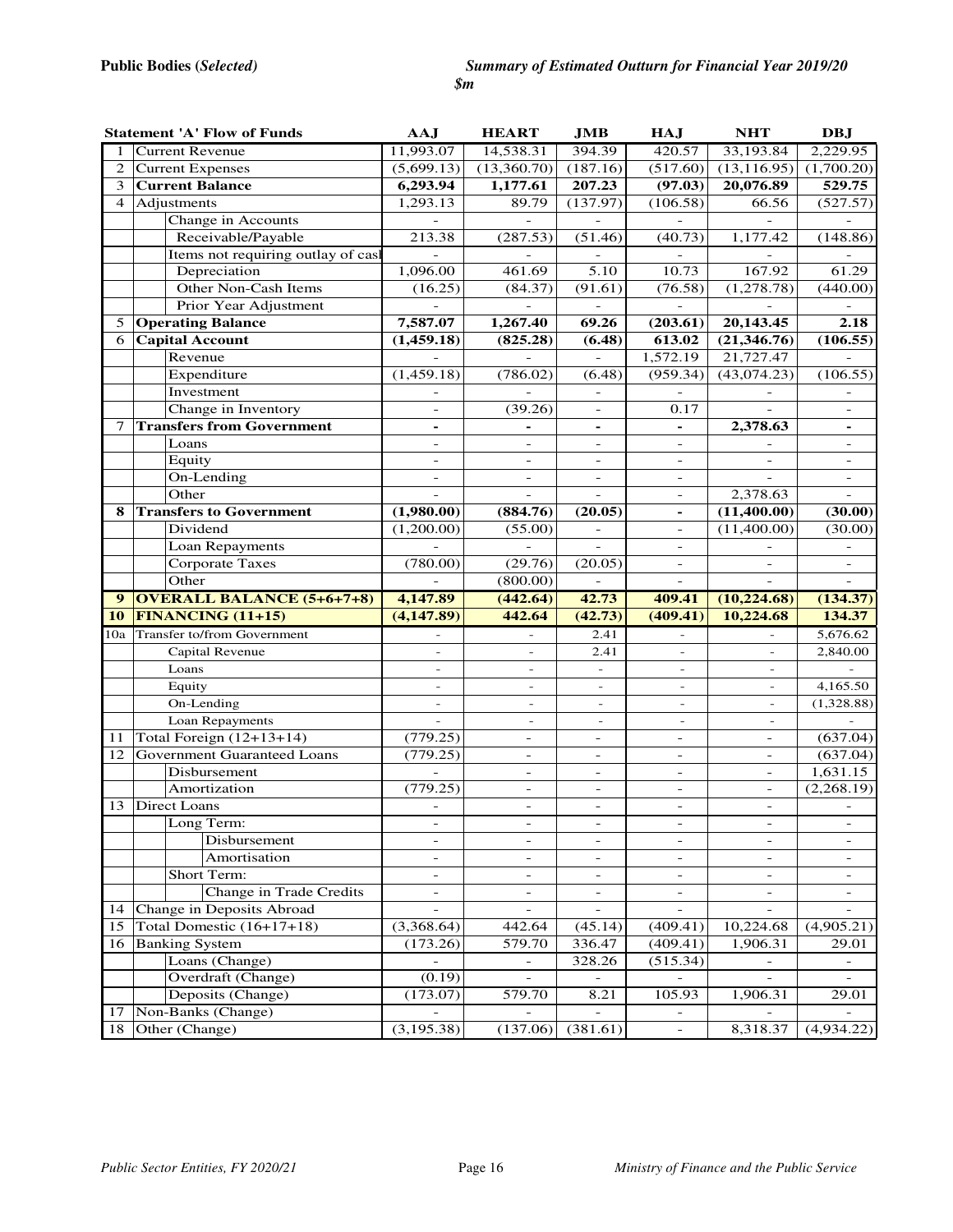| <b>NIF</b>                                           | <b>NWC</b>                                           | PAJ                                        | <b>PCJ</b>                                           | <b>PETROJAM</b>                         | UDC                                                  | <b>JUTC</b>                                          | <b>NROCC</b>                                         | $\bf CAP$                              | <b>TOTAL</b>             |
|------------------------------------------------------|------------------------------------------------------|--------------------------------------------|------------------------------------------------------|-----------------------------------------|------------------------------------------------------|------------------------------------------------------|------------------------------------------------------|----------------------------------------|--------------------------|
| 30,221.62                                            | 34,187.78                                            | 10,848.08                                  | 7,165.16                                             | 195,747.54                              | 2,466.94                                             | 7,712.43                                             | 490.71                                               | 17,568.35                              | 369,178.74               |
| (24, 559.26)                                         | (39, 450.57)                                         | (9,537.59)                                 | (1, 155.36)                                          | (155, 162.36)                           | (2,938.42)                                           | (11,617.65)                                          | (12, 163.24)                                         | (24, 539.06)                           | (315,705.26)             |
| 5,662.35                                             | (5,262.79)                                           | 1,310.49                                   | 6,009.80                                             | 40,585.18                               | (471.48)                                             | (3,905.22)                                           | (11,672.53)                                          | (6,970.71)                             | 53,473.48                |
| 191.54                                               | 9,827.71                                             | 4,607.64                                   | (1,170.29)                                           | (511.01)                                | 257.75                                               | (2,668.48)                                           | 6,980.98                                             | 8,255.64                               | 26,448.85                |
|                                                      |                                                      |                                            |                                                      |                                         | $\Box$                                               |                                                      |                                                      |                                        |                          |
| (492.92)                                             | 171.43                                               | (84.76)                                    | (139.34)                                             | (958.64)                                | 163.90                                               | (4,660.64)                                           | (160.96)                                             | 4,131.19                               | (1,168.52)               |
|                                                      |                                                      |                                            |                                                      |                                         |                                                      |                                                      |                                                      |                                        |                          |
| 31.10                                                | 4,877.14                                             | 1,388.33                                   | 50.24                                                | 613.48                                  | 98.89                                                | 1,983.13                                             | 61.53                                                | 2,371.66                               | 13,278.22                |
| 653.36                                               | 4,779.14                                             | 3,304.07                                   | (1,081.19)                                           | (165.84)                                | (5.04)                                               | 9.03                                                 | 7,080.41                                             | 1,752.79                               | 14,339.14                |
|                                                      |                                                      |                                            |                                                      |                                         |                                                      |                                                      |                                                      |                                        |                          |
| 5,853.90                                             | 4,564.92                                             | 5,918.13                                   | 4,839.51                                             | 40,074.17                               | (213.73)                                             | (6,573.70)                                           | (4,691.55)                                           | 1,284.93                               | 79,922.33                |
| (214.48)                                             | (3,951.89)                                           | (6,694.73)                                 | (54.32)                                              | (3,253.45)                              | (63.14)                                              | (259.06)                                             | (646.75)                                             | (1,318.64)                             | (39, 587.69)             |
|                                                      |                                                      |                                            |                                                      |                                         |                                                      |                                                      |                                                      |                                        | 23,299.66                |
| (12.85)                                              | (3,679.77)                                           | (6,672.03)                                 | (54.32)                                              | (2,048.07)                              | (103.08)                                             | (32.79)                                              | (646.75)                                             | (2, 281.32)                            | (61, 922.78)             |
| (201.63)                                             |                                                      |                                            |                                                      |                                         |                                                      |                                                      |                                                      |                                        | (201.63)                 |
|                                                      | (272.12)                                             | (22.70)                                    |                                                      | (1,205.38)                              | 39.94                                                | (226.27)                                             |                                                      | 962.69                                 | (762.93)                 |
| $\blacksquare$                                       | $\overline{a}$                                       | $\blacksquare$                             | 359.33                                               | 439.55                                  | $\blacksquare$                                       | 6,721.40                                             | 5,766.70                                             | $\blacksquare$                         | 15,665.61                |
| $\overline{\phantom{a}}$                             | $\overline{\phantom{a}}$                             | $\overline{\phantom{a}}$                   | $\overline{\phantom{a}}$                             | $\overline{\phantom{a}}$                | $\overline{\phantom{a}}$                             | $\Box$                                               |                                                      | $\overline{\phantom{a}}$               |                          |
| $\overline{\phantom{a}}$                             | $\overline{\phantom{a}}$                             | $\overline{\phantom{a}}$                   | $\blacksquare$                                       | $\overline{\phantom{a}}$                | $\overline{\phantom{a}}$                             |                                                      |                                                      | $\qquad \qquad \blacksquare$           |                          |
| $\overline{\phantom{a}}$                             | $\overline{\phantom{a}}$                             | $\overline{\phantom{a}}$                   | $\mathcal{L}$                                        | $\sim$                                  | $\overline{\phantom{a}}$                             | $\omega$                                             |                                                      | $\overline{\phantom{a}}$               |                          |
|                                                      | $\blacksquare$                                       | $\mathcal{L}$                              | 359.33                                               | 439.55                                  | $\sim$                                               | 6,721.40                                             | 5,766.70                                             | $\blacksquare$                         | 15,665.61                |
| (871.46)                                             | (7.46)                                               | $\frac{1}{2}$                              | (5,039.08)                                           | (39,573.95)                             |                                                      |                                                      |                                                      |                                        | (59,806.76)              |
|                                                      | $\omega$                                             | $\equiv$                                   | (4,889.65)                                           | (111.91)                                | $\overline{\phantom{a}}$                             | $\sim$                                               | $\bar{a}$                                            | $\overline{\phantom{a}}$               | (17,686.56)              |
| $\blacksquare$                                       | $\omega$                                             | $\blacksquare$                             |                                                      |                                         | $\blacksquare$                                       | $\blacksquare$                                       | $\overline{\phantom{a}}$                             | $\overline{\phantom{a}}$               |                          |
|                                                      | (7.46)                                               | $\overline{\phantom{a}}$                   | (149.43)                                             | (374.83)                                | $\overline{\phantom{a}}$                             | $\overline{\phantom{a}}$                             | $\overline{\phantom{a}}$                             | $\overline{\phantom{0}}$               | (1,361.53)               |
|                                                      |                                                      |                                            |                                                      |                                         |                                                      |                                                      |                                                      |                                        |                          |
|                                                      |                                                      |                                            |                                                      |                                         |                                                      |                                                      |                                                      |                                        |                          |
| (871.46)                                             |                                                      |                                            |                                                      | (39,087.22)                             |                                                      |                                                      |                                                      |                                        | (40, 758.68)             |
| 4,767.95                                             | 605.57                                               | (776.60)<br>776.60                         | 105.44                                               | (2,313.68)                              | (276.87)<br>276.87                                   | (111.36)                                             | 428.40                                               | (33.71)<br>33.71                       | (3,806.52)               |
| (4,767.95)                                           | (605.57)                                             |                                            | (105.44)                                             | 2,313.68                                |                                                      | 111.36                                               | (428.40)                                             |                                        | 3,806.52                 |
|                                                      | 1,000.00                                             | (106.30)                                   |                                                      | 16,853.75                               |                                                      |                                                      |                                                      |                                        | 23,426.48                |
| $\overline{\phantom{a}}$                             | $\mathbb{Z}^{\mathbb{Z}}$                            |                                            | $\overline{\phantom{a}}$                             |                                         | $\mathcal{L}^{\mathcal{A}}$                          | $\blacksquare$                                       | $\blacksquare$                                       | $\blacksquare$                         | 2,842.41                 |
| $\bar{\phantom{a}}$                                  |                                                      | (106.30)                                   | $\frac{1}{2}$                                        | 16,853.75<br>$\bar{a}$                  | $\blacksquare$                                       | $\blacksquare$                                       | $\blacksquare$                                       | $\blacksquare$                         | 16,747.45                |
|                                                      | 1,000.00                                             |                                            | $\overline{\phantom{a}}$                             |                                         | $\overline{\phantom{a}}$                             | $\overline{\phantom{a}}$                             | $\overline{\phantom{a}}$                             |                                        | 5,165.50                 |
| $\blacksquare$<br>$\blacksquare$                     |                                                      | $\overline{\phantom{a}}$<br>$\overline{a}$ | $\overline{\phantom{a}}$                             | $\overline{\phantom{a}}$<br>$\sim$      | $\overline{\phantom{a}}$                             | $\overline{\phantom{a}}$                             | $\sim$                                               |                                        | (1,328.88)<br>$\sim$     |
| $\overline{\phantom{a}}$                             |                                                      |                                            | $\bar{a}$                                            |                                         | $\overline{\phantom{a}}$                             | $\overline{\phantom{a}}$                             |                                                      |                                        |                          |
| $\overline{\phantom{a}}$                             | (1,816.30)                                           | (2,478.12)                                 |                                                      | 3,427.38                                |                                                      |                                                      | (752.24)                                             | (1,003.14)                             | (4,038.71)               |
| $\bar{a}$                                            | (1,816.30)                                           | (2,427.99)                                 | $\overline{\phantom{a}}$                             | ÷.                                      | ÷.                                                   | $\sim$                                               | (752.24)<br>$\mathbf{r}$                             | $\overline{a}$                         | (6,412.82)               |
| $\overline{\phantom{a}}$                             | 1,103.02                                             |                                            | $\overline{\phantom{a}}$                             | $\overline{\phantom{a}}$                | $\sim$                                               | $\overline{\phantom{a}}$                             |                                                      | $\overline{\phantom{a}}$               | 2,734.17                 |
|                                                      | (2,919.32)                                           | (2,427.99)                                 |                                                      |                                         |                                                      |                                                      | (752.24)                                             |                                        | (9,146.99)               |
| $\overline{\phantom{a}}$<br>$\overline{\phantom{a}}$ | $\overline{\phantom{a}}$                             |                                            | $\overline{\phantom{a}}$<br>$\overline{\phantom{a}}$ | 3,427.38                                | $\overline{\phantom{a}}$<br>$\overline{\phantom{a}}$ | $\overline{\phantom{a}}$<br>$\overline{\phantom{a}}$ |                                                      | (1,003.14)                             | 2,424.24                 |
| $\overline{\phantom{a}}$                             | $\overline{\phantom{a}}$                             | $\overline{\phantom{a}}$                   | $\overline{\phantom{a}}$                             | $\overline{\phantom{a}}$                | $\overline{\phantom{a}}$                             | $\overline{\phantom{a}}$                             | $\overline{\phantom{a}}$<br>$\overline{\phantom{a}}$ | (1,003.14)<br>$\overline{\phantom{a}}$ | (1,003.14)<br>$\sim$     |
| $\overline{\phantom{a}}$                             | $\overline{\phantom{a}}$                             | $\overline{\phantom{a}}$                   |                                                      |                                         | $\overline{\phantom{a}}$                             | $\overline{\phantom{a}}$                             | $\overline{\phantom{a}}$                             |                                        |                          |
| $\overline{\phantom{a}}$                             | $\Box$                                               | $\mathcal{L}^{\mathcal{A}}$                | $\overline{\phantom{a}}$<br>$\overline{a}$           |                                         | $\Box$                                               | $\overline{\phantom{a}}$                             | $\frac{1}{2}$                                        | (1,003.14)<br>$\overline{a}$           | (1,003.14)               |
|                                                      |                                                      |                                            |                                                      | 3,427.38                                |                                                      |                                                      |                                                      |                                        | 3,427.38                 |
| $\overline{\phantom{a}}$<br>$\overline{\phantom{a}}$ | $\overline{\phantom{a}}$<br>$\overline{\phantom{a}}$ | $\overline{\phantom{a}}$                   | $\blacksquare$                                       | 3,427.38                                | $\overline{\phantom{a}}$<br>$\overline{\phantom{a}}$ | $\overline{\phantom{a}}$<br>$\overline{\phantom{a}}$ | $\overline{\phantom{a}}$<br>$\overline{\phantom{a}}$ | $\blacksquare$                         | 3,427.38                 |
|                                                      |                                                      | (50.13)                                    | $\blacksquare$                                       |                                         |                                                      |                                                      |                                                      |                                        | (50.13)                  |
| (4,767.95)                                           | 210.73                                               | 3,361.02                                   | (105.44)                                             | (17,967.45)                             | 276.87                                               | 111.36                                               | 323.84                                               | 1,036.84                               | (15,581.25)              |
| (525.73)<br>$\omega$                                 | 1,918.17                                             | 1,390.34                                   | (601.75)<br>$\omega$                                 | (17,967.45)<br>$\overline{\phantom{a}}$ | 87.29                                                | 172.30                                               | 52.38                                                | 1,036.84<br>$\overline{\phantom{a}}$   | (12, 168.78)             |
|                                                      | 2,041.59                                             | 1,080.02                                   |                                                      |                                         | $\overline{\phantom{a}}$                             | (47.41)                                              | $\overline{\phantom{a}}$                             |                                        | 2,887.12                 |
| $\overline{\phantom{a}}$                             | 113.37                                               | $\omega$                                   | ÷.                                                   | $\Box$                                  | $\omega$                                             | $\bar{\phantom{a}}$                                  | $\Box$                                               | $\frac{1}{2}$                          | 113.18                   |
| (525.73)<br>$\Box$                                   | (236.79)<br>$\Box$                                   | 310.32<br>$\blacksquare$                   | (601.75)<br>$\Box$                                   | (17,967.45)<br>$\overline{\phantom{a}}$ | 87.29<br>$\overline{\phantom{a}}$                    | 219.71<br>$\Box$                                     | 52.38<br>$\blacksquare$                              | 1,036.84<br>$\Box$                     | (15, 169.08)<br>$\omega$ |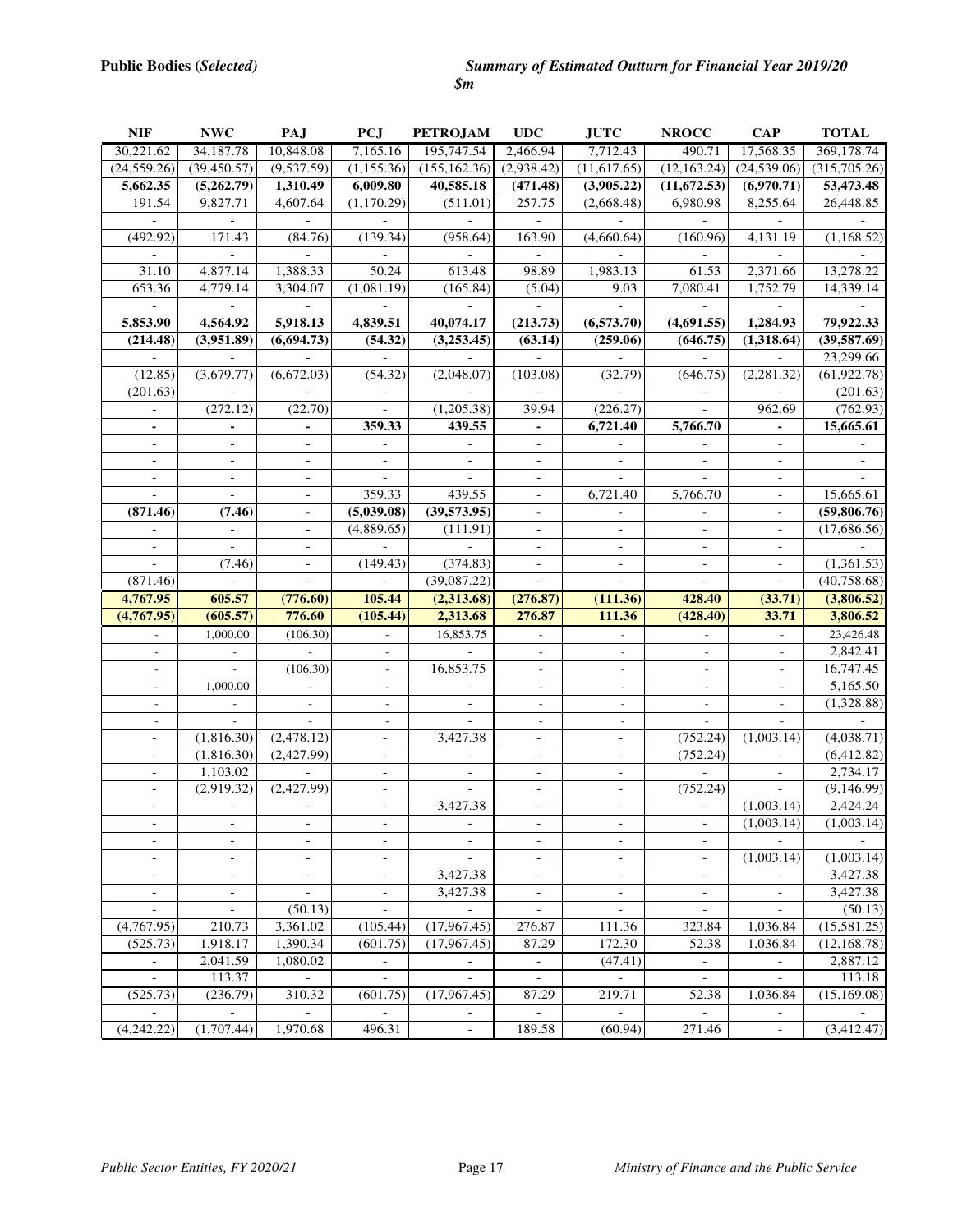|                | <b>Statement 'A' Flow of Funds</b>  | AAJ                      | <b>HEART</b>                               | <b>JMB</b>                                 | HA.J                     | <b>NHT</b>               | DBJ                                        |
|----------------|-------------------------------------|--------------------------|--------------------------------------------|--------------------------------------------|--------------------------|--------------------------|--------------------------------------------|
| 1              | <b>Current Revenue</b>              | 10,362.30                | 15,686.28                                  | 371.39                                     | 569.30                   | 34,127.38                | 2,465.48                                   |
| 2              | <b>Current Expenses</b>             | (2,940.15)               | (14, 558.02)                               | (266.45)                                   | (538.09)                 | (13,914.65)              | (1,879.83)                                 |
| 3              | <b>Current Balance</b>              | 7,422.15                 | 1,128.26                                   | 104.94                                     | 31.21                    | 20,212.73                | 585.65                                     |
| $\overline{4}$ | Adjustments                         | 1,449.99                 | (3.04)                                     | 15.77                                      | (20.66)                  | 1,382.13                 | 0.96                                       |
|                | Change in Accounts                  |                          |                                            |                                            |                          |                          |                                            |
|                | Receivable/Payable                  | 485.95                   | (413.57)                                   | 2.38                                       | (58.47)                  | 81.62                    | 163.86                                     |
|                | Items not requiring outlay of cash: |                          | $\overline{a}$                             | $\equiv$                                   | $\overline{a}$           |                          |                                            |
|                | Depreciation                        | 1,006.27                 | 476.62                                     | 4.89                                       | 8.73                     | 187.04                   | 65.74                                      |
|                | Other Non-Cash Items                | (42.23)                  | (66.09)                                    | 8.50                                       | 29.08                    | 1,113.47                 | (228.64)                                   |
|                | Prior Year Adjustment               |                          |                                            | $\overline{a}$                             |                          |                          |                                            |
| 5              | <b>Operating Balance</b>            | 8,872.14                 | 1,125.22                                   | 120.71                                     | 10.55                    | 21,594.86                | 586.61                                     |
| 6              | <b>Capital Account</b>              | (3,707.73)               | (871.09)                                   | (9.17)                                     | (694.76)                 | (24, 074.51)             | (197.01)                                   |
|                | Revenue                             |                          |                                            |                                            | 1,110.99                 | 18,821.81                |                                            |
|                | Expenditure                         | (3,707.73)               | (845.15)                                   | (9.17)                                     | (1,806.10)               | (42,896.32)              | (197.01)                                   |
|                | Investment                          |                          |                                            | $\overline{\phantom{a}}$                   |                          |                          | $\overline{a}$                             |
|                | Change in Inventory                 |                          | (25.94)                                    |                                            | 0.35                     |                          |                                            |
| $\overline{7}$ | <b>Transfers from Government</b>    | $\blacksquare$           |                                            | $\overline{\phantom{a}}$<br>$\blacksquare$ |                          | 378.63                   | $\overline{\phantom{a}}$<br>$\blacksquare$ |
|                | Loans                               | $\overline{a}$           | $\qquad \qquad \blacksquare$               |                                            | $\overline{a}$           |                          |                                            |
|                |                                     |                          | $\overline{\phantom{a}}$                   | $\overline{\phantom{a}}$                   |                          | $\overline{\phantom{a}}$ | $\overline{\phantom{a}}$                   |
|                | Equity                              |                          |                                            |                                            | $\overline{\phantom{a}}$ |                          |                                            |
|                | On-Lending<br>Other                 | $\overline{\phantom{a}}$ | $\overline{\phantom{a}}$<br>$\overline{a}$ | $\overline{a}$<br>$\overline{\phantom{a}}$ | $\overline{a}$           | 378.63                   | $\overline{\phantom{a}}$                   |
|                |                                     |                          |                                            |                                            | $\overline{\phantom{a}}$ | (11, 400.00)             |                                            |
| 8              | <b>Transfers to Government</b>      | (5,876.00)               | (859.53)                                   | (60.50)                                    | $\blacksquare$           |                          | (26.49)                                    |
|                | Dividend                            | (5,000.00)               | (30.00)                                    | $\overline{\phantom{a}}$                   | $\blacksquare$           | (11,400.00)              | (26.49)                                    |
|                | Loan Repayments                     |                          | $\overline{\phantom{a}}$                   | $\overline{a}$                             |                          |                          | $\overline{\phantom{a}}$                   |
|                | Corporate Taxes                     | (876.00)                 | (29.53)                                    | (60.50)                                    | $\overline{a}$           |                          |                                            |
|                | Other                               |                          | (800.00)                                   |                                            |                          |                          |                                            |
| 9              | <b>OVERALL BALANCE (5+6+7+8)</b>    | (711.59)                 | (605.40)                                   | 51.04                                      | (684.21)                 | (13,501.02)              | 363.11                                     |
| 10             | <b>FINANCING (11+15)</b>            | 711.59                   | 605.40                                     | (51.04)                                    | 684.21                   | 13,501.02                | (363.11)                                   |
|                | 10a Transfer to/from Government     |                          | $\overline{\phantom{a}}$                   | 44.50                                      | $\overline{\phantom{a}}$ | $\overline{\phantom{a}}$ | 3,334.00                                   |
|                | Capital Revenue                     | $\overline{\phantom{a}}$ | $\overline{\phantom{a}}$                   | 44.50                                      | $\overline{\phantom{a}}$ | $\overline{\phantom{a}}$ |                                            |
|                | Loans                               | $\overline{\phantom{a}}$ | $\overline{\phantom{a}}$                   |                                            | $\overline{\phantom{a}}$ | $\overline{a}$           | 1,964.00                                   |
|                | Equity                              | $\overline{\phantom{a}}$ | $\overline{\phantom{a}}$                   | $\overline{\phantom{a}}$                   | $\overline{\phantom{a}}$ | $\overline{\phantom{a}}$ |                                            |
|                | On-Lending                          | $\overline{\phantom{a}}$ | $\overline{a}$                             | $\overline{\phantom{a}}$                   | $\overline{a}$           | $\overline{a}$           | 1,370.00                                   |
|                | Loan Repayments                     |                          | $\overline{\phantom{a}}$                   | $\overline{\phantom{a}}$                   | $\overline{\phantom{a}}$ | $\overline{\phantom{0}}$ |                                            |
| 11             | Total Foreign (12+13+14)            | (672.20)                 | $\overline{a}$                             | $\overline{a}$                             | $\overline{a}$           | $\overline{\phantom{a}}$ | 454.00                                     |
| 12             | Government Guaranteed Loans         | (672.20)                 | $\overline{\phantom{a}}$                   | $\overline{\phantom{a}}$                   | $\overline{\phantom{a}}$ | $\overline{\phantom{a}}$ | 454.00                                     |
|                | Disbursement                        |                          | $\overline{\phantom{a}}$                   | $\overline{\phantom{a}}$                   | $\overline{\phantom{a}}$ | $\overline{\phantom{a}}$ | 2,070.00                                   |
|                | Amortization                        | (672.20)                 | $\overline{a}$                             |                                            |                          |                          | (1,616.00)                                 |
| 13             | Direct Loans                        | $\overline{\phantom{m}}$ | $\overline{\phantom{a}}$                   | $\overline{\phantom{a}}$                   | $\qquad \qquad -$        | $\overline{\phantom{a}}$ | $\overline{\phantom{a}}$                   |
|                | Long Term:                          | $\overline{a}$           | $\overline{\phantom{0}}$                   | $\overline{\phantom{a}}$                   | $\overline{a}$           | $\overline{\phantom{a}}$ | $\overline{\phantom{a}}$                   |
|                | Disbursement                        | $\overline{\phantom{m}}$ | $\overline{\phantom{0}}$                   | $\overline{\phantom{a}}$                   | $\overline{\phantom{a}}$ |                          |                                            |
|                | Amortisation                        | $\overline{\phantom{a}}$ | $\blacksquare$                             | $\overline{\phantom{a}}$                   | $\overline{\phantom{a}}$ | $\overline{\phantom{a}}$ | $\overline{\phantom{a}}$                   |
|                | Short Term:                         | $\overline{\phantom{a}}$ | $\blacksquare$                             | $\overline{\phantom{a}}$                   | $ \,$                    | $\overline{\phantom{a}}$ | $\overline{\phantom{a}}$                   |
|                | Change in Trade Credit              | $\overline{\phantom{a}}$ | $\overline{\phantom{a}}$                   | $\overline{\phantom{a}}$                   | $\overline{\phantom{a}}$ | $\overline{\phantom{a}}$ | $\overline{\phantom{a}}$                   |
| 14             | Change in Deposits Abroad           |                          | $\overline{\phantom{0}}$                   | $\overline{a}$                             | $\overline{\phantom{a}}$ | $\overline{a}$           | $\overline{\phantom{0}}$                   |
| 15             | Total Domestic (16+17+18)           | 1,383.79                 | 605.40                                     | (95.54)                                    | 684.21                   | 13,501.02                | (4, 151.11)                                |
| 16             | <b>Banking System</b>               | 444.60                   | 647.76                                     | 1,920.86                                   | 684.21                   | (9,731.23)               | (11.50)                                    |
|                | Loans (Change)                      |                          |                                            | 1,920.00                                   | 243.70                   |                          |                                            |
|                | Overdraft (Change)                  | $\overline{\phantom{a}}$ | $\overline{\phantom{0}}$                   |                                            |                          | $\overline{\phantom{a}}$ | $\overline{\phantom{a}}$                   |
|                | Deposits (Change)                   | 444.60                   | 647.76                                     | 0.86                                       | 440.51                   | (9, 731.23)              | (11.50)                                    |
| 17             | Non-Banks (Change)                  |                          |                                            |                                            |                          |                          |                                            |
| 18             | Other (Change)                      | 939.19                   | (42.36)                                    | (2,016.40)                                 |                          | 23, 232. 25              | (4,139.61)                                 |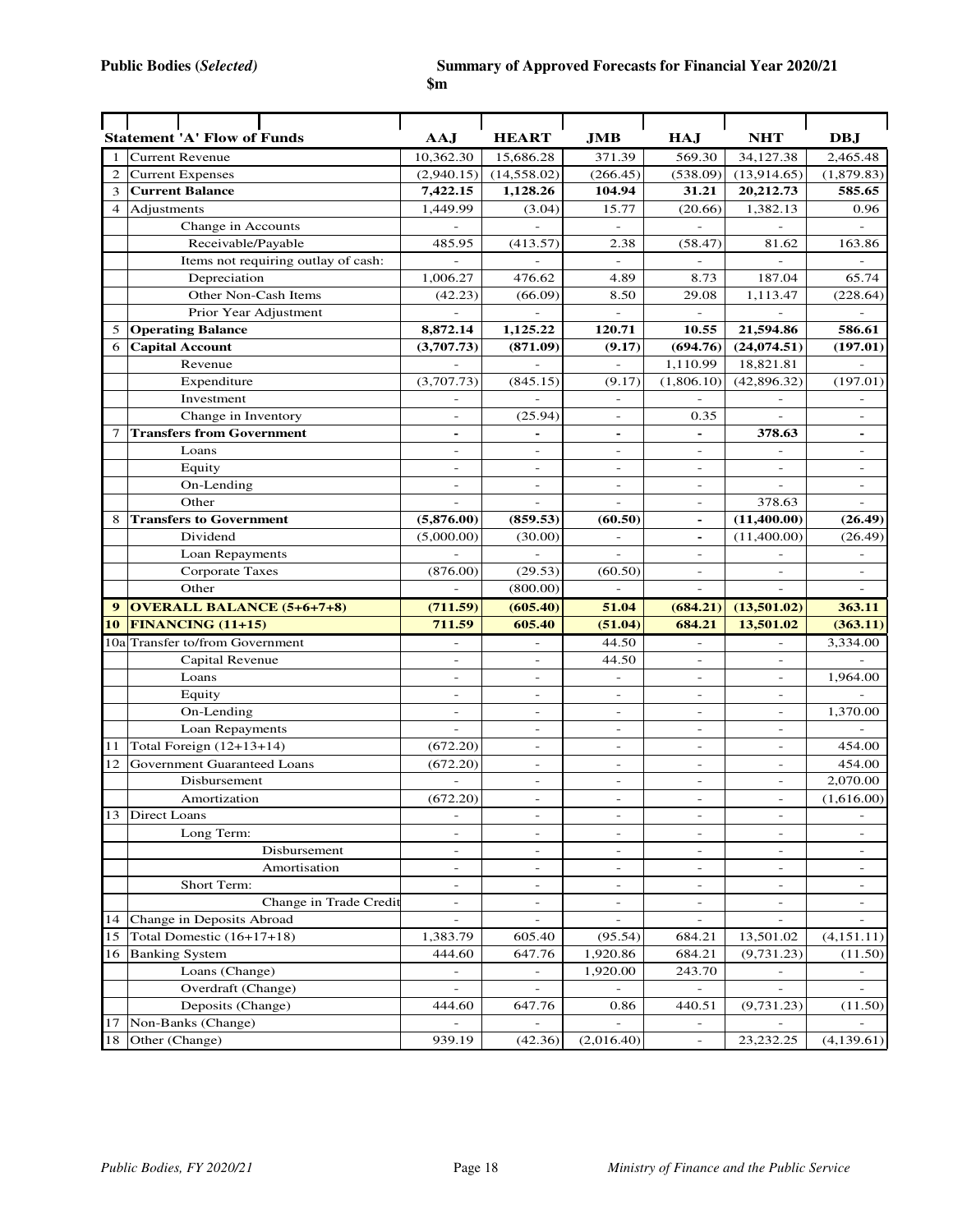| <b>NIF</b>               | <b>NWC</b>                      | PAJ                           | <b>PETROJAM</b>          | <b>UDC</b>                   | <b>JUTC</b>              | <b>NROCC</b>                             | <b>CAP</b>                                           | <b>TOTAL</b>             |
|--------------------------|---------------------------------|-------------------------------|--------------------------|------------------------------|--------------------------|------------------------------------------|------------------------------------------------------|--------------------------|
| 41,785.89                | 41,620.96                       | 11,122.59                     | 207,964.47               | 3,491.05                     | 4,559.12                 | 743.38                                   | 20,822.63                                            | 395,692.22               |
| (27, 543.59)             | (40, 280.97)                    | (9,221.37)                    | (162, 441.76)            | (3,209.36)                   | (15,687.92)              | (7,824.21)                               | (25, 579.22)                                         | (325, 885.59)            |
| 14,242.30                | 1,339.99                        | 1,901.22                      | 45,522.71                | 281.69                       | (11, 128.80)             | (7,080.83)                               | (4,756.59)                                           | 69,806.63                |
| (12, 278.23)             | 5,673.86                        | 1,697.76                      | (5, 143.25)              | (508.93)                     | 7,177.71                 | 3,101.22                                 | 8,874.17                                             | 11,419.47                |
|                          |                                 |                               |                          |                              |                          |                                          |                                                      |                          |
| (2,275.44)               | (3,434.03)                      | (70.49)                       | (5,745.62)               | (133.13)                     | 4,748.20                 | 318.93                                   | 6,044.10                                             | (285.72)                 |
|                          |                                 |                               |                          | L.                           | ÷                        | $\overline{a}$                           |                                                      |                          |
| 24.56                    | 5,485.54                        | 1,740.86                      | 602.37                   | 137.44                       | 2,429.51                 | 59.66                                    | 2,830.08                                             | 15,059.31                |
| (10,027.35)              | 3,622.35                        | 27.39                         |                          | (513.24)                     |                          | 2,722.63                                 |                                                      | (3,354.13)               |
|                          |                                 |                               |                          |                              |                          |                                          |                                                      |                          |
| 1,964.07                 | 7,013.85                        | 3,598.98                      | 40,379.46                | (227.24)                     | (3,951.09)               | (3,979.61)                               | 4,117.58                                             | 81,226.10                |
| (2, 444.48)              | (11, 461.47)                    | (2,705.58)                    | (1, 499.15)              | (1,706.75)                   | (1, 114.74)              | (162.69)                                 | (2,039.12)                                           | (52, 688.25)             |
|                          |                                 |                               |                          |                              |                          |                                          |                                                      | 19,932.80                |
| (15.00)                  | (11, 461.47)                    | (2,705.58)                    | (2,553.31)               | (838.86)                     | (1,024.74)               | (162.69)                                 | (1,526.29)                                           | (69, 749.42)             |
| (2,429.48)               |                                 |                               |                          |                              |                          |                                          |                                                      | (2,429.48)               |
|                          |                                 | $\overline{\phantom{a}}$      | 1,054.16                 | (867.89)                     | (90.00)                  |                                          | (512.83)                                             | (442.16)                 |
|                          |                                 | -                             |                          | 1,762.05                     | 5,346.30                 | 4,963.32                                 |                                                      | 12,450.30                |
|                          | $\overline{a}$                  | $\overline{\phantom{0}}$      |                          |                              |                          |                                          | $\qquad \qquad -$                                    |                          |
|                          | $\overline{a}$                  | $\overline{a}$                |                          |                              |                          | $\overline{\phantom{a}}$                 | $\overline{a}$                                       |                          |
|                          |                                 |                               |                          |                              |                          |                                          |                                                      |                          |
| ÷                        | $\overline{a}$                  | $\overline{a}$                | $\overline{a}$           | 1,762.05                     | 5,346.30                 | 4,963.32                                 | $\overline{\phantom{a}}$                             | 12,450.30                |
| (1,003.54)               | $\blacksquare$                  | $\blacksquare$                | (43, 484.95)             | $\blacksquare$               | $\blacksquare$           | $\blacksquare$                           | $\overline{\phantom{a}}$                             | (62,711.01)              |
|                          | $\qquad \qquad \blacksquare$    | $\qquad \qquad -$             | (226.57)                 | $\blacksquare$               | $\overline{\phantom{a}}$ | $\overline{\phantom{a}}$                 | $\overline{\phantom{a}}$                             | (16, 683.06)             |
|                          | $\overline{\phantom{m}}$        | $\qquad \qquad -$             |                          |                              | $\overline{\phantom{a}}$ | $\overline{\phantom{a}}$                 | $\qquad \qquad \blacksquare$                         |                          |
| $\overline{a}$           | $\qquad \qquad \blacksquare$    | $\overline{\phantom{0}}$      | (754.33)                 | $\overline{\phantom{0}}$     | $\overline{\phantom{a}}$ | $\overline{\phantom{a}}$                 | $\qquad \qquad \blacksquare$                         | (1,720.36)               |
| (1,003.54)               |                                 |                               | (42, 504.05)             |                              |                          |                                          |                                                      | (44, 307.59)             |
| (1,483.95)               | (4, 447.62)                     | 893.40                        | (4,604.64)               | (171.94)                     | 280.47                   | 821.02                                   | 2,078.46                                             | (21, 722.87)             |
| 1,483.95                 | 4,447.62                        | (893.40)                      | 4,604.64                 | 171.94                       | (280.47)                 | (821.02)                                 | (2,078.46)                                           | 21,722.87                |
|                          | 8,773.33                        | (164.20)                      |                          | 1,136.30                     |                          |                                          |                                                      | 13,123.93                |
| $\sim$                   |                                 | 48.41                         | $\sim$                   | 1,136.30                     | $\overline{\phantom{a}}$ | $\overline{\phantom{a}}$                 | $\overline{a}$                                       | 1,229.21                 |
| $\overline{a}$           | 8,773.33                        | (212.61)                      | $\overline{\phantom{a}}$ | $\equiv$                     | $\overline{\phantom{a}}$ | $\overline{\phantom{a}}$                 | $\overline{\phantom{a}}$                             | 10,524.72                |
| $\overline{\phantom{a}}$ |                                 |                               | $\overline{\phantom{a}}$ | $\overline{\phantom{a}}$     | $\overline{\phantom{a}}$ | $\qquad \qquad \blacksquare$             | $\overline{\phantom{a}}$                             |                          |
| $\overline{a}$           | $\qquad \qquad -$               | $\overline{\phantom{a}}$      |                          | $\overline{\phantom{0}}$     | $\overline{\phantom{a}}$ | $\overline{\phantom{m}}$                 | $\overline{\phantom{a}}$                             | 1,370.00                 |
|                          |                                 |                               |                          | $\overline{\phantom{0}}$     | $\overline{\phantom{a}}$ |                                          | $\overline{\phantom{a}}$                             |                          |
| $\overline{\phantom{a}}$ | (2, 188.19)                     | (1,034.66)                    | 4,627.70                 | $\overline{\phantom{a}}$     | $\overline{\phantom{a}}$ | (767.81)                                 | $\overline{\phantom{0}}$                             | 418.84                   |
|                          | (2, 188.19)                     | (999.86)                      |                          |                              |                          |                                          |                                                      |                          |
|                          |                                 |                               |                          |                              | $\overline{\phantom{a}}$ |                                          |                                                      |                          |
| $\overline{\phantom{a}}$ |                                 |                               | $\overline{\phantom{a}}$ | $\overline{\phantom{a}}$     | $\overline{\phantom{a}}$ | (767.81)<br>$\overline{a}$               | $\overline{\phantom{0}}$                             | (4, 174.06)              |
|                          | 809.78                          |                               |                          |                              |                          |                                          |                                                      | 2,879.78                 |
| $\equiv$                 | (2,997.97)<br>$\qquad \qquad -$ | (999.86)<br>$\qquad \qquad -$ | 4,627.70                 | $\qquad \qquad -$            | $\overline{\phantom{a}}$ | (767.81)<br>$\qquad \qquad \blacksquare$ | $\overline{\phantom{a}}$                             | (7,053.84)               |
| $\overline{\phantom{a}}$ | $\qquad \qquad -$               | -                             |                          | -                            | $\qquad \qquad =$        | $\qquad \qquad \blacksquare$             |                                                      | 4,627.70                 |
| $\overline{\phantom{a}}$ | $\qquad \qquad -$               | $\qquad \qquad \blacksquare$  | $\overline{\phantom{a}}$ | $\qquad \qquad \blacksquare$ | $\overline{\phantom{a}}$ | $\overline{\phantom{a}}$                 | $\overline{\phantom{a}}$<br>$\overline{\phantom{a}}$ | $\blacksquare$           |
| $\overline{\phantom{a}}$ | $\qquad \qquad \blacksquare$    | $\qquad \qquad \blacksquare$  |                          | $\qquad \qquad \blacksquare$ | $\overline{\phantom{a}}$ | $\overline{\phantom{a}}$                 | $\qquad \qquad \blacksquare$                         |                          |
| $\overline{\phantom{a}}$ | $\overline{\phantom{a}}$        |                               |                          | $\overline{\phantom{a}}$     | $\overline{\phantom{a}}$ | $\overline{\phantom{a}}$                 | $\overline{\phantom{a}}$                             | 4,627.70                 |
| $\overline{\phantom{a}}$ | $\overline{\phantom{a}}$        | $\overline{\phantom{a}}$      | 4,627.70                 | $\frac{1}{2}$                | $\overline{\phantom{a}}$ | $\overline{\phantom{a}}$                 | $\overline{\phantom{0}}$                             | 4,627.70                 |
| $\overline{\phantom{a}}$ | $\overline{\phantom{a}}$        | (34.80)                       | $\overline{\phantom{a}}$ | $\overline{\phantom{a}}$     | $\overline{\phantom{a}}$ | $\overline{\phantom{a}}$                 | $\overline{\phantom{a}}$                             | (34.80)                  |
| 1,483.95                 | (2,137.52)                      | 305.46                        | (23.06)                  | (964.36)                     | (280.47)                 | (53.21)                                  | (2,078.46)                                           | 8,180.09                 |
| 134.59                   | (2,393.80)                      |                               | (23.06)                  | 945.84                       |                          | 0.59                                     |                                                      |                          |
| $\blacksquare$           | 598.52                          | 1,128.02<br>(122.78)          | $\overline{\phantom{a}}$ | $\overline{\phantom{a}}$     | (175.13)<br>(50.00)      | $\overline{\phantom{a}}$                 | 588.81<br>$\overline{\phantom{a}}$                   | (5,839.45)<br>2,589.44   |
|                          | $\overline{\phantom{a}}$        | $\overline{\phantom{a}}$      |                          |                              | $\sim$                   | $\overline{\phantom{a}}$                 | $\overline{\phantom{a}}$                             | $\overline{\phantom{a}}$ |
| 134.59                   | (2,992.32)                      | 1,250.80                      | (23.06)                  | 945.84                       | (125.13)                 | 0.59                                     | 588.81                                               | (8,428.89)               |
|                          |                                 |                               |                          |                              | $\overline{\phantom{a}}$ |                                          |                                                      |                          |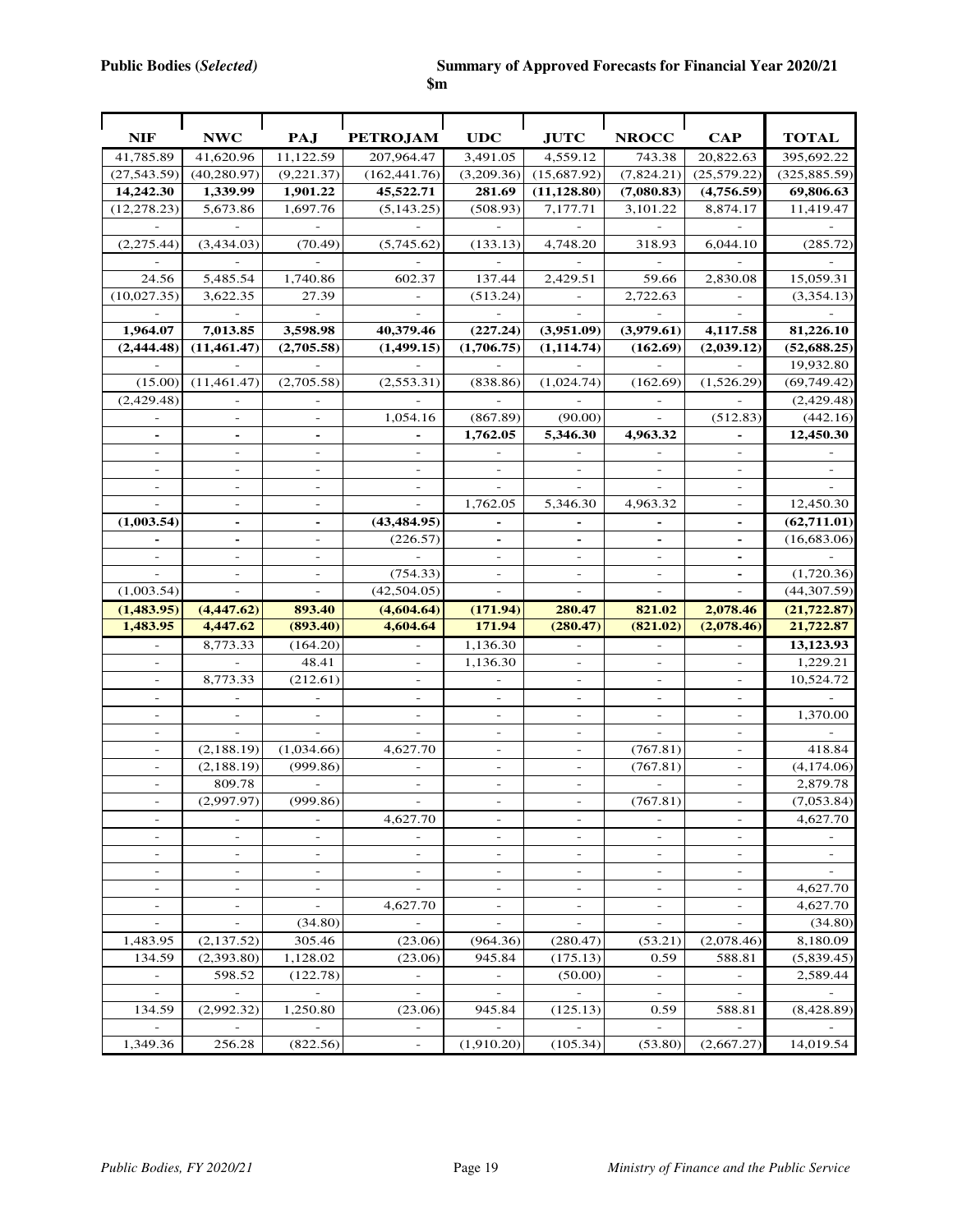|                 |                                     |                              | $\boldsymbol{\mathfrak{s}}\boldsymbol{m}$ |                          |                             |                          |                          |
|-----------------|-------------------------------------|------------------------------|-------------------------------------------|--------------------------|-----------------------------|--------------------------|--------------------------|
|                 |                                     |                              |                                           |                          |                             |                          |                          |
|                 | <b>Statement 'A' Flow of Funds</b>  | AAJ                          | <b>HEART</b>                              | <b>JMB</b>               | <b>HAJ</b>                  | <b>NHT</b>               | DB.I                     |
| -1              | <b>Current Revenue</b>              | 3,080.78                     | 11,147.52                                 | 331.49                   | 497.56                      | 28,243.94                | 2,465.48                 |
| 2               | <b>Current Expenses</b>             | (3,060.78)                   | (12,023.87)                               | (222.72)                 | (559.87)                    | (13,850.81)              | (1,879.83)               |
| 3               | <b>Current Balance</b>              | 20.00                        | (876.35)                                  | 108.77                   | (62.31)                     | 14,393.13                | 585.65                   |
| $\overline{4}$  | Adjustments                         | 2,266.27                     | 27.84                                     | 40.37                    | 20.32                       | 3,484.28                 | 0.96                     |
|                 | Change in Accounts                  |                              |                                           |                          |                             |                          |                          |
|                 | Receivable/Payable                  | 1,777.81                     | (379.52)                                  | 18.39                    | (23.63)                     | 392.12                   | 163.86                   |
|                 | Items not requiring outlay of cash: |                              |                                           | $\mathcal{L}$            |                             |                          |                          |
|                 | Depreciation                        | 1,006.27                     | 473.45                                    | 4.89                     | 8.73                        | 157.54                   | 65.74                    |
|                 | Other Non-Cash Items                | (517.81)                     | (66.09)                                   | 17.09                    | 35.22                       | 2,934.62                 | (228.64)                 |
|                 | Prior Year Adjustment               |                              |                                           | $\frac{1}{2}$            | $\overline{a}$              |                          |                          |
| 5               | <b>Operating Balance</b>            | 2,286.27                     | (848.51)                                  | 149.14                   | (41.99)                     | 17,877.41                | 586.61                   |
| 6               | <b>Capital Account</b>              | (3,707.72)                   | (768.18)                                  | (9.64)                   | (761.38)                    | (17,794.54)              | (197.01)                 |
|                 | Revenue                             |                              |                                           | $\qquad \qquad -$        | 1,595.05                    | 19,569.88                |                          |
|                 | Expenditure                         | (3,707.72)                   | (742.24)                                  | (9.64)                   | (2,356.78)                  | (37, 364.42)             | (197.01)                 |
|                 | Investment                          |                              |                                           | $\overline{\phantom{a}}$ |                             |                          |                          |
|                 | Change in Inventory                 | $\overline{\phantom{0}}$     | (25.94)                                   | $\overline{\phantom{a}}$ | 0.35                        | $\overline{a}$           | $\overline{a}$           |
| 7               | <b>Transfers from Government</b>    | $\qquad \qquad \blacksquare$ | $\overline{\phantom{a}}$                  | $\blacksquare$           | $\overline{\phantom{a}}$    | $\blacksquare$           | $\overline{\phantom{a}}$ |
|                 | Loans                               | $\overline{a}$               | $\overline{\phantom{a}}$                  | $\overline{a}$           | $\overline{a}$              | $\overline{a}$           | $\overline{a}$           |
|                 | Equity                              | $\overline{a}$               | $\overline{\phantom{a}}$                  | $\overline{\phantom{a}}$ | $\overline{\phantom{a}}$    |                          | $\overline{\phantom{0}}$ |
|                 | On-Lending                          |                              |                                           |                          | $\overline{\phantom{a}}$    |                          |                          |
|                 | Other                               |                              |                                           |                          |                             |                          |                          |
| 8               | <b>Transfers to Government</b>      | (5,071.71)                   | (859.53)                                  | (20.66)                  | $\blacksquare$              | (11,400.00)              | (26.49)                  |
|                 | Dividend                            | (5,000.00)                   | (30.00)                                   | $\overline{\phantom{a}}$ | $\overline{\phantom{a}}$    | (11,400.00)              | (26.49)                  |
|                 | Loan Repayments                     |                              | $\overline{\phantom{a}}$                  | $\overline{\phantom{a}}$ | $\overline{\phantom{a}}$    | $\overline{a}$           | $\overline{a}$           |
|                 | <b>Corporate Taxes</b>              | (71.71)                      | (29.53)                                   | (20.66)                  | $\overline{\phantom{a}}$    | $\overline{\phantom{a}}$ | $\overline{\phantom{a}}$ |
|                 | Other                               |                              | (800.00)                                  |                          | $\overline{\phantom{a}}$    |                          | $\overline{\phantom{0}}$ |
| 9               | <b>OVERALL BALANCE (5+6+7+8)</b>    | (6,493.16)                   | (2,476.22)                                | 118.84                   | (803.37)                    | (11,317,13)              | 363.11                   |
| 10              | <b>FINANCING (11+15)</b>            | 6,493.16                     | 2,476.22                                  | (118.84)                 | 803.37                      | 11,317.13                | (363.11)                 |
|                 | 10a Transfer to/from Government     |                              |                                           | 36.50                    |                             |                          | 3,334.00                 |
|                 | Capital Revenue                     |                              | $\sim$                                    | 36.50                    | $\overline{a}$              |                          |                          |
|                 | Loans                               | $\overline{\phantom{0}}$     | $\overline{\phantom{a}}$                  | $\overline{\phantom{a}}$ | $\overline{\phantom{a}}$    | $\overline{\phantom{0}}$ | 2,840.00                 |
|                 | Equity                              | $\overline{\phantom{a}}$     | $\overline{\phantom{a}}$                  | $\overline{\phantom{a}}$ | ÷                           |                          |                          |
|                 | On-Lending                          | $\overline{\phantom{a}}$     | $\overline{\phantom{a}}$                  | $\overline{\phantom{a}}$ | $\overline{\phantom{a}}$    |                          | 1,370.00                 |
|                 | Loan Repayments                     |                              |                                           | $\overline{\phantom{a}}$ | $\overline{a}$              |                          | (876.00)                 |
| 11              | Total Foreign (12+13+14)            | (672.20)                     | $\overline{\phantom{a}}$                  | $\overline{\phantom{a}}$ | $\overline{\phantom{a}}$    |                          | 454.00                   |
| $\overline{12}$ | Government Guaranteed Loans         | (672.20)                     |                                           |                          |                             |                          | 454.00                   |
|                 | Disbursement                        |                              |                                           |                          | $\overline{\phantom{a}}$    |                          | 2,070.00                 |
|                 | Amortization                        | (672.20)                     |                                           |                          |                             |                          | (1,616.00)               |
| 13              | Direct Loans                        | $\overline{\phantom{a}}$     | $\overline{\phantom{a}}$                  | -                        | $\overline{\phantom{a}}$    | $\overline{\phantom{a}}$ | $\overline{\phantom{0}}$ |
|                 | Long Term:                          | $\qquad \qquad \blacksquare$ | $\overline{\phantom{a}}$                  | $\overline{\phantom{a}}$ | $\overline{\phantom{a}}$    | $\overline{\phantom{a}}$ | $\overline{\phantom{0}}$ |
|                 | Disbursement                        | $\overline{\phantom{a}}$     | $\overline{\phantom{a}}$                  | $\overline{\phantom{a}}$ | $\overline{\phantom{a}}$    | $\overline{\phantom{a}}$ | $\overline{\phantom{0}}$ |
|                 | Amortisation                        | $\overline{\phantom{a}}$     | $\overline{\phantom{a}}$                  | $\equiv$                 | $\overline{\phantom{a}}$    | $\equiv$                 | $\overline{\phantom{a}}$ |
|                 | Short Term:                         | $\qquad \qquad =$            | $\overline{\phantom{a}}$                  | $\equiv$                 | $\equiv$                    | $\equiv$                 | $\equiv$                 |
|                 | Change in Trade Credits             | $\qquad \qquad \blacksquare$ | $\blacksquare$                            | $\qquad \qquad -$        | $\overline{\phantom{a}}$    | $\overline{\phantom{a}}$ |                          |
| 14              | Change in Deposits Abroad           | $\overline{\phantom{m}}$     |                                           |                          | $\overline{\phantom{a}}$    |                          |                          |
| 15              | Total Domestic (16+17+18)           | 7,165.36                     | 2,476.22                                  | (155.34)                 | 803.37                      | 11,317.13                | (4, 151.11)              |
| 16              | <b>Banking System</b>               | 5,887.67                     | 2,518.58                                  | 1,497.29                 | 803.37                      | 2,139.29                 | (11.50)                  |
|                 | Loans (Change)                      | $\qquad \qquad \blacksquare$ | $\overline{\phantom{a}}$                  | 1,416.03                 | 929.26                      |                          | $\overline{\phantom{a}}$ |
|                 | Overdraft (Change)                  |                              |                                           |                          |                             |                          |                          |
|                 | Deposits (Change)                   | 5,887.67                     | 2,518.58                                  | 81.26                    | (125.89)                    | 2,139.29                 | (11.50)                  |
| 17              | Non-Banks (Change)                  |                              |                                           |                          |                             |                          |                          |
| 18              | Other (Change)                      | 1,277.69                     | (42.36)                                   | (1,652.63)               | $\mathcal{L}^{\mathcal{L}}$ | 9,177.84                 | (4, 139.61)              |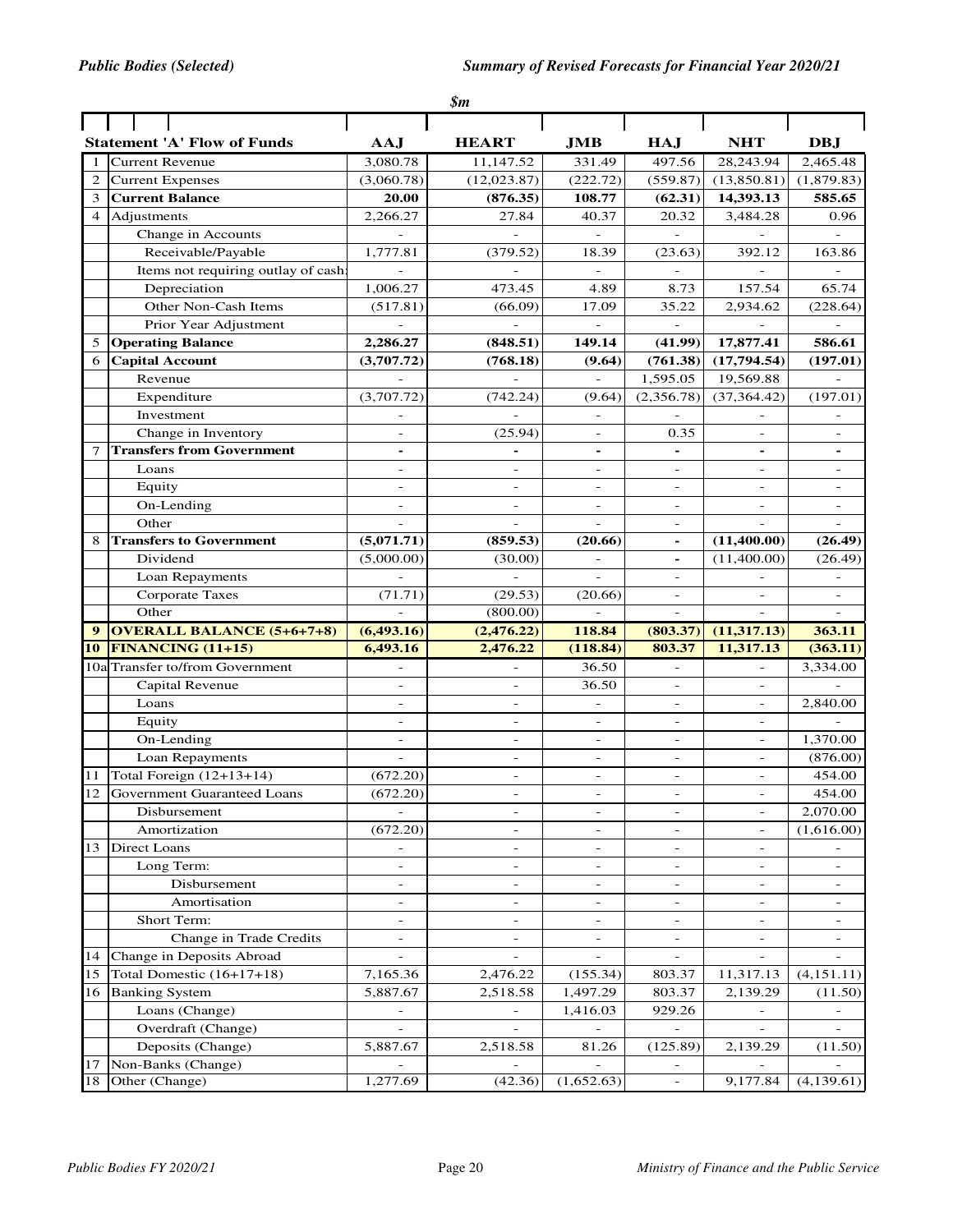|                              |                                      |                              |                              | \$m                                                  |                                               |                                                      |                              |              |
|------------------------------|--------------------------------------|------------------------------|------------------------------|------------------------------------------------------|-----------------------------------------------|------------------------------------------------------|------------------------------|--------------|
| <b>NIF</b>                   | <b>NWC</b>                           | PAJ                          | <b>PETROJAM</b>              | <b>UDC</b>                                           | <b>JUTC</b>                                   | <b>NROCC</b>                                         | <b>CAP</b>                   | <b>TOTAL</b> |
| 29,953.55                    | 36,010.84                            | 7,555.77                     | 92,349.70                    | $2,062.\overline{79}$                                | 3,022.11                                      | 743.38                                               | 21,794.16                    | 239,259.07   |
| (25,593.09)                  | (40, 380.44)                         | (8,360.10)                   | (68, 142.96)                 | (2,845.44)                                           | (14, 263.40)                                  | (7,824.21)                                           | (26,772.68)                  | (225,780.20) |
| 4,360.46                     | (4,369.60)                           | (804.33)                     | 24,206.74                    | (782.65)                                             | (11, 241.29)                                  | (7,080.83)                                           | (4,978.52)                   | 13,478.87    |
| (6,386.24)                   | 5,392.43                             | 2,840.78                     | (2, 284.78)                  | (511.98)                                             | 7,290.20                                      | 3,101.22                                             | (2,396.96)                   | 12,884.71    |
|                              |                                      |                              |                              |                                                      |                                               |                                                      |                              |              |
| (13.05)                      | (1,751.20)                           | 549.55                       | (3,427.88)                   | (133.14)                                             | 4,860.69                                      | 318.93                                               | (5,359.08)                   | (3,006.15)   |
|                              | L.                                   | $\mathbf{r}$                 | $\overline{a}$               | $\overline{a}$                                       |                                               | $\mathcal{L}$                                        |                              |              |
| 24.56                        | 4,864.00                             | 1,740.86                     | 630.48                       | 134.40                                               | 2,429.51                                      | 59.66                                                | 2,962.12                     | 14,562.21    |
| (6, 397.75)                  | 2,279.63                             | 550.37                       | 512.62                       | (513.24)                                             | $\overline{\phantom{a}}$                      | 2,722.63                                             | $\equiv$                     | 1,328.65     |
|                              |                                      |                              |                              |                                                      |                                               |                                                      |                              |              |
| (2,025.78)                   | 1,022.83                             | 2,036.45                     | 21,921.96                    | (1,294.63)                                           | (3,951.09)                                    | (3,979.61)                                           | (7,375.48)                   | 26,363.58    |
| (524.31)                     | (7, 181.63)                          | (2,722.81)                   | 3,843.94                     | (755.10)                                             | (1, 114.74)                                   | (162.69)                                             | (1,986.58)                   | (33, 842.39) |
|                              |                                      |                              |                              |                                                      |                                               |                                                      |                              | 21,164.93    |
| (15.00)                      | (7,055.36)                           | (2,722.81)                   | (1,336.22)                   | (534.30)                                             | (1,024.74)                                    | (162.69)                                             | (1,597.50)                   | (58, 826.43) |
| (509.31)                     |                                      |                              |                              |                                                      |                                               |                                                      |                              | (509.31)     |
|                              | (126.27)                             | $\overline{\phantom{a}}$     | 5,180.16                     | (220.80)                                             | (90.00)                                       | $\sim$                                               | (389.08)                     | 4,328.42     |
|                              | 1,840.00                             | $\blacksquare$               |                              | 1,000.00                                             | 5,346.30                                      | 4,963.32                                             |                              | 13,149.62    |
|                              |                                      | $\overline{\phantom{a}}$     |                              |                                                      |                                               |                                                      |                              |              |
|                              |                                      |                              |                              |                                                      |                                               |                                                      | $\overline{\phantom{0}}$     |              |
|                              |                                      |                              |                              |                                                      |                                               |                                                      |                              |              |
|                              | 1,840.00                             | $\overline{\phantom{a}}$     |                              | 1,000.00                                             | 5,346.30                                      | 4,963.32                                             | $\overline{a}$               | 13,149.62    |
| (1,003.54)                   |                                      |                              | (25,785.78)                  |                                                      |                                               |                                                      | $\blacksquare$               | (44, 167.71) |
|                              | $\overline{\phantom{a}}$             | $\overline{\phantom{a}}$     |                              | $\blacksquare$                                       | $\blacksquare$                                | $\blacksquare$                                       | $\overline{\phantom{a}}$     | (16, 456.49) |
| $\overline{\phantom{a}}$     | $\overline{\phantom{a}}$             | $\overline{\phantom{a}}$     | $\overline{\phantom{a}}$     | $\overline{\phantom{a}}$                             | $\overline{\phantom{a}}$                      | $\overline{\phantom{a}}$                             | $\qquad \qquad \blacksquare$ |              |
|                              | $\overline{\phantom{0}}$             | $\overline{\phantom{a}}$     |                              | $\overline{\phantom{a}}$                             | $\overline{\phantom{a}}$                      | $\overline{\phantom{a}}$                             | $\overline{\phantom{0}}$     | (121.90)     |
| (1,003.54)                   |                                      | $\qquad \qquad \blacksquare$ | (25, 785.78)                 |                                                      |                                               | $\overline{\phantom{a}}$                             |                              | (27, 589.32) |
| (3,553.63)                   | (4,318.80)                           | (686.36)                     | (19.88)                      | (1,049.73)                                           | 280.47                                        | 821.02                                               | (9,362.06)                   | (38, 496.90) |
| 3,553.63                     |                                      |                              |                              |                                                      |                                               |                                                      |                              |              |
|                              | 4,318.80                             | 686.36                       | 19.88                        | 1,049.73                                             | (280.47)                                      | (821.02)                                             | 9,362.06                     | 38,496.90    |
|                              | 4,734.78                             |                              |                              | 161.49                                               |                                               |                                                      | 29,252.00                    | 37,518.77    |
|                              |                                      |                              |                              | 161.49                                               | $\overline{\phantom{a}}$                      |                                                      |                              | 197.99       |
| $\overline{a}$               | 4,734.78                             | $\overline{\phantom{a}}$     | $\qquad \qquad \blacksquare$ | $\overline{\phantom{a}}$                             | $\overline{\phantom{a}}$                      | $\overline{\phantom{m}}$                             | 29,252.00                    | 36,826.78    |
|                              |                                      | $\overline{\phantom{a}}$     | $\bar{\phantom{a}}$          | $\overline{\phantom{a}}$                             | $\overline{\phantom{a}}$                      |                                                      |                              |              |
| L,                           | $\qquad \qquad \blacksquare$         | $\overline{\phantom{a}}$     |                              | $\sim$                                               | $\overline{\phantom{a}}$                      | $\overline{\phantom{a}}$                             |                              | 1,370.00     |
|                              |                                      |                              |                              |                                                      |                                               |                                                      |                              | (876.00)     |
|                              | (2,997.97)                           | 38.75                        | (7,642.44)                   |                                                      | $\qquad \qquad -$                             | (767.81)                                             | (19,880.00)                  | (31, 467.67) |
|                              | (2,997.97)                           | (999.86)                     |                              |                                                      |                                               | (767.81)                                             |                              | (4,983.84)   |
|                              |                                      |                              |                              |                                                      |                                               |                                                      |                              | 2,070.00     |
| $\overline{a}$               | (2,997.97)                           | (999.86)                     |                              | $\overline{\phantom{a}}$                             | $\overline{\phantom{a}}$                      | (767.81)                                             | $\overline{\phantom{0}}$     | (7,053.84)   |
| $\overline{\phantom{0}}$     | $\overline{\phantom{a}}$             | $\equiv$                     | (7,642.44)                   | $\overline{\phantom{a}}$                             | $\qquad \qquad -$                             | $\overline{\phantom{a}}$                             | (19,880.00)                  | (27, 522.44) |
| $\overline{a}$               | $\overline{\phantom{a}}$             | $\overline{\phantom{a}}$     | $\blacksquare$               | $\overline{\phantom{a}}$                             | $\blacksquare$                                | $\overline{\phantom{a}}$                             | (19,880.00)                  | (19,880.00)  |
| $\overline{\phantom{0}}$     | $\overline{\phantom{a}}$             | $\overline{\phantom{a}}$     | $\overline{\phantom{a}}$     | $\overline{\phantom{a}}$                             | $\overline{\phantom{a}}$                      | $\overline{\phantom{a}}$                             |                              |              |
| $\qquad \qquad \blacksquare$ | $\overline{\phantom{a}}$             | $\overline{\phantom{a}}$     | $\overline{\phantom{a}}$     | $\overline{\phantom{a}}$                             | $\overline{\phantom{a}}$                      | $\overline{\phantom{a}}$                             | (19,880.00)                  | (19,880.00)  |
| $\overline{\phantom{0}}$     | $\qquad \qquad \blacksquare$         | $\equiv$                     | $\equiv$                     | $\overline{\phantom{a}}$                             | $\overline{\phantom{a}}$                      | $\overline{\phantom{a}}$                             |                              | (7,642.44)   |
| ÷                            | ÷                                    | $\blacksquare$               | (7,642.44)<br>$\mathbb{Z}^2$ | $\overline{\phantom{a}}$<br>$\overline{\phantom{a}}$ | $\overline{\phantom{a}}$<br>$\qquad \qquad -$ | $\overline{\phantom{a}}$<br>$\overline{\phantom{a}}$ | $\overline{\phantom{a}}$     | (7,642.44)   |
| $\overline{\phantom{0}}$     | $\overline{\phantom{a}}$             | 1,038.61<br>647.61           |                              |                                                      |                                               |                                                      |                              | 1,038.61     |
| 3,553.63<br>11.40            | 2,581.99<br>(350.83)                 | 725.50                       | 7,662.32<br>7,662.32         | 888.24<br>1,035.78                                   | (280.47)<br>(175.12)                          | (53.21)<br>0.59                                      | (9.94)<br>73.84              | 32,445.80    |
| $\overline{\phantom{a}}$     |                                      |                              |                              | $\overline{\phantom{a}}$                             |                                               | $\blacksquare$                                       | $\overline{\phantom{a}}$     | 21,818.18    |
|                              | (281.93)                             | 293.75<br>$\sim$             | $\sim$                       |                                                      | (50.00)                                       | $\overline{\phantom{a}}$                             | $\blacksquare$               | 2,307.11     |
| 11.40                        | (21.79)                              | 431.75                       | 7,662.32                     | 1,035.78                                             |                                               | 0.59                                                 | 73.84                        | (21.79)      |
|                              | (47.11)<br>$\mathbb{Z}^{\mathbb{Z}}$ | $\mathbb{Z}^{\mathbb{Z}}$    |                              | $\mathbb{Z}^2$                                       | (125.12)<br>$\frac{1}{2}$                     | ä,                                                   | $\mathbb{L}^+$               | 19,532.86    |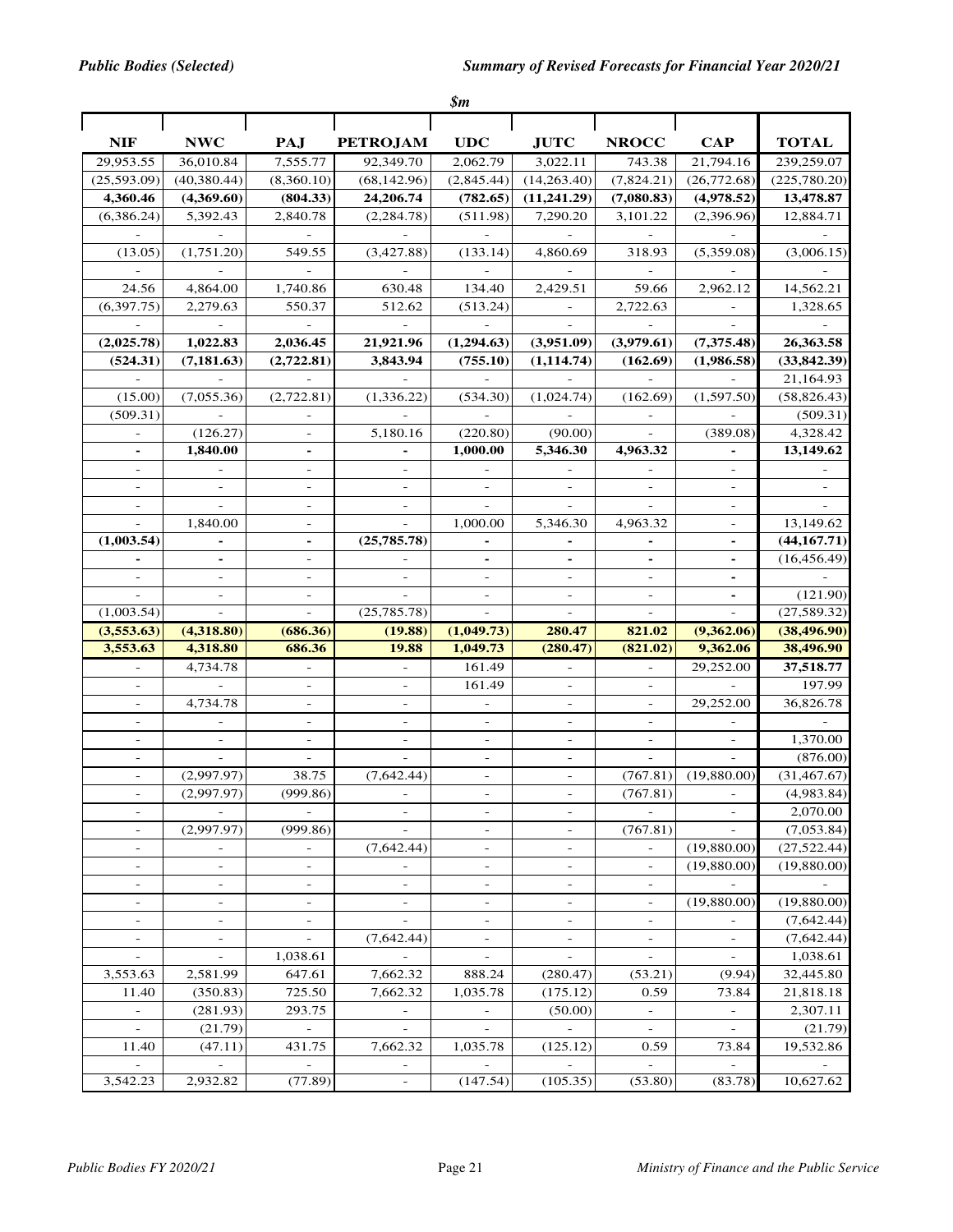|                  |                                     |                          |                             |                             | Ministry Of Economic Growth and Job Creation |                          |                              |                             |                             |
|------------------|-------------------------------------|--------------------------|-----------------------------|-----------------------------|----------------------------------------------|--------------------------|------------------------------|-----------------------------|-----------------------------|
|                  |                                     | <b>OUR</b>               | FCJ                         | <b>Harmonisation</b>        | <b>JIFZ</b>                                  | <b>KFZ</b>               | <b>MBFZ</b>                  | ORCC                        | <b>PMS</b>                  |
|                  | <b>Statement 'A' Flow of Funds</b>  |                          |                             |                             |                                              |                          |                              |                             |                             |
|                  | 1 Current Revenue                   | 856.64                   | 1,265.35                    | 630.45                      | 116.77                                       | 403.65                   | 765.94                       | 38.90                       | 2,968.03                    |
| $\overline{2}$   | <b>Current Expenses</b>             | (898.33)                 | (806.91)                    | (140.50)                    | (85.33)                                      | (275.07)                 | (657.04)                     | (25.53)                     | (2,125.06)                  |
| 3                | <b>Current Balance</b>              | (41.69)                  | 458.44                      | 489.95                      | 31.44                                        | 128.58                   | 108.90                       | 13.37                       | 842.97                      |
| 4                | Adjustments                         | 64.25                    | 88.48                       | (68.19)                     | 23.84                                        | (55.45)                  | (147.10)                     | 14.23                       | 1,143.58                    |
|                  | Change in Accounts                  | $\omega$                 | $\mathcal{L}$               | $\mathcal{L}_{\mathcal{A}}$ | $\omega$                                     | $\omega$                 | ÷.                           | $\omega$                    | $\sim$                      |
|                  | Receivable/Payable                  | 41.14                    | 80.23                       | (35.12)                     | 15.32                                        | (38.97)                  | (137.23)                     | 13.50                       | 1,104.07                    |
|                  | Items not requiring outlay of cash: | $\blacksquare$           | $\overline{\phantom{a}}$    |                             | $\overline{\phantom{a}}$                     |                          | $\overline{\phantom{a}}$     |                             |                             |
|                  | Depreciation                        | $28.\overline{95}$       | 11.18                       | 1.81                        | 0.78                                         | 2.80                     | 10.77                        | 0.73                        | 39.51                       |
|                  | Other Non-Cash Items                | (5.84)                   | (2.93)                      | (34.88)                     | 7.74                                         | (19.28)                  | (20.64)                      | $\mathcal{L}_{\mathcal{A}}$ | $\omega$                    |
|                  | Prior Year Adjustment               |                          | $\overline{\phantom{a}}$    |                             | $\overline{\phantom{a}}$                     | $\blacksquare$           |                              | $\overline{\phantom{a}}$    | $\blacksquare$              |
| 5                | <b>Operating Balance</b>            | 22.56                    | 546.92                      | 421.76                      | 55.28                                        | 73.14                    | (38.20)                      | 27.60                       | 1,986.55                    |
|                  | 6 Capital Account                   | (19.00)                  | (485.13)                    | $\blacksquare$              | (2.70)                                       | (16.87)                  | (3.57)                       | (0.44)                      | (759.61)                    |
|                  | Revenue                             |                          |                             | ÷,                          |                                              |                          |                              |                             |                             |
|                  | Expenditure                         | (19.00)                  | (12.81)                     | $\overline{a}$              | (2.70)                                       | (16.87)                  | (3.57)                       | (0.44)                      | (759.61)                    |
|                  | Investment                          | ä,                       | (470.72)                    | $\blacksquare$              | ä,                                           | $\omega$                 | ÷.                           | $\bar{\mathbf{z}}$          | $\Box$                      |
|                  | Change in Inventory                 | ÷,                       | (1.60)                      | ÷,                          | $\blacksquare$                               | $\blacksquare$           | $\overline{\phantom{a}}$     | ÷,                          | $\overline{\phantom{a}}$    |
|                  | Transfers from Government           | ä,                       | $\overline{\phantom{a}}$    | ä,                          | $\Box$                                       | $\Box$                   | ä,                           | ä,                          | $\Box$                      |
|                  | Loans                               | $\overline{\phantom{a}}$ | $\blacksquare$              | ÷,                          | $\blacksquare$                               | $\blacksquare$           | $\overline{\phantom{a}}$     | $\overline{\phantom{a}}$    | $\blacksquare$              |
|                  | Equity                              | $\sim$                   | $\overline{\phantom{a}}$    | ÷,                          | $\overline{\phantom{a}}$                     | $\blacksquare$           | $\blacksquare$               | ÷,                          | $\overline{\phantom{a}}$    |
|                  | On-Lending                          | ä,                       | ä,                          | ä,                          | ä,                                           | ÷.                       | $\overline{a}$               | L.                          | $\omega$                    |
|                  | Other                               | $\overline{\phantom{a}}$ | $\overline{\phantom{a}}$    | ÷,                          | $\omega$                                     | $\blacksquare$           | $\blacksquare$               | $\blacksquare$              | $\sim$                      |
|                  | 8 Transfers to Government           | $\blacksquare$           | $\overline{\phantom{a}}$    | ÷,                          | (8.66)                                       | $\overline{\phantom{a}}$ | $\blacksquare$               | (4.47)                      | (231.81)                    |
|                  | Dividend                            | $\overline{\phantom{a}}$ | $\overline{\phantom{a}}$    | $\overline{\phantom{a}}$    | $\blacksquare$                               | $\blacksquare$           | ÷,                           | $\blacksquare$              | $\omega$                    |
|                  | Loan Repayments                     | ä,                       | $\overline{\phantom{a}}$    | ä,                          | $\sim$                                       | $\blacksquare$           | ÷,                           | $\omega$                    | $\omega$                    |
|                  | Corporate Taxes                     | $\blacksquare$           | $\overline{\phantom{a}}$    | ÷,                          | (8.66)                                       | $\blacksquare$           | $\blacksquare$               | (4.47)                      | (231.81)                    |
|                  | Other                               | L.                       | ÷,                          | ä,                          | ä,                                           | $\omega$                 | ÷,                           |                             |                             |
|                  | 9 OVERALL BALANCE (5+6+7+8)         | 3.56                     | 61.79                       | 421.76                      | 43.92                                        | 56.27                    | (41.77)                      | 22.69                       | 995.13                      |
|                  | 10 FINANCING (10a+11+15)            | (3.56)                   | (61.79)                     | (421.76)                    | (43.92)                                      | (56.27)                  | 41.77                        | (22.69)                     | (995.13)                    |
| <sup>:</sup> 10a | Total                               | $\mathbf{r}$             | 16.00                       | 92.16                       | $\sim$                                       | $\omega$                 | $\overline{\phantom{a}}$     | $\bar{\mathbf{z}}$          | $\mathcal{L}_{\mathcal{A}}$ |
|                  | Capital Revenue                     | $\blacksquare$           | 16.00                       | 92.16                       | $\blacksquare$                               | $\overline{\phantom{a}}$ | ÷,                           | ÷,                          | $\overline{\phantom{a}}$    |
|                  | Loans                               | $\blacksquare$           | $\blacksquare$              | $\blacksquare$              | $\overline{a}$                               | $\overline{a}$           | $\overline{a}$               | ä,                          | $\blacksquare$              |
|                  | Equity                              | $\blacksquare$           | $\blacksquare$              | $\blacksquare$              | $\blacksquare$                               | $\blacksquare$           | $\blacksquare$               | ä,                          | $\blacksquare$              |
|                  | On-Lending                          | $\blacksquare$           | $\blacksquare$              | $\blacksquare$              | $\blacksquare$                               | $\blacksquare$           | $\blacksquare$               | $\blacksquare$              | $\blacksquare$              |
|                  | Loan Repayments                     | ä,                       | $\blacksquare$              | $\blacksquare$              | $\omega$                                     | $\blacksquare$           | $\overline{a}$               | ä,                          | $\blacksquare$              |
| 11               | Total Foreign (12+13+14)            | ×.                       | ÷.                          | ä,                          | $\blacksquare$                               | $\blacksquare$           | $\overline{\phantom{a}}$     | ä,                          | $\blacksquare$              |
| 12               | Government Guaranteed Loans         | ä,                       | $\sim$                      | ä,                          | $\blacksquare$                               | $\blacksquare$           | $\omega$                     | ÷,                          | $\blacksquare$              |
|                  | Disbursement                        | $\mathbb{Z}^2$           | $\sim$                      | ä,                          | ä,                                           | $\omega$                 | $\omega$                     | ä,                          | $\omega$                    |
|                  | Amortization                        | $\overline{\phantom{a}}$ | $\overline{\phantom{a}}$    | $\overline{\phantom{a}}$    | $\overline{\phantom{a}}$                     | $\overline{\phantom{a}}$ | $\qquad \qquad \blacksquare$ | $\overline{\phantom{a}}$    | $\overline{\phantom{a}}$    |
|                  | 13 Direct Loans                     | ä,                       | ÷.                          | ä,                          | $\blacksquare$                               | $\omega$                 | ä,                           | ä,                          | $\blacksquare$              |
|                  | Long Term:                          | ä,                       | ÷,                          | ÷.                          | $\sim$                                       | $\Box$                   | ä,                           | ä,                          | $\omega$                    |
|                  | Disbursement                        | $\blacksquare$           | $\overline{\phantom{a}}$    | ä,                          | $\overline{\phantom{a}}$                     | $\blacksquare$           | ÷,                           | ÷,                          | $\omega$                    |
|                  | Amortisation                        | ä,                       | $\blacksquare$              | $\blacksquare$              | $\overline{\phantom{a}}$                     | $\blacksquare$           | ÷,                           | $\blacksquare$              | $\mathcal{L}_{\mathcal{A}}$ |
|                  | Short Term:                         | $\overline{\phantom{a}}$ | $\blacksquare$              | $\overline{\phantom{a}}$    | $\blacksquare$                               | $\overline{\phantom{a}}$ | $\blacksquare$               | $\blacksquare$              | $\omega$                    |
|                  | Change in Trade Credits             | $\blacksquare$           | $\overline{\phantom{a}}$    | ä,                          | $\blacksquare$                               | $\blacksquare$           | $\blacksquare$               | $\overline{\phantom{a}}$    | $\omega$                    |
| 14               | Change in Deposits Abroad           | ä,                       | $\mathcal{L}_{\mathcal{A}}$ | $\blacksquare$              | $\blacksquare$                               | ä,                       | ÷,                           | $\blacksquare$              | $\omega$                    |
|                  | 15 Total Domestic $(16+17+18)$      | (3.56)                   | (77.79)                     | (513.92)                    | (43.92)                                      | (56.27)                  | 41.77                        | (22.69)                     | (995.13)                    |
|                  | 16 Banking System                   | 321.09                   | (49.09)                     | (5.97)                      | (42.91)                                      | 131.81                   | 7.64                         | 5.01                        | (34.33)                     |
|                  | Loans (Change)                      | ä,                       | $\Box$                      | $\Box$                      | (42.88)                                      | ä,                       | ä,                           | $\omega$                    | $\omega$                    |
|                  | Overdraft (Change)                  | $\blacksquare$           | $\overline{\phantom{a}}$    | ÷.                          | ÷.                                           | (0.32)                   | $\overline{\phantom{a}}$     | $\blacksquare$              | $\overline{\phantom{a}}$    |
|                  | Deposits (Change)                   | 321.09                   | (49.09)                     | (5.97)                      | (0.03)                                       | 132.13                   | 7.64                         | 5.01                        | (34.33)                     |
|                  | 17 Non-Banks (Change)               | ä,                       | $\omega$                    | $\blacksquare$              | $\omega$                                     | ä,                       | ä,                           | ÷.                          |                             |
|                  | 18 Other (Change)                   | (324.65)                 | (28.70)                     | (507.95)                    | (1.01)                                       | (188.08)                 | 34.13                        | (27.70)                     | (960.80)                    |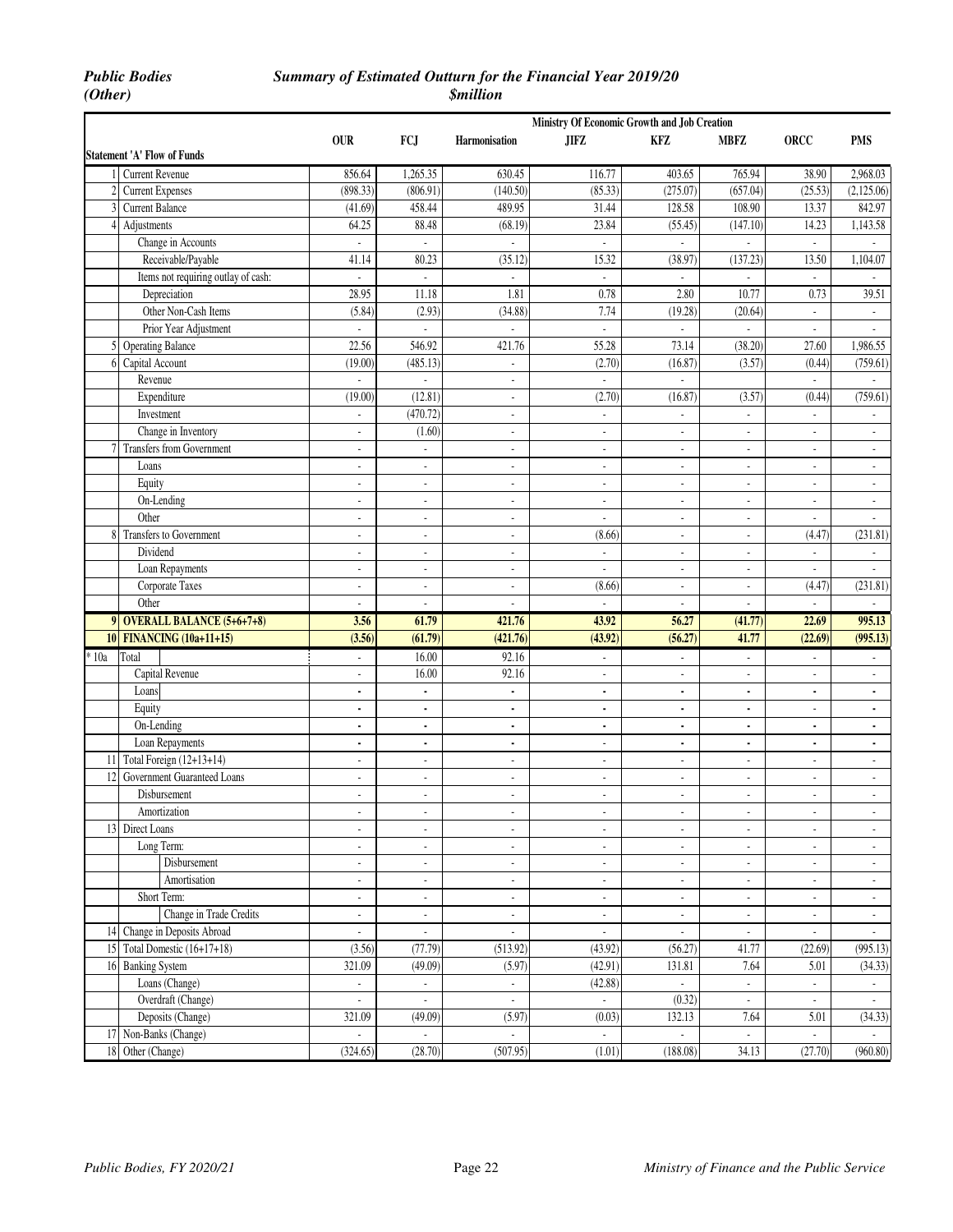|                                                      |                                       | M.E.Y.I.                                             |                                                      |                                |                                    |                                                      |                                            |                                            |                                       | $\blacksquare$                             | <b>MICAF</b>                                            |
|------------------------------------------------------|---------------------------------------|------------------------------------------------------|------------------------------------------------------|--------------------------------|------------------------------------|------------------------------------------------------|--------------------------------------------|--------------------------------------------|---------------------------------------|--------------------------------------------|---------------------------------------------------------|
| <b>SADCO</b>                                         | <b>SDF</b>                            | <b>Broadcast</b>                                     | <b>OEC</b>                                           | $BGLC$                         | <b>FSC</b>                         | <b>JDIC</b>                                          | Ja.Racing                                  | PAB                                        | <b>SLB</b>                            | <b>NHF</b>                                 | <b>BSJ</b>                                              |
| 172.67                                               | 544.66                                | 365.21                                               | 818.27                                               | 1,315.77                       | 1,402.79                           | 3,272.70                                             | 180.20                                     | 16.41                                      | 3,396.00                              | 19,728.38                                  | 1,199.78                                                |
| (138.21)                                             | (661.48)                              | (324.13)                                             | (788.73)                                             | (954.45)                       | (1,179.27)                         | (416.66)                                             | (213.66)                                   | (14.76)                                    | (2,772.00)                            | (14, 751.23)                               | (1,219.40)                                              |
| 34.46                                                | (116.82)                              | 41.08                                                | 29.54                                                | 361.32                         | 223.52                             | 2,856.04                                             | (33.46)                                    | 1.65                                       | 624.00                                | 4,977.15                                   | (19.62)                                                 |
| (11.82)                                              | 76.00                                 | 26.50                                                | 71.71                                                | (57.96)                        | 69.33                              | (159.22)                                             | (97.10)                                    | 7.54                                       | 1,218.80                              | (1,677.47)                                 | 56.07                                                   |
| $\omega$                                             | ÷.                                    | $\mathcal{L}^{\mathcal{A}}$                          | $\mathbb{Z}^2$                                       | $\mathcal{L}^{\mathcal{A}}$    | $\omega$                           | $\mathbb{Z}^2$                                       | $\mathcal{L}$                              | $\mathcal{L}^{\mathcal{A}}$                | $\mathbb{Z}^2$                        | $\mathbb{Z}^2$                             | $\mathbb{Z}^2$                                          |
| (21.13)                                              | 71.40                                 | 15.09                                                | 18.77                                                | (51.71)                        | 0.89                               | 74.60                                                | (103.00)                                   | 7.53                                       | (419.08)                              | (1,853.41)                                 | 28.91                                                   |
|                                                      | $\mathcal{L}_{\mathcal{A}}$           |                                                      | $\blacksquare$                                       | $\Box$                         | $\mathcal{L}_{\mathcal{A}}$        |                                                      |                                            | $\omega$                                   |                                       |                                            |                                                         |
| 9.31                                                 | 4.62                                  | 11.41                                                | 52.94                                                | 53.97<br>(60.22)               | 23.97                              | 7.29                                                 | 5.90                                       | 0.01                                       | 14.00                                 | 175.94                                     | 67.85                                                   |
| $\mathcal{L}_{\mathcal{A}}$<br>$\blacksquare$        | (0.02)<br>$\mathcal{L}_{\mathcal{A}}$ | $\omega$<br>$\Box$                                   | $\mathcal{L}_{\mathcal{A}}$<br>$\blacksquare$        | $\Box$                         | 44.47<br>÷.                        | (241.11)                                             | ÷.                                         | $\omega$                                   | 1,623.88<br>÷.                        | $\mathbb{Z}^+$<br>$\blacksquare$           | (40.69)<br>$\Box$                                       |
| 22.64                                                | (40.82)                               | 67.58                                                | 101.25                                               | 303.36                         | 292.85                             | 2,696.82                                             | $\blacksquare$<br>(130.56)                 | $\blacksquare$<br>9.19                     | 1,842.80                              | 3,299.68                                   | 36.45                                                   |
| (6.83)                                               | (11.42)                               | (113.73)                                             | (432.41)                                             | (165.00)                       | (29.45)                            | (51.70)                                              | (1.63)                                     | $\omega$                                   | (105.10)                              | (966.07)                                   | (16.79)                                                 |
|                                                      | ÷.                                    |                                                      |                                                      |                                |                                    |                                                      |                                            | $\overline{\phantom{a}}$                   |                                       |                                            |                                                         |
| (8.85)                                               | (11.42)                               | (113.73)                                             | (432.41)                                             | (165.00)                       | (29.45)                            | (51.70)                                              | (4.24)                                     | $\Box$                                     | (105.10)                              | (492.47)                                   | (15.86)                                                 |
| ä,                                                   | $\mathbb{Z}^{\times}$                 | $\mathcal{L}_{\mathcal{A}}$                          | ä,                                                   | $\Box$                         | $\omega$                           | ÷.                                                   | ÷.                                         | $\omega$                                   | $\mathcal{L}$                         | $\mathbb{Z}^2$                             | $\omega$                                                |
| 2.02                                                 | $\overline{\phantom{a}}$              | $\overline{\phantom{a}}$                             | ÷,                                                   | ÷,                             | $\blacksquare$                     | $\blacksquare$                                       | 2.61                                       | $\overline{\phantom{a}}$                   | $\sim$                                | (473.60)                                   | (0.93)                                                  |
| ÷.                                                   | $\mathbb{Z}^+$                        | $\blacksquare$                                       | $\blacksquare$                                       | $\blacksquare$                 | $\mathcal{L}_{\mathcal{A}}$        | $\blacksquare$                                       | 147.00                                     | $\overline{\phantom{a}}$                   | 3,013.31                              | ä,                                         | ÷.                                                      |
| ä,                                                   | $\omega$                              | $\mathcal{L}_{\mathcal{A}}$                          | ä,                                                   | ä,                             | $\mathcal{L}$                      | ä,                                                   | ä,                                         | $\mathcal{L}_{\mathcal{A}}$                | $\mathbb{Z}^2$                        | ä,                                         | ä,                                                      |
| ÷,                                                   | $\overline{\phantom{a}}$              | $\overline{\phantom{a}}$                             | ÷                                                    | ÷,                             | $\blacksquare$                     | $\overline{\phantom{a}}$                             | ä,                                         | $\blacksquare$                             | 2,827.00                              | ä,                                         | ä,                                                      |
| $\blacksquare$                                       | $\omega$                              | $\blacksquare$                                       | ä,                                                   | $\blacksquare$                 | $\mathcal{L}_{\mathcal{A}}$        | $\blacksquare$                                       | ÷.                                         | $\mathcal{L}_{\mathcal{A}}$                | $\omega$                              | $\mathbb{Z}^{\mathbb{Z}}$                  | $\mathcal{L}_{\mathcal{A}}$                             |
| $\blacksquare$                                       | $\mathbb{Z}^{\times}$                 | $\mathcal{L}_{\mathcal{A}}$                          | $\blacksquare$                                       | $\Box$                         | $\mathcal{L}_{\mathcal{A}}$        | $\blacksquare$                                       | 147.00                                     | $\sim$                                     | 186.31                                | $\mathcal{L}_{\mathcal{A}}$                | $\Box$                                                  |
| (17.00)                                              | $\overline{\phantom{a}}$              | (5.09)                                               | ÷,                                                   | (309.04)                       | (12.33)                            | $\blacksquare$                                       | $\overline{\phantom{a}}$                   | $\overline{\phantom{a}}$                   | $\blacksquare$                        | (2,000.00)                                 | $\overline{\phantom{a}}$                                |
| $\Box$                                               | $\blacksquare$                        | (5.09)                                               | $\blacksquare$                                       | $\blacksquare$                 | (12.33)                            | $\blacksquare$                                       | $\blacksquare$                             | $\overline{\phantom{a}}$                   | $\mathcal{L}_{\mathcal{A}}$           | $\blacksquare$                             | ÷.                                                      |
| ä,                                                   | $\mathbf{r}$                          | $\mathbf{r}$                                         | ä,                                                   | $\mathbb{Z}^2$                 | $\omega$                           | ä,                                                   | ä,                                         | $\mathcal{L}$                              | $\Box$                                | ÷.                                         | ä,                                                      |
| (17.00)<br>$\overline{a}$                            | $\mathcal{L}_{\mathcal{A}}$           | $\blacksquare$                                       | ÷,                                                   | (30.18)                        | $\omega$<br>ä,                     | $\blacksquare$                                       | $\overline{\phantom{a}}$                   | $\mathcal{L}$                              | $\blacksquare$                        | ä,                                         | ä,<br>ä,                                                |
| (1.19)                                               | $\mathbb{Z}^2$                        | $\mathbf{r}$<br>(51.24)                              | ä,<br>(331.16)                                       | (278.86)<br>(170.68)           | 251.07                             | ä,<br>2,645.12                                       | ä,<br>14.81                                | $\mathcal{L}$<br>9.19                      | $\omega$<br>4,751.01                  | (2,000.00)<br>333.61                       | 19.66                                                   |
| 1.19                                                 | (52.24)<br>52.24                      | 51.24                                                | 331.16                                               | 170.68                         | (251.07)                           | (2,645.12)                                           | (14.81)                                    | (9.19)                                     | (4,751.01)                            | (333.61)                                   | (19.66)                                                 |
| $\blacksquare$                                       | $\sim$                                | $\overline{\phantom{a}}$                             | $\overline{\phantom{a}}$                             | $\overline{\phantom{a}}$       | $\sim$                             | $\sim$                                               | ÷                                          | $\sim$                                     | $\omega_{\rm c}$                      | $\mathcal{L}_{\mathcal{A}}$                | ÷.                                                      |
| ÷,                                                   | ÷.                                    | ÷,                                                   | $\blacksquare$                                       | $\blacksquare$                 | $\Box$                             | $\blacksquare$                                       | ÷,                                         | $\blacksquare$                             | $\blacksquare$                        | ÷,                                         | ÷.                                                      |
| $\blacksquare$                                       | $\blacksquare$                        | $\blacksquare$                                       | $\blacksquare$                                       | ٠                              | $\blacksquare$                     | $\blacksquare$                                       | ٠                                          | $\blacksquare$                             | $\blacksquare$                        | ä,                                         | $\blacksquare$                                          |
| $\blacksquare$                                       | $\blacksquare$                        | $\blacksquare$                                       | ٠                                                    | ٠                              | $\blacksquare$                     | $\blacksquare$                                       | ٠                                          | $\blacksquare$                             | $\blacksquare$                        | ٠                                          | $\blacksquare$                                          |
| $\blacksquare$                                       | $\blacksquare$                        | $\blacksquare$                                       | $\overline{a}$                                       | ä,                             | $\blacksquare$                     | $\blacksquare$                                       | $\blacksquare$                             | $\blacksquare$                             | ä,                                    | ä,                                         | $\blacksquare$                                          |
| $\blacksquare$                                       | $\blacksquare$                        | $\blacksquare$                                       | $\blacksquare$                                       | ٠                              | $\blacksquare$                     | $\blacksquare$                                       | ٠                                          | $\blacksquare$                             | $\blacksquare$                        | $\blacksquare$                             | $\blacksquare$                                          |
| $\overline{\phantom{a}}$                             | $\overline{\phantom{a}}$              | $\blacksquare$                                       | $\overline{\phantom{a}}$                             | $\overline{\phantom{a}}$       | $\blacksquare$                     | $\overline{\phantom{a}}$                             | $\overline{\phantom{a}}$                   | $\omega$                                   | (2,264.77)                            | $\overline{\phantom{a}}$                   | $\blacksquare$                                          |
| ÷,                                                   | ä,                                    | $\overline{\phantom{a}}$                             | ÷,                                                   | ÷,                             | ÷,                                 | $\Box$                                               | $\blacksquare$                             | ÷.                                         | ÷.                                    | ÷,                                         | ÷.                                                      |
| $\overline{\phantom{a}}$                             | $\blacksquare$                        | $\overline{\phantom{a}}$                             | $\overline{\phantom{a}}$                             | ÷,                             | $\blacksquare$                     | $\overline{\phantom{a}}$                             | $\overline{\phantom{a}}$                   | $\overline{\phantom{a}}$                   | $\blacksquare$                        | $\overline{\phantom{a}}$                   | $\blacksquare$                                          |
|                                                      |                                       |                                                      |                                                      |                                | $\overline{\phantom{a}}$           | ۰                                                    |                                            |                                            | $\sim$ 100 $\pm$                      |                                            |                                                         |
|                                                      | $\omega$                              | $\mathcal{L}_{\mathcal{A}}$                          | ä,                                                   | ä,                             | $\omega$                           | $\mathcal{L}_{\mathcal{A}}$                          | ä,                                         | $\mathcal{L}$                              | (2,264.77)                            | ä,                                         | $\blacksquare$                                          |
| $\blacksquare$                                       | $\sim$                                | $\blacksquare$                                       | $\overline{\phantom{a}}$                             | $\overline{\phantom{a}}$       | $\sim$                             | $\blacksquare$                                       | $\blacksquare$                             | $\blacksquare$                             | (2,264.77)                            | ÷.                                         | $\mathcal{L}_{\mathcal{A}}$                             |
| $\blacksquare$                                       | $\sim$                                | $\overline{\phantom{a}}$                             | $\overline{\phantom{a}}$                             | $\overline{\phantom{a}}$       | $\sim$                             | $\overline{\phantom{a}}$                             | $\overline{\phantom{a}}$                   | $\blacksquare$                             | $\mathcal{L}_{\mathcal{A}}$           | $\blacksquare$                             | $\blacksquare$                                          |
| $\blacksquare$                                       | $\mathcal{L}_{\mathcal{A}}$           | $\overline{\phantom{a}}$                             | $\blacksquare$                                       | $\blacksquare$                 | $\sim$                             | $\Box$                                               | ä,                                         | $\omega$                                   | (2,264.77)                            | ÷.                                         | ÷.                                                      |
| $\overline{\phantom{a}}$<br>$\overline{\phantom{a}}$ | $\overline{\phantom{a}}$<br>$\sim$    | $\overline{\phantom{a}}$<br>$\overline{\phantom{a}}$ | $\overline{\phantom{a}}$<br>$\overline{\phantom{a}}$ | ÷,<br>$\overline{\phantom{a}}$ | $\overline{\phantom{a}}$<br>$\sim$ | $\overline{\phantom{a}}$<br>$\overline{\phantom{a}}$ | $\overline{\phantom{a}}$<br>$\blacksquare$ | $\overline{\phantom{a}}$<br>$\blacksquare$ | $\mathcal{L}_{\mathcal{A}}$<br>$\sim$ | $\overline{\phantom{a}}$<br>$\blacksquare$ | $\overline{\phantom{a}}$<br>$\mathcal{L}_{\mathcal{A}}$ |
| ¥,                                                   | $\mathcal{L}_{\mathcal{A}}$           | $\mathcal{L}_{\mathcal{A}}$                          | ÷.                                                   | ä,                             | $\omega$                           | ÷.                                                   | $\omega$                                   | $\mathcal{L}_{\mathcal{A}}$                | $\omega$                              | $\mathcal{L}_{\mathcal{A}}$                | $\mathbb{Z}^+$                                          |
| 1.19                                                 | 52.24                                 | 51.24                                                | 331.16                                               | 170.68                         | (251.07)                           | (2,645.12)                                           | (14.81)                                    | (9.19)                                     | (2,486.24)                            | (333.61)                                   | (19.66)                                                 |
| 23.69                                                | 52.24                                 | 54.24                                                | 16.28                                                | 21.51                          | (52.04)                            | 106.61                                               | 12.94                                      | (9.19)                                     | 555.34                                | 1,176.25                                   | (19.66)                                                 |
| $\Box$                                               | $\omega$                              | $\mathbb{Z}^2$                                       | $\omega$                                             | $\Box$                         | ÷.                                 | $\omega$                                             | $\omega$                                   | $\mathcal{L}_{\mathcal{A}}$                | $\mathcal{L}_{\mathcal{A}}$           | $\omega$                                   | $\omega$                                                |
| $\mathcal{L}_{\mathcal{A}}$                          | ¥.                                    | $\mathcal{L}_{\mathcal{A}}$                          | $\mathcal{L}_{\mathcal{A}}$                          | $\mathcal{L}_{\mathcal{A}}$    | $\mathbb{Z}^2$                     | $\mathbb{Z}^2$                                       | ÷.                                         | $\mathcal{L}^{\pm}$                        | $\sim$                                | ¥.                                         | ¥.                                                      |
| 23.69                                                | 52.24                                 | 54.24                                                | 16.28                                                | 21.51                          | (52.04)                            | 106.61                                               | 12.94                                      | (9.19)                                     | 555.34                                | 1,176.25                                   | (19.66)                                                 |
| $\overline{\phantom{a}}$                             | $\mathcal{L}_{\mathcal{A}}$           | $\mathcal{L}_{\mathcal{A}}$                          | ä,                                                   | ä,                             | $\omega$                           | $\omega$                                             | $\omega$                                   |                                            |                                       |                                            |                                                         |
| (22.50)                                              | $\mathcal{L}_{\mathcal{A}}$           | (3.00)                                               | 314.88                                               | 149.17                         | (199.03)                           | (2,751.73)                                           | (27.75)                                    | $\mathcal{L}_{\mathcal{A}}$                | (3,041.58)                            | (1,509.86)                                 | $\omega$ .                                              |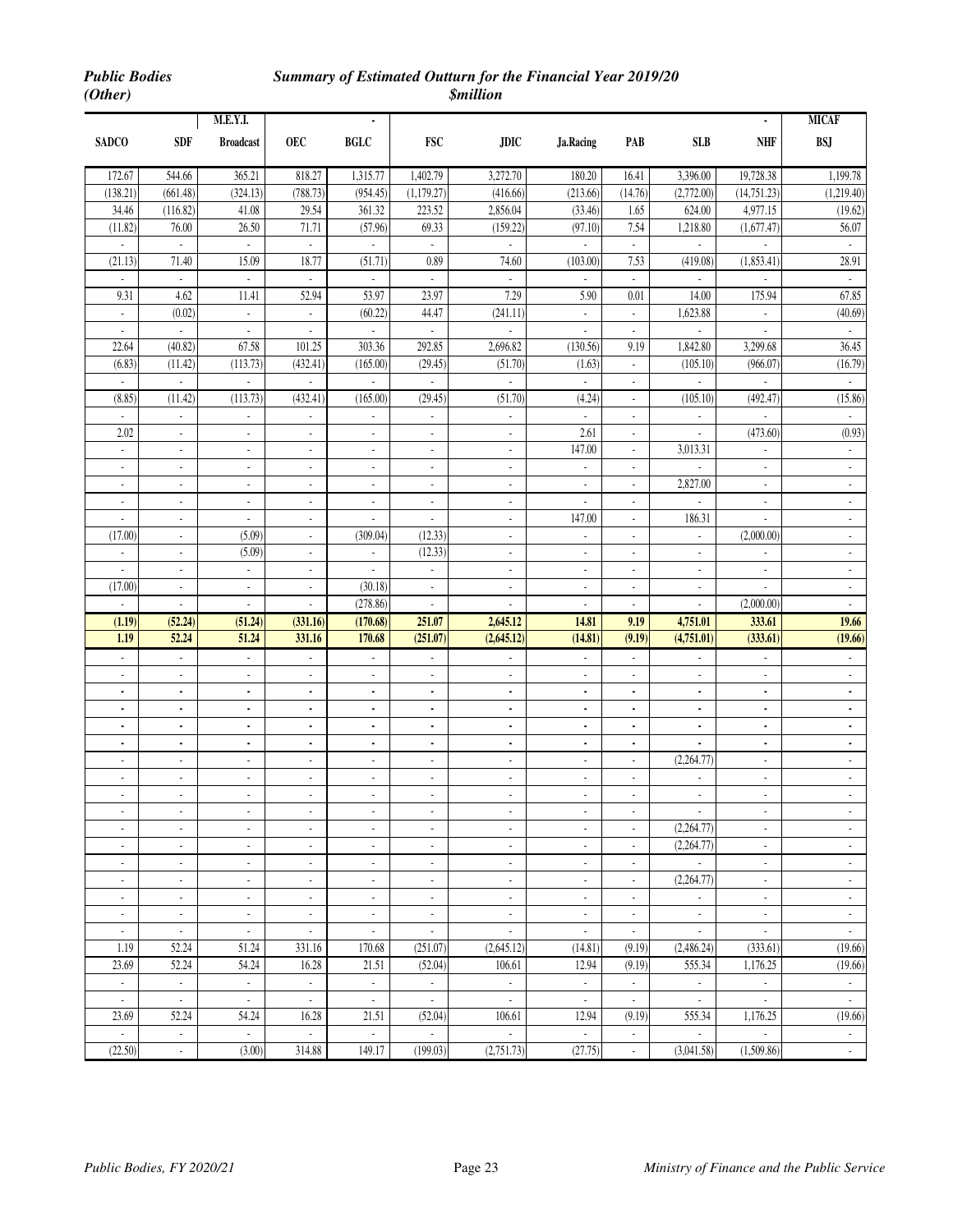|                         |                                                   |                          |                             |                          |                             | Ministry of Industry, Commerce, Agriculture and Fisheries |                          |                          | <b>MONS</b>              |                    | Ministry of Science, Energy and<br>Technology |
|-------------------------|---------------------------------------------------|--------------------------|-----------------------------|--------------------------|-----------------------------|-----------------------------------------------------------|--------------------------|--------------------------|--------------------------|--------------------|-----------------------------------------------|
|                         | <b>Statement 'A' Flow of Funds</b>                | Coconut                  | <b>JACRA</b>                | <b>JANAAC</b>            | <b>MIDA</b>                 | Nat Exim                                                  | SCJH                     | <b>SIA</b>               | <b>FLA</b>               | Post Corp          | <b>SMA</b>                                    |
|                         |                                                   |                          |                             |                          |                             |                                                           |                          |                          |                          |                    |                                               |
| $\overline{\mathbf{c}}$ | 1 Current Revenue                                 | 247.64<br>(347.81)       | 403.52                      | 136.79<br>(108.80)       | 11.03<br>(10.47)            | 586.84<br>(700.05)                                        | 585.03<br>(342.11)       | 322.76                   | 676.43<br>(647.22)       | 165.98<br>(137.27) | 466.80<br>(402.84)                            |
|                         | <b>Current Expenses</b><br><b>Current Balance</b> | (100.17)                 | (385.03)                    | 28.00                    | 0.56                        |                                                           | 242.92                   | (322.76)<br>ä,           | 29.22                    | 28.71              | 63.96                                         |
| $\frac{1}{2}$           |                                                   | 399.44                   | 18.49<br>4.92               | (2.39)                   | 0.64                        | (113.21)                                                  | (112.51)                 | 7.33                     |                          | (1.52)             | (209.04)                                      |
|                         | Adjustments<br>Change in Accounts                 |                          |                             | ÷,                       | $\omega$                    | 221.43<br>$\overline{\phantom{a}}$                        |                          |                          | 29.16<br>÷,              | ä,                 | ÷.                                            |
|                         |                                                   | ä,                       | $\sim$                      |                          | 0.57                        | 203.53                                                    |                          |                          | (26.52)                  |                    |                                               |
|                         | Receivable/Payable                                | 386.82                   | (4.46)                      | (5.85)                   |                             |                                                           | (13.91)                  | 0.63                     |                          | (13.97)            | (279.90)                                      |
|                         | Items not requiring outlay of cash:               | ä,<br>12.87              | $\sim$<br>9.38              | $\Box$<br>3.88           | ÷.<br>0.07                  | $\mathcal{L}$<br>17.90                                    | ÷,<br>7.43               | ÷<br>6.70                | ä,<br>55.68              | ÷<br>14.07         | $\sim$<br>70.87                               |
|                         | Depreciation<br>Other Non-Cash Items              |                          |                             |                          | ä,                          | $\mathcal{L}_{\mathcal{A}}$                               | (106.03)                 | ä,                       |                          |                    |                                               |
|                         |                                                   | (0.25)                   | $\omega$                    | (0.43)                   |                             |                                                           |                          |                          | ä,                       | (1.62)             | (0.01)                                        |
|                         | Prior Year Adjustment                             | ÷.                       | $\overline{\phantom{a}}$    | $\blacksquare$           | $\mathcal{L}_{\mathcal{A}}$ | $\mathcal{L}$                                             | ÷.                       | $\blacksquare$           | $\blacksquare$           | $\sim$             | $\omega$                                      |
| 5                       | <b>Operating Balance</b>                          | 299.27                   | 23.41                       | 25.61                    | 1.20                        | 108.22                                                    | 130.41                   | 7.33                     | 58.37                    | 27.19              | (145.08)                                      |
| 6                       | Capital Account                                   | (22.73)                  | (10.71)                     | (1.54)                   | $\mathbb{Z}^2$              | (82.59)                                                   |                          | ÷,                       | (70.00)                  | (13.77)            | (124.97)                                      |
|                         | Revenue                                           | $\omega$                 | ÷.                          | $\omega$                 | ÷.                          | $\mathcal{L}$                                             | ÷,                       | ×,                       | ä,                       | $\omega$           | $\omega$                                      |
|                         | Expenditure                                       | (18.99)                  | (10.71)                     | (1.54)                   | $\Box$                      | (82.59)                                                   | ÷,                       | ÷                        | (70.00)                  | (13.77)            | (124.97)                                      |
|                         | Investment                                        |                          |                             | $\overline{\phantom{a}}$ | $\overline{\phantom{a}}$    | $\overline{\phantom{a}}$                                  | $\overline{\phantom{a}}$ | $\overline{\phantom{a}}$ |                          |                    | $\blacksquare$                                |
|                         | Change in Inventory                               | (3.74)                   | $\omega$                    | ä,                       | ä,                          | $\omega$                                                  | ÷,                       | ÷,                       | ä,                       | ä,                 | ÷.                                            |
| 7                       | Transfers from Government                         | ÷.                       | ÷.                          | $\overline{\phantom{a}}$ | ÷.                          | $\blacksquare$                                            | ×,                       | $\blacksquare$           | ä,                       | ä,                 | $\blacksquare$                                |
|                         | Loans                                             | $\frac{1}{2}$            | $\overline{\phantom{a}}$    | $\blacksquare$           | $\overline{\phantom{a}}$    | $\overline{\phantom{a}}$                                  | ÷,                       | $\blacksquare$           | $\blacksquare$           | $\blacksquare$     | $\blacksquare$                                |
|                         | Equity                                            | ÷,                       | $\overline{\phantom{a}}$    | $\blacksquare$           | ä,                          | $\overline{\phantom{a}}$                                  | ÷,                       | ÷,                       | $\blacksquare$           | ÷                  | ä,                                            |
|                         | On-Lending                                        | ä,                       | ÷.                          | $\overline{\phantom{a}}$ | $\omega$                    | $\mathcal{L}$                                             | ÷,                       | ÷,                       | ÷,                       | ä,                 | $\blacksquare$                                |
|                         | Other                                             | ÷,                       | ÷.                          | $\omega$                 | ÷,                          | $\omega$                                                  | L,                       | ÷                        | ÷,                       | ä,                 | ÷.                                            |
| 8                       | Transfers to Government                           | $\frac{1}{2}$            | $\blacksquare$              | (0.97)                   | (0.27)                      | $\overline{\phantom{a}}$                                  | ÷,                       | $\overline{\phantom{a}}$ | (4.07)                   | ÷                  | $\blacksquare$                                |
|                         | Dividend                                          | ÷,                       | $\sim$                      | (0.97)                   | ä,                          | $\mathcal{L}$                                             | ÷,                       | ÷,                       | (4.07)                   | ä,                 | $\omega$                                      |
|                         | Loan Repayments                                   | ä,                       | $\sim$                      | $\Box$                   | ä,                          | $\mathcal{L}_{\mathcal{A}}$                               | ÷,                       | $\sim$                   | ÷.                       | ä,                 | ÷.                                            |
|                         | Corporate Taxes                                   | ÷.                       | $\overline{\phantom{a}}$    | $\overline{\phantom{a}}$ | ÷.                          | $\overline{\phantom{a}}$                                  | ÷,                       | $\blacksquare$           | $\overline{\phantom{a}}$ | $\blacksquare$     | $\sim$                                        |
|                         | Other                                             |                          | ÷.                          | ÷,                       | (0.27)                      | ä,                                                        |                          | ÷.                       | ÷,                       | ä,                 | ÷.                                            |
|                         | 9 OVERALL BALANCE (5+6+7+8)                       | 276.54                   | 12.70                       | 23.09                    | 0.93                        | 25.63                                                     | 130.41                   | 7.33                     | (15.69)                  | 13.42              | (270.05)                                      |
| 10 <sup>1</sup>         | <b>FINANCING (10a+11+15)</b>                      | (276.54)                 | (12.70)                     | (23.09)                  | (0.93)                      | (25.63)                                                   | (130.41)                 | (7.33)                   | 15.69                    | (13.42)            | 270.05                                        |
|                         | * 10a Total                                       | 130.74                   | $\sim$                      | $\blacksquare$           | $\overline{\phantom{a}}$    | $\sim$                                                    | $\sim$                   | $\sim$                   | $\sim$                   | ٠                  | $\blacksquare$                                |
|                         | Capital Revenue                                   | 130.74                   | ÷.                          | $\overline{\phantom{a}}$ | ÷.                          | $\overline{\phantom{a}}$                                  | ä,                       |                          | $\overline{\phantom{a}}$ | ÷                  | $\blacksquare$                                |
|                         | Loans                                             | ä,                       | $\blacksquare$              | $\blacksquare$           | ä,                          | $\blacksquare$                                            | l,                       | ä,                       | ä,                       | ä,                 | ¥,                                            |
|                         | Equity                                            | $\blacksquare$           | $\blacksquare$              | $\blacksquare$           | $\blacksquare$              | $\blacksquare$                                            | $\blacksquare$           | $\blacksquare$           |                          | ä,                 | $\blacksquare$                                |
|                         | On-Lending                                        | $\blacksquare$           | $\blacksquare$              | $\blacksquare$           | ٠                           | $\blacksquare$                                            | ×,                       | $\blacksquare$           |                          | $\blacksquare$     | $\blacksquare$                                |
|                         | Loan Repayments                                   | $\blacksquare$           | $\blacksquare$              | ٠                        | ٠                           | $\blacksquare$                                            | $\blacksquare$           | ٠                        | $\blacksquare$           | $\blacksquare$     | $\blacksquare$                                |
| 11                      | Total Foreign (12+13+14)                          | L.                       | $\mathcal{L}_{\mathcal{A}}$ | $\omega$                 | ä,                          | (688.93)                                                  | ÷,                       | ÷.                       | ÷,                       | ä,                 | ÷.                                            |
| 12                      | Government Guaranteed Loans                       | $\overline{a}$           | $\sim$                      | $\sim$                   | $\sim$                      | ÷                                                         | $\sim$                   | $\sim$                   | $\overline{\phantom{a}}$ | ٠                  | $\sim$                                        |
|                         | Disbursement                                      | ÷,                       | $\blacksquare$              | $\overline{\phantom{a}}$ | ٠                           | $\blacksquare$                                            | $\overline{\phantom{a}}$ | $\overline{\phantom{a}}$ | ٠                        | ÷                  | $\blacksquare$                                |
|                         | Amortization                                      | L.                       | ÷.                          | ÷.                       | L,                          | ä,                                                        | L,                       | ä,                       | L,                       | ä,                 | ÷.                                            |
|                         | 13 Direct Loans                                   | ä,                       | $\overline{\phantom{a}}$    | $\overline{\phantom{a}}$ | ¥,                          | (688.93)                                                  | $\blacksquare$           | $\blacksquare$           | $\overline{\phantom{a}}$ | $\sim$             | ¥,                                            |
|                         | Long Term:                                        | ä,                       | $\blacksquare$              | $\overline{\phantom{a}}$ | ¥,                          | (352.99)                                                  | $\blacksquare$           | $\blacksquare$           | $\blacksquare$           | ÷.                 | $\omega$                                      |
|                         | Disbursement                                      | $\overline{\phantom{a}}$ | $\overline{\phantom{a}}$    | ٠                        | $\blacksquare$              | ÷.                                                        | $\blacksquare$           | $\overline{\phantom{a}}$ | $\blacksquare$           | $\blacksquare$     | ÷.                                            |
|                         | Amortisation                                      | ä,                       | $\overline{\phantom{a}}$    | $\overline{\phantom{a}}$ | ÷.                          | (352.99)                                                  | ÷,                       | $\blacksquare$           | ÷,                       | ä,                 | ¥,                                            |
|                         | Short Term:                                       | L.                       | $\mathcal{L}_{\mathcal{A}}$ | ä,                       | $\Box$                      | $\mathbb{Z}^2$                                            | ×,                       | $\blacksquare$           | ä,                       | ä,                 | ä,                                            |
|                         | Change in Trade Credits                           |                          | $\overline{\phantom{a}}$    | $\overline{\phantom{a}}$ | $\blacksquare$              | (335.94)                                                  | $\blacksquare$           | $\blacksquare$           | $\overline{\phantom{a}}$ | $\blacksquare$     | $\omega_{\rm c}$                              |
| 14                      | Change in Deposits Abroad                         | ÷.                       | ÷.                          | $\Box$                   | $\mathbb{Z}^+$              | ÷.                                                        | ä,                       | ä,                       | $\Box$                   | ÷.                 | ä,                                            |
| 15                      | Total Domestic (16+17+18)                         | (407.28)                 | (12.70)                     | (23.09)                  | (0.93)                      | 663.30                                                    | (130.41)                 | (7.33)                   | 15.69                    | (13.42)            | 270.05                                        |
|                         | 16 Banking System                                 | (374.58)                 | (12.70)                     | 286.91                   | (0.13)                      | 19.30                                                     | 12.50                    | (0.82)                   | 15.69                    | 143.65             | 287.57                                        |
|                         | Loans (Change)                                    | ÷.                       | $\blacksquare$              | ¥,                       | $\Box$                      | $\Box$                                                    | $\blacksquare$           | $\blacksquare$           | ÷.                       | $\sim$             | $\mathbb{Z}^2$                                |
|                         | Overdraft (Change)                                | ÷.                       | $\blacksquare$              | $\overline{\phantom{a}}$ | $\mathcal{L}_{\mathcal{A}}$ | $\omega$                                                  | $\Box$                   | $\blacksquare$           | ÷.                       | $\sim$             | $\mathbb{Z}^2$                                |
|                         | Deposits (Change)                                 | (374.58)                 | (12.70)                     | 286.91                   | (0.13)                      | 19.30                                                     | 12.50                    | (0.82)                   | 15.69                    | 143.65             | 287.57                                        |
|                         | 17 Non-Banks (Change)                             |                          |                             |                          | $\blacksquare$              | $\blacksquare$                                            |                          |                          | $\blacksquare$           |                    | $\omega$                                      |
|                         | 18 Other (Change)                                 | (32.70)                  | $\mathbb{Z}^2$              | (310.00)                 | (0.80)                      | 644.00                                                    | (142.91)                 | (6.51)                   | L.                       | (157.07)           | (17.52)                                       |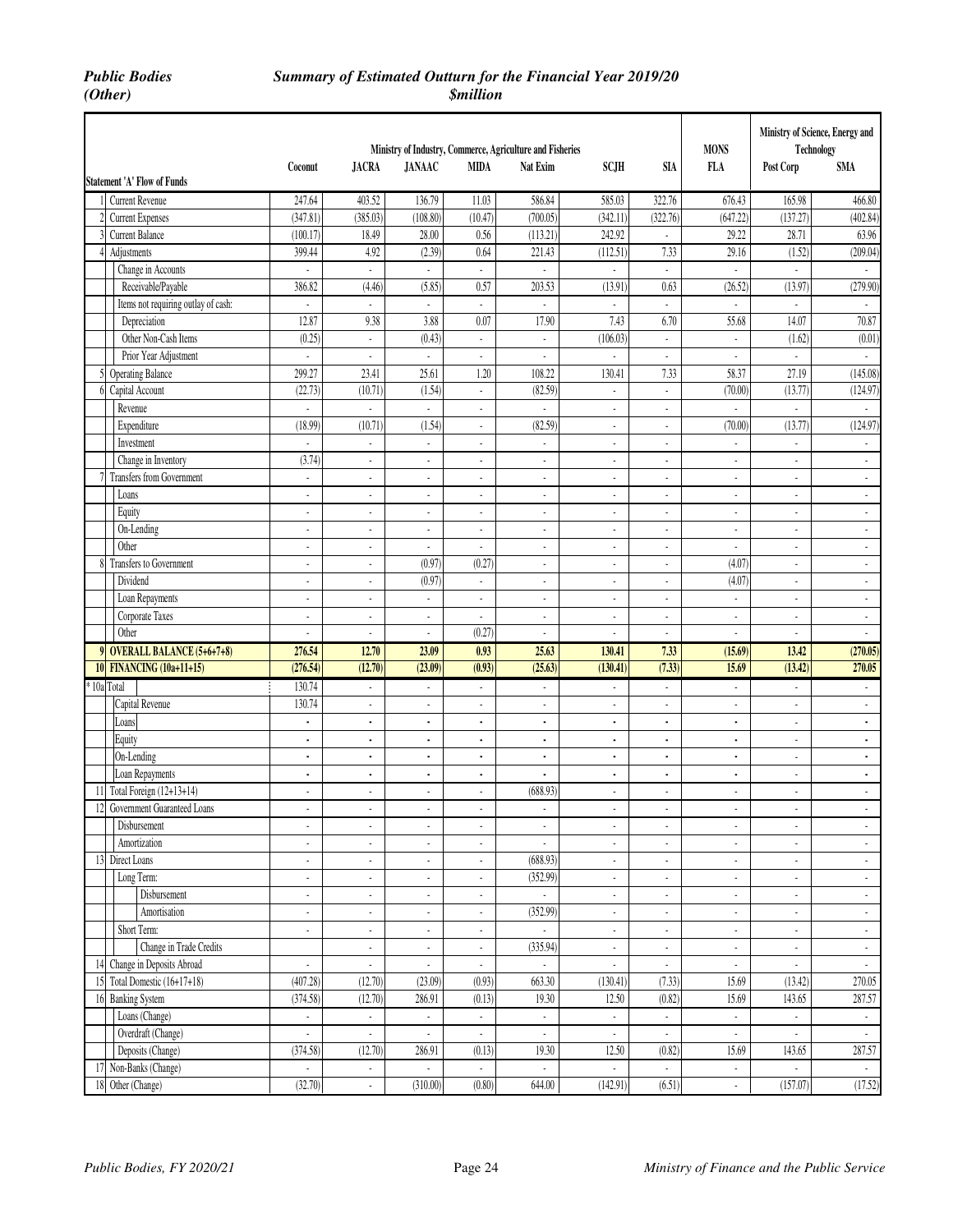| <b>MSET</b><br><b>USF</b> |                                  |                                            |                                            | <b>Ministry of Transport and Mining</b>              |                                                      |                                            |                                                      |                                            |                                           |
|---------------------------|----------------------------------|--------------------------------------------|--------------------------------------------|------------------------------------------------------|------------------------------------------------------|--------------------------------------------|------------------------------------------------------|--------------------------------------------|-------------------------------------------|
|                           | <b>AEROTEL</b>                   | JBI                                        | JBM                                        | <b>JA Railway</b>                                    | <b>JUTyre</b>                                        | <b>MBM</b>                                 | <b>PSC</b>                                           | TA                                         | <b>Total</b>                              |
| 874.33                    | 919.27                           | 250.14                                     | 492.22                                     | 204.36                                               | 347.71                                               | 70.26                                      | 747.51                                               | 1,517.39                                   | 48,723.33                                 |
| (654.92)                  | (793.21)                         | (207.39)                                   | (305.77)                                   | (184.09)                                             | (345.86)                                             | (227.30)                                   | (827.76)                                             | (1,356.93)                                 | (36,934.15)                               |
| 219.41                    | 126.06                           | 42.75                                      | 186.45                                     | 20.27                                                | 1.85                                                 | (157.04)                                   | (80.25)                                              | 160.46                                     | 11,789.18                                 |
| 112.64                    | 14.92                            | 57.37                                      | 37.80                                      | 6.14                                                 | 14.23                                                | 66.90                                      | 81.42                                                | (141.00)                                   | 1,157.46                                  |
| $\mathcal{L}$             | $\blacksquare$                   | $\omega$                                   | $\omega$                                   | $\sim$                                               | ÷.                                                   | $\blacksquare$                             | $\omega$                                             | $\omega$                                   | $\mathbb{Z}^{\mathbb{Z}}$                 |
| 88.87                     | (5.63)                           | 74.31                                      | 274.71                                     | 1.15                                                 | 10.11                                                | 41.05                                      | 80.70                                                | (82.22)                                    | (475.86)                                  |
| $\mathcal{L}$             | L.                               | ÷.                                         | $\overline{\phantom{a}}$                   | $\mathcal{L}$                                        | L.                                                   | $\Box$                                     | $\blacksquare$                                       | L.                                         | $\omega$                                  |
| 23.77                     | 39.88                            | 18.98                                      | 21.00                                      | 6.54                                                 | 4.93                                                 | 0.65                                       | 0.71                                                 | 82.81                                      | 923.07                                    |
| $\overline{\phantom{a}}$  | (19.33)                          | (35.92)                                    | (257.91)                                   | (1.55)                                               | (0.81)                                               | 25.20                                      | 0.01                                                 | (141.59)                                   | 710.24                                    |
| $\overline{a}$            | L.                               | $\mathbb{Z}^2$                             | ä,                                         | ä,                                                   | $\mathbb{Z}^2$                                       | L,                                         | ä,                                                   | L,                                         | $\omega$                                  |
| 332.05                    | 140.98                           | 100.12                                     | 224.25                                     | 26.41                                                | 16.08                                                | (90.14)                                    | 1.17                                                 | 19.46                                      | 12,946.64                                 |
| (2.21)                    | (78.84)                          | (43.66)                                    | (112.16)                                   | (7.03)                                               | (6.31)                                               | (18.60)                                    | (1.26)                                               | (134.76)                                   | (3,920.33)                                |
| $\omega$                  | ä,                               | $\Box$                                     | $\blacksquare$                             | $\omega$                                             | $\Box$                                               | ä,                                         | $\blacksquare$                                       | ä,                                         | $\omega$                                  |
| (2.21)                    | (78.84)                          | (43.66)                                    | (112.59)                                   | (6.87)                                               | (8.31)                                               | (0.15)                                     | (1.26)                                               | (116.37)                                   | (2,939.16)                                |
| $\blacksquare$            | $\blacksquare$                   | $\blacksquare$                             |                                            | $\blacksquare$                                       | ä,                                                   | ä,                                         | $\overline{\phantom{a}}$                             |                                            | (470.72)                                  |
| $\blacksquare$            | $\blacksquare$                   | $\blacksquare$                             | 0.43                                       | (0.16)                                               | 2.00                                                 | (18.45)                                    | $\blacksquare$                                       | (18.39)                                    | (510.45)                                  |
| $\blacksquare$            | $\blacksquare$                   | $\sim$                                     | $\blacksquare$                             | $\mathcal{L}_{\mathcal{A}}$                          | $\blacksquare$                                       | 118.23                                     | ÷,                                                   | $\blacksquare$                             | 3,278.54                                  |
| $\blacksquare$            | $\blacksquare$                   | $\blacksquare$                             | $\blacksquare$                             | $\overline{\phantom{a}}$                             | $\blacksquare$                                       | ä,                                         | $\overline{\phantom{a}}$                             | ä,                                         | $\mathcal{L}^{\mathcal{A}}$               |
| $\blacksquare$            | ä,                               | $\blacksquare$                             | $\blacksquare$                             | $\blacksquare$                                       | $\blacksquare$                                       | $\blacksquare$                             | $\blacksquare$                                       | ä,                                         | 2,827.00                                  |
| $\blacksquare$            | $\blacksquare$                   | $\overline{\phantom{a}}$                   | $\blacksquare$                             | $\overline{\phantom{a}}$                             | $\overline{\phantom{a}}$                             | $\blacksquare$                             | $\overline{\phantom{a}}$                             | ÷,                                         |                                           |
| $\blacksquare$            | $\Box$                           | $\blacksquare$                             | $\blacksquare$                             | $\overline{\phantom{a}}$                             | $\blacksquare$                                       | 118.23                                     | ä,                                                   | $\Box$                                     | 451.54                                    |
| $\blacksquare$            | (14.99)                          | $\blacksquare$                             | (61.32)                                    | $\blacksquare$                                       | $\blacksquare$                                       | ä,                                         | $\omega$                                             | (17.78)                                    | (2,687.80)                                |
| $\blacksquare$            | (14.99)                          | $\blacksquare$                             | ä,                                         | $\overline{\phantom{a}}$                             | $\blacksquare$                                       | $\blacksquare$                             | $\blacksquare$                                       | (17.78)                                    | (55.23)                                   |
| $\blacksquare$            | $\Box$                           | $\blacksquare$                             | $\blacksquare$                             | $\blacksquare$                                       | $\blacksquare$                                       | $\blacksquare$                             | $\blacksquare$                                       | ä,                                         | $\omega$                                  |
| $\overline{\phantom{a}}$  | $\blacksquare$                   | $\blacksquare$                             | (61.32)                                    | $\blacksquare$                                       | $\blacksquare$                                       | $\blacksquare$                             | $\blacksquare$                                       | $\blacksquare$                             | (353.44)                                  |
| $\overline{\phantom{a}}$  | $\overline{\phantom{a}}$         | $\overline{\phantom{a}}$                   | $\blacksquare$                             | $\overline{\phantom{a}}$                             | $\overline{\phantom{a}}$                             | $\overline{\phantom{a}}$                   | $\overline{\phantom{a}}$                             | $\overline{\phantom{a}}$                   | (2,279.13)                                |
| 329.84                    | 47.15                            | 56.46                                      | 50.77                                      | 19.38                                                | 9.77                                                 | 9.49                                       | (0.09)                                               | (133.08)                                   | 9,617.05                                  |
| (329.84)                  | (47.15)                          | (56.46)                                    | (50.77)                                    | (19.38)                                              | (9.77)                                               | (9.49)                                     | 0.09                                                 | 133.08                                     | (9,617.05)                                |
| $\overline{\phantom{a}}$  | $\overline{\phantom{a}}$         | $\overline{\phantom{a}}$                   | $\overline{\phantom{a}}$                   | 1.00                                                 | $\overline{\phantom{a}}$                             | $\overline{\phantom{a}}$                   | $\overline{\phantom{a}}$                             | $\overline{\phantom{a}}$                   | 239.90                                    |
| ÷.                        | $\blacksquare$                   | $\blacksquare$                             | $\blacksquare$                             | 1.00                                                 | $\blacksquare$                                       | ÷,                                         | ÷,                                                   | ÷,                                         | 239.90                                    |
| ä,                        | ä,                               | $\blacksquare$                             | $\blacksquare$                             | $\mathbf{r}$                                         | ٠                                                    | $\overline{\phantom{a}}$                   | $\blacksquare$                                       | ä,                                         | $\blacksquare$                            |
| $\blacksquare$            | ٠                                | ٠                                          | ٠                                          | $\blacksquare$                                       | ٠                                                    | $\blacksquare$                             | $\blacksquare$                                       | ٠                                          | $\blacksquare$                            |
| $\blacksquare$            | ä,                               | $\blacksquare$                             | $\blacksquare$                             | $\blacksquare$                                       | ٠                                                    | $\blacksquare$                             | $\blacksquare$                                       | ä,                                         | $\omega$                                  |
| $\blacksquare$            | $\blacksquare$                   | $\bullet$                                  | $\blacksquare$                             | $\bullet$                                            | $\blacksquare$                                       | $\blacksquare$                             | $\blacksquare$                                       | $\blacksquare$                             | (2,953.70)                                |
| $\overline{\phantom{a}}$  | $\overline{\phantom{a}}$         | $\overline{\phantom{a}}$                   | $\overline{\phantom{a}}$                   | $\overline{\phantom{a}}$                             | $\overline{\phantom{a}}$                             | $\overline{\phantom{a}}$                   | $\overline{\phantom{a}}$                             | $\blacksquare$                             |                                           |
| ÷,                        | $\overline{\phantom{a}}$         | $\blacksquare$                             | $\overline{\phantom{a}}$                   | $\overline{\phantom{a}}$                             | $\overline{\phantom{a}}$                             | $\overline{\phantom{a}}$                   | $\overline{\phantom{a}}$                             | $\overline{\phantom{a}}$                   |                                           |
| ÷,                        | $\blacksquare$                   | $\overline{\phantom{a}}$                   | $\blacksquare$                             | $\overline{\phantom{a}}$                             | $\overline{\phantom{a}}$                             | $\blacksquare$                             | $\blacksquare$                                       | ÷,                                         | $\blacksquare$                            |
| ÷,                        | $\overline{\phantom{a}}$         | $\blacksquare$                             | $\blacksquare$                             | $\overline{\phantom{a}}$                             | $\overline{\phantom{a}}$                             | $\overline{\phantom{a}}$                   | $\overline{\phantom{a}}$                             | $\overline{\phantom{a}}$                   | $\mathcal{L}_{\mathcal{A}}$<br>(2,953.70) |
| $\overline{\phantom{a}}$  | $\overline{\phantom{a}}$         | $\overline{\phantom{a}}$                   | $\blacksquare$                             | $\overline{\phantom{a}}$                             | $\overline{\phantom{a}}$                             | $\overline{\phantom{a}}$                   | $\overline{\phantom{a}}$                             | $\blacksquare$                             | (2,617.76)                                |
| $\overline{\phantom{a}}$  | $\overline{\phantom{a}}$         | $\overline{\phantom{a}}$                   | $\overline{\phantom{a}}$                   | $\overline{\phantom{a}}$                             | $\overline{\phantom{a}}$                             | $\overline{\phantom{a}}$                   | $\overline{\phantom{a}}$                             | $\overline{\phantom{a}}$                   |                                           |
| ٠<br>$\blacksquare$       | $\overline{\phantom{a}}$<br>÷    | $\overline{\phantom{a}}$<br>$\blacksquare$ | $\overline{\phantom{a}}$<br>$\blacksquare$ | $\overline{\phantom{a}}$<br>$\overline{\phantom{a}}$ | $\overline{\phantom{a}}$<br>$\overline{\phantom{a}}$ | $\overline{\phantom{a}}$<br>$\blacksquare$ | $\overline{\phantom{a}}$<br>$\overline{\phantom{a}}$ | $\overline{\phantom{a}}$<br>$\blacksquare$ | $\mathcal{L}_{\mathcal{A}}$<br>(2,617.76) |
| ÷,                        |                                  | $\overline{\phantom{a}}$                   | $\overline{\phantom{a}}$                   |                                                      | $\overline{\phantom{a}}$                             | $\blacksquare$                             | $\overline{\phantom{a}}$                             | $\overline{\phantom{a}}$                   | $\sim$                                    |
| $\blacksquare$            | $\blacksquare$<br>$\blacksquare$ | $\blacksquare$                             | $\blacksquare$                             | $\overline{\phantom{a}}$<br>$\omega$                 | $\blacksquare$                                       | $\omega$                                   | $\blacksquare$                                       | $\blacksquare$                             | (335.94)                                  |
| $\blacksquare$            | $\blacksquare$                   | $\mathcal{L}_{\mathcal{A}}$                | $\blacksquare$                             | $\blacksquare$                                       | $\overline{\phantom{a}}$                             | $\blacksquare$                             | $\blacksquare$                                       | $\blacksquare$                             |                                           |
| (329.84)                  | (47.15)                          | (56.46)                                    | (50.77)                                    | (20.38)                                              | (9.77)                                               | (9.49)                                     | 0.09                                                 | 133.08                                     | (6,903.25)                                |
| (329.84)                  | 178.21                           | (54.46)                                    | (50.77)                                    | (36.68)                                              | (8.74)                                               | (9.49)                                     | 0.09                                                 | 79.95                                      | 2,416.13                                  |
| $\blacksquare$            | ÷.                               | $\mathcal{L}_{\mathcal{A}}$                | $\Box$                                     | $\sim$                                               | $\mathcal{L}_{\mathcal{A}}$                          | $\omega$                                   | $\blacksquare$                                       | $\Box$                                     | (42.88)                                   |
| $\omega$                  | $\omega_{\rm c}$                 | $\omega_{\rm c}$                           | $\blacksquare$                             | $\mathcal{L}_{\mathcal{A}}$                          | $\omega$                                             | $\omega$                                   | $\blacksquare$                                       | $\omega_{\rm c}$                           | (0.32)                                    |
| (329.84)                  | 178.21                           | (54.46)                                    | (50.77)                                    | (36.68)                                              | (8.74)                                               | (9.49)                                     | 0.09                                                 | 79.95                                      | 2,459.33                                  |
| $\overline{\phantom{a}}$  |                                  | $\sim$                                     | $\blacksquare$                             | $\overline{\phantom{a}}$                             | $\sim$                                               | $\blacksquare$                             | $\blacksquare$                                       | $\blacksquare$                             |                                           |
| $\blacksquare$            | (225.36)                         | (2.00)                                     | $\blacksquare$                             | 16.30                                                | (1.03)                                               | $\omega$                                   | $\overline{\phantom{a}}$                             | 53.13                                      | (9,319.38)                                |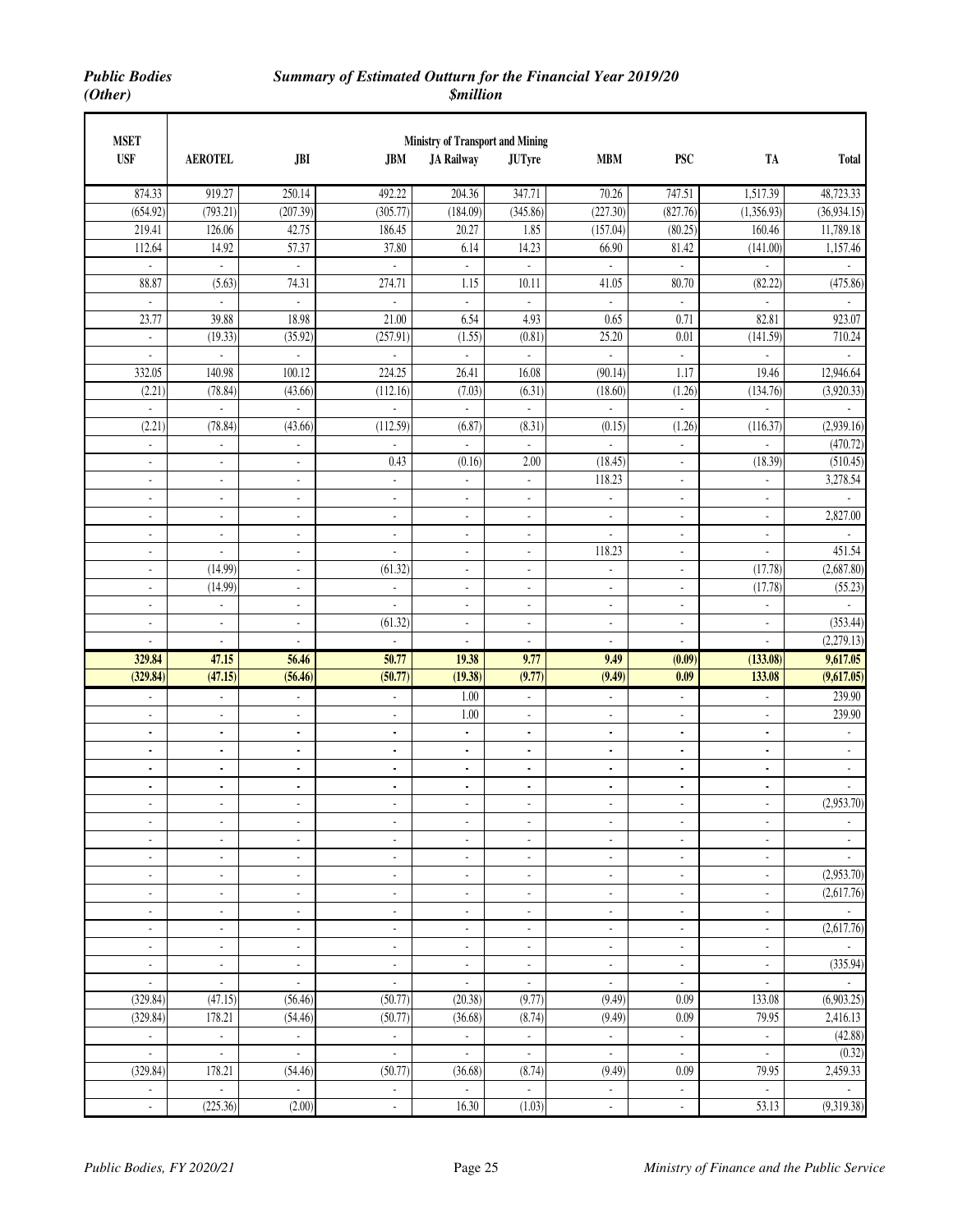*Public Bodies Summary of Approved Forecast for Financial Year 2020/21* 

|   |                                     |                          |                          | <i><b>\$million</b></i>     |                                              |                             |                          |                             |                          |                          |
|---|-------------------------------------|--------------------------|--------------------------|-----------------------------|----------------------------------------------|-----------------------------|--------------------------|-----------------------------|--------------------------|--------------------------|
|   |                                     |                          |                          |                             | Ministry Of Economic Growth and Job Creation |                             |                          |                             |                          |                          |
|   |                                     | <b>OUR</b>               | FCJ                      | <b>Harmonisation</b>        | JIFZ                                         | KFZ                         | <b>MBFZ</b>              | <b>ORCC</b>                 | <b>PMS</b>               | <b>RBWC</b>              |
|   | <b>Statement 'A' Flow of Funds</b>  |                          |                          |                             |                                              |                             |                          |                             |                          |                          |
|   | <b>Current Revenue</b>              | 915.38                   | 1,189.02                 | 411.27                      | 162.74                                       | 669.30                      | 769.17                   | 45.82                       | 3,039.46                 | 240.33                   |
|   | <b>Current Expenses</b>             | (992.31)                 | (939.28)                 | (159.04)                    | (61.57)                                      | (478.76)                    | (756.95)                 | (21.81)                     | (2,425.99)               | (174.19                  |
|   | <b>Current Balance</b>              | (76.93)                  | 249.74                   | 252.23                      | 101.17                                       | 190.54                      | 12.23                    | 24.01                       | 613.47                   | 66.14                    |
|   | Adjustments                         | (34.84)                  | 17.14                    | (26.77)                     | (9.28)                                       | 21.83                       | 80.94                    | 6.34                        | 456.77                   | (23.26)                  |
|   | Change in Accounts                  | $\overline{\phantom{a}}$ | ä,                       | $\mathcal{L}_{\mathcal{A}}$ | ÷,                                           | ä,                          | $\mathbf{r}$             | $\mathcal{L}^{\mathcal{A}}$ | $\omega$                 | $\omega$                 |
|   | Receivable/Payable                  | (34.03)                  | 11.84                    | 7.94                        | (12.53)                                      | 18.03                       | 66.54                    | 5.74                        | 321.50                   | (24.66)                  |
|   | Items not requiring outlay of cash: | $\overline{\phantom{a}}$ | ä,                       | $\mathbb{Z}^2$              | $\omega$                                     | $\mathcal{L}_{\mathcal{A}}$ | $\sim$                   | $\omega$                    | $\omega$                 | $\omega$                 |
|   | Depreciation                        | 33.45                    | 5.30                     | 1.64                        | 1.02                                         | 3.80                        | 14.40                    | 0.60                        | 135.27                   | 1.40                     |
|   | Other Non-Cash Items                | (34.26)                  | ä,                       | (36.35)                     | 2.23                                         | ä,                          | ÷,                       | $\Box$                      | ä,                       | $\Box$                   |
|   | Prior Year Adjustment               | $\overline{\phantom{a}}$ | ä,                       | $\mathbb{Z}^2$              | $\overline{a}$                               | $\mathcal{L}_{\mathcal{A}}$ | $\overline{\phantom{a}}$ | ä,                          | ÷.                       | $\omega$                 |
|   | <b>Operating Balance</b>            | (111.77)                 | 266.88                   | 225.46                      | 91.89                                        | 212.37                      | 93.17                    | 30.35                       | 1,070.24                 | 42.88                    |
| 6 | Capital Account                     | (44.58)                  | (1,394.25)               | (0.21)                      | $\Box$                                       | (78.65)                     | (48.16)                  | $\blacksquare$              | (645.53)                 | (1.10)                   |
|   | Revenue                             |                          |                          | $\blacksquare$              | $\overline{\phantom{a}}$                     |                             |                          | $\overline{\phantom{a}}$    |                          |                          |
|   | Expenditure                         | (44.58)                  | (50.12)                  | (0.21)                      | $\overline{\phantom{a}}$                     | (78.65)                     | (48.16)                  | $\blacksquare$              | (645.53)                 | (1.10)                   |
|   | Investment                          | $\overline{\phantom{a}}$ | (1, 344.13)              | $\omega$                    | ä,                                           |                             | $\sim$                   |                             | $\mathcal{L}$            | $\omega$                 |
|   | Change in Inventory                 | $\sim$                   | ä,                       | $\blacksquare$              | $\overline{a}$                               |                             |                          | $\blacksquare$              | $\blacksquare$           | $\blacksquare$           |
|   | 7 Transfers from Government         | ÷.                       | ÷.                       | $\Box$                      | $\blacksquare$                               | $\sim$                      | ÷,                       | ÷,                          | $\omega$                 | ä,                       |
|   | Loans                               | ÷,                       | $\blacksquare$           | $\blacksquare$              | ÷,                                           | $\mathbf{r}$                | ÷,                       | ÷,                          | $\blacksquare$           | $\blacksquare$           |
|   | Equity                              | $\overline{\phantom{a}}$ | ä,                       | $\blacksquare$              | $\overline{\phantom{a}}$                     | $\overline{\phantom{a}}$    | $\overline{\phantom{a}}$ | $\overline{\phantom{a}}$    | $\blacksquare$           | $\Box$                   |
|   | On-Lending                          | L.                       | ä,                       | $\omega$                    | $\Box$                                       | $\sim$                      | ÷,                       | ä,                          | ÷.                       | $\omega$                 |
|   | Other                               | $\overline{\phantom{a}}$ | ä,                       | $\blacksquare$              | ä,                                           | $\omega$                    | $\blacksquare$           | ¥.                          | $\omega$                 | ÷.                       |
|   | 8 Transfers to Government           | $\overline{\phantom{a}}$ | (624.53)                 | $\Box$                      | 0.00                                         | (7.09)                      | (5.72)                   | (0.06)                      | (149.82)                 | ÷.                       |
|   | Dividend                            | ÷,                       | (624.53)                 | $\mathbf{r}$                | $\blacksquare$                               | (6.97)                      | (4.80)                   | $\Box$                      | ÷,                       | $\blacksquare$           |
|   | Loan Repayments                     | $\overline{\phantom{a}}$ | ä,                       | $\blacksquare$              | $\blacksquare$                               | $\blacksquare$              | $\overline{\phantom{a}}$ | $\blacksquare$              | ÷,                       | $\blacksquare$           |
|   | Corporate Taxes                     | ÷,                       | ÷,                       | $\Box$                      | 0.00                                         | (0.12)                      | (0.92)                   | (0.06)                      | (149.82)                 | ÷.                       |
|   | Other                               |                          |                          |                             | ÷,                                           |                             | ÷,                       | ÷.                          | ÷,                       | $\omega$                 |
|   | 9 OVERALL BALANCE (5+6+7+8)         | (156.35)                 | (1,751.90)               | 225.25                      | 91.89                                        | 126.64                      | 39.29                    | 30.29                       | 274.89                   | 41.78                    |
|   | 10 FINANCING (10a+11+15)            | 156.35                   | 1,751.90                 | (225.25)                    | (91.89)                                      | (126.64)                    | (39.29)                  | (30.29)                     | (274.89)                 | (41.78)                  |
|   | * 10a Total                         | 1.48                     | 624.53                   | 3,527.34                    | ÷,                                           |                             | ÷,                       | ä,                          | $\blacksquare$           | ÷.                       |
|   | Capital Revenue                     | 1.48                     | 624.53                   | 27.34                       | $\overline{a}$                               |                             | ÷,                       | $\overline{a}$              | $\overline{\phantom{a}}$ | $\overline{\phantom{a}}$ |
|   |                                     |                          |                          |                             |                                              |                             |                          |                             |                          |                          |
|   | Loans                               | ä,                       | $\blacksquare$           | 3,500.00                    | $\overline{\phantom{a}}$                     |                             | ÷,                       | $\blacksquare$              | $\blacksquare$           | $\overline{\phantom{a}}$ |
|   | Equity                              | ÷,                       | $\blacksquare$           | $\overline{\phantom{a}}$    | ÷,                                           |                             | $\overline{\phantom{a}}$ | $\blacksquare$              | $\overline{\phantom{a}}$ | $\blacksquare$           |
|   | On-Lending                          | ÷,                       | $\blacksquare$           | $\overline{\phantom{a}}$    | $\overline{a}$                               |                             | $\overline{\phantom{a}}$ | $\blacksquare$              | $\blacksquare$           | $\blacksquare$           |
|   |                                     |                          |                          |                             |                                              |                             |                          |                             |                          |                          |
|   | Loan Repayments                     | $\overline{\phantom{a}}$ |                          | $\overline{\phantom{a}}$    |                                              |                             | $\overline{\phantom{a}}$ | $\overline{\phantom{a}}$    | ٠                        | $\blacksquare$           |
|   | 11 Total Foreign (12+13+14)         | $\overline{\phantom{a}}$ | ÷,                       | $\Box$                      | ÷,                                           | $\mathbf{r}$                | $\overline{\phantom{a}}$ | ä,                          | ä,                       | ÷.                       |
|   | 12 Government Guaranteed Loans      | $\overline{\phantom{a}}$ | $\blacksquare$           | $\Box$                      | ÷,                                           | $\mathcal{L}_{\mathcal{A}}$ | $\overline{\phantom{a}}$ | $\blacksquare$              | ä,                       | $\Box$                   |
|   | Disbursement                        | $\blacksquare$           | ÷.                       | $\overline{\phantom{a}}$    | $\overline{\phantom{a}}$                     | $\overline{\phantom{a}}$    | $\blacksquare$           | $\blacksquare$              | ÷.                       | $\omega$                 |
|   | Amortization                        | L,                       | ÷,                       | $\Box$                      | $\overline{a}$                               | $\Box$                      | ä,                       | ä,                          | ÷.                       | ¥,                       |
|   | 13 Direct Loans                     | Ĭ.                       | ÷.                       | $\overline{\phantom{a}}$    | $\blacksquare$                               |                             | ÷,                       | ä,                          | ÷.                       | $\omega$                 |
|   | Long Term:                          | $\overline{\phantom{a}}$ | $\overline{\phantom{a}}$ | $\overline{\phantom{a}}$    | $\overline{\phantom{a}}$                     | $\overline{\phantom{a}}$    | $\overline{\phantom{a}}$ | $\blacksquare$              | $\sim$                   | $\omega$                 |
|   | Disbursement                        | $\blacksquare$           | $\overline{\phantom{a}}$ | $\Box$                      | $\overline{\phantom{a}}$                     | $\blacksquare$              | $\blacksquare$           | $\overline{\phantom{a}}$    | $\sim$                   | $\omega$                 |
|   | Amortisation                        | $\blacksquare$           | $\overline{\phantom{a}}$ | $\overline{\phantom{a}}$    | $\overline{\phantom{a}}$                     | $\blacksquare$              | $\overline{\phantom{a}}$ | $\blacksquare$              | $\sim$                   | $\sim$                   |
|   | Short Term:                         | $\overline{\phantom{a}}$ | $\blacksquare$           | $\overline{\phantom{a}}$    | $\blacksquare$                               | $\blacksquare$              | $\overline{\phantom{a}}$ | $\blacksquare$              | ÷                        | $\blacksquare$           |
|   | Change in Trade Credits             | $\blacksquare$           | ÷,                       | $\blacksquare$              | $\blacksquare$                               | ÷.                          | $\blacksquare$           | ÷.                          | ÷.                       | $\mathbb{Z}^2$           |
|   | 14 Change in Deposits Abroad        | $\overline{\phantom{a}}$ | $\blacksquare$           | ä,                          | $\blacksquare$                               | $\blacksquare$              | $\blacksquare$           | ÷.                          | ÷.                       | $\omega$                 |
|   | 15 Total Domestic (16+17+18)        | 154.87                   | 1,127.37                 | (3,752.59)                  | (91.89)                                      | (126.64)                    | (39.29)                  | (30.29)                     | (274.89)                 | (41.78)                  |
|   | 16 Banking System                   | (2.45)                   | 1,158.45                 | (3,505.38)                  | (91.57)                                      | 13.51                       | 2.78                     | $\blacksquare$              | 269.85                   | (1.42)                   |
|   | Loans (Change)                      | $\overline{a}$           | ÷,                       | ÷.                          | (36.07)                                      | ÷.                          | $\overline{\phantom{a}}$ | ä,                          |                          | $\mathbb{Z}^2$           |
|   | Overdraft (Change)                  | $\omega$                 | ÷.                       | $\Box$                      | $\mathbb{Z}^2$                               | ¥,                          | $\omega$                 | $\blacksquare$              | $\omega_{\rm c}$         | $\omega$                 |
|   | Deposits (Change)                   | (2.45)                   | 1,158.45                 | (3,505.38)                  | (55.50)                                      | 13.51                       | 2.78                     | $\omega$                    | 269.85                   | (1.42)                   |
|   | 17 Non-Banks (Change)               | $\blacksquare$           | ÷,                       | $\Box$                      | ä,                                           | $\blacksquare$              | $\blacksquare$           | $\blacksquare$              | $\omega$                 | $\omega_{\rm c}$         |
|   | 18 Other (Change)                   | 157.32                   | (31.08)                  | (247.21)                    | (0.32)                                       | (140.15)                    | (42.08)                  | (30.29)                     | (544.74)                 | (40.36)                  |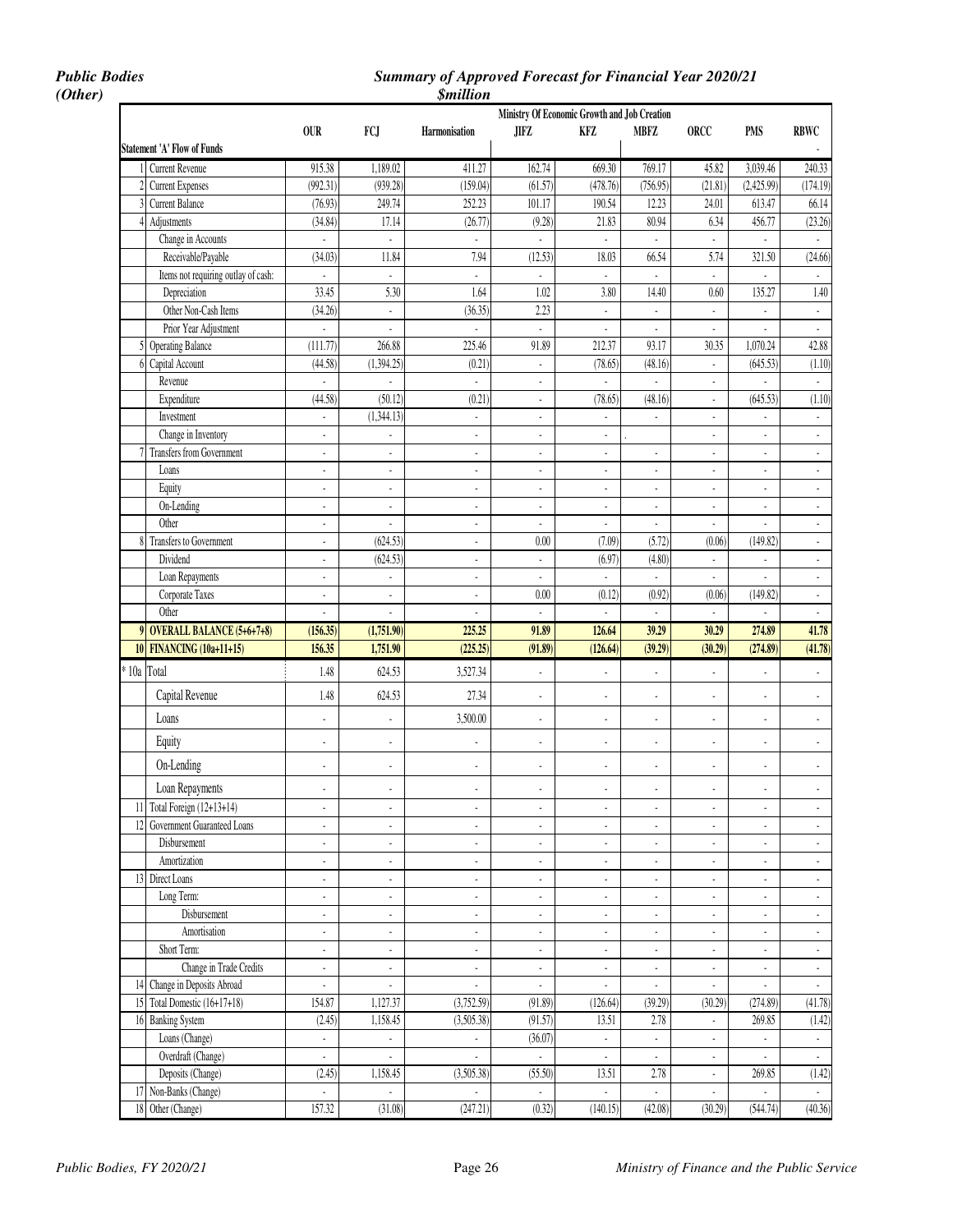*Public Bodies Summary of Approved Forecast for Financial Year 2020/21* 

| (Other) |                                                      |                                |                                    |                                                         |                                            |                                            | <i><b>\$million</b></i>                       |                                                      |                                  |                             |                                               |                             |
|---------|------------------------------------------------------|--------------------------------|------------------------------------|---------------------------------------------------------|--------------------------------------------|--------------------------------------------|-----------------------------------------------|------------------------------------------------------|----------------------------------|-----------------------------|-----------------------------------------------|-----------------------------|
|         |                                                      | MEGJC                          |                                    | M.E.Y.I.                                                |                                            |                                            | Ministry of Finance and the Public Service    |                                                      |                                  |                             | <b>MOH</b>                                    | MICAF                       |
|         | <b>SADCO</b>                                         | <b>SDF</b>                     | <b>Broadcast</b>                   | <b>OEC</b>                                              | <b>BGLC</b>                                | $\operatorname{FSC}$                       | <b>JDIC</b>                                   | Ja.Racing                                            | PAB                              | SLB                         | $\ensuremath{\mathbf{N}\mathbf{H}\mathbf{F}}$ | BSJ                         |
|         |                                                      |                                |                                    |                                                         |                                            |                                            |                                               |                                                      |                                  |                             |                                               |                             |
|         | 181.18                                               | 630.71                         | 363.36                             | 820.44                                                  | 1,608.60                                   | 1,507.27                                   | 3,145.81                                      | 191.41                                               | 17.00                            | 3,491.00                    | 20,650.97                                     | 1,414.41                    |
|         | (155.48)                                             | (728.50)                       | (362.92)                           | (615.21)                                                | (1,158.05)                                 | (1,427.66)                                 | (681.11)                                      | (273.94)                                             | (15.00)                          | (2,484.00)                  | (20,062.00)                                   | (1,356.31)                  |
|         | 25.70                                                | (97.79)                        | 0.44                               | 205.23                                                  | 450.55                                     | 79.61                                      | 2,464.70                                      | (82.53)                                              | 2.00                             | 1,007.00                    | 588.97                                        | 58.11                       |
|         | 8.21                                                 | 13.68                          | (35.22)                            | 49.48                                                   | 350.59                                     | 69.63                                      | 120.15                                        | 40.27                                                | 0.01                             | 774.80                      | 908.40                                        | 80.41                       |
|         | ×,                                                   | à.                             | $\mathcal{L}_{\mathcal{A}}$        | ÷.                                                      | 0.00                                       | ÷,                                         | $\mathcal{L}_{\mathcal{A}}$                   |                                                      | $\blacksquare$                   |                             | ÷,                                            | $\overline{\phantom{a}}$    |
|         | (1.93)                                               | 2.26                           | (50.58)                            | 41.98                                                   | 279.82                                     | ä,                                         | 103.17                                        | 33.70                                                | $\blacksquare$                   | (822.92)                    | 748.54                                        | 2.81                        |
|         |                                                      | ä,                             | ÷.                                 | ä,                                                      | $0.00\,$                                   | ä,                                         | ä,                                            |                                                      | ä,                               |                             | ä,                                            | $\mathbb{Z}^2$              |
|         | 10.14                                                | 11.42                          | 15.36                              | 7.50                                                    | 59.56                                      | 43.37                                      | 16.98                                         | 6.57                                                 | 0.01                             | 19.50                       | 159.86                                        | 76.75                       |
|         | $\overline{\phantom{a}}$                             | $\blacksquare$                 | $\mathcal{L}_{\mathcal{C}}$        | $\bar{\mathcal{E}}$                                     | 11.21                                      | 26.26                                      | $\mathbb{Z}^2$                                | $\overline{\phantom{a}}$                             | $\blacksquare$                   | 1,578.22                    | $\Box$                                        | 0.85                        |
|         | $\mathcal{L}$                                        | $\sim$                         | $\mathcal{L}_{\mathcal{C}}$        | $\mathcal{L}$                                           | 0.00                                       | $\mathcal{L}$                              | $\mathcal{L}_{\mathcal{A}}$                   | ÷.                                                   | ÷.                               | ä,                          | $\mathcal{L}_{\mathcal{A}}$                   | $\mathcal{L}$               |
|         | 33.91                                                | (84.11)                        | (34.78)                            | 254.71                                                  | 801.14                                     | 149.24                                     | 2,584.85                                      | (42.26)                                              | 2.01                             | 1,781.80                    | 1,497.37                                      | 138.52                      |
|         | (10.73)                                              | (4.00)                         | (32.24)                            | (639.93)                                                | (315.89)                                   | (159.23)                                   | (145.20)                                      | (14.82)                                              | $\blacksquare$                   | (500.24)                    | (674.84)                                      | (89.80)                     |
|         |                                                      | ä,                             | ÷.                                 | ä,                                                      | $0.00\,$                                   |                                            | ÷.                                            | ×.                                                   | $\Box$                           |                             |                                               | $\Box$                      |
|         | (13.05)                                              | (4.00)                         | (32.24)                            | (639.93)                                                | (315.89)                                   | (159.23)                                   | (145.20)                                      | (12.91)                                              | $\blacksquare$                   | (500.24)                    | (793.35)                                      | (91.22)                     |
|         | ×.                                                   | ä,                             | ÷.                                 | ÷.                                                      | 0.00                                       | ä,                                         | ¥.                                            | ×.                                                   | $\mathcal{L}_{\mathcal{A}}$      | ÷.                          |                                               | $\mathcal{L}_{\mathcal{A}}$ |
|         | 2.32                                                 | $\Box$                         | $\overline{\phantom{a}}$           | ÷.                                                      | $0.00\,$                                   | ÷,                                         | $\blacksquare$                                | (1.91)                                               | $\overline{\phantom{a}}$         |                             | 118.51                                        | 1.42                        |
|         | $\overline{\phantom{a}}$                             | $\blacksquare$                 | $\overline{\phantom{a}}$           | $\overline{\phantom{a}}$                                | ÷.                                         | $\blacksquare$                             | $\overline{\phantom{a}}$                      | 53.00                                                | $\overline{\phantom{a}}$         | 3,049.47                    | ä,                                            | ä,                          |
|         | $\blacksquare$                                       | ÷,                             | ¥,                                 | ÷.                                                      | 0.00                                       | ä,                                         | $\blacksquare$                                | $\overline{\phantom{a}}$                             | ÷,                               |                             | ¥,                                            | ÷.                          |
|         | $\blacksquare$                                       | $\Box$                         | $\omega$                           | ÷.                                                      | 0.00                                       | $\blacksquare$                             | $\mathcal{L}_{\mathcal{A}}$                   | ÷,                                                   | $\blacksquare$                   | 2,827.00                    | $\mathcal{L}$                                 | $\mathcal{L}$               |
|         | $\blacksquare$                                       | $\overline{\phantom{a}}$       | ÷.                                 | ÷.                                                      | 0.00                                       | ÷.                                         | $\mathcal{L}_{\mathcal{A}}$                   | ÷,                                                   | $\blacksquare$                   | ä,                          | ¥,                                            | ÷.                          |
|         | $\blacksquare$                                       | $\omega$                       | $\mathcal{L}_{\mathcal{A}}$        | $\mathcal{L}$                                           | 0.00                                       | ä,                                         | $\mathcal{L}_{\mathcal{A}}$                   | 53.00                                                | $\mathcal{L}_{\mathcal{A}}$      | 222.47                      | $\mathcal{L}_{\mathcal{A}}$                   | $\mathcal{L}_{\mathcal{A}}$ |
|         | (6.34)                                               | $\blacksquare$                 | (4.11)                             | (1.48)                                                  | (368.23)                                   | $\blacksquare$                             | $\sim$                                        | $\overline{\phantom{a}}$                             | ÷                                | $\blacksquare$              | ÷                                             | $\sim$                      |
|         | ÷.                                                   | ÷,                             | (4.11)                             | (1.48)                                                  | $0.00\,$                                   | i,                                         | ä,                                            | ÷,                                                   | ä,                               | ä,                          | ÷.                                            | ÷.                          |
|         | $\mathcal{L}_{\mathcal{A}}$                          | ä,                             | ÷.                                 | ÷.                                                      | 0.00                                       | ÷,                                         | ä,                                            | ÷,                                                   | $\blacksquare$                   | ä,                          | $\blacksquare$                                | ÷.                          |
|         | (6.34)                                               | $\overline{\phantom{a}}$       | $\mathcal{L}_{\mathcal{A}}$        | ÷.                                                      | (52.80)                                    | $\overline{\phantom{a}}$                   | $\blacksquare$                                | $\overline{\phantom{a}}$                             | $\overline{\phantom{a}}$         | $\overline{\phantom{a}}$    | $\overline{\phantom{a}}$                      | $\overline{\phantom{a}}$    |
|         |                                                      | ×.<br>(88.11)                  | ä,                                 | ä,                                                      | (315.43)<br>117.02                         | (9.99)                                     | ä,                                            | ÷.                                                   | ä,                               |                             | ä,<br>822.53                                  | $\mathbb{Z}^2$<br>48.72     |
|         | 16.84<br>(16.84)                                     | 88.11                          | (71.13)<br>71.13                   | (386.70)<br>386.70                                      | (117.02)                                   | 9.99                                       | 2,439.65<br>(2,439.65)                        | (4.08)<br>4.08                                       | 2.01<br>(2.01)                   | 4,331.03<br>(4,331.03)      | (822.53)                                      | (48.72)                     |
|         |                                                      |                                |                                    |                                                         |                                            |                                            |                                               |                                                      |                                  |                             |                                               |                             |
|         | ×,                                                   | ä,                             | $\mathcal{L}_{\mathcal{A}}$        | ÷.                                                      | ä,                                         | ä,                                         | ä,                                            | ÷.                                                   | $\blacksquare$                   | ÷.                          | ä,                                            | $\blacksquare$              |
|         | $\overline{\phantom{a}}$                             | $\blacksquare$                 | $\overline{\phantom{a}}$           | $\overline{\phantom{a}}$                                | $0.00\,$                                   | ÷.                                         | $\sim$                                        | $\overline{\phantom{a}}$                             | $\overline{\phantom{a}}$         | $\blacksquare$              | $\overline{\phantom{a}}$                      | $\sim$                      |
|         | ٠                                                    | $\overline{\phantom{a}}$       | $\bullet$                          | $\blacksquare$                                          | 0.00                                       | $\blacksquare$                             | ٠                                             | $\overline{\phantom{a}}$                             | $\overline{\phantom{a}}$         | $\blacksquare$              | ٠                                             | $\overline{\phantom{a}}$    |
|         | ÷,                                                   | ÷,                             | ä,                                 | ×                                                       | $0.00\,$                                   | ä,                                         | ÷,                                            | ÷,                                                   | ÷,                               | ÷,                          | ÷,                                            | $\blacksquare$              |
|         | $\overline{\phantom{a}}$                             | $\overline{\phantom{a}}$       | $\overline{\phantom{a}}$           | ÷.                                                      | $0.00\,$                                   | ä,                                         | $\blacksquare$                                | $\sim$                                               | $\overline{\phantom{a}}$         | ÷,                          | $\overline{\phantom{a}}$                      | $\overline{\phantom{a}}$    |
|         |                                                      |                                |                                    |                                                         | 0.00                                       |                                            |                                               |                                                      |                                  |                             |                                               |                             |
|         | $\blacksquare$                                       | $\overline{\phantom{a}}$       | $\blacksquare$                     | ٠                                                       |                                            | ÷.                                         | $\blacksquare$                                |                                                      | $\overline{\phantom{a}}$         | ٠                           | ÷.                                            | $\blacksquare$              |
|         | $\overline{\phantom{a}}$<br>$\overline{\phantom{a}}$ | $\overline{\phantom{a}}$<br>÷. | $\overline{\phantom{a}}$<br>$\sim$ | $\overline{\phantom{a}}$<br>$\mathcal{L}_{\mathcal{A}}$ | $\overline{\phantom{a}}$<br>$\mathbb{Z}^2$ | $\overline{\phantom{a}}$<br>$\blacksquare$ | $\blacksquare$<br>$\mathcal{L}_{\mathcal{A}}$ | $\overline{\phantom{a}}$<br>$\overline{\phantom{a}}$ | $\blacksquare$<br>$\blacksquare$ | (478.31)<br>×.              | $\overline{\phantom{a}}$<br>$\Box$            | $\mathcal{L}_{\mathcal{A}}$ |
|         | $\mathcal{L}_{\mathcal{A}}$                          | $\sim$                         | $\sim$                             | $\mathbb{Z}^2$                                          | 0.00                                       | $\mathcal{L}_{\mathcal{A}}$                | $\mathcal{L}_{\mathcal{A}}$                   | $\sim$                                               | $\blacksquare$                   | $\mathcal{L}$               | $\mathcal{L}_{\mathcal{A}}$                   | $\mathcal{L}_{\mathcal{A}}$ |
|         | $\mathcal{L}_{\mathcal{A}}$                          | $\sim$                         | $\sim$                             | $\mathcal{L}_{\mathcal{A}}$                             | 0.00                                       | $\mathcal{L}_{\mathcal{A}}$                | $\mathbb{Z}^2$                                | $\overline{\phantom{a}}$                             | $\mathcal{L}_{\mathcal{A}}$      | $\mathcal{L}_{\mathcal{A}}$ | $\mathcal{L}_{\mathcal{A}}$                   | $\mathcal{L}_{\mathcal{A}}$ |
|         | $\sim$                                               | $\sim$                         | $\sim$                             | $\overline{\phantom{a}}$                                | $\sim$                                     | $\blacksquare$                             | $\mathcal{L}_{\mathcal{A}}$                   | $\overline{\phantom{a}}$                             | $\sim$                           | (478.31)                    | $\mathcal{L}_{\mathcal{A}}$                   | $\sim$                      |
|         | $\sim$                                               | $\overline{\phantom{a}}$       | $\sim$                             | $\overline{\phantom{a}}$                                | $\sim$                                     | $\bullet$                                  | $\sim$                                        | $\overline{\phantom{a}}$                             | $\blacksquare$                   | (478.31)                    | $\sim$                                        | $\bullet$                   |
|         | $\bullet$                                            | $\blacksquare$                 | $\sim$                             | $\blacksquare$                                          | 0.00                                       | $\overline{\phantom{a}}$                   | $\mathcal{L}_{\mathcal{A}}$                   | $\overline{\phantom{a}}$                             | $\overline{\phantom{a}}$         | $\mathbb{Z}^2$              | ÷                                             | $\overline{\phantom{a}}$    |
|         | $\blacksquare$                                       | ÷.                             | $\sim$                             | $\sim$                                                  | 0.00                                       | $\blacksquare$                             | $\mathcal{L}_{\mathcal{A}}$                   | $\overline{\phantom{a}}$                             | $\overline{\phantom{a}}$         | (478.31)                    | ¥,                                            | $\mathcal{L}_{\mathcal{A}}$ |
|         | $\mathcal{L}_{\mathcal{A}}$                          | $\mathcal{L}_{\mathcal{A}}$    | $\mathcal{L}$                      | $\mathcal{L}^{\mathcal{L}}$                             | 0.00                                       | $\blacksquare$                             | $\mathcal{L}_{\mathcal{A}}$                   | $\sim$                                               | $\blacksquare$                   | $\mathcal{L}_{\mathcal{A}}$ | $\epsilon$                                    | $\mathcal{L}$               |
|         | $\mathcal{L}_{\mathcal{A}}$                          | $\sim$                         | $\sim$                             | ¥.                                                      | 0.00                                       | $\mathcal{L}_{\mathcal{A}}$                | $\mathcal{L}_{\mathcal{A}}$                   | $\mathcal{L}_{\mathcal{A}}$                          | $\mathcal{L}_{\mathcal{A}}$      | $\sim$                      | $\overline{\phantom{a}}$                      | $\mathcal{L}_{\mathcal{A}}$ |
|         | $\sim$                                               | $\bullet$                      | $\sim$                             | $\sim$                                                  | 0.00                                       | $\sim$                                     | $\sim$                                        | $\overline{\phantom{a}}$                             | $\bullet$                        | $\sim$                      | $\overline{\phantom{a}}$                      | $\blacksquare$              |
|         | (16.84)                                              | 88.11                          | 71.13                              | 386.70                                                  | (117.02)                                   | 9.99                                       | (2,439.65)                                    | 4.08                                                 | (2.01)                           | (3,852.72)                  | (822.53)                                      | (48.72)                     |
|         | 28.45                                                | 88.11                          | 74.13                              | (136.25)                                                | (32.02)                                    | (17.00)                                    | 35.53                                         | 4.08                                                 | (2.01)                           | (1,263.61)                  | (584.82)                                      | (48.72)                     |
|         | $\mathbb{Z}^2$                                       | $\sim$                         | $\omega$                           | $\mathcal{L}_{\mathcal{A}}$                             | 0.00                                       | $\mathcal{L}_{\mathcal{A}}$                | $\mathbb{Z}^2$                                | $\overline{\phantom{a}}$                             | $\mathbb{Z}^2$                   | $\mathcal{L}_{\mathcal{A}}$ | $\mathcal{L}_{\mathcal{A}}$                   | $\mathcal{L}_{\mathcal{A}}$ |
|         | $\sim$                                               | $\bullet$                      | $\sim$                             | $\mathcal{L}_{\mathcal{A}}$                             | 0.00                                       | $\star$                                    | $\epsilon$                                    | $\mathcal{L}_{\mathcal{A}}$                          | $\epsilon$                       | $\mathcal{L}_{\mathcal{A}}$ | $\epsilon$                                    | $\sim$                      |
|         | 28.45                                                | 88.11                          | 74.13                              | (136.25)                                                | (32.02)                                    | (17.00)                                    | 35.53                                         | 4.08                                                 | (2.01)                           | (1,263.61)                  | (584.82)                                      | (48.72)                     |
|         | $\sim$                                               | $\overline{\phantom{a}}$       | $\mathcal{L}$                      | ÷.                                                      | 0.00                                       | $\epsilon$                                 | t,                                            | $\sim$                                               | $\blacksquare$                   |                             | $\mathcal{L}$                                 | $\mathcal{L}_{\mathcal{A}}$ |
|         | (45.29)                                              | ÷.                             | (3.00)                             | 522.95                                                  | (85.00)                                    | 26.99                                      | (2,475.18)                                    | ÷,                                                   | ¥,                               | (2,589.11)                  | (237.71)                                      | $\mathcal{L}_{\mathcal{A}}$ |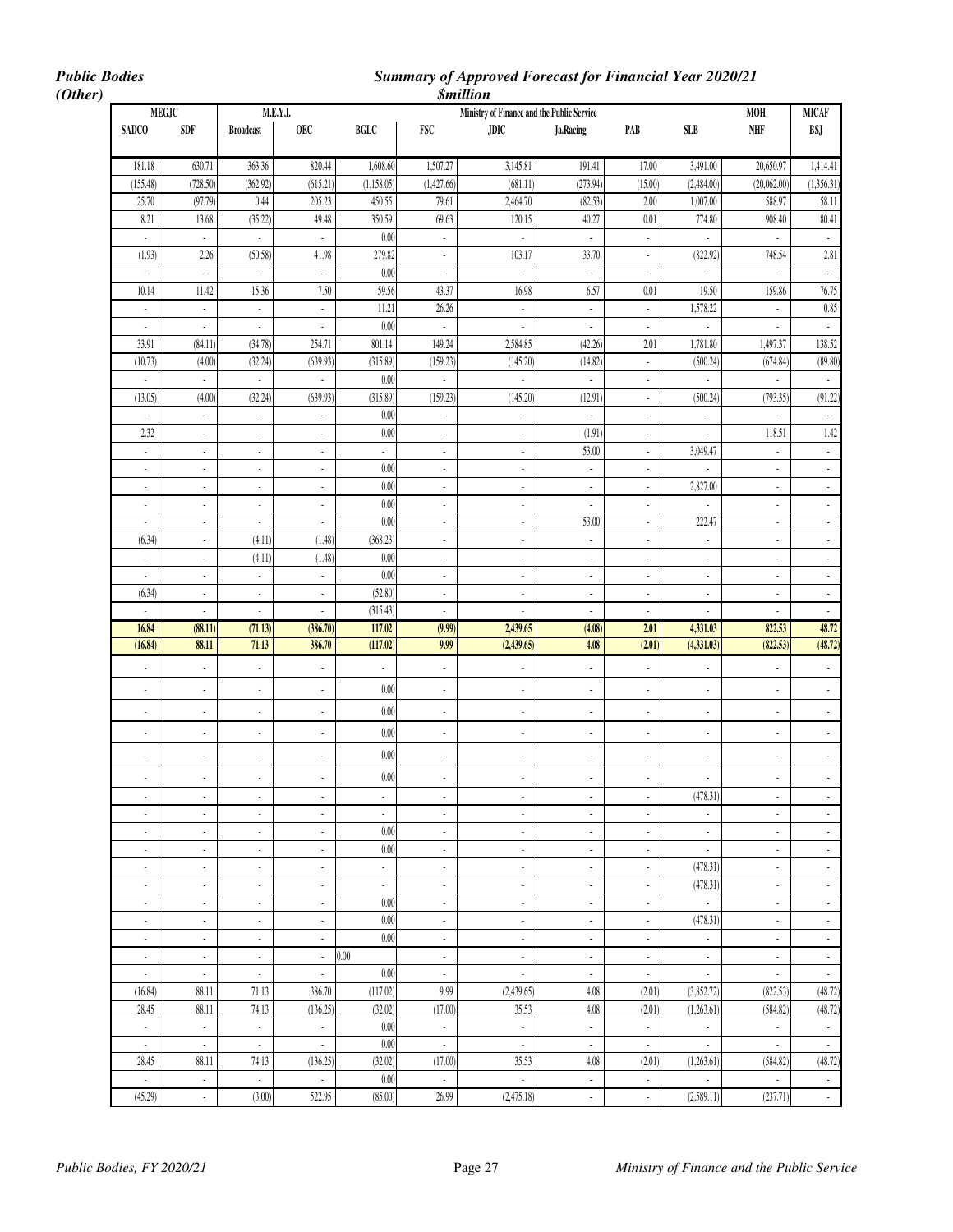*(Other) \$million* 

### *Public Bodies Summary of Approved Forecast for Financial Year 2020/21*

|                |                                     | Coconut                     | <b>JACRA</b>             | <b>JANAAC</b>            | Ministry of Industry, Commerce, Agriculture and Fisheries<br><b>MIDA</b> | <b>EXIM</b>                 | SCJH                        | <b>SIA</b>               | <b>MONS</b><br>FLA       | Ministry of Science, Energy<br>and Technology<br>Post Corp | SMA                                                                                                                                                                                                                                                                                                                                                                                                              |
|----------------|-------------------------------------|-----------------------------|--------------------------|--------------------------|--------------------------------------------------------------------------|-----------------------------|-----------------------------|--------------------------|--------------------------|------------------------------------------------------------|------------------------------------------------------------------------------------------------------------------------------------------------------------------------------------------------------------------------------------------------------------------------------------------------------------------------------------------------------------------------------------------------------------------|
|                | <b>Statement 'A' Flow of Funds</b>  |                             |                          |                          |                                                                          |                             |                             |                          |                          |                                                            |                                                                                                                                                                                                                                                                                                                                                                                                                  |
|                | <b>Current Revenue</b>              | 209.56                      | 447.76                   | 158.47                   | 4.37                                                                     | 712.84                      | 562.94                      | 323.16                   | 828.55                   | 169.66                                                     | 609.58                                                                                                                                                                                                                                                                                                                                                                                                           |
|                | <b>Current Expenses</b>             | (488.62)                    | (410.31)                 | (143.95)                 | (10.33)                                                                  | (845.62)                    | (483.56)                    | (323.09)                 | (745.41)                 | (236.14)                                                   | (609.31)                                                                                                                                                                                                                                                                                                                                                                                                         |
|                | <b>Current Balance</b>              | (279.06)                    | 37.45                    | 14.52                    | (5.96)                                                                   | (132.78)                    | 79.38                       | 0.07                     | 83.14                    | (66.48)                                                    | 0.27                                                                                                                                                                                                                                                                                                                                                                                                             |
| 4              | Adjustments                         | 24.11                       | 8.28                     | 6.19                     | (6.67)                                                                   | 196.78                      | (102.48)                    | 7.01                     | 36.91                    | 24.96                                                      | (77.90)                                                                                                                                                                                                                                                                                                                                                                                                          |
|                | Change in Accounts                  |                             | $\overline{\phantom{a}}$ | $\overline{\phantom{a}}$ | ÷,                                                                       | $\overline{\phantom{a}}$    |                             | $\overline{\phantom{a}}$ |                          | $\overline{\phantom{a}}$                                   |                                                                                                                                                                                                                                                                                                                                                                                                                  |
|                | Receivable/Payable                  | (31.66)                     | (3.22)                   | (0.67)                   | (6.73)                                                                   | 156.60                      | (208.96)                    | (0.03)                   | (23.09)                  | 2.74                                                       | 3.10                                                                                                                                                                                                                                                                                                                                                                                                             |
|                | Items not requiring outlay of cash: | $\mathcal{L}_{\mathcal{A}}$ | $\overline{\phantom{a}}$ | $\mathbb{L}$             | ä,                                                                       | $\blacksquare$              | $\overline{\phantom{a}}$    | ÷.                       | $\overline{\phantom{a}}$ | $\Box$                                                     | $\mathbb{Z}^2$                                                                                                                                                                                                                                                                                                                                                                                                   |
|                | Depreciation                        | 20.64                       | 11.50                    | 6.19                     | 0.06                                                                     | 40.18                       | 3.50                        | 7.04                     | 60.00                    | 23.61                                                      | 80.59                                                                                                                                                                                                                                                                                                                                                                                                            |
|                | Other Non-Cash Items                | 35.13                       | $\overline{\phantom{a}}$ | 0.67                     | $\overline{\phantom{a}}$                                                 | ÷.                          | 102.98                      | $\overline{\phantom{a}}$ | $\overline{\phantom{a}}$ | (1.39)                                                     | (161.59)                                                                                                                                                                                                                                                                                                                                                                                                         |
|                | Prior Year Adjustment               | $\overline{\phantom{a}}$    | $\overline{\phantom{a}}$ | $\overline{\phantom{a}}$ | $\overline{a}$                                                           | $\blacksquare$              | $\mathcal{L}_{\mathcal{A}}$ | $\overline{\phantom{a}}$ | $\overline{\phantom{a}}$ | $\blacksquare$                                             | $\overline{\phantom{a}}$                                                                                                                                                                                                                                                                                                                                                                                         |
| $\mathfrak{h}$ | <b>Operating Balance</b>            | (254.95)                    | 45.73                    | 20.71                    | (12.63)                                                                  | 64.00                       | (23.10)                     | 7.08                     | 120.05                   | (41.52)                                                    | (77.63)                                                                                                                                                                                                                                                                                                                                                                                                          |
| $\theta$       | Capital Account                     | (294.63)                    | (25.40)                  | (118.24)                 | ä,                                                                       | (24.38)                     | (32.12)                     | ÷.                       | (80.00)                  | (103.39)                                                   | (548.32)                                                                                                                                                                                                                                                                                                                                                                                                         |
|                | Revenue                             | ÷.                          | $\sim$                   | $\overline{\phantom{a}}$ | $\overline{\phantom{a}}$                                                 | ÷.                          | $\overline{\phantom{a}}$    | $\blacksquare$           | $\overline{\phantom{a}}$ | $\overline{\phantom{a}}$                                   | $\overline{\phantom{a}}$                                                                                                                                                                                                                                                                                                                                                                                         |
|                | Expenditure                         | (290.47)                    | (25.40)                  | (118.24)                 | $\overline{\phantom{a}}$                                                 | (24.38)                     | (32.12)                     | $\overline{\phantom{a}}$ | (80.00)                  | (103.39)                                                   | (548.32)                                                                                                                                                                                                                                                                                                                                                                                                         |
|                | Investment                          | $\overline{\phantom{a}}$    | $\overline{\phantom{a}}$ | $\overline{\phantom{a}}$ | $\overline{\phantom{a}}$                                                 | $\Box$                      | $\mathbb{Z}^2$              | $\overline{\phantom{a}}$ | $\overline{\phantom{a}}$ | $\blacksquare$                                             | $\overline{\phantom{a}}$                                                                                                                                                                                                                                                                                                                                                                                         |
|                | Change in Inventory                 | (4.16)                      | ÷.                       | $\overline{\phantom{a}}$ | $\overline{\phantom{a}}$                                                 | $\overline{\phantom{a}}$    | $\overline{\phantom{a}}$    | $\overline{\phantom{a}}$ | $\overline{\phantom{a}}$ | $\blacksquare$                                             | $\overline{\phantom{a}}$                                                                                                                                                                                                                                                                                                                                                                                         |
| $\overline{7}$ | <b>Transfers from Government</b>    | ÷.                          | ÷.                       | $\overline{\phantom{a}}$ | $\overline{\phantom{a}}$                                                 | ÷.                          | $\mathcal{L}_{\mathcal{A}}$ | $\overline{\phantom{a}}$ | $\overline{\phantom{a}}$ | $\blacksquare$                                             | $\overline{\phantom{a}}$                                                                                                                                                                                                                                                                                                                                                                                         |
|                | Loans                               | $\overline{\phantom{a}}$    | $\overline{\phantom{a}}$ | $\blacksquare$           | $\overline{\phantom{a}}$                                                 | $\overline{\phantom{a}}$    | ÷                           | $\overline{\phantom{a}}$ | $\mathbf{r}$             | $\blacksquare$                                             | $\overline{\phantom{a}}$                                                                                                                                                                                                                                                                                                                                                                                         |
|                | Equity                              | $\overline{\phantom{a}}$    | $\overline{\phantom{a}}$ | $\overline{\phantom{a}}$ | $\overline{\phantom{a}}$                                                 | $\overline{\phantom{a}}$    | $\overline{\phantom{a}}$    | $\overline{\phantom{a}}$ | $\overline{\phantom{a}}$ | $\overline{\phantom{a}}$                                   | $\overline{\phantom{a}}$                                                                                                                                                                                                                                                                                                                                                                                         |
|                | On-Lending                          | ÷.                          | ÷,                       | $\sim$                   | $\overline{\phantom{a}}$                                                 | ÷.                          | $\sim$                      | $\sim$                   | $\epsilon$               | $\mathcal{L}_{\mathcal{A}}$                                | $\overline{\phantom{a}}$                                                                                                                                                                                                                                                                                                                                                                                         |
|                | Other                               | ÷.                          | ÷,                       | $\sim$                   | $\epsilon$                                                               | ÷.                          | $\sim$                      | $\sim$                   | $\overline{\phantom{a}}$ | $\mathcal{L}_{\mathcal{A}}$                                | $\mathbf{r}$                                                                                                                                                                                                                                                                                                                                                                                                     |
| 8              | Transfers to Government             | $\blacksquare$              | ÷                        | (1.40)                   | $\overline{\phantom{a}}$                                                 | (2.19)                      | $\overline{\phantom{a}}$    | $\overline{\phantom{a}}$ | (1.46)                   | $\overline{\phantom{a}}$                                   |                                                                                                                                                                                                                                                                                                                                                                                                                  |
|                | Dividend                            | $\overline{\phantom{a}}$    | $\overline{\phantom{a}}$ | (1.40)                   | $\overline{\phantom{a}}$                                                 | ä,                          | $\blacksquare$              | $\overline{\phantom{a}}$ | (1.46)                   | $\blacksquare$                                             | $\overline{\phantom{a}}$                                                                                                                                                                                                                                                                                                                                                                                         |
|                | Loan Repayments                     | ÷.                          | ÷.                       | $\blacksquare$           | $\overline{\phantom{a}}$                                                 | ÷.                          | $\overline{\phantom{a}}$    | $\blacksquare$           | $\overline{\phantom{a}}$ | $\overline{\phantom{a}}$                                   | $\overline{\phantom{a}}$                                                                                                                                                                                                                                                                                                                                                                                         |
|                | Corporate Taxes                     | ÷,                          | ÷,                       | $\overline{\phantom{a}}$ | $\overline{\phantom{a}}$                                                 | (2.19)                      | ÷.                          | $\sim$                   | $\epsilon$               | L.                                                         | $\overline{\phantom{a}}$                                                                                                                                                                                                                                                                                                                                                                                         |
|                | Other                               | ÷,                          | ä,                       | $\overline{\phantom{a}}$ | ä,                                                                       | ÷.                          | $\sim$                      | $\sim$                   | $\overline{\phantom{a}}$ | $\mathbf{r}$                                               | $\overline{\phantom{a}}$                                                                                                                                                                                                                                                                                                                                                                                         |
|                | 9 OVERALL BALANCE (5+6+7+8)         | (549.58)                    | 20.33                    | (98.93)                  | (12.63)                                                                  | 37.43                       | (55.22)                     | 7.08                     | 38.59                    | (144.91)                                                   | (625.95)                                                                                                                                                                                                                                                                                                                                                                                                         |
|                | 10 FINANCING (10a+11+15)            | 549.58                      | (20.33)                  | 98.93                    | 12.63                                                                    | (37.43)                     | 55,22                       | (7.08)                   | (38.59)                  | 144.91                                                     | 625.95                                                                                                                                                                                                                                                                                                                                                                                                           |
|                | 10a Total                           | 130.74                      | $\overline{\phantom{a}}$ | $\overline{\phantom{a}}$ | $\overline{\phantom{a}}$                                                 | $\overline{\phantom{a}}$    | $\overline{\phantom{a}}$    | $\overline{\phantom{a}}$ |                          | $\Box$                                                     |                                                                                                                                                                                                                                                                                                                                                                                                                  |
|                | Capital Revenue                     | 130.74                      | ÷                        | $\overline{\phantom{a}}$ | $\overline{\phantom{a}}$                                                 | ÷.                          | $\overline{\phantom{a}}$    | $\blacksquare$           | $\overline{\phantom{a}}$ | $\overline{\phantom{a}}$                                   | $\blacksquare$                                                                                                                                                                                                                                                                                                                                                                                                   |
|                |                                     | Ĭ.                          |                          | $\sim$                   |                                                                          | ÷,                          | ÷,                          |                          |                          | $\overline{a}$                                             | $\sim$                                                                                                                                                                                                                                                                                                                                                                                                           |
|                | Loans                               |                             |                          |                          | l,                                                                       |                             |                             | $\overline{\phantom{a}}$ | ÷,                       |                                                            |                                                                                                                                                                                                                                                                                                                                                                                                                  |
|                | Equity                              | $\overline{\phantom{a}}$    |                          |                          |                                                                          |                             |                             |                          |                          |                                                            |                                                                                                                                                                                                                                                                                                                                                                                                                  |
|                |                                     |                             | $\overline{\phantom{a}}$ | $\overline{\phantom{a}}$ | $\overline{\phantom{a}}$                                                 | $\overline{\phantom{a}}$    | $\overline{\phantom{a}}$    | $\overline{\phantom{a}}$ | $\overline{\phantom{a}}$ | $\overline{\phantom{a}}$                                   |                                                                                                                                                                                                                                                                                                                                                                                                                  |
|                | On-Lending                          | Ĭ.                          | Ĭ.                       | $\overline{\phantom{a}}$ | $\overline{a}$                                                           | $\overline{a}$              | $\overline{\phantom{a}}$    | $\overline{\phantom{a}}$ | $\overline{\phantom{a}}$ | $\overline{a}$                                             |                                                                                                                                                                                                                                                                                                                                                                                                                  |
|                |                                     |                             |                          |                          |                                                                          |                             |                             |                          |                          |                                                            |                                                                                                                                                                                                                                                                                                                                                                                                                  |
|                | Loan Repayments                     | $\overline{a}$              | $\overline{\phantom{a}}$ | $\overline{\phantom{a}}$ | $\overline{\phantom{a}}$                                                 | $\overline{\phantom{a}}$    | $\overline{a}$              | $\overline{\phantom{a}}$ | $\overline{a}$           | $\overline{\phantom{a}}$                                   |                                                                                                                                                                                                                                                                                                                                                                                                                  |
| 11             | Total Foreign (12+13+14)            | $\overline{\phantom{a}}$    | ÷                        | $\overline{\phantom{a}}$ | $\overline{\phantom{a}}$                                                 | 984.53                      | $\overline{\phantom{a}}$    | $\overline{\phantom{a}}$ | $\overline{\phantom{a}}$ | $\overline{\phantom{a}}$                                   |                                                                                                                                                                                                                                                                                                                                                                                                                  |
| 12             | Government Guaranteed Loans         | ÷,                          | Ĭ.                       | ÷,                       | ÷,                                                                       | ä,                          | ÷,                          | ÷,                       | ÷,                       | $\overline{\phantom{a}}$                                   |                                                                                                                                                                                                                                                                                                                                                                                                                  |
|                | Disbursement                        | $\overline{\phantom{a}}$    | $\overline{\phantom{a}}$ | $\overline{\phantom{a}}$ | $\overline{\phantom{a}}$                                                 | $\blacksquare$              | $\overline{\phantom{a}}$    | $\overline{\phantom{a}}$ | $\overline{\phantom{a}}$ | $\overline{\phantom{a}}$                                   |                                                                                                                                                                                                                                                                                                                                                                                                                  |
|                | Amortization                        | $\blacksquare$              | ÷.                       | $\blacksquare$           | $\overline{\phantom{a}}$                                                 | ÷.                          | $\blacksquare$              | ÷.                       | $\overline{\phantom{a}}$ | ä,                                                         |                                                                                                                                                                                                                                                                                                                                                                                                                  |
|                | 13 Direct Loans                     | $\overline{\phantom{a}}$    | $\overline{\phantom{a}}$ | $\blacksquare$           | $\overline{\phantom{a}}$                                                 | 984.53                      | $\blacksquare$              | $\blacksquare$           | $\overline{\phantom{a}}$ | $\blacksquare$                                             |                                                                                                                                                                                                                                                                                                                                                                                                                  |
|                | Long Term:                          | $\overline{\phantom{a}}$    | ÷.                       | $\blacksquare$           | $\overline{\phantom{a}}$                                                 | 984.53                      | $\overline{\phantom{a}}$    | $\blacksquare$           | $\overline{\phantom{a}}$ | $\overline{\phantom{a}}$                                   |                                                                                                                                                                                                                                                                                                                                                                                                                  |
|                | Disbursement                        | ÷,                          | $\overline{\phantom{a}}$ | $\overline{\phantom{a}}$ | $\overline{\phantom{a}}$                                                 | 1,014.00                    | $\overline{\phantom{a}}$    | $\overline{\phantom{a}}$ | $\overline{\phantom{a}}$ | $\mathcal{L}_{\mathcal{A}}$                                |                                                                                                                                                                                                                                                                                                                                                                                                                  |
|                | Amortisation                        | $\overline{\phantom{a}}$    | $\overline{\phantom{a}}$ | $\overline{\phantom{a}}$ | $\overline{\phantom{a}}$                                                 | (29.47)                     | $\overline{\phantom{a}}$    | $\overline{\phantom{a}}$ | $\overline{\phantom{a}}$ | $\blacksquare$                                             |                                                                                                                                                                                                                                                                                                                                                                                                                  |
|                | Short Term:                         | $\overline{\phantom{a}}$    | ÷                        | $\overline{\phantom{a}}$ | $\overline{\phantom{a}}$                                                 | ÷.                          | $\overline{\phantom{a}}$    | $\blacksquare$           | $\overline{\phantom{a}}$ | $\overline{\phantom{a}}$                                   |                                                                                                                                                                                                                                                                                                                                                                                                                  |
|                | Change in Trade Credits             | $\blacksquare$              | $\blacksquare$           | $\overline{\phantom{a}}$ | $\overline{\phantom{a}}$                                                 | ÷.                          | $\blacksquare$              | $\overline{\phantom{a}}$ | $\overline{\phantom{a}}$ | $\blacksquare$                                             |                                                                                                                                                                                                                                                                                                                                                                                                                  |
| 14             | Change in Deposits Abroad           | $\Box$                      | ÷.                       | $\blacksquare$           | ÷.                                                                       | $\mathcal{L}_{\mathcal{A}}$ | $\overline{\phantom{a}}$    | $\overline{\phantom{a}}$ | $\blacksquare$           | $\blacksquare$                                             |                                                                                                                                                                                                                                                                                                                                                                                                                  |
| 15             | Total Domestic (16+17+18)           | 418.84                      | (20.33)                  | 98.93                    | 12.63                                                                    | (1,021.96)                  | 55.22                       | (7.08)                   | (38.59)                  | 144.91                                                     |                                                                                                                                                                                                                                                                                                                                                                                                                  |
| 16             | <b>Banking System</b>               | 445.99                      | (20.33)                  | (1.07)                   | $1.00\,$                                                                 | 124.19                      | 108.69                      | (0.24)                   | (38.59)                  | (4.80)                                                     |                                                                                                                                                                                                                                                                                                                                                                                                                  |
|                | Loans (Change)                      | $\overline{\phantom{a}}$    | $\blacksquare$           | $\overline{\phantom{a}}$ | $\overline{a}$                                                           | ÷.                          | $\overline{\phantom{a}}$    | $\blacksquare$           | $\overline{\phantom{a}}$ | $\blacksquare$                                             |                                                                                                                                                                                                                                                                                                                                                                                                                  |
|                | Overdraft (Change)                  | ÷,                          | ÷.                       | ÷.                       | $\overline{\phantom{a}}$                                                 | ä,                          | ÷.                          | ä,                       | ä,                       | ä,                                                         |                                                                                                                                                                                                                                                                                                                                                                                                                  |
|                | Deposits (Change)                   | 445.99                      | (20.33)                  | (1.07)                   | $1.00$                                                                   | 124.19                      | 108.69                      | (0.24)                   | (38.59)                  | (4.80)                                                     |                                                                                                                                                                                                                                                                                                                                                                                                                  |
|                | 17 Non-Banks (Change)               | $\overline{\phantom{a}}$    | $\overline{\phantom{a}}$ | $\overline{\phantom{a}}$ | $\overline{\phantom{a}}$                                                 | $\blacksquare$              | $\overline{\phantom{a}}$    | $\blacksquare$           | $\overline{\phantom{a}}$ | $\overline{\phantom{a}}$                                   | $\overline{\phantom{a}}$<br>$\overline{a}$<br>$\overline{\phantom{a}}$<br>$\overline{\phantom{a}}$<br>÷,<br>$\overline{\phantom{a}}$<br>$\overline{\phantom{a}}$<br>$\overline{\phantom{a}}$<br>$\overline{\phantom{a}}$<br>$\blacksquare$<br>$\blacksquare$<br>$\overline{\phantom{a}}$<br>$\overline{\phantom{a}}$<br>$\mathbb{Z}^+$<br>625.95<br>(0.81)<br>$\overline{\phantom{a}}$<br>÷,<br>(0.81)<br>$\sim$ |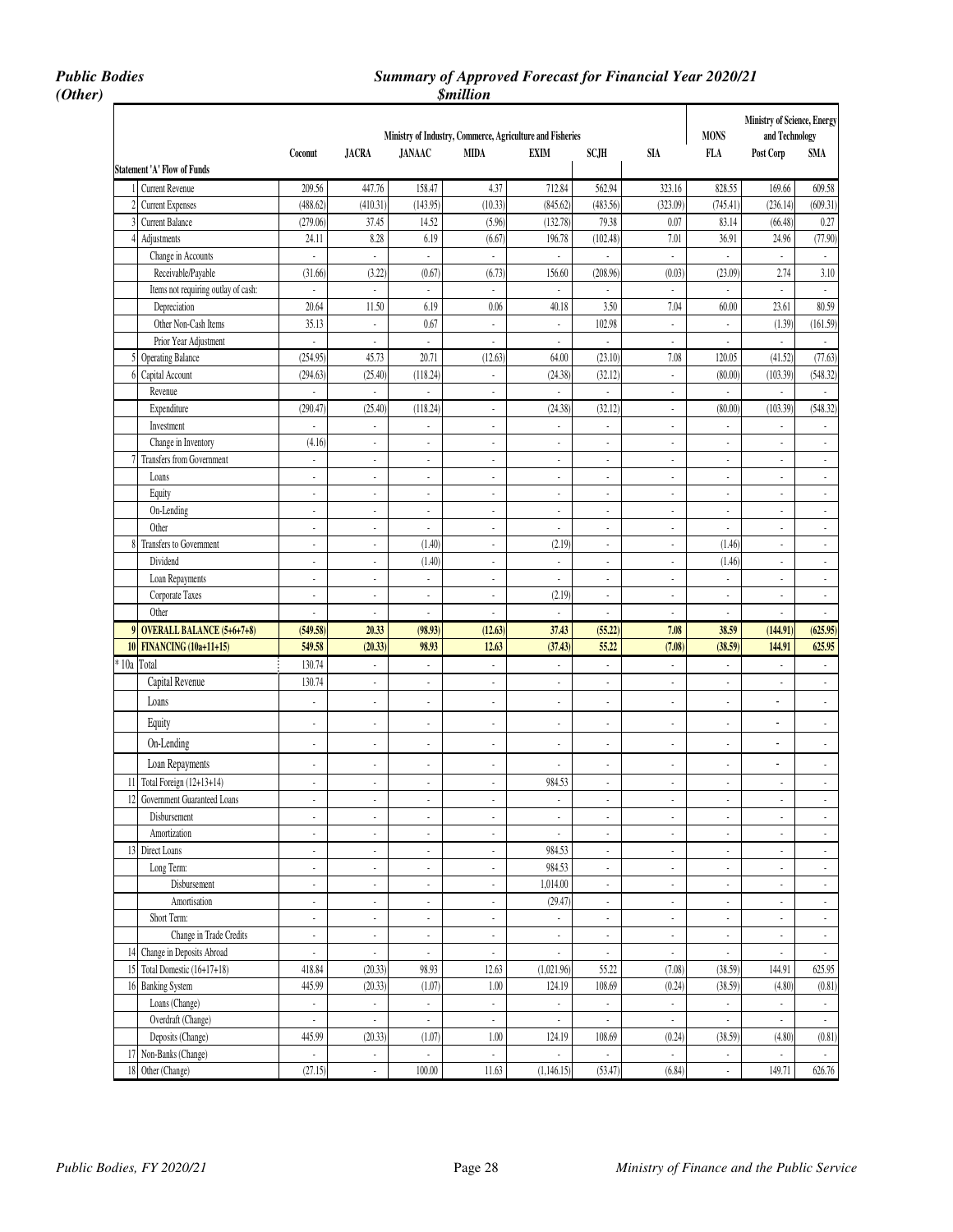| <b>Public Bodies</b><br>(Other) |                                                      |                                  |                                               |                                     | <b>Summary of Approved Forecast for Financial Year 2020/21</b><br><b><i><u>Smillion</u></i></b> |                                      |                          |                                  |                                  |                                            |
|---------------------------------|------------------------------------------------------|----------------------------------|-----------------------------------------------|-------------------------------------|-------------------------------------------------------------------------------------------------|--------------------------------------|--------------------------|----------------------------------|----------------------------------|--------------------------------------------|
|                                 | <b>MSET</b>                                          |                                  |                                               |                                     | <b>Ministry of Transport and Mining</b>                                                         |                                      |                          |                                  |                                  |                                            |
|                                 | <b>USF</b>                                           | <b>AEROTEL</b>                   | JBI                                           | JBM                                 | <b>JA Railway</b>                                                                               | <b>JUTyre</b>                        | <b>MBM</b>               | <b>PSC</b>                       | TA                               | <b>Total</b>                               |
|                                 | 828.00                                               | 935.73                           | 267.14                                        | 499.15                              | 294.29                                                                                          | 389.44                               | 118.59                   | 805.35                           | 1,561.14                         | 51,190.39                                  |
|                                 | (1,518.39)                                           | (829.30)                         | (267.14)                                      | (375.72)                            | (232.42)                                                                                        | (382.17)                             | (279.71)                 | (792.73)                         | (1,504.00)                       | (45, 807.99)                               |
|                                 | (690.39)                                             | 106.43                           | $\overline{\phantom{a}}$                      | 123.43                              | 61.87                                                                                           | 7.27                                 | (161.12)                 | 12.62                            | 57.14                            | 5,382.40                                   |
|                                 | 1,749.11                                             | 16.58                            | $\blacksquare$                                | 52.17                               | (7.96)                                                                                          | (2.92)                               | 146.32                   | 17.63                            | 19.55                            | 4,976.94                                   |
|                                 | ÷,                                                   | $\blacksquare$                   | $\omega$                                      | $\mathcal{L}_{\mathcal{A}}$         | $\mathcal{L}_{\mathcal{A}}$                                                                     | ÷.                                   |                          | $\overline{\phantom{a}}$         | $\omega$                         |                                            |
|                                 | 1,703.00                                             | (17.06)                          | (18.48)                                       | 28.17                               | (15.08)                                                                                         | (8.67)                               | 145.67                   | 16.92                            | (37.28)                          | 2,382.49                                   |
|                                 | ä,                                                   | $\mathcal{L}$<br>45.69           | $\mathcal{L}$                                 | $\mathcal{L}$                       | $\omega$<br>7.51                                                                                | $\mathbb{Z}^{\mathbb{Z}}$<br>5.52    | 0.65                     | ÷.<br>0.79                       | ä,<br>90.00                      | $\sim$<br>1,115.95                         |
|                                 | 46.11<br>÷,                                          | (12.05)                          | 18.48<br>$\overline{\phantom{a}}$             | 24.00<br>$\overline{\phantom{a}}$   | (0.39)                                                                                          | 0.23                                 |                          | (0.08)                           | (33.17)                          | 1,478.51                                   |
|                                 | ÷,                                                   | $\sim$                           | $\blacksquare$                                | $\blacksquare$                      | $\blacksquare$                                                                                  | ÷.                                   |                          | $\mathcal{L}$                    | $\sim$                           |                                            |
|                                 | 1,058.72                                             | 123.01                           | $\mathbf{r}$                                  | 175.60                              | 53.91                                                                                           | 4.35                                 | (14.80)                  | 30.25                            | 76.69                            | 10,359.34                                  |
|                                 |                                                      | (109.15)                         | $\overline{\phantom{a}}$                      | (170.00)                            | (13.70)                                                                                         | (16.49)                              | (52.63)                  | (3.06)                           | (185.80)                         | (6, 576.71)                                |
|                                 | ÷,                                                   | ÷.                               | $\blacksquare$                                | ä,                                  | ÷.                                                                                              | ÷.                                   |                          | $\overline{\phantom{a}}$         | ä,                               | $\omega$                                   |
|                                 | $\overline{\phantom{a}}$                             | (109.15)                         | $\sim$                                        | (171.39)                            | (13.70)                                                                                         | (8.43)                               | (54.84)                  | (3.06)                           | (179.23)                         | (5, 337.74)                                |
|                                 | $\overline{\phantom{a}}$                             | ÷,                               | $\overline{\phantom{a}}$                      | ÷,                                  |                                                                                                 |                                      |                          | $\overline{\phantom{a}}$         |                                  | (1,344.13)                                 |
|                                 | ÷,                                                   | ÷.                               | $\blacksquare$                                | 1.39                                | $\blacksquare$                                                                                  | (8.06)                               | 2.21                     | $\blacksquare$                   | (6.57)                           | 105.15                                     |
|                                 | $\blacksquare$                                       | ÷,                               | $\overline{\phantom{a}}$                      | $\sim$                              | $\overline{\phantom{a}}$                                                                        | ÷.                                   | 54.84                    | $\blacksquare$                   |                                  | 3,157.31                                   |
|                                 | ÷,                                                   | ÷.                               | $\mathcal{L}_{\mathcal{A}}$                   | $\omega$                            | ÷.                                                                                              | $\mathcal{L}$                        |                          | ÷,                               | ä,                               |                                            |
|                                 | ÷,                                                   | $\overline{\phantom{a}}$         | $\blacksquare$                                | $\mathcal{L}_{\mathcal{A}}$         | $\blacksquare$                                                                                  | $\blacksquare$                       |                          | $\blacksquare$                   | ä,                               | 2,827.00                                   |
|                                 | $\overline{\phantom{a}}$                             | ÷,                               | $\blacksquare$                                | $\blacksquare$                      | $\overline{\phantom{a}}$                                                                        | $\blacksquare$                       |                          | $\blacksquare$                   | $\blacksquare$                   |                                            |
|                                 | $\overline{\phantom{a}}$<br>(700.00)                 | ÷,<br>(10.87)                    | $\overline{\phantom{a}}$                      | $\overline{\phantom{a}}$<br>(65.03) |                                                                                                 | $\overline{\phantom{a}}$             | 54.84                    | $\blacksquare$                   | $\blacksquare$<br>(12.03)        | 330.31<br>(1,960.36)                       |
|                                 | ÷,                                                   | (10.64)                          | $\blacksquare$<br>$\blacksquare$              | $\sim$                              | $\overline{\phantom{a}}$<br>$\blacksquare$                                                      | $\overline{\phantom{a}}$<br>÷.       | $\overline{\phantom{a}}$ | $\overline{\phantom{a}}$<br>÷,   | (12.03)                          | (667.42)                                   |
|                                 | ÷,                                                   |                                  | ä,                                            | ÷,                                  | ÷.                                                                                              | ä,                                   |                          |                                  |                                  |                                            |
|                                 | $\overline{\phantom{a}}$                             | (0.23)                           | $\mathbb{Z}^{\times}$                         | (65.03)                             | $\overline{\phantom{a}}$                                                                        | $\overline{\phantom{a}}$             |                          | $\blacksquare$                   | $\blacksquare$                   | (277.51)                                   |
|                                 | (700.00)                                             | ×.                               | $\overline{\phantom{a}}$                      | $\blacksquare$                      | $\blacksquare$                                                                                  | $\overline{\phantom{a}}$             |                          | ä,                               | ÷,                               | (1,015.43)                                 |
|                                 | 358.72                                               | 2.99                             | ٠                                             | (59.43)                             | 40.21                                                                                           | (12.14)                              | (12.59)                  | 27.19                            | (121.14)                         | 4,979.58                                   |
|                                 | (358.72)                                             | (2.99)                           | ä,                                            | 59.43                               | (40.21)                                                                                         | 12.14                                | 12.59                    | (27.19)                          | 121.14                           | (4,979.58)                                 |
|                                 |                                                      | ä,                               | ÷.                                            | $\blacksquare$                      | $0.50\,$                                                                                        | $\overline{\phantom{a}}$             | $\blacksquare$           | $\Box$                           | ÷,                               | 4,284.59                                   |
|                                 | ÷,                                                   | ÷,                               | ÷,                                            | $\Box$                              | $0.50\,$                                                                                        | $\blacksquare$                       | $\overline{\phantom{a}}$ | ä,                               | ä,                               | 784.59                                     |
|                                 | ÷,                                                   | $\overline{\phantom{a}}$         | $\blacksquare$                                | $\blacksquare$                      | $\overline{\phantom{a}}$                                                                        | $\blacksquare$                       | $\overline{\phantom{a}}$ | $\blacksquare$                   | $\blacksquare$                   | 3,500.00                                   |
|                                 | $\overline{\phantom{a}}$                             | -                                | ۰                                             | $\overline{\phantom{a}}$            | $\blacksquare$                                                                                  | ٠                                    | ۰                        | $\overline{\phantom{a}}$         | $\centerdot$                     |                                            |
|                                 | $\blacksquare$                                       | ä,                               | ÷,                                            | $\overline{\phantom{a}}$            | $\blacksquare$                                                                                  | ÷,                                   | $\centerdot$             | ÷,                               | ÷,                               | $\blacksquare$                             |
|                                 |                                                      |                                  |                                               |                                     |                                                                                                 |                                      |                          |                                  |                                  |                                            |
|                                 | $\overline{\phantom{a}}$                             | $\overline{\phantom{a}}$         | $\blacksquare$                                | $\sim$                              | $\blacksquare$                                                                                  | $\blacksquare$                       | $\blacksquare$           | $\overline{\phantom{a}}$         | $\blacksquare$                   | 506.22                                     |
|                                 | $\blacksquare$                                       | $\blacksquare$                   | $\blacksquare$                                | $\blacksquare$                      | $\blacksquare$                                                                                  | $\overline{\phantom{a}}$             | $\overline{\phantom{a}}$ | $\overline{\phantom{a}}$         | $\blacksquare$                   | $\overline{\phantom{a}}$                   |
|                                 | $\overline{\phantom{a}}$<br>$\overline{\phantom{a}}$ | $\blacksquare$<br>$\blacksquare$ | $\blacksquare$<br>$\sim$                      | $\sim$<br>$\omega$                  | $\mathcal{L}_{\mathcal{A}}$<br>$\overline{\phantom{a}}$                                         | $\blacksquare$<br>$\blacksquare$     |                          | $\blacksquare$<br>$\blacksquare$ | $\blacksquare$<br>$\blacksquare$ | $\mathbb{Z}^2$<br>$\overline{\phantom{a}}$ |
|                                 | $\overline{\phantom{a}}$                             | $\overline{\phantom{a}}$         | $\overline{\phantom{a}}$                      | $\blacksquare$                      | $\blacksquare$                                                                                  | $\overline{\phantom{a}}$             | $\overline{\phantom{a}}$ | $\overline{\phantom{a}}$         | $\overline{\phantom{a}}$         | 506.22                                     |
|                                 | $\overline{\phantom{a}}$                             | $\overline{\phantom{a}}$         | $\sim$                                        | $\sim$                              | $\overline{\phantom{a}}$                                                                        | $\overline{\phantom{a}}$             | $\sim$                   | $\blacksquare$                   | $\overline{\phantom{a}}$         | 506.22                                     |
|                                 | $\blacksquare$                                       | $\blacksquare$                   | $\mathbb{Z}^2$                                | $\omega$                            | $\sim$                                                                                          | ÷.                                   |                          | $\Box$                           | $\omega$                         | 1,014.00                                   |
|                                 | $\blacksquare$                                       | $\blacksquare$                   | $\overline{\phantom{a}}$                      | $\blacksquare$                      | $\blacksquare$                                                                                  | $\overline{\phantom{a}}$             |                          | $\overline{\phantom{a}}$         | $\blacksquare$                   | (507.78)                                   |
|                                 | $\overline{\phantom{a}}$                             | $\blacksquare$                   | $\blacksquare$                                | $\blacksquare$                      | $\sim$                                                                                          | $\blacksquare$                       |                          | $\blacksquare$                   | $\blacksquare$                   | $\sim$                                     |
|                                 | $\sim$                                               | $\blacksquare$                   | $\blacksquare$                                | $\omega$                            | $\sim$                                                                                          | $\mathcal{L}_{\mathcal{A}}$          |                          | $\blacksquare$                   | $\blacksquare$                   | $\Box$                                     |
|                                 | ÷,                                                   | $\overline{\phantom{a}}$         | $\overline{\phantom{a}}$                      | $\mathcal{L}_{\mathcal{A}}$         | $\Box$                                                                                          | $\overline{\phantom{a}}$             |                          | $\blacksquare$                   | $\overline{\phantom{a}}$         |                                            |
|                                 | (358.72)                                             | (2.99)                           | $\blacksquare$                                | 59.43                               | (40.71)                                                                                         | 12.14                                | 12.59                    | (27.19)                          | 121.14                           | (9,770.39)                                 |
|                                 | (358.72)                                             | (0.01)                           | $\sim$                                        | 59.43                               | (29.91)                                                                                         | 12.71                                | 12.59                    | (27.19)                          | 121.14                           | (3,606.28)                                 |
|                                 | $\overline{\phantom{a}}$                             | $\blacksquare$                   | $\blacksquare$                                | $\mathbb{R}^2$                      | $\Box$                                                                                          | $\mathbb{Z}^2$                       |                          | $\overline{\phantom{a}}$         | $\Box$                           | (36.07)                                    |
|                                 | ä,<br>(358.72)                                       | $\blacksquare$<br>(0.01)         | $\blacksquare$<br>$\mathcal{L}_{\mathcal{A}}$ | ä,<br>59.43                         | ä,<br>(29.91)                                                                                   | $\mathcal{L}_{\mathcal{A}}$<br>12.71 | 12.59                    | ÷,<br>(27.19)                    | $\blacksquare$<br>121.14         | $\omega$<br>(3,570.21)                     |
|                                 | $\overline{\phantom{a}}$                             | $\blacksquare$                   | $\overline{\phantom{a}}$                      | $\sim$                              | $\sim$                                                                                          | ÷.                                   |                          | $\overline{\phantom{a}}$         | $\blacksquare$                   |                                            |
|                                 | l,                                                   | (2.98)                           | $\mathbb{Z}^2$                                | ä,                                  | (10.80)                                                                                         | (0.57)                               |                          | $\overline{\phantom{a}}$         | $0.00\,$                         | (6,164.11)                                 |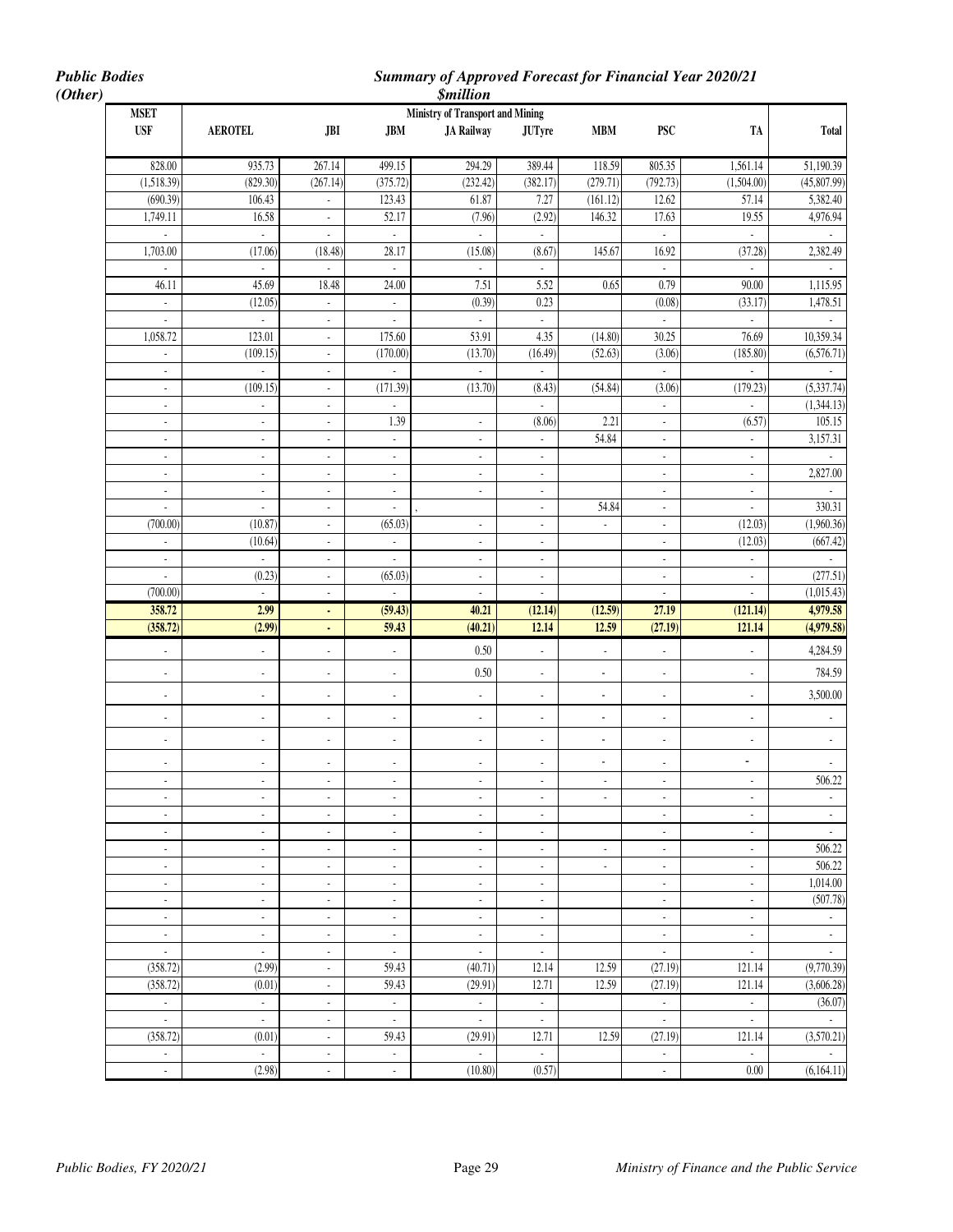### *Public Bodies Summary of Revised Forecast for Financial Year 2020/21*

|                                            |                          |                          | <i><b>\$million</b></i>     |                                |                                              |                             |                             |                                      |                               |
|--------------------------------------------|--------------------------|--------------------------|-----------------------------|--------------------------------|----------------------------------------------|-----------------------------|-----------------------------|--------------------------------------|-------------------------------|
|                                            |                          |                          |                             |                                | Ministry Of Economic Growth and Job Creation |                             |                             |                                      |                               |
|                                            | <b>OUR</b>               | FCJ                      | Harmonisation               | JIFZ                           | KFZ                                          | <b>MBFZ</b>                 | ORCC                        | <b>PMS</b>                           | <b>RBWC</b>                   |
| <b>Statement 'A' Flow of Funds</b>         |                          |                          |                             |                                |                                              |                             |                             |                                      |                               |
| Current Revenue                            | 915.38                   | 966.45                   | 411.27                      | 145.97                         | 540.28                                       | 723.84                      | 37.55                       | 3,039.46                             | 240.33                        |
| <b>Current Expenses</b>                    | (992.31)                 | (891.97)                 | (159.04)                    | (80.17)                        | (434.22)                                     | (736.94)                    | (26.57)                     | (2,425.99)                           | (174.19)                      |
| <b>Current Balance</b>                     | (76.93)                  | 74.48                    | 252.23                      | 65.80                          | 106.06                                       | (13.10)                     | 10.98                       | 613.47                               | 66.14                         |
| Adjustments                                | (34.84)                  | (403.09)                 | (26.77)                     | (6.71)                         | 71.98                                        | 53.18                       | (5.07)                      | 456.77                               | (23.26)                       |
| Change in Accounts                         |                          |                          |                             |                                |                                              | ä,                          |                             |                                      |                               |
| Receivable/Payable                         | (34.03)                  | (408.39)                 | 7.94                        | (11.93)                        | 67.41                                        | 38.78                       | (5.67)                      | 321.50                               | (24.66)                       |
| Items not requiring outlay of cash:        | ÷.                       |                          | ÷,                          |                                | ÷.                                           | ä,                          |                             |                                      |                               |
| Depreciation                               | 33.45                    | 5.30                     | 1.64                        | 1.02                           | 4.56                                         | 14.40                       | 0.60                        | 135.27                               | 1.40                          |
| Other Non-Cash Items                       | (34.26)                  | ä,                       | (36.35)                     | 4.20                           | 0.01                                         | ä,                          | ÷.                          | $\mathcal{L}$                        | $\sim$                        |
| Prior Year Adjustment                      | ÷,                       | $\overline{\phantom{a}}$ | $\overline{\phantom{a}}$    | $\overline{\phantom{a}}$       | $\overline{\phantom{a}}$                     | $\blacksquare$              | $\overline{\phantom{a}}$    | ٠                                    | $\sim$                        |
| 5 Operating Balance                        | (111.77)                 | (328.61)                 | 225.46                      | 59.09                          | 178.04                                       | 40.08                       | 5.91                        | 1,070.24                             | 42.88                         |
| 6 Capital Account                          | (44.58)                  | (1,274.66)               | (0.21)                      | ÷,                             | (60.19)                                      | (48.16)                     | ×.                          | (645.53)                             | (1.10)                        |
| Revenue                                    | $\mathcal{L}$            | ä,                       | $\mathcal{L}$               | ÷.                             | ÷.                                           | L,                          | ÷.                          | $\mathcal{L}^{\mathcal{L}}$          | $\mathcal{L}$                 |
| Expenditure                                | (44.58)                  | (39.76)                  | (0.21)                      | ä,                             | (60.19)                                      | (48.16)                     | ÷.                          | (645.53)                             | (1.10)                        |
| Investment                                 | $\overline{\phantom{a}}$ | (1,234.90)               | $\overline{\phantom{a}}$    | $\overline{\phantom{a}}$       | $\blacksquare$                               | ä,                          | $\overline{\phantom{a}}$    | $\overline{\phantom{a}}$             | $\overline{\phantom{a}}$      |
| Change in Inventory                        | $\overline{\phantom{a}}$ | ä,                       | ×.                          | ×.                             | $\overline{\phantom{a}}$                     | $\blacksquare$              | ×.                          | ÷                                    | $\sim$                        |
| Transfers from Government                  | $\overline{\phantom{a}}$ | ä,                       | ÷,                          | $\overline{\phantom{a}}$       | $\blacksquare$                               | $\blacksquare$              | ÷.                          | $\overline{\phantom{a}}$             | $\blacksquare$                |
| Loans                                      | $\overline{\phantom{a}}$ | ä,                       | $\mathcal{L}_{\mathcal{A}}$ | ÷.                             | $\sim$                                       | ä,                          | $\blacksquare$              | $\mathcal{L}_{\mathcal{A}}$          | $\sim$                        |
| Equity                                     | $\blacksquare$           | ä,                       | $\overline{\phantom{a}}$    | $\overline{\phantom{a}}$       | $\blacksquare$                               | $\blacksquare$              | $\blacksquare$              | $\mathcal{L}_{\mathcal{A}}$          | $\sim$                        |
| On-Lending                                 | $\overline{\phantom{a}}$ | $\blacksquare$           | ×,                          | ×.                             | $\overline{\phantom{a}}$                     | ä,                          | ×.                          | ÷                                    | ÷.                            |
| Other                                      | $\overline{\phantom{a}}$ | ÷.                       | $\overline{\phantom{a}}$    | ٠                              | ×.                                           | $\blacksquare$              | ٠                           | ÷                                    | $\sim$                        |
| 8 Transfers to Government                  | $\ddot{\phantom{0}}$     | (624.53)                 | ÷,                          | (0.00)                         | (7.51)                                       | (5.45)                      | (2.55)                      | (149.82)                             | $\blacksquare$                |
| Dividend                                   | $\overline{\phantom{a}}$ | (624.53)                 | $\mathcal{L}_{\mathcal{A}}$ | ä,                             | (6.66)                                       | (5.45)                      | $\mathbb{R}^2$              | $\omega$                             | $\sim$                        |
| Loan Repayments                            | $\overline{\phantom{a}}$ | $\blacksquare$           | $\overline{\phantom{a}}$    | $\overline{\phantom{a}}$       | $\blacksquare$                               | $\blacksquare$              | $\blacksquare$              | $\blacksquare$                       | $\sim$                        |
| Corporate Taxes                            | $\overline{\phantom{a}}$ | $\mathcal{L}$            | ÷,                          | (0.00)                         | (0.85)                                       | ÷.                          | (2.55)                      | (149.82)                             | $\omega$                      |
| Other                                      | ÷,                       |                          |                             |                                |                                              |                             |                             |                                      |                               |
| 9 OVERALL BALANCE (5+6+7+8)                | (156.35)                 | (2,227.80)               | 225.25                      | 59.09                          | 110.34                                       | (13.53)                     | 3.36                        | 274.89                               | 41.78                         |
| 10 FINANCING (10a+11+15)                   | 156.35                   | 2,227.80                 | (225.25)                    | (59.09)                        | (110.34)                                     | 13.53                       | (3.36)                      | (274.89)                             | (41.78)                       |
| * 10a Total                                | 1.48                     | 624.53                   | 3,527.34                    | ÷.                             | ×.                                           | ä,                          | ÷.                          | ×.                                   | ä,                            |
|                                            |                          |                          |                             |                                |                                              |                             |                             |                                      |                               |
| Capital Revenue                            | 1.48                     | 624.53                   | 27.34                       | $\blacksquare$                 | ٠                                            | $\blacksquare$              | $\overline{\phantom{a}}$    | $\overline{\phantom{a}}$             | $\sim$                        |
| Loans                                      | $\ddot{\phantom{0}}$     | ä,                       | 3,500.00                    | $\overline{\phantom{a}}$       | $\overline{\phantom{a}}$                     | ä,                          | $\overline{\phantom{a}}$    | $\overline{\phantom{a}}$             | ÷.                            |
| Equity                                     | $\overline{\phantom{a}}$ | ÷,                       | ÷,                          |                                | $\overline{\phantom{a}}$                     | ä,                          | ÷,                          |                                      | ä,                            |
|                                            |                          |                          |                             |                                |                                              |                             |                             |                                      |                               |
| On-Lending                                 | ÷,                       | ä,                       | ä,                          | $\tilde{\phantom{a}}$          | $\overline{\phantom{a}}$                     | ä,                          | ä,                          | ×                                    | $\sim$                        |
| Loan Repayments                            | $\overline{\phantom{a}}$ | $\blacksquare$           |                             | $\blacksquare$                 | $\overline{\phantom{a}}$                     | $\blacksquare$              |                             |                                      | $\overline{\phantom{a}}$      |
| 11 Total Foreign (12+13+14)                | $\overline{\phantom{a}}$ | $\mathcal{L}$            | ÷,                          | ÷,                             | ä,                                           | ä,                          | ÷.                          | $\mathcal{L}$                        | $\mathcal{L}$                 |
| 12 Government Guaranteed Loans             | $\overline{\phantom{a}}$ |                          |                             |                                |                                              |                             |                             |                                      |                               |
| Disbursement                               | $\overline{\phantom{a}}$ | ÷,                       | $\overline{\phantom{a}}$    | $\blacksquare$                 | $\blacksquare$                               | $\overline{\phantom{a}}$    | $\overline{\phantom{a}}$    | $\overline{\phantom{a}}$             | $\overline{\phantom{a}}$      |
| Amortization                               | ÷,                       | ä,                       | ÷,                          | ÷,                             | $\overline{\phantom{a}}$                     | $\blacksquare$              | $\overline{\phantom{a}}$    | $\overline{\phantom{a}}$             | $\sim$                        |
| 13 Direct Loans                            | ÷,                       | ä,                       | ÷,                          | $\overline{\phantom{a}}$       | $\overline{\phantom{a}}$                     | ÷.                          | $\overline{\phantom{a}}$    | $\blacksquare$                       | ÷.                            |
| Long Term:                                 | $\overline{\phantom{a}}$ | ä,                       | ÷,                          | $\blacksquare$                 | $\blacksquare$                               | ä,                          | $\blacksquare$              | $\blacksquare$                       | ÷                             |
| Disbursement                               | $\blacksquare$           | ÷.                       | ÷.                          | ÷.                             | $\sim$                                       | $\mathcal{L}_{\mathcal{A}}$ | $\blacksquare$              | $\omega$                             | $\sim$                        |
| Amortisation                               | $\overline{\phantom{a}}$ | ٠                        | $\overline{\phantom{a}}$    | ٠                              | ÷                                            | ٠                           | ٠                           | $\blacksquare$                       | $\blacksquare$                |
| Short Term:                                | $\blacksquare$           | ä,                       | $\overline{\phantom{a}}$    | $\overline{\phantom{a}}$       | $\overline{\phantom{a}}$                     | $\overline{\phantom{a}}$    | $\overline{\phantom{a}}$    | $\blacksquare$                       | $\sim$                        |
| Change in Trade Credits                    | $\overline{\phantom{a}}$ | $\sim$                   | $\overline{\phantom{a}}$    | $\blacksquare$                 | $\overline{\phantom{a}}$                     | $\blacksquare$              | $\overline{\phantom{a}}$    | $\overline{\phantom{a}}$             | $\sim$                        |
| 14 Change in Deposits Abroad               | ä,                       | ä,                       | ¥.                          | $\mathcal{L}_{\mathcal{A}}$    | ¥,                                           | ÷.                          | $\mathcal{L}_{\mathcal{A}}$ | $\omega$                             | $\omega$                      |
| 15 Total Domestic $(16+17+18)$             | 154.87                   | 1,603.27                 | (3,752.59)                  | (59.09)                        | (110.34)                                     | 13.53                       | (3.36)                      | (274.89)                             | (41.78)                       |
| 16 Banking System                          |                          |                          |                             |                                |                                              |                             |                             |                                      |                               |
| Loans (Change)                             | (2.45)<br>$\mathcal{L}$  | 1,590.60<br>$\omega$     | (3,505.38)<br>÷.            | (59.09)<br>(36.00)             | 39.37<br>÷.                                  | 56.36<br>$\mathbb{Z}^2$     | $\overline{\phantom{a}}$    | 269.85<br>$\mathcal{L}$              | (1.42)<br>$\omega$            |
| Overdraft (Change)                         |                          |                          |                             |                                |                                              |                             | $\blacksquare$              |                                      |                               |
|                                            | $\overline{\phantom{a}}$ | ÷                        | $\overline{\phantom{a}}$    |                                | $\blacksquare$                               | ÷                           | ٠                           | $\blacksquare$                       | $\sim$                        |
|                                            |                          |                          |                             |                                |                                              |                             |                             |                                      |                               |
| Deposits (Change)                          | (2.45)                   | 1,590.60                 | (3,505.38)                  | (23.09)                        | 39.37                                        | 56.36                       | $\mathbb{Z}^{\mathbb{Z}}$   | 269.85                               |                               |
| 17 Non-Banks (Change)<br>18 Other (Change) | $\sim$<br>157.32         | ÷.<br>12.67              | ¥,<br>(247.21)              | $\overline{\phantom{a}}$<br>÷. | $\blacksquare$<br>(149.71)                   | $\blacksquare$<br>(42.83)   | $\blacksquare$<br>(3.36)    | $\overline{\phantom{a}}$<br>(544.74) | (1.42)<br>$\omega$<br>(40.36) |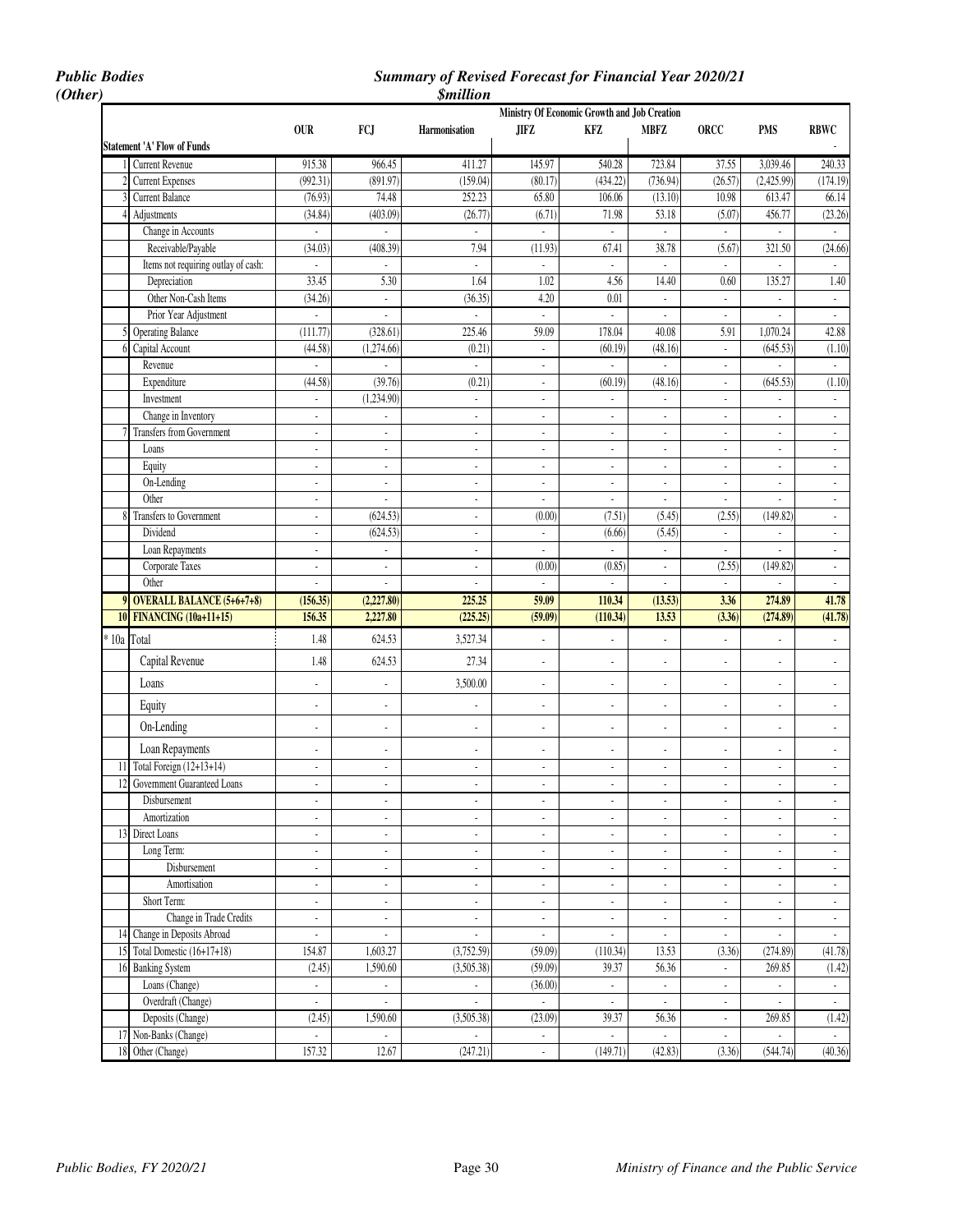*Public Bodies Summary of Revised Forecast for Financial Year 2020/21* 

| <b>MEGJC</b>             |                                |                             | M.E.Y.I.                    |                             |                             | Ministry of Finance and the Public Service |                                     |                                |                             | <b>MOH</b>                  | <b>MICAF</b> |
|--------------------------|--------------------------------|-----------------------------|-----------------------------|-----------------------------|-----------------------------|--------------------------------------------|-------------------------------------|--------------------------------|-----------------------------|-----------------------------|--------------|
| <b>SADCO</b>             | <b>SDF</b>                     | <b>Broadcast</b>            | <b>OEC</b>                  | BGLC                        | <b>FSC</b>                  | <b>JDIC</b>                                | Ja.Racing                           | PAB                            | <b>SLB</b>                  | <b>NHF</b>                  | BSJ          |
|                          |                                |                             |                             |                             |                             |                                            |                                     |                                |                             |                             |              |
| 58.81                    | 637.93                         | 363.36                      | 820.44                      | 1,293.29                    | 1,507.27                    | 3,138.60                                   | 142.98                              | 17.00                          | 3,437.86                    | 15,402.86                   |              |
| (135.30)                 | (709.92)                       | (362.92)                    | (615.21)                    | (1,079.29)                  | (1,427.66)                  | (692.80)                                   | (257.61)                            | (22.00)                        | (2,631.82)                  | (17,912.98)                 | (1, 119.49)  |
| (76.49)                  | (71.99)                        | 0.44                        | 205.23                      | 214.00                      | 79.61                       | 2,445.80                                   | (114.63)                            | (5.00)                         | 806.04                      | (2,510.12)                  |              |
| (10.85)                  | 31.07                          | (35.22)                     | 49.48                       | 501.04                      | 69.63                       | 115.13                                     | 24.90                               | 0.01                           | 533.25                      | 68.83                       |              |
| ÷.                       | $\mathcal{L}_{\mathcal{A}}$    | $\overline{\phantom{a}}$    | $\sim$                      | 0.00                        | ÷.                          | ÷.                                         | $\mathcal{L}_{\mathcal{A}}$         | $\mathcal{L}_{\mathcal{A}}$    | ÷.                          | $\Box$                      |              |
| (20.16)                  | 21.58                          | (50.58)                     | 41.98                       | 421.17                      | $\overline{\phantom{a}}$    | 101.00                                     | 18.33                               | $\overline{\phantom{a}}$       | (1,062.63)                  | (91.03)                     |              |
| ÷,                       | $\blacksquare$<br>9.49         | L.                          | $\overline{\phantom{a}}$    | 0.00<br>58.91               | $\overline{\phantom{a}}$    |                                            | $\Box$                              | $\overline{\phantom{a}}$       |                             | L.                          |              |
| 9.31<br>÷.               |                                | 15.36<br>$\mathbb{Z}^2$     | 7.50<br>$\sim$              | 20.96                       | 43.37<br>26.26              | 14.13<br>$\overline{\phantom{a}}$          | 6.57<br>$\mathcal{L}_{\mathcal{A}}$ | 0.01                           | 19.67<br>1,576.21           | 159.86                      |              |
| $\blacksquare$           | $\overline{\phantom{a}}$<br>ä, | $\Box$                      | ÷.                          | 0.00                        | $\Box$                      | $\overline{\phantom{a}}$                   | ÷,                                  | $\overline{\phantom{a}}$<br>÷, | i,                          | ÷.<br>ä,                    |              |
| (87.34)                  | (40.92)                        | (34.78)                     | 254.71                      | 715.04                      | 149.24                      | 2,560.93                                   | (89.73)                             | (4.99)                         | 1,339.29                    | (2,441.29)                  |              |
| 2.32                     | (4.54)                         | (32.24)                     | (639.93)                    | (299.79)                    | (159.23)                    | (126.00)                                   | (15.39)                             | $\mathcal{L}_{\mathcal{A}}$    | (502.24)                    | (390.12)                    |              |
| ÷.                       | $\blacksquare$                 | $\overline{\phantom{a}}$    | $\overline{\phantom{a}}$    | $0.00\,$                    | ÷,                          | ÷,                                         | ÷.                                  | $\overline{\phantom{a}}$       | ÷,                          | $\overline{\phantom{a}}$    |              |
| $\overline{\phantom{a}}$ | (4.54)                         | (32.24)                     | (639.93)                    | (299.79)                    | (159.23)                    | (126.00)                                   | (14.90)                             | $\blacksquare$                 | (502.24)                    | (718.35)                    |              |
| $\overline{\phantom{a}}$ | $\overline{\phantom{a}}$       | $\mathbb{Z}^2$              | $\sim$                      | 0.00                        | $\mathbb{Z}^2$              | $\overline{\phantom{a}}$                   | $\mathcal{L}$                       | $\overline{\phantom{a}}$       | $\Box$                      | $\blacksquare$              |              |
| 2.32                     | $\overline{\phantom{a}}$       | $\blacksquare$              | $\overline{\phantom{a}}$    | 0.00                        | $\overline{\phantom{a}}$    | $\overline{\phantom{a}}$                   | (0.49)                              | $\overline{\phantom{a}}$       | $\overline{\phantom{a}}$    | 328.23                      |              |
| ä,                       | $\mathcal{L}_{\mathcal{A}}$    | $\mathcal{L}$               | $\mathcal{L}$               | $\mathcal{L}^{\mathcal{A}}$ | ÷.                          | ÷,                                         | 109.30                              | 7.00                           | 49.47                       | $\mathbb{Z}^2$              |              |
| $\overline{\phantom{a}}$ | $\overline{\phantom{a}}$       | $\mathbb{Z}^2$              | $\sim$                      | 0.00                        | $\mathcal{L}_{\mathcal{A}}$ | $\overline{\phantom{a}}$                   | $\mathcal{L}_{\mathcal{A}}$         | $\overline{\phantom{a}}$       | ä,                          | $\blacksquare$              |              |
| $\overline{\phantom{a}}$ | $\overline{\phantom{a}}$       | $\blacksquare$              | $\sim$                      | $0.00\,$                    | $\overline{\phantom{a}}$    | $\overline{\phantom{a}}$                   | $\sim$                              | $\overline{\phantom{a}}$       | $\overline{\phantom{a}}$    | ÷                           |              |
| $\overline{\phantom{a}}$ | $\overline{\phantom{a}}$       | $\overline{\phantom{a}}$    | $\blacksquare$              | 0.00                        | $\blacksquare$              | $\overline{\phantom{a}}$                   | ÷.                                  | ÷,                             | $\overline{\phantom{a}}$    | $\overline{\phantom{a}}$    |              |
| ä,                       | $\overline{\phantom{a}}$       | $\overline{\phantom{a}}$    | $\overline{\phantom{a}}$    | 0.00                        | $\overline{\phantom{a}}$    | ÷,                                         | 109.30                              | 7.00                           | 49.47                       | $\overline{\phantom{a}}$    |              |
| ÷                        | $\overline{\phantom{a}}$       | (4.11)                      | (1.48)                      | (232.02)                    | ÷.                          | ÷,                                         | $\Box$                              | $\overline{\phantom{a}}$       | ä,                          | $\overline{\phantom{a}}$    |              |
| $\overline{\phantom{a}}$ | $\overline{\phantom{a}}$       | (4.11)                      | (1.48)                      | 0.00                        | $\overline{\phantom{a}}$    | ÷,                                         | $\overline{\phantom{a}}$            | ÷,                             | ÷,                          | $\overline{\phantom{a}}$    |              |
| $\overline{\phantom{a}}$ | $\overline{\phantom{a}}$       | $\mathbb{Z}^{\mathbb{Z}}$   | $\mathbb{Z}^2$              | $0.00\,$                    | $\blacksquare$              | ÷,                                         | $\mathcal{L}_{\mathcal{A}}$         | $\overline{\phantom{a}}$       | $\overline{\phantom{a}}$    | $\blacksquare$              |              |
| $\blacksquare$           | $\blacksquare$                 | $\mathbb{Z}^{\mathbb{Z}}$   | $\mathcal{L}_{\mathcal{A}}$ | (51.15)                     | $\blacksquare$              | $\overline{\phantom{a}}$                   | $\mathcal{L}_{\mathcal{A}}$         | $\overline{\phantom{a}}$       | ÷.                          | $\overline{\phantom{a}}$    |              |
| ä,                       | $\overline{\phantom{a}}$       | $\overline{\phantom{a}}$    | $\blacksquare$              | (180.87)                    | ä,                          | $\overline{\phantom{a}}$                   | $\overline{\phantom{a}}$            | $\overline{\phantom{a}}$       | ÷,                          | $\overline{a}$              |              |
| (85.02)                  | (45.46)                        | (71.13)                     | (386.70)                    | 183.23                      | (9.99)                      | 2,434.93                                   | 4.18                                | 2.01                           | 886.52                      | (2,831.41)                  |              |
| 85.02                    | 45.46                          | 71.13                       | 386.70                      | (183.23)                    | 9.99                        | (2,434.93)                                 | (4.18)                              | (2.01)                         | (886.52)                    | 2,831.41                    |              |
| ÷,                       | ÷,                             | $\overline{a}$              | $\overline{\phantom{a}}$    | $\overline{\phantom{a}}$    | ÷,                          | ×,                                         | ä,                                  | ÷,                             | $\overline{\phantom{a}}$    | ÷,                          |              |
| $\overline{\phantom{a}}$ | $\overline{\phantom{a}}$       | $\overline{\phantom{a}}$    | $\overline{\phantom{a}}$    | $0.00\,$                    | $\overline{\phantom{a}}$    | $\overline{\phantom{a}}$                   | $\overline{\phantom{a}}$            | $\overline{\phantom{a}}$       | ÷,                          | $\blacksquare$              |              |
| $\overline{\phantom{a}}$ | $\overline{\phantom{a}}$       | $\overline{\phantom{a}}$    | $\overline{\phantom{a}}$    | 0.00                        | $\blacksquare$              | $\overline{\phantom{a}}$                   | $\overline{\phantom{a}}$            | $\overline{\phantom{a}}$       | $\overline{\phantom{a}}$    | $\overline{\phantom{a}}$    |              |
|                          |                                |                             |                             |                             |                             |                                            |                                     |                                |                             |                             |              |
| ÷,                       | $\overline{\phantom{a}}$       | $\overline{\phantom{a}}$    | $\overline{\phantom{a}}$    | $0.00\,$                    | $\overline{\phantom{a}}$    | $\overline{\phantom{a}}$                   | $\blacksquare$                      | ÷,                             |                             | $\overline{\phantom{a}}$    |              |
| ÷,                       | $\overline{\phantom{a}}$       | $\overline{\phantom{a}}$    | $\overline{\phantom{a}}$    | $0.00\,$                    | $\blacksquare$              | $\overline{\phantom{a}}$                   | $\blacksquare$                      | $\overline{\phantom{a}}$       | $\blacksquare$              | $\overline{\phantom{a}}$    |              |
|                          | $\overline{a}$                 | $\overline{\phantom{a}}$    | $\blacksquare$              | 0.00                        | ÷,                          | ×,                                         | $\blacksquare$                      | ÷,                             | Ĭ.                          | $\blacksquare$              |              |
| $\overline{\phantom{a}}$ | $\overline{\phantom{a}}$       | $\blacksquare$              | $\overline{\phantom{a}}$    | $\blacksquare$              | $\overline{\phantom{a}}$    | $\overline{\phantom{a}}$                   | $\sim$                              | $\overline{\phantom{a}}$       | (478.31)                    | $\overline{\phantom{a}}$    |              |
| ٠                        | ٠                              | ٠                           | $\overline{\phantom{a}}$    | $\sim$                      | $\bullet$                   | ٠                                          | $\sim$                              | $\sim$                         | $\overline{\phantom{a}}$    | $\overline{\phantom{a}}$    |              |
| $\overline{\phantom{a}}$ | ÷.                             | $\blacksquare$              | $\overline{\phantom{a}}$    | 0.00                        | $\blacksquare$              | $\overline{\phantom{a}}$                   | ÷,                                  | $\overline{\phantom{a}}$       | $\blacksquare$              | $\overline{\phantom{a}}$    |              |
| $\overline{\phantom{a}}$ | $\blacksquare$                 | $\blacksquare$              | $\overline{\phantom{a}}$    | 0.00                        | $\overline{\phantom{a}}$    | $\overline{\phantom{a}}$                   | $\blacksquare$                      | $\overline{\phantom{a}}$       | $\sim$                      | $\blacksquare$              |              |
| $\sim$                   | $\overline{\phantom{a}}$       | $\mathcal{L}_{\mathcal{A}}$ | $\sim$                      | $\sim$                      | $\mathcal{L}_{\mathcal{A}}$ | $\mathcal{L}_{\mathcal{A}}$                | $\sim$                              | $\sim$                         | (478.31)                    | $\mathcal{L}_{\mathcal{A}}$ |              |
| $\overline{\phantom{a}}$ | $\overline{\phantom{a}}$       | $\blacksquare$              | $\sim$                      | $\epsilon$                  | ÷                           | $\overline{\phantom{a}}$                   | $\sim$                              | $\overline{\phantom{a}}$       | (478.31)                    | $\sim$                      |              |
| $\overline{\phantom{a}}$ | $\sim$                         | $\overline{\phantom{a}}$    | $\sim$                      | 0.00                        | $\blacksquare$              | $\overline{\phantom{a}}$                   | $\mathcal{L}_{\mathcal{A}}$         | $\overline{\phantom{a}}$       | $\bar{\mathcal{A}}$         | $\blacksquare$              |              |
| $\blacksquare$           | $\blacksquare$                 | $\blacksquare$              | $\sim$                      | 0.00                        | $\mathcal{L}_{\mathcal{A}}$ | $\overline{\phantom{a}}$                   | $\sim$                              | $\mathcal{L}_{\mathcal{A}}$    | (478.31)                    | $\mathbb{R}^2$              |              |
| $\blacksquare$           | $\blacksquare$                 | $\blacksquare$              | $\sim$                      | 0.00                        | $\blacksquare$              | $\overline{\phantom{a}}$                   | $\sim$                              | $\overline{\phantom{a}}$       | $\sim$                      | $\blacksquare$              |              |
| $\sim$                   | $\mathcal{L}_{\mathcal{A}}$    | $\blacksquare$              | $\sim$                      | 0.00                        | $\mathcal{L}_{\mathcal{A}}$ | $\blacksquare$                             | $\sim$                              | $\overline{\phantom{a}}$       | $\mathcal{L}_{\mathcal{A}}$ | $\mathcal{L}_{\mathcal{A}}$ |              |
| $\sim$                   | $\sim$                         | $\mathbb{Z}^2$              | $\epsilon$                  | 0.00                        | $\mathbb{Z}^2$              | $\mathbb{Z}^+$                             | $\epsilon$                          | $\mathcal{L}_{\mathcal{A}}$    | $\sim$                      | $\epsilon$                  |              |
| 85.02                    | 45.46                          | 71.13                       | 386.70                      | (183.23)                    | 9.99                        | (2,434.93)                                 | (4.18)                              | (2.01)                         | (408.21)                    | 2,831.41                    |              |
| 16.25                    | 45.46                          | 74.13                       | (136.25)                    | 44.71                       | (17.00)                     | 30.79                                      | (4.18)                              | (2.01)                         | (216.61)                    | 1,459.05                    |              |
| $\mathbb{Z}^2$           | $\epsilon$                     | $\mathbb{Z}^{\mathbb{Z}}$   | $\epsilon$                  | 0.00                        | $\mathbb{Z}^{\mathbb{Z}}$   | $\mathbb{Z}^+$                             | $\mathbb{Z}^2$                      | $\mathcal{L}_{\mathcal{A}}$    | $\mathbb{Z}^2$              | $\mathbb{Z}^2$              |              |
| $\sim$                   | $\bullet$                      | $\mathbb{Z}^{\times}$       | $\epsilon$                  | 0.00                        | $\sim$                      | $\bullet$                                  | $\sim$                              | $\sim$                         | $\bullet$                   | $\sim$                      |              |
| 16.25                    | 45.46                          | 74.13                       | (136.25)                    | 44.71                       | (17.00)                     | 30.79                                      | (4.18)                              | (2.01)                         | (216.61)                    | 1,459.05                    |              |
| $\mathbb{Z}^2$           | $\blacksquare$                 | ÷.                          | $\sim$                      | 0.00                        | $\sim$                      | $\mathbb{Z}^2$                             | $\epsilon$                          | $\sim$                         | $\mathcal{L}$               | $\mathcal{L}_{\mathcal{A}}$ |              |
| 68.77                    | $\blacksquare$                 | (3.00)                      | 522.95                      | (227.94)                    | 26.99                       | (2,465.72)                                 | $\sim$                              | $\bullet$                      | (191.60)                    | 1,372.36                    |              |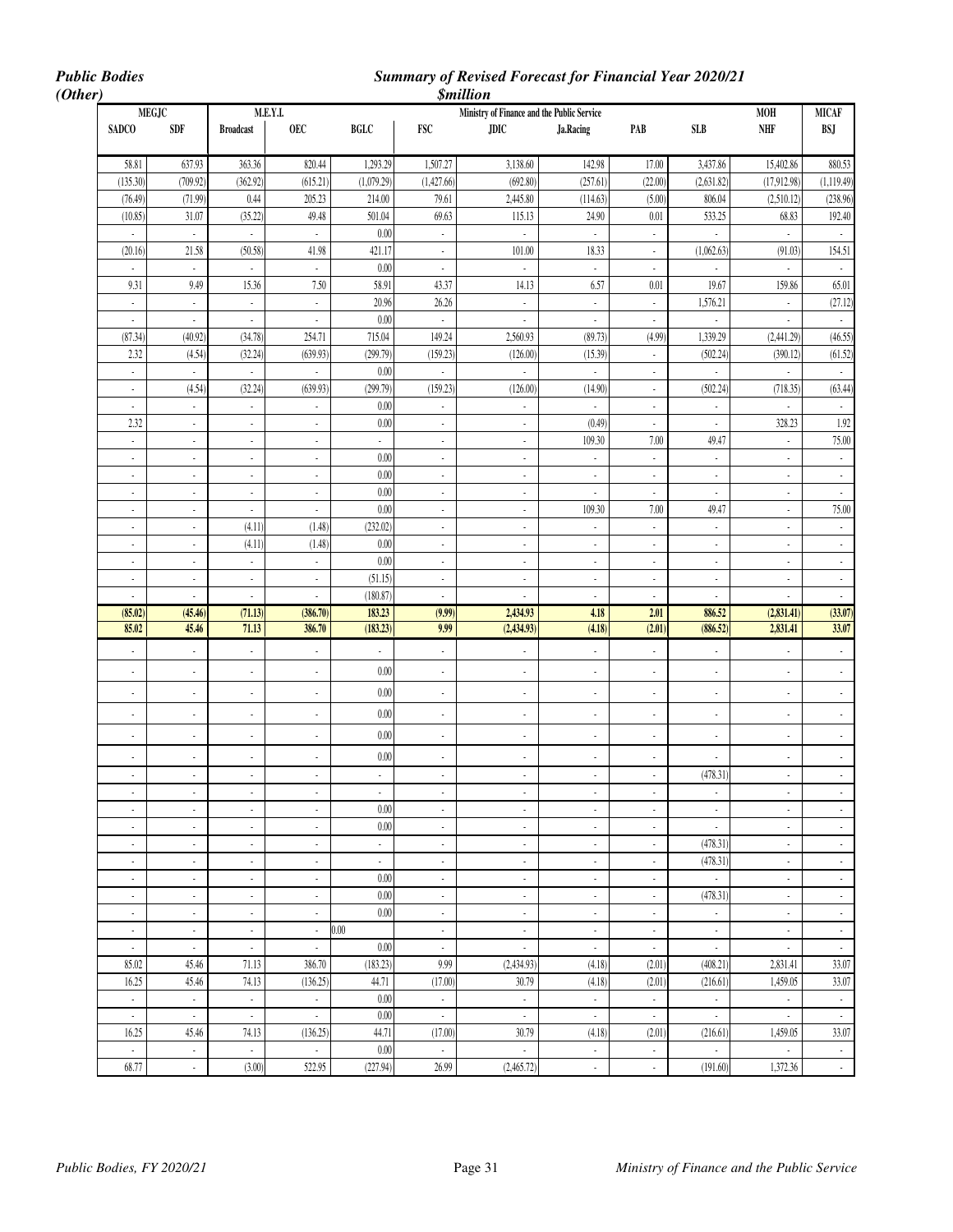### *Public Bodies Summary of Revised Forecast for Financial Year 2020/21 (Other) \$million*

|             |                                                   |                          |                             |                             |                             |                                                           |                             |                          |                           | Ministry of Science, Energy        |                             |
|-------------|---------------------------------------------------|--------------------------|-----------------------------|-----------------------------|-----------------------------|-----------------------------------------------------------|-----------------------------|--------------------------|---------------------------|------------------------------------|-----------------------------|
|             |                                                   |                          |                             |                             |                             | Ministry of Industry, Commerce, Agriculture and Fisheries |                             |                          | <b>MONS</b>               | and Technology                     |                             |
|             | <b>Statement 'A' Flow of Funds</b>                | Coconut                  | <b>JACRA</b>                | <b>JANAAC</b>               | <b>MIDA</b>                 | <b>EXIM</b>                                               | SCJH                        | SIA                      | FLA                       | Post Corp                          | SMA                         |
|             |                                                   |                          |                             |                             |                             |                                                           |                             |                          |                           |                                    |                             |
|             | Current Revenue                                   | 209.56                   | 325.45                      | 158.47                      | 4.37                        | 712.84                                                    | 562.94                      | 323.16                   | 743.43                    | 169.66                             | 609.58                      |
|             | <b>Current Expenses</b><br><b>Current Balance</b> | (488.62)<br>(279.06)     | (410.31)<br>(84.86)         | (143.95)<br>14.52           | (10.33)<br>(5.96)           | (845.62)<br>(132.78)                                      | (483.56)<br>79.38           | (323.09)<br>0.07         | (709.90)<br>33.53         | (236.14)<br>(66.48)                | (609.31)<br>0.27            |
|             | 4 Adjustments                                     | 24.11                    | 16.57                       | 6.19                        | (6.67)                      | 196.78                                                    | (102.48)                    | 7.01                     | 33.16                     | 24.96                              | (77.90)                     |
|             | Change in Accounts                                | ä,                       | ÷.                          | ÷.                          | ä,                          | $\overline{\phantom{a}}$                                  | ä,                          | $\overline{a}$           | $\mathbb{Z}^2$            | ÷.                                 | $\mathcal{L}_{\mathcal{A}}$ |
|             | Receivable/Payable                                | (31.66)                  | 5.07                        | (0.67)                      | (6.73)                      | 156.60                                                    | (208.96)                    | (0.03)                   | (23.09)                   | 2.74                               | 3.10                        |
|             | Items not requiring outlay of cash:               | $\blacksquare$           | $\overline{\phantom{a}}$    | ÷                           | ÷,                          | ä,                                                        | ÷,                          | $\overline{a}$           | $\blacksquare$            | ÷,                                 | $\Box$                      |
|             | Depreciation                                      | 20.64                    | 11.50                       | 6.19                        | 0.06                        | 40.18                                                     | 3.50                        | 7.04                     | 56.25                     | 23.61                              | 80.59                       |
|             | Other Non-Cash Items                              | 35.13                    | ÷                           | 0.67                        | $\Box$                      | $\sim$                                                    | 102.98                      | L.                       | $\mathbb{Z}^2$            | (1.39)                             | (161.59)                    |
|             | Prior Year Adjustment                             | $\blacksquare$           | ä,                          | $\overline{\phantom{a}}$    | $\blacksquare$              | $\overline{\phantom{a}}$                                  | ÷,                          | $\overline{\phantom{a}}$ | $\overline{\phantom{a}}$  |                                    |                             |
|             | 5 Operating Balance                               | (254.95)                 | (68.29)                     | 20.71                       | (12.63)                     | 64.00                                                     | (23.10)                     | 7.08                     | 66.68                     | (41.52)                            | (77.63)                     |
| 61          | Capital Account                                   | (294.63)                 | (25.40)                     | (118.24)                    | $\overline{\phantom{a}}$    | (24.38)                                                   | (32.12)                     | $\overline{\phantom{a}}$ | (50.00)                   | (103.39)                           | (548.32)                    |
|             | Revenue                                           |                          | ÷,                          | ÷,                          | $\overline{\phantom{a}}$    |                                                           | ÷,                          | $\overline{\phantom{a}}$ | ÷,                        | ÷,                                 | ÷,                          |
|             | Expenditure                                       | (290.47)                 | (25.40)                     | (118.24)                    | ÷,                          | (24.38)                                                   | (32.12)                     | ÷,                       | (50.00)                   | (103.39)                           | (548.32)                    |
|             | Investment                                        | ÷.                       | $\Box$                      | ä,                          | $\overline{\phantom{a}}$    | $\mathcal{L}_{\mathcal{A}}$                               | $\overline{\phantom{a}}$    | $\overline{\phantom{a}}$ | $\overline{\phantom{a}}$  | $\overline{\phantom{a}}$           | $\mathcal{L}_{\mathcal{A}}$ |
|             | Change in Inventory                               | (4.16)                   | ÷.                          | $\overline{\phantom{a}}$    | $\Box$                      | $\sim$                                                    | $\overline{\phantom{a}}$    | ä,                       | $\overline{\phantom{a}}$  | ÷,                                 | $\overline{\phantom{a}}$    |
|             | 7 Transfers from Government                       | ä,                       | ä,                          | ÷                           | ÷,                          | $\overline{\phantom{a}}$                                  | $\overline{\phantom{a}}$    | $\overline{a}$           | $\overline{\phantom{a}}$  | ÷,                                 | ÷.                          |
|             | Loans                                             | ä,                       | $\Box$                      | $\overline{\phantom{a}}$    | $\Box$                      | $\overline{\phantom{a}}$                                  | $\overline{\phantom{a}}$    | ÷,                       | $\overline{\phantom{a}}$  | ÷,                                 | $\mathcal{L}_{\mathcal{A}}$ |
|             | Equity                                            | $\overline{\phantom{a}}$ | $\overline{\phantom{a}}$    | $\overline{\phantom{a}}$    | $\sim$                      | $\sim$                                                    | $\overline{\phantom{a}}$    | ä,                       | $\overline{\phantom{a}}$  | $\overline{\phantom{a}}$           | $\blacksquare$              |
|             | On-Lending                                        | $\overline{\phantom{a}}$ | ä,                          | $\overline{\phantom{a}}$    | $\overline{\phantom{a}}$    | $\overline{\phantom{a}}$                                  | ÷,                          | $\overline{\phantom{a}}$ | $\overline{\phantom{a}}$  | ÷,                                 | $\overline{\phantom{a}}$    |
|             | Other                                             | $\overline{\phantom{a}}$ | ä,                          | ä,                          | ÷,                          | $\sim$                                                    | $\overline{\phantom{a}}$    | $\overline{a}$           | $\mathbf{r}$              | ÷,                                 | $\mathcal{L}_{\mathcal{A}}$ |
|             | 8 Transfers to Government                         | $\sim$                   | ÷.                          | (1.40)                      | $\Box$                      | (2.19)                                                    | $\mathcal{L}_{\mathcal{A}}$ | $\overline{\phantom{a}}$ | (1.46)                    | $\sim$                             | $\mathcal{L}$               |
|             | Dividend                                          | $\overline{\phantom{a}}$ | $\overline{\phantom{a}}$    | (1.40)                      | $\overline{\phantom{a}}$    | $\overline{\phantom{a}}$                                  | $\overline{\phantom{a}}$    | $\overline{a}$           | (1.46)                    | $\overline{\phantom{a}}$           | $\overline{\phantom{a}}$    |
|             | Loan Repayments                                   | ä,                       | ÷.                          | ÷.                          | $\Box$                      | $\overline{\phantom{a}}$                                  | $\mathcal{L}_{\mathcal{A}}$ | ÷.                       | $\Box$                    | ÷,                                 | $\mathcal{L}$               |
|             | Corporate Taxes                                   | $\overline{\phantom{a}}$ | $\overline{\phantom{a}}$    | $\overline{\phantom{a}}$    | $\sim$                      | (2.19)                                                    | $\overline{\phantom{a}}$    | ä,                       | $\blacksquare$            | $\overline{\phantom{a}}$           | $\mathbb{Z}^{\times}$       |
|             | Other                                             | ä,                       | $\overline{\phantom{a}}$    | $\overline{a}$              | $\overline{\phantom{a}}$    | $\overline{\phantom{a}}$                                  | $\overline{\phantom{a}}$    | $\overline{a}$           | $\overline{\phantom{a}}$  | ÷,                                 | $\blacksquare$              |
|             | 9 OVERALL BALANCE (5+6+7+8)                       | (549.58)                 | (93.69)                     | (98.93)                     | (12.63)                     | 37.43                                                     | (55.22)                     | 7.08                     | 15.22                     | (144.91)                           | (625.95)                    |
|             | 10 FINANCING (10a+11+15)                          | 549.58                   | 93.69                       | 98.93                       | 12.63                       | (37.43)                                                   | 55.22                       | (7.08)                   | (15.22)                   | 144.91                             | 625.95                      |
| * 10a Total |                                                   | 130.74                   | $\Box$                      | $\overline{\phantom{a}}$    | ÷,                          | $\overline{\phantom{a}}$                                  | ä,                          | $\overline{\phantom{a}}$ | $\overline{\phantom{a}}$  | ÷,                                 | $\mathbb{Z}^{\mathbb{Z}}$   |
|             | Capital Revenue                                   | 130.74                   | ÷.                          | $\mathcal{L}_{\mathcal{A}}$ | $\sim$                      | ÷                                                         | $\overline{\phantom{a}}$    | L.                       | $\mathbb{Z}^2$            | ÷,                                 | $\mathcal{L}$               |
|             | Loans                                             | ٠                        | ÷,                          | ٠                           | ä,                          | $\overline{\phantom{a}}$                                  | $\overline{a}$              | ä,                       | ÷,                        | ÷,                                 | $\mathcal{L}$               |
|             | Equity                                            | ٠                        | ÷,                          | ٠                           | $\overline{\phantom{a}}$    | $\overline{\phantom{a}}$                                  | ÷,                          | ä,                       | $\overline{\phantom{a}}$  | $\overline{\phantom{a}}$           | $\overline{\phantom{a}}$    |
|             | On-Lending                                        |                          |                             |                             |                             |                                                           |                             |                          |                           | $\frac{1}{2}$                      |                             |
|             |                                                   | $\blacksquare$           | $\blacksquare$              | $\overline{\phantom{a}}$    | $\overline{\phantom{a}}$    | $\overline{\phantom{a}}$                                  | $\overline{\phantom{a}}$    | $\overline{\phantom{a}}$ | $\blacksquare$            |                                    | $\overline{\phantom{a}}$    |
|             | Loan Repayments                                   | $\overline{\phantom{a}}$ | $\overline{\phantom{a}}$    | $\blacksquare$              | $\overline{\phantom{a}}$    |                                                           | $\overline{\phantom{a}}$    | $\blacksquare$           | $\overline{\phantom{a}}$  | $\overline{\phantom{a}}$           | $\mathcal{L}_{\mathcal{A}}$ |
|             | 11 Total Foreign (12+13+14)                       | ÷.                       | ÷.                          | ÷.                          | ÷,                          | 984.53                                                    | ÷.                          | ÷.                       | $\overline{\phantom{a}}$  | ÷,                                 | $\sim$                      |
|             | 12 Government Guaranteed Loans                    |                          |                             | $\overline{\phantom{a}}$    | $\overline{\phantom{a}}$    | ä,                                                        |                             | $\overline{\phantom{a}}$ | $\overline{\phantom{a}}$  | ÷,                                 |                             |
|             | Disbursement                                      | ä,                       | ÷,                          | $\overline{\phantom{a}}$    | $\Box$                      | ÷,                                                        | $\overline{\phantom{a}}$    | ÷,                       | ÷.                        | ÷,                                 | $\mathbb{Z}^{\times}$       |
|             | Amortization                                      | $\overline{\phantom{a}}$ | $\sim$                      | ÷.                          | $\overline{\phantom{a}}$    | $\overline{\phantom{a}}$                                  | $\overline{\phantom{a}}$    | $\overline{\phantom{a}}$ | ä,                        | $\overline{\phantom{a}}$           | ÷.                          |
|             | 13 Direct Loans                                   | $\overline{\phantom{a}}$ | $\blacksquare$              | ٠                           | $\blacksquare$              | 984.53                                                    | $\overline{\phantom{a}}$    | $\overline{\phantom{a}}$ | $\blacksquare$            | $\blacksquare$                     | $\sim$                      |
|             | Long Term:                                        | ä,                       | ÷,                          | $\overline{\phantom{a}}$    | ÷,                          | 984.53                                                    | ä,                          | ÷,                       | $\overline{\phantom{a}}$  | ÷,                                 | $\mathbb{Z}^2$              |
|             | Disbursement                                      | $\overline{\phantom{a}}$ | ä,                          | ÷                           | ÷.                          | 1,014.00                                                  | $\overline{\phantom{a}}$    | ÷                        | $\overline{\phantom{a}}$  | ä,                                 | $\mathcal{L}_{\mathcal{A}}$ |
|             | Amortisation                                      | ä,                       | ÷                           | ä,                          | $\overline{\phantom{a}}$    | (29.47)                                                   | $\overline{\phantom{a}}$    | ä,                       | $\overline{\phantom{a}}$  | ä,                                 | $\mathbb{Z}^{\times}$       |
|             | Short Term:                                       | $\overline{\phantom{a}}$ | ÷,                          | $\overline{a}$              | ÷,                          | ä,                                                        | $\blacksquare$              | l,                       | $\overline{\phantom{a}}$  | ÷,                                 | ÷.                          |
|             | Change in Trade Credits                           | ä,                       | ÷.                          | $\overline{\phantom{a}}$    | $\mathcal{L}_{\mathcal{A}}$ | $\overline{\phantom{a}}$                                  | ÷,                          | $\overline{\phantom{a}}$ | $\blacksquare$            | $\overline{\phantom{a}}$           | $\mathcal{L}_{\mathcal{A}}$ |
|             | 14 Change in Deposits Abroad                      | $\blacksquare$           | ÷.                          | ÷.                          | $\sim$                      | $\overline{\phantom{a}}$                                  | ÷,                          | ÷.                       | $\bullet$                 | $\blacksquare$                     | $\epsilon$                  |
|             | 15 Total Domestic (16+17+18)                      | 418.84                   | 93.69                       | 98.93                       | 12.63                       | (1,021.96)                                                | 55.22                       | (7.08)                   | (15.22)                   | 144.91                             | 625.95                      |
|             | 16 Banking System                                 | 445.99                   | 93.69                       | (1.07)                      | 1.00                        | 124.19                                                    | 108.69                      | (0.24)                   | (15.22)                   | (4.80)                             | (0.81)                      |
|             | Loans (Change)<br>Overdraft (Change)              | ä,                       | ÷.                          | ÷.<br>ä,                    | ä,                          | ÷,                                                        | ÷,                          | ÷.                       | ä,                        | $\overline{\phantom{a}}$           | ÷.                          |
|             |                                                   | $\blacksquare$<br>445.99 | ÷.<br>93.69                 | (1.07)                      | $\sim$<br>1.00              | $\overline{\phantom{a}}$<br>124.19                        | ÷,<br>108.69                | ٠<br>(0.24)              | $\blacksquare$            | $\overline{\phantom{a}}$           | $\sim$<br>(0.81)            |
|             | Deposits (Change)<br>17 Non-Banks (Change)        |                          |                             | ä,                          | $\sim$                      | ÷.                                                        | $\mathcal{L}_{\mathcal{A}}$ | ä,                       | (15.22)<br>$\mathbb{Z}^2$ | (4.80)                             | $\epsilon$                  |
|             | 18 Other (Change)                                 | $\overline{\phantom{a}}$ | $\mathcal{L}_{\mathcal{A}}$ | 100.00                      | 11.63                       |                                                           | (53.47)                     |                          |                           | $\overline{\phantom{a}}$<br>149.71 | 626.76                      |
|             |                                                   | (27.15)                  | $\sim$                      |                             |                             | (1,146.15)                                                |                             | (6.84)                   | $\blacksquare$            |                                    |                             |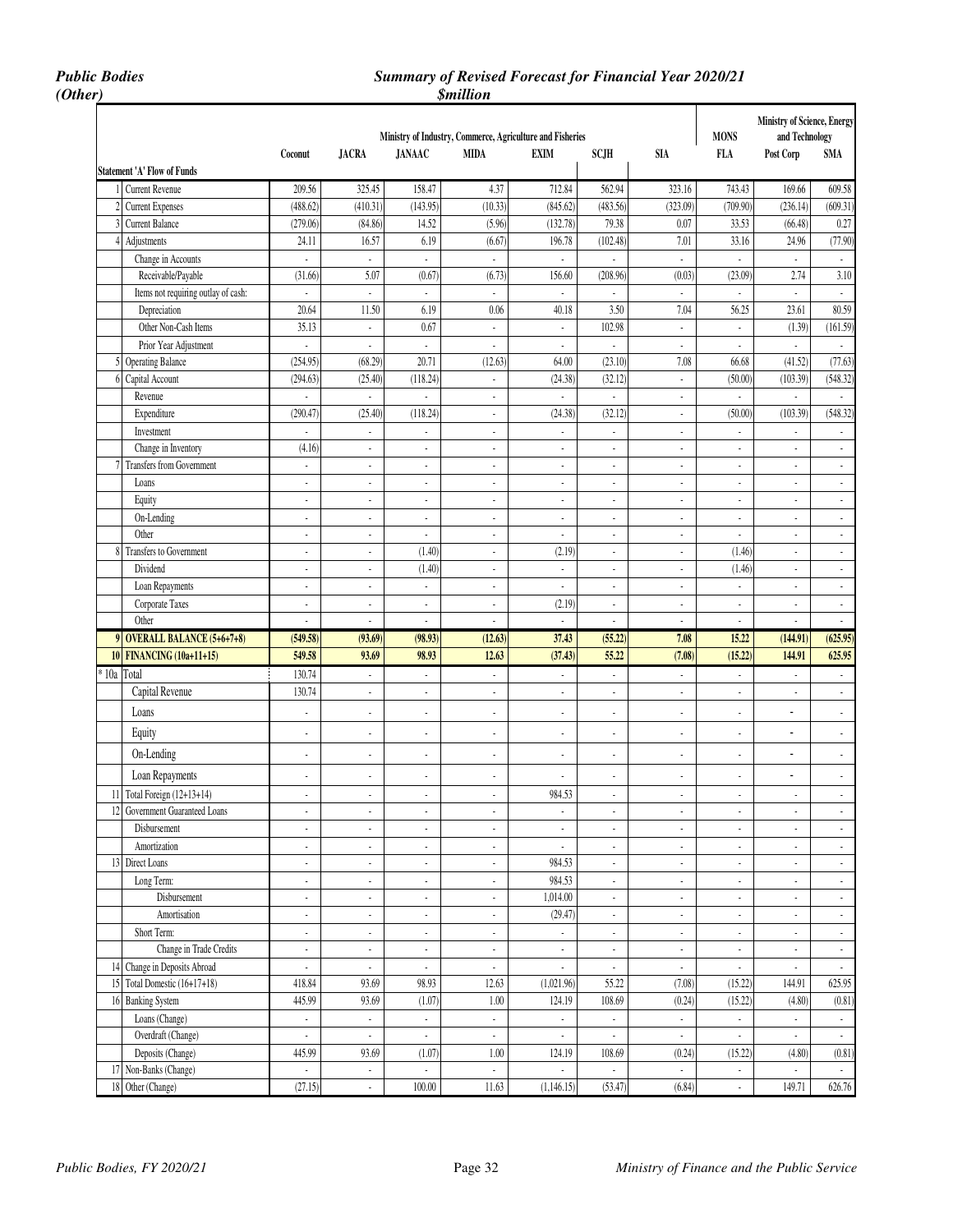*Public Bodies Summary of Revised Forecast for Financial Year 2020/21* 

|                                  |                                            |                                   |                                            | <i><b>\$million</b></i>                                      |                                               |                                |                                            |                            |                                 |
|----------------------------------|--------------------------------------------|-----------------------------------|--------------------------------------------|--------------------------------------------------------------|-----------------------------------------------|--------------------------------|--------------------------------------------|----------------------------|---------------------------------|
| <b>MSET</b><br><b>USF</b>        | <b>AEROTEL</b>                             | <b>JBI</b>                        | <b>JBM</b>                                 | <b>Ministry of Transport and Mining</b><br><b>JA Railway</b> | <b>JUTyre</b>                                 | <b>MBM</b>                     | <b>PSC</b>                                 | TA                         | <b>Total</b>                    |
| 828.00                           | 399.32                                     | 267.14                            | 499.15                                     | 294.29                                                       | 389.44                                        | 118.59                         | 623.09                                     | 1,509.14                   | 43,469.09                       |
| (1,518.39)                       | (722.44)                                   | (267.14)                          | (375.72)                                   | (232.42)                                                     | (382.17)                                      | (279.71)                       | (686.65)                                   | (1,487.98)                 | (43, 101.84)                    |
| (690.39)                         | (323.12)                                   | $\overline{\phantom{a}}$          | 123.43                                     | 61.87                                                        | 7.27                                          | (161.12)                       | (63.56)                                    | 21.16                      | 367.24                          |
| 1,749.11                         | 52.37                                      | ä,                                | 52.17                                      | (7.96)                                                       | (2.92)                                        | 146.32                         | 17.64                                      | 104.73                     | 3,855.05                        |
| $\omega$                         | $\omega$                                   | $\omega$                          | $\overline{\phantom{a}}$                   | $\omega$                                                     | $\omega$                                      |                                | $\omega$                                   | ä,                         |                                 |
| 1,703.00                         | 31.02                                      | (18.48)                           | 28.17                                      | (15.08)                                                      | (8.67)                                        | 145.67                         | 16.93                                      | 14.73                      | 1,278.77                        |
| 46.11                            | $\omega$<br>35.54                          | $\overline{\phantom{a}}$<br>18.48 | ÷.<br>24.00                                | $\mathbb{Z}^2$<br>7.51                                       | $\overline{\phantom{a}}$<br>5.52              | 0.65                           | $\omega$<br>0.79                           | ÷.<br>90.00                | 1,084.99                        |
| $\mathcal{L}_{\mathcal{A}}$      | (14.19)                                    | $\sim$                            | $\omega$                                   | (0.39)                                                       | 0.23                                          |                                | (0.08)                                     | $\omega$                   | 1,491.28                        |
| ÷,                               | ÷,                                         | $\overline{\phantom{a}}$          | $\blacksquare$                             |                                                              | $\overline{\phantom{a}}$                      |                                |                                            | $\blacksquare$             |                                 |
| 1,058.72                         | (270.75)                                   | ÷,                                | 175.60                                     | 53.91                                                        | 4.35                                          | (14.80)                        | (45.92)                                    | 125.89                     | 4,222.29                        |
| $\overline{\phantom{a}}$         | (31.85)                                    | $\blacksquare$                    | (170.00)                                   | (13.70)                                                      | (16.49)                                       | (52.63)                        | (3.08)                                     | (168.55)                   | (5,955.89)                      |
| $\omega$<br>÷,                   | ÷.<br>(31.85)                              | $\blacksquare$<br>ä,              | ÷,<br>(171.39)                             | (13.70)                                                      | L.<br>(8.43)                                  | (54.84)                        | (3.08)                                     | ä,<br>(161.98)             | (5,037.78)                      |
| $\omega$                         | ÷.                                         | $\sim$                            | $\mathbb{Z}^2$                             |                                                              | $\mathbb{Z}^2$                                |                                | ¥.                                         | ä,                         | (1,234.90)                      |
| $\overline{\phantom{a}}$         | $\blacksquare$                             | $\blacksquare$                    | 1.39                                       | $\omega$                                                     | (8.06)                                        | 2.21                           | $\omega$                                   | (6.57)                     | 316.79                          |
| $\overline{\phantom{a}}$         | $\overline{\phantom{a}}$                   | $\blacksquare$                    | $\overline{\phantom{a}}$                   | $\overline{\phantom{a}}$                                     | $\overline{\phantom{a}}$                      | 54.84                          | 78.00                                      | $\blacksquare$             | 373.61                          |
| ÷,                               | $\overline{\phantom{a}}$                   | ÷,                                | $\blacksquare$                             | $\Box$                                                       | $\blacksquare$                                |                                | $\blacksquare$                             | ÷.                         | $\overline{\phantom{a}}$        |
| $\omega$                         | $\blacksquare$                             | $\omega$                          | $\blacksquare$                             | $\blacksquare$                                               | ÷,                                            |                                | $\omega$                                   | $\blacksquare$             | $\blacksquare$                  |
| $\sim$                           | $\omega$                                   | $\bar{\mathbf{z}}$                | $\omega$                                   | $\sim$                                                       | $\blacksquare$                                |                                | $\omega$                                   | ä,                         | $\omega$                        |
|                                  | $\overline{\phantom{a}}$                   | $\blacksquare$                    |                                            |                                                              | ÷,                                            | 54.84                          | 78.00                                      | ÷                          | 373.61                          |
| (700.00)                         | (0.23)                                     | $\mathbf{r}$                      | (65.03)                                    | $\omega$                                                     | $\omega$                                      | $\mathbb{Z}^2$                 | $\omega$                                   | (12.03)                    | (1,809.81)                      |
| $\omega$                         | $\omega$                                   | $\blacksquare$                    | $\blacksquare$                             | $\blacksquare$                                               | $\blacksquare$                                |                                | $\blacksquare$                             | (12.03)                    | (657.12)                        |
| $\blacksquare$                   | $\overline{\phantom{a}}$                   | $\sim$                            | $\ddot{\phantom{0}}$                       | $\blacksquare$                                               | $\blacksquare$                                |                                | $\blacksquare$                             | $\blacksquare$             |                                 |
| ÷,                               | (0.23)                                     | $\blacksquare$                    | (65.03)                                    | $\overline{\phantom{a}}$                                     | $\overline{\phantom{a}}$                      |                                | $\overline{\phantom{a}}$                   | $\overline{\phantom{a}}$   | (271.82)                        |
| (700.00)                         |                                            | ä,                                | $\overline{a}$                             | $\omega$                                                     | ÷,                                            |                                | $\omega$                                   | ÷.                         | (880.87)                        |
| 358.72<br>(358.72)               | (302.83)<br>302.83                         | $\blacksquare$                    | (59.43)<br>59.43                           | 40.21<br>(40.21)                                             | (12.14)<br>12.14                              | (12.59)<br>12.59               | 29.00<br>(29.00)                           | (54.69)<br>54.69           | (3,169.80)<br>3,169.80          |
| $\sim$                           |                                            |                                   |                                            | 0.50                                                         |                                               | ÷,                             |                                            |                            | 4,284.59                        |
|                                  | $\blacksquare$                             | $\blacksquare$                    | $\overline{\phantom{a}}$                   | 0.50                                                         | $\blacksquare$                                |                                | $\blacksquare$                             | $\blacksquare$             | 784.59                          |
| $\overline{\phantom{a}}$         | $\overline{\phantom{a}}$                   | $\blacksquare$                    | $\blacksquare$                             |                                                              | $\blacksquare$                                | $\overline{\phantom{a}}$       | $\blacksquare$                             | $\blacksquare$             |                                 |
| $\overline{\phantom{a}}$         | $\overline{\phantom{a}}$                   | $\overline{\phantom{a}}$          | $\overline{\phantom{a}}$                   | $\blacksquare$                                               | $\blacksquare$                                | $\overline{\phantom{m}}$       | $\blacksquare$                             | $\blacksquare$             | 3,500.00                        |
| $\overline{\phantom{a}}$         | $\blacksquare$                             | $\overline{\phantom{a}}$          | $\overline{\phantom{a}}$                   | $\overline{\phantom{a}}$                                     | $\qquad \qquad \blacksquare$                  | $\overline{a}$                 | $\overline{\phantom{a}}$                   | $\blacksquare$             | $\qquad \qquad \blacksquare$    |
| $\sim$                           | ÷                                          | $\blacksquare$                    | $\ddot{\phantom{0}}$                       | $\blacksquare$                                               | $\blacksquare$                                | $\overline{a}$                 | $\blacksquare$                             | $\blacksquare$             | ÷.                              |
| ÷,                               | ä,                                         | ä,                                | ÷,                                         | ÷,                                                           | ÷,                                            | $\overline{a}$                 | $\omega$                                   | $\blacksquare$             | ä,                              |
| $\overline{\phantom{a}}$         | ÷,                                         | $\blacksquare$                    | $\overline{\phantom{a}}$                   | $\overline{\phantom{a}}$                                     | ÷.                                            | ÷.<br>$\overline{\phantom{a}}$ | $\blacksquare$                             | ÷.                         | 506.22                          |
| $\blacksquare$<br>$\blacksquare$ | $\blacksquare$                             | $\blacksquare$                    | $\blacksquare$                             | $\blacksquare$<br>$\blacksquare$                             | $\blacksquare$                                |                                | $\blacksquare$<br>$\overline{\phantom{a}}$ | $\blacksquare$             | $\mathbb{Z}^{\times}$           |
| $\omega$                         | $\overline{\phantom{a}}$<br>$\blacksquare$ | $\overline{\phantom{a}}$<br>ä,    | $\overline{\phantom{a}}$<br>$\blacksquare$ | $\omega$                                                     | $\blacksquare$<br>$\mathcal{L}_{\mathcal{A}}$ |                                | $\omega$                                   | $\blacksquare$<br>$\omega$ | $\sim$<br>$\omega$              |
| $\blacksquare$                   | $\blacksquare$                             | $\blacksquare$                    | $\blacksquare$                             | $\blacksquare$                                               | $\blacksquare$                                | $\overline{\phantom{a}}$       | $\blacksquare$                             | $\blacksquare$             | 506.22                          |
| $\blacksquare$                   | $\blacksquare$                             | $\sim$                            | $\blacksquare$                             | $\blacksquare$                                               | $\blacksquare$                                | ÷,                             | $\blacksquare$                             | $\blacksquare$             | 506.22                          |
| $\omega$                         | $\blacksquare$                             | $\omega$                          | $\blacksquare$                             | $\Box$                                                       | $\blacksquare$                                |                                | $\omega$                                   | $\blacksquare$             | 1,014.00                        |
| $\blacksquare$                   | $\blacksquare$                             | $\omega$                          | $\mathcal{L}_{\mathcal{A}}$                | $\blacksquare$                                               | $\mathcal{L}_{\mathcal{A}}$                   |                                | $\blacksquare$                             | $\omega$                   | (507.78)                        |
|                                  | $\omega$                                   | $\omega$                          | $\blacksquare$                             | $\omega$                                                     | $\overline{\phantom{a}}$                      |                                | $\blacksquare$                             | $\blacksquare$             | $\mathcal{L}_{\mathcal{A}}$     |
| $\blacksquare$                   |                                            | $\blacksquare$                    | $\blacksquare$                             | $\blacksquare$                                               | $\blacksquare$                                |                                | $\blacksquare$                             | $\blacksquare$             | $\sigma_{\rm c}$                |
| $\overline{\phantom{a}}$         | $\sim$                                     |                                   |                                            |                                                              |                                               |                                |                                            | $\overline{\phantom{a}}$   | $\omega$                        |
| ä,                               | $\mathbb{Z}^2$                             | ä,                                | ä,                                         | ÷.                                                           | $\overline{\phantom{a}}$                      |                                | ä,                                         |                            |                                 |
| (358.72)                         | 302.83                                     | $\sim$                            | 59.43                                      | (40.71)                                                      | 12.14                                         | 12.59                          | (29.00)                                    | 54.69                      |                                 |
| (358.72)                         | (0.01)                                     | $\blacksquare$                    | 59.43                                      | (29.91)                                                      | 12.71                                         | 12.59                          | (29.00)                                    | 54.69                      |                                 |
| $\blacksquare$                   | $\sim$                                     | $\blacksquare$                    | $\blacksquare$                             | $\omega$                                                     | $\mathbb{Z}$                                  |                                | $\omega_{\rm c}$                           | $\bar{\gamma}$             | (1,621.01)<br>188.45<br>(36.00) |
| ¥.                               | $\omega_{\rm c}$                           | $\sim$<br>$\omega$                | $\omega$                                   | ÷.                                                           | ä,                                            |                                | ä,                                         | $\omega$                   | $\sim$                          |
| (358.72)<br>$\blacksquare$       | (0.01)<br>$\blacksquare$                   | $\sim$                            | 59.43<br>$\blacksquare$                    | (29.91)<br>$\blacksquare$                                    | 12.71<br>$\blacksquare$                       | 12.59                          | (29.00)<br>$\blacksquare$                  | 54.69<br>$\blacksquare$    | 224.45<br>$\sim$                |